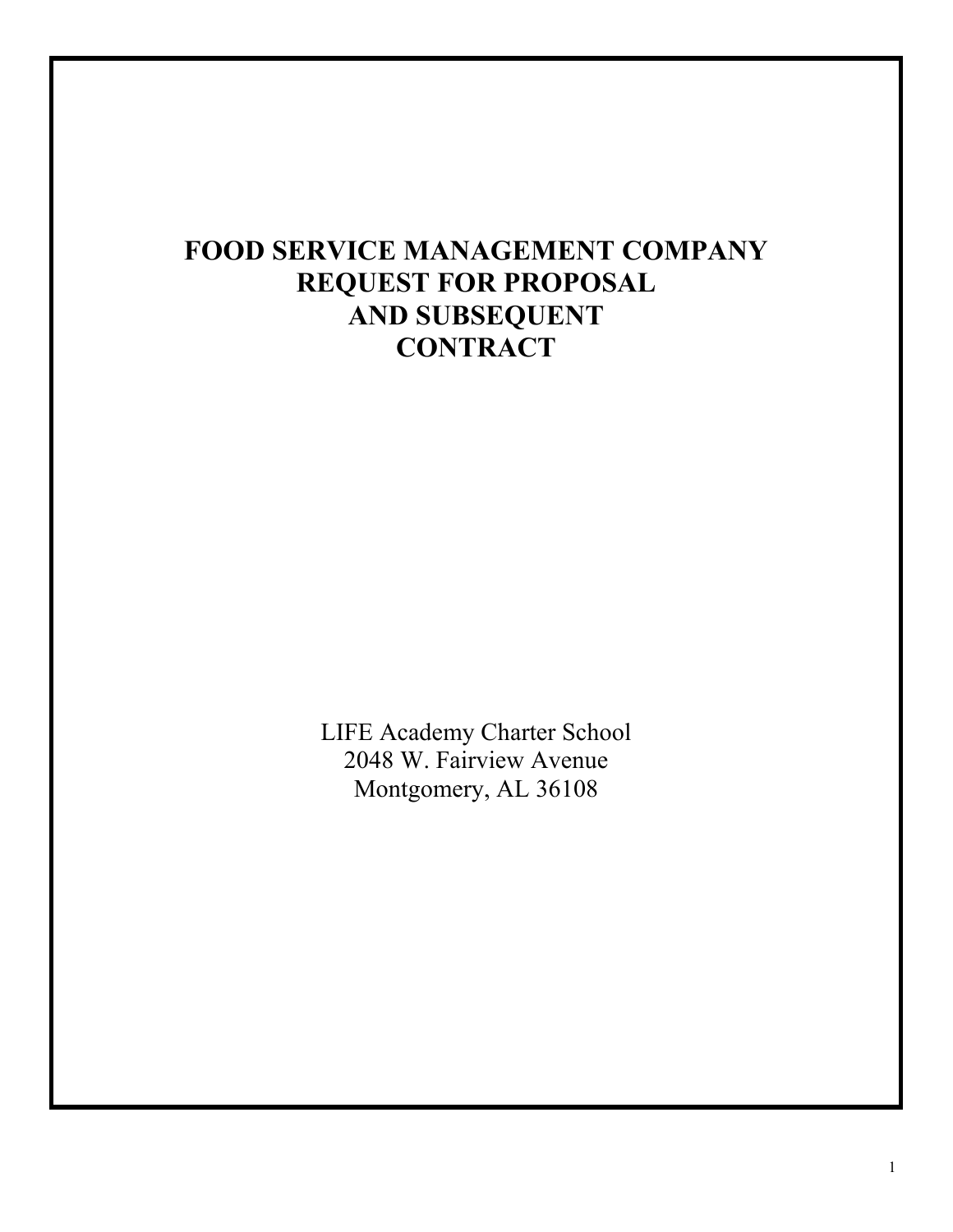**The Food Service Management Company must comply with the following regulations that govern the operation of the Federally funded Child Nutrition Programs**

- **7 CFR 210 - National School Lunch Program**
- **7 CFR 220 - School Breakfast Program**
- **7 CFR 225 – Summer Food Service Program**
- **7 CFR 245 - Determining Free/reduced price Eligibility**
- **7 CFR 250 - Food Distribution**
- **2 CFR 200 - Procurement**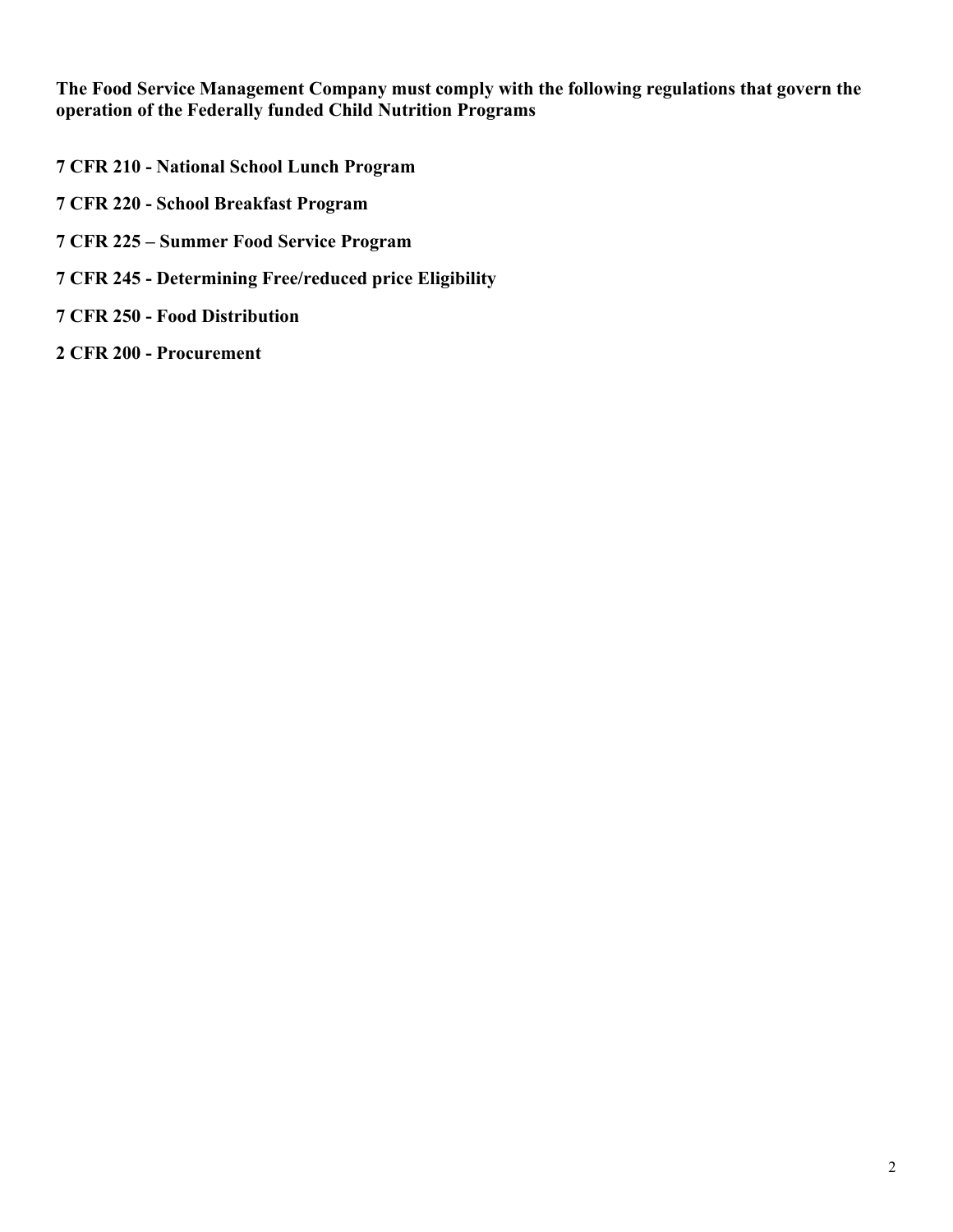### **SECTION I GENERAL INFORMATION**

### **A. Intent**

- **1.** The Life Ladies Influencing Freedom and Excellence, Inc. d/b/a LIFE Academy is a charter school and is accepting competitive proposals for a Food Service Management Company (FSMC) to operate the Child Nutrition Program for a twelve-month period beginning July 1, 2021 and ending June 30, 2022. There will be options for renewal of the Contract for up to four (4) additional terms of one year each.
- **2.** This request should be clearly understood as a "Request for Competitive Proposals" hereinafter referred to as the "RFP", and not an "invitation for Sealed Bids" as those terms are used and described in the United States Department of Agriculture's publication, *Contracting with Food Service Management Companies, guidance for School Food Authorities,* dated July 2016.
- **3.** This RFP is for the purpose of obtaining proposals and ultimately entering a firm fixed-price contract to provide Management services for LIFE Academy's nonprofit Child Nutrition Program, hereinafter referred to as the "School Food Authority" (SFA). Sites listed in Appendix A are equipped as on-site preparation facilities.
- **4.** The offeror or Food Service Management Company will be referred to as the "FSMC", and the contract will be between the FSMC and the SFA. The FSMC shall offer assurances that all operations addressed in the RFP will be conducted in a manner that is consistent with the goal of the SFA's Child Nutrition Program which is to provide nutritionally balanced meals of high quality to students at an economical price in an attractive, appealing, and friendly environment and comply with all laws, regulations, statutes, and policies that govern the Child Nutrition Program.

### **B. Procurement Method**

The SFA shall comply with all procurement standards specified in 7 CFR 210.16, 7 CFR 210.21, and 2 CFR 200.318-326 when contracting with a FSMC. A competitive proposals process will be used to procure services from the FSMC. All procurement transactions shall be conducted in a manner that provides maximum, open, and free competition consistent with Federal regulations as defined in 2 CFR 200.

### **C. Pre-Proposal Meeting**

Interested offerors may meet to review the specifications, to clarify any questions, and for a walk-through of the facilities with site officials. The pre-proposal meeting will be conducted on May 18, 2021 at 10:00 am at 2048 W. Fairview Ave., Montgomery, AL 36108. Attendance is required. During the pre-proposal meeting, information and materials pertaining to the SFA's Child Nutrition Program will be distributed to each FSMC represented. FSMCs will have the opportunity to ask questions relating to the Child Nutrition Program. FSMCs also can clarify any information contained in the RFP. Any questions not addressed at the pre-proposal meeting must be submitted in writing to the SFA by emailing [cafeteria@lifeacademyal.com.](mailto:cafeteria@lifeacademyal.com) Written responses will be distributed electronically via email to all FSMCs that attend the pre-proposal meeting and will be referred to as Appendix G.

### **D. Proposal Submission and Award**

**1.** Sealed proposals are to be submitted to: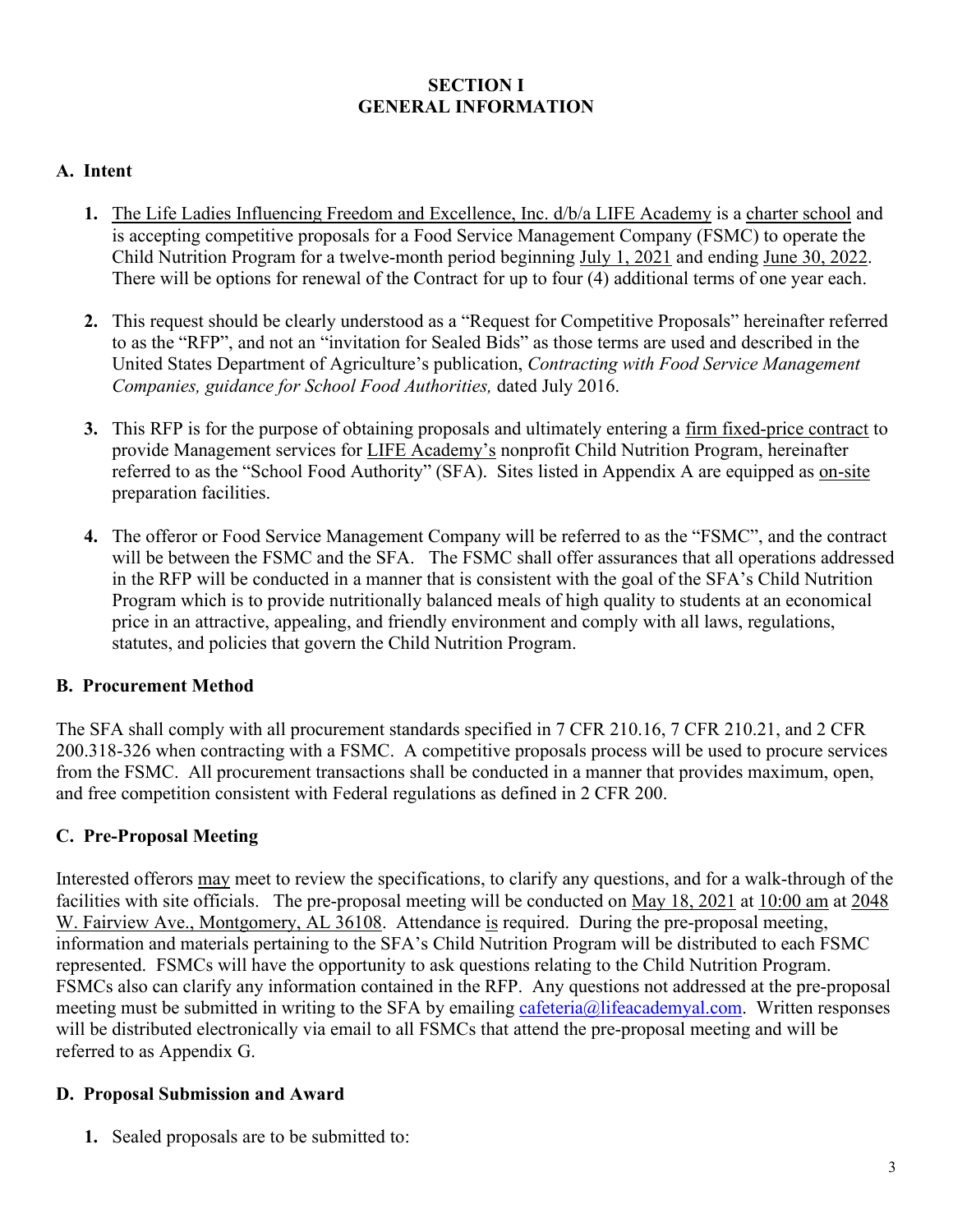Kia Debnam 2048 W. Fairview Avenue Montgomery, AL 36108 (205) 202-0197

The opening of the sealed proposals will be at 2:00pm on May 28, 2021 at 2048 W. Fairview Avenue Montgomery, AL 36108. Proposals will not be accepted after this time. 4 hard copies and 1 digital copy via flash drive of the proposal shall be submitted in a sealed envelope marked **Food Service Management Company Proposal.** Each proposal must include all required responses and documents at the time of proposal opening.

- **2.** The SFA reserves the right to reject any or all proposals if deemed to be in the best interest of the SFA. The SFA reserves the right to reissue the RFP.
- **3.** To be considered, each offeror must submit a complete response to this solicitation using the required format and forms provided. All proposals should be carefully worded and must convey all the information requested to be considered responsive. Proposals that do not contain all required documents will be considered unresponsive and will be eliminated from consideration. Modification of RFP documents and/or required forms will disqualify the proposal. Any time prior to the proposal opening, the FSMC may withdraw a submitted proposal by submitting a request in writing.
- **4.** The FSMC is required to respond to this RFP in the format as described beginning on page 59 of this document. The FSMC may provide collateral documents that further display the company's products and services including notebooks, brochures, pictures, and marketing materials, however, the final written proposal presented to the SFA must be presented exactly as stated, outlined, and required in this RFP. All required documents must be presented in the same order and labeled in the same manner as shown on Page 59. **Any proposal that fails to follow the format specified in this RFP will be considered non-responsive and will be eliminated for consideration by the SFA.**
- **5.** The RFP is composed of six sections:
	- Section I. General Information
	- Section II. Required Qualifications of FSMCs
	- Section III. Definitions Applicable to All RFP/Contract Sections
	- Section IV. Specific Requirements
	- Section V. Standard Terms and Conditions
	- Section VI. Required Format for FSMC's Response to the RFP
- **6.** The award shall be made to the qualified responsive and responsible offeror whose proposal is most responsive to this solicitation. A responsible offeror is an FSMC whose financial, technical, and other resource indicate an ability to perform the services established by the SFA and required by this solicitation and whose responses best meet the criteria contained throughout the RFP. The award may be made to other than the lowest monetary proposal. An Evaluation Committee, **appointed by the SFA's Procurement Officer**, will review, and evaluate all written proposals based on pre-established criteria, will observe presentations from highest ranking offerors, and will make final recommendations to the SFA's Administration.
- **7.** Offerors, or their authorized representatives, are expected to fully inform themselves as to the conditions, requirements, and specifications before submitting proposals and to seek clarification on any items contained in the RFP; failure to do so will be at the offeror's own risk, and he or she cannot secure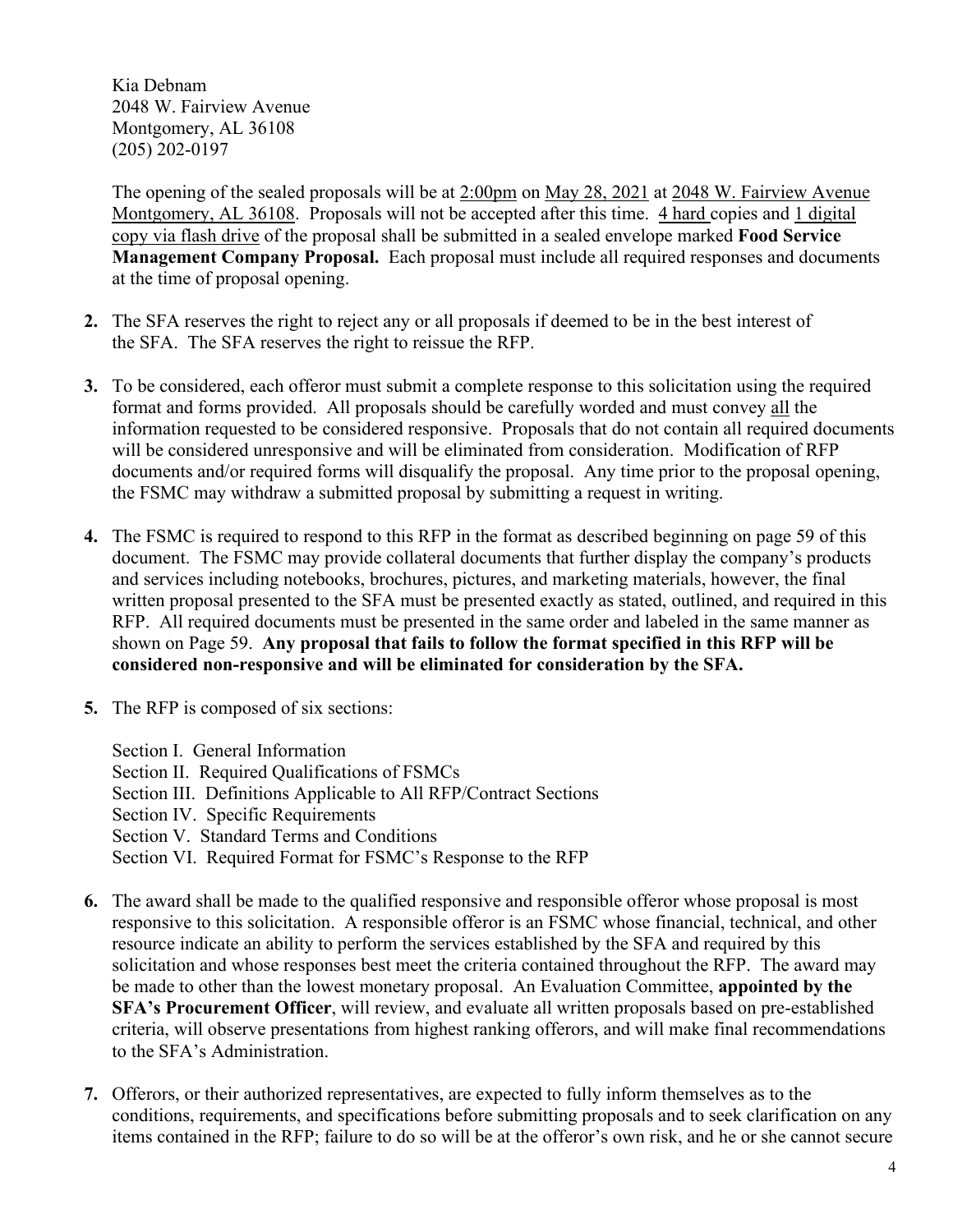relief on the plea of error. The SFA is not liable for any cost incurred by the offeror prior to the approval of the Contract by the SA and the signing of a contract by all parties. **Paying the FSMC from Child Nutrition funds is strictly prohibited until the contract is signed.**

**8.** If clarification is needed, address a written/email request to: Kia Debnam 2048 W. Fairview Avenue Montgomery, AL 36108 [cafeteria@lifeacademyal.com](mailto:cafeteria@lifeacademyal.com)

Any additional information provided to one offeror will be available to all.

### **E. Late Proposals**

Any proposal received after the exact time specified for receipt will not be considered.

### **F**. **Pre-Award Clarification**

The SFA reserves the right to conduct final discussions with the FSMC recommended by the Evaluation Committee prior to awarding the Contract. The purpose of these discussions shall be to clarify and assure full understanding of any issue contained in the proposal. In conducting these discussions, there shall be no disclosure of any information derived from proposals by competing FSMCs.

### **G. Final Contract**

The submitted RFP, including all attachments and all documents submitted by the offeror, will become the official Contract when approved, awarded, and signed. The final contract must be approved by the State Agency prior to obtaining signatures from the SFA or FSMC.

### **H. Conflict of Interest**

The SFA's officers, employees or agents shall neither solicit nor accept gratuities, favors, (including gifts, incentives, paid trips, and fees) nor anything of monetary value from contractors nor potential contractors. To the extent permissible under state law, rules or regulations, such standards shall provide for appropriate penalties, sanctions, or other disciplinary actions to be applied for violations of such standards.

### **I. Protest Procedure**

Protests of awards exceeding \$10,000.00 in value shall be submitted to the SFA's Board Chair within fifteen (15) calendar days from the date of the Contract award. The protest shall be in writing and shall address specific areas of concern or dispute. Documentation shall be provided to support the dispute. Address protests to:

Nash Campbell Special Counsel Adams & Reese LLP 11 North Water Street Mobile, AL 36602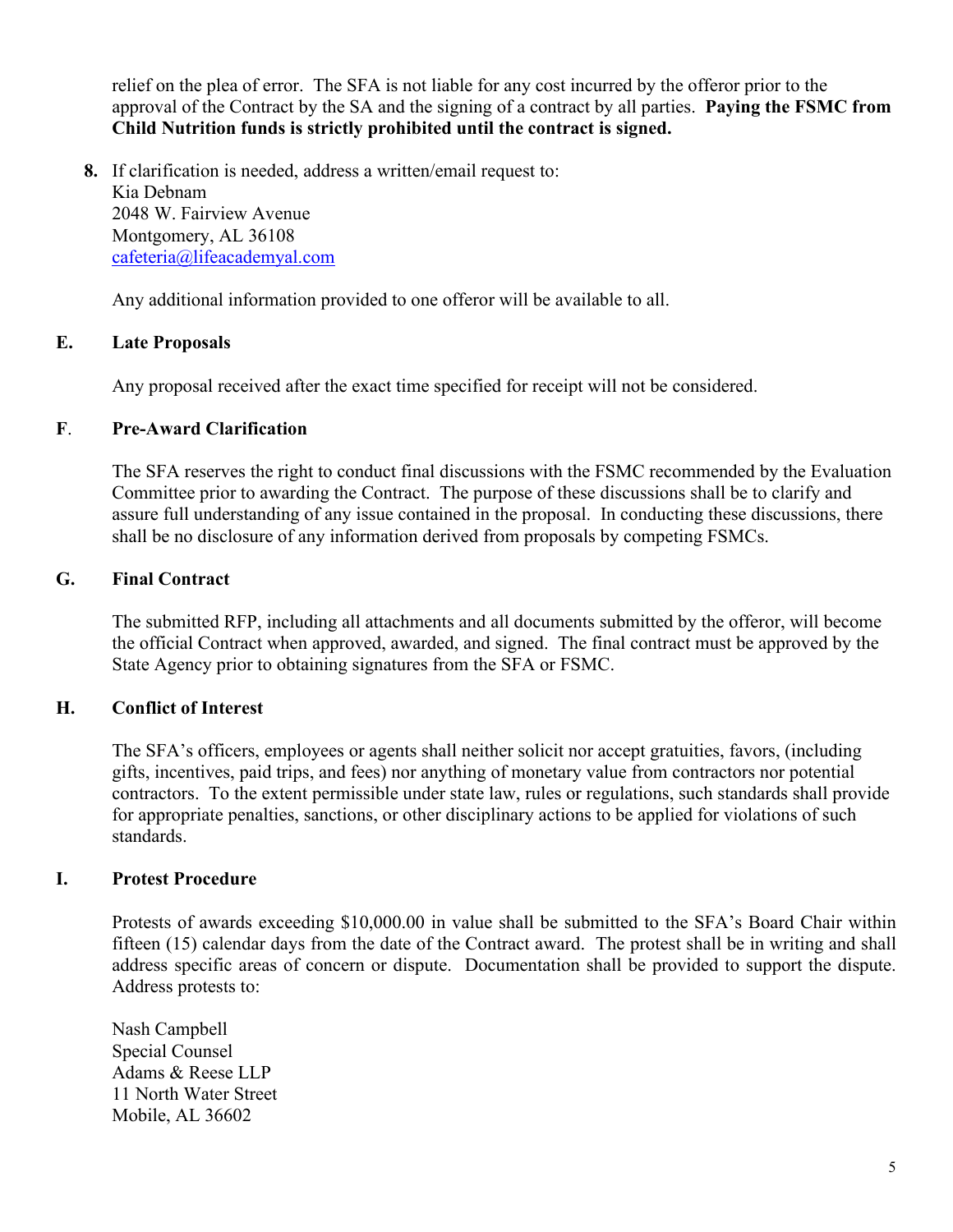## **SECTION II. REQUIRED QUALIFICATIONS OF FOOD SERVICE MANAGEMENT COMPANIES**

FSMCs must meet the following qualifications for the proposal to be considered responsive.

Each FSMC must submit for consideration such records of work and further evidence as may be required by the SFA regarding experience, financial standing and assurance that they have suitable resources (financial, personnel, management experience) to satisfactorily complete the work specified. Failure to furnish such a record of work and/or evidence of capacity to perform the duties as defined in the RFP shall be enough cause for the proposal to be disqualified. Any false or misleading statements therein shall be enough cause for the proposal to be disqualified. The qualification data shall be submitted by each FSMC along with the sealed proposal and shall include the information listed below.

- 1. The FSMC must be incorporated or licensed to do business in the State of Alabama.
- 2. If selected as the successful respondent, and upon award of the contract, a performance bond will be issued in the amount of 10 percent of annual projected contract value. Within five (5) days after signing the contract, the FSMC shall deliver to the SFA the executed performance bond payable to the SFA. The performance bond is held by the SFA as security for the faithful performance by the FSMC of all terms of the contract. FSMC's performance bond shall be written on an annually renewable basis. The term of the bond shall be one year, and it may be extended by a Continuation Certificate. A copy of all bonds relating to this agreement, must be sent to the ALSDE by the SFA on a timely basis.
- 3. It is preferred that the FSMC have been doing business with similar SFAs and must be familiar with Federal and State regulations pertaining to the operation of a nonprofit Child Nutrition program.
- 4. Annual reports for financial statements must be certified by a Certified Public Accountant for the past year and must be included in the pre-qualification data.
- 5. An authorized representative of the FSMC must certify acceptance of the criteria and the basis for selection of an FSMC.

Please include a letter in the proposal response which adequately addresses items 1-5 above marked as "Attachment A" with the proposal.

### **EVALUATION CRITERIA**

- 1. The per meal equivalent guarantee- Lowest per meal equivalent guarantee offered by any FSMC divided by the per meal equivalent guarantee offered by this FSMC, **the result of the division shall be multiplied by thirty (30) to obtain the maximum points to be awarded this potential FSMC.**
- 2. Management Fee Price Proposal Lowest per meal equivalent fee offered by any FSMC divided by the per meal equivalent fee offered by this FSMC, **the result of the division shall be multiplied by twenty (20) to obtain the maximum points to be awarded this potential FSMC.**
- 3. Menus/product description documents/nutrition analyses as submitted in response to the menu system. **Maximum twenty (20) points.**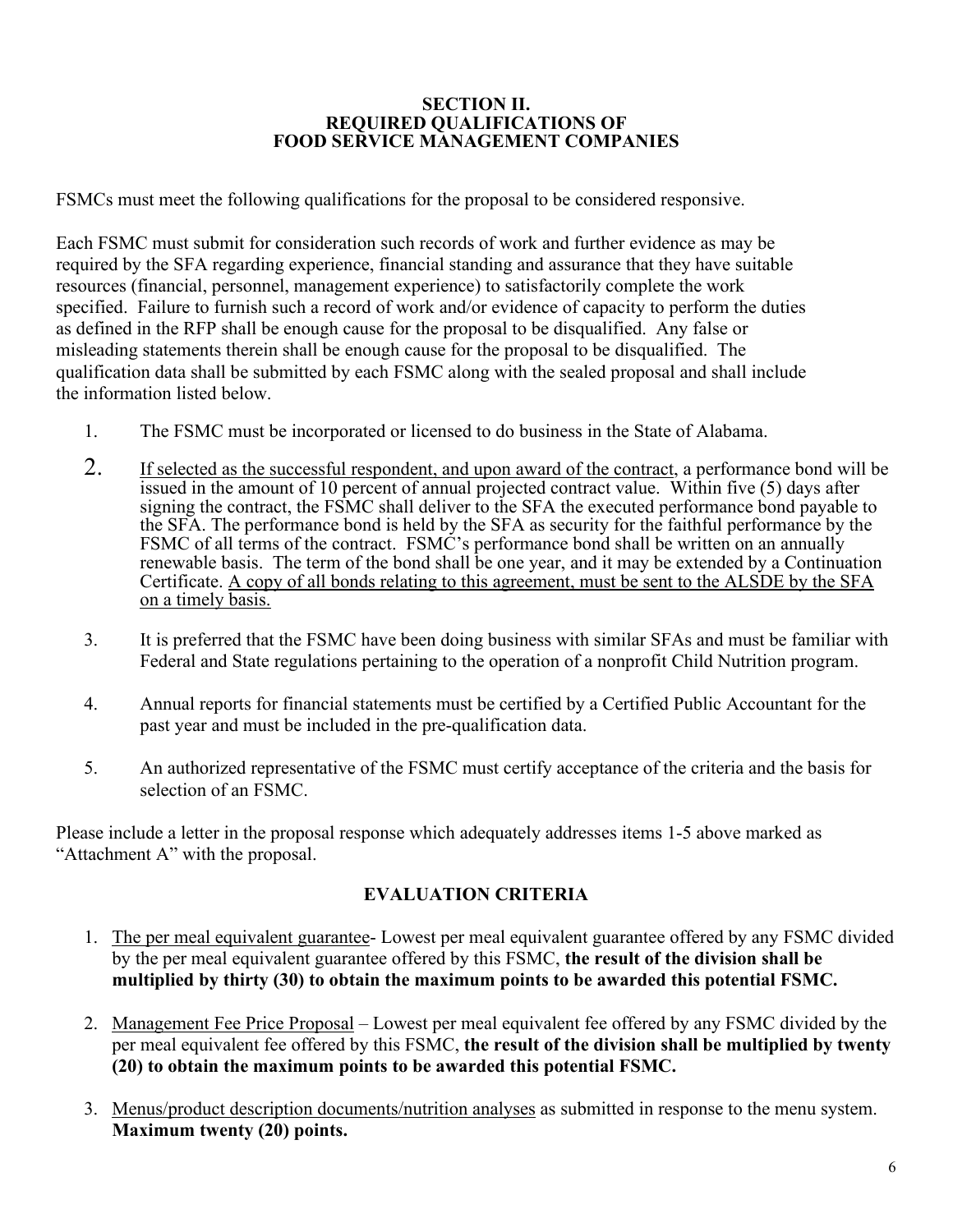- 4. New marketing strategies/training plans to be implemented. **Maximum fifteen (10) points.**
- 5. Experience of On-Site Management Company Staff. On-Site Company Staff with experience with the National School Lunch/Breakfast Programs is preferred. One point will be earned for every year of experience. (Resumes will be reviewed by the SFA and candidates will be interviewed to determine selection of on-site management personnel.) However, only the experience within the last ten (10) years will be considered. **Maximum ten (10) points.**
- 6. Management Company Experience. Companies with experience operating the National School Lunch/Breakfast Programs is preferred. Points will be awarded based on the recommendations provided by other SFA's in which the FSMC has operated within the past ten (10) years. **Maximum ten (10) points**.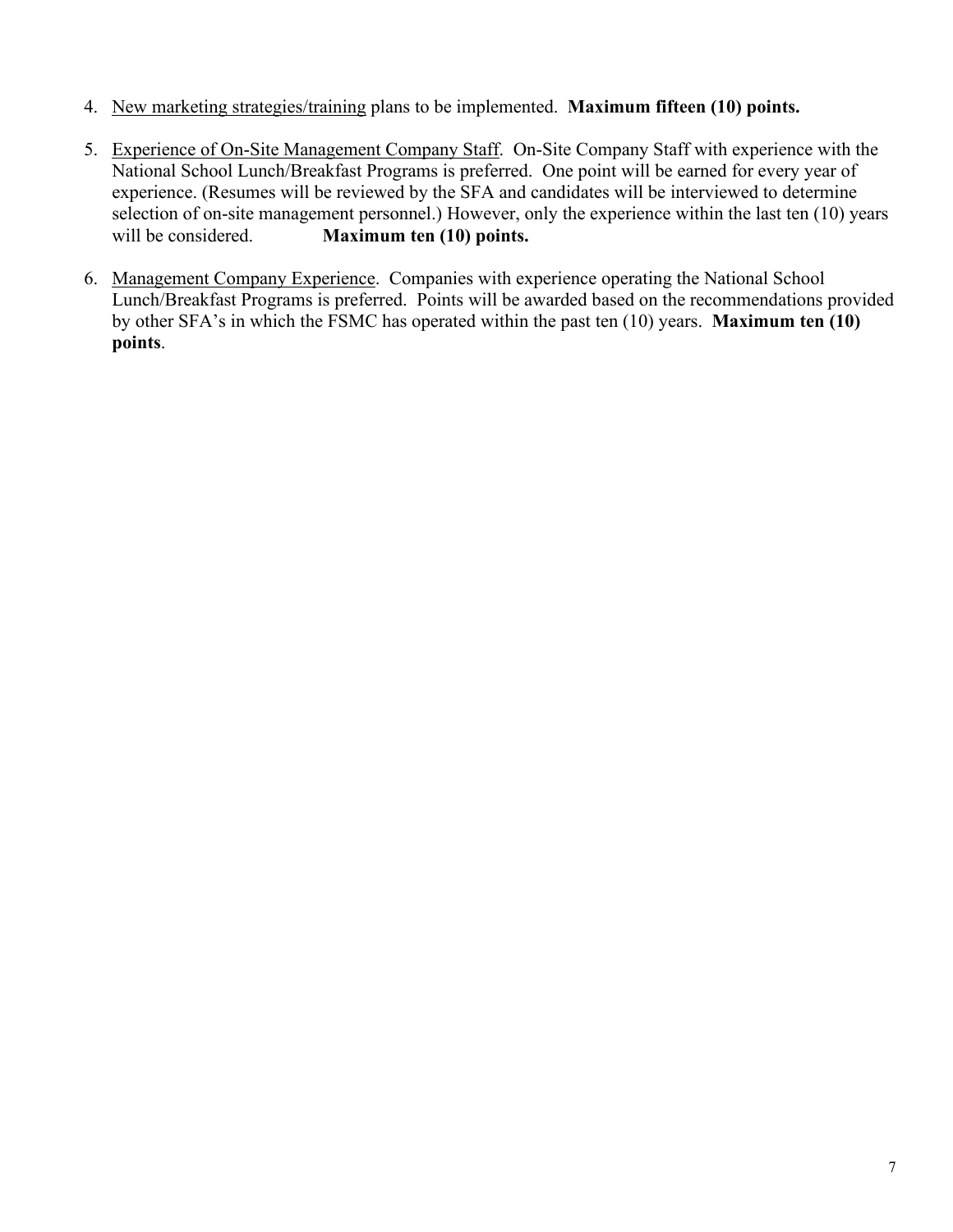### **SECTION III DEFINITIONS APPLICABLE TO ALL RFP/CONTRACT SECTIONS**

**Buy American** means the "Buy American" provision (in section 12(n) of the National School Lunch Act) requires schools to purchase, to the maximum extent practicable, domestic commodities and products. A domestic commodity or product means an agricultural commodity that is processed in the United States, and a food product that is processed in the United States substantially using agricultural commodities that are produced in the United States. Purchases made in accordance with the Buy American provision must still follow the applicable procurement rules calling for free and open competition. Any entity that purchases food or food products on behalf of the SFA must follow the same "Buy American" provisions that the SFA is required to follow.

**Code of Federal Regulations (CFR)** means the codification of the general and permanent rules published in the *Federal Register* by the Executive departments and agencies of the Federal government.

**Competitive Proposals (previously known as Competitive Negotiation), i.e., a request for proposals solicitation,** means a method of procurement whereby a technical proposal is solicited that explains how the prospective offeror will meet the objectives of the solicitation and a cost element that identifies the costs to accomplish the technical proposal. While price alone is not the sole basis for award, price remains the primary consideration when awarding a contract under the competitive proposal method.

**Contract** means a formal, legally enforceable agreement between a buyer (client) and a seller (contractor) that establishes a legally binding obligation for the seller to furnish goods and/or services and for the buyer to compensate the seller. A contract must clearly and accurately describe the goods and/or services to be delivered or performed and the terms and conditions of the agreement. In the case of school meals programs, a contract is executed by the authorized representatives of the SFA and the contractor that calls for the provision of services, materials, supplies or equipment by the contractor in accordance with all conditions and specifications in the proposal documents, for a price to be paid by the SFA prior to execution.

**Contract Documents** means the specifications, requirements, RFP, and the resulting contract.

**Equipment** means tangible, non-expendable, personal property having a useful life of more than one year and an acquisition cost of \$5,000 or more. State law or policy may set stricter capitalization thresholds for equipment than the one set by Federal standards. Any SFA may use its own definition of equipment if its definition would at least include all items of equipment as defined here. State agency prior approval is required for all capital equipment items with an acquisition cost of \$5,000 or more unless the item is identified on the State agency approved list, if applicable.

**Execution of Contracts** means to complete and formally sign the legal document. For school meals purposes, it is the official signing of the contract by the SFA and the contractor, which indicates that the contract has begun (or has been renewed). Before any contract or amendment to an existing FSMC contract is executed, a State agency must review and approve the contract terms and assure that the SFA has incorporated all State agency required changes into the contract or amendment.

**Fixed-price contract** means price that is fixed at the inception of a contract and is guaranteed for a specific period of time. A fixed-price contract may also contain an economic cost adjustment provision tied to a standard index.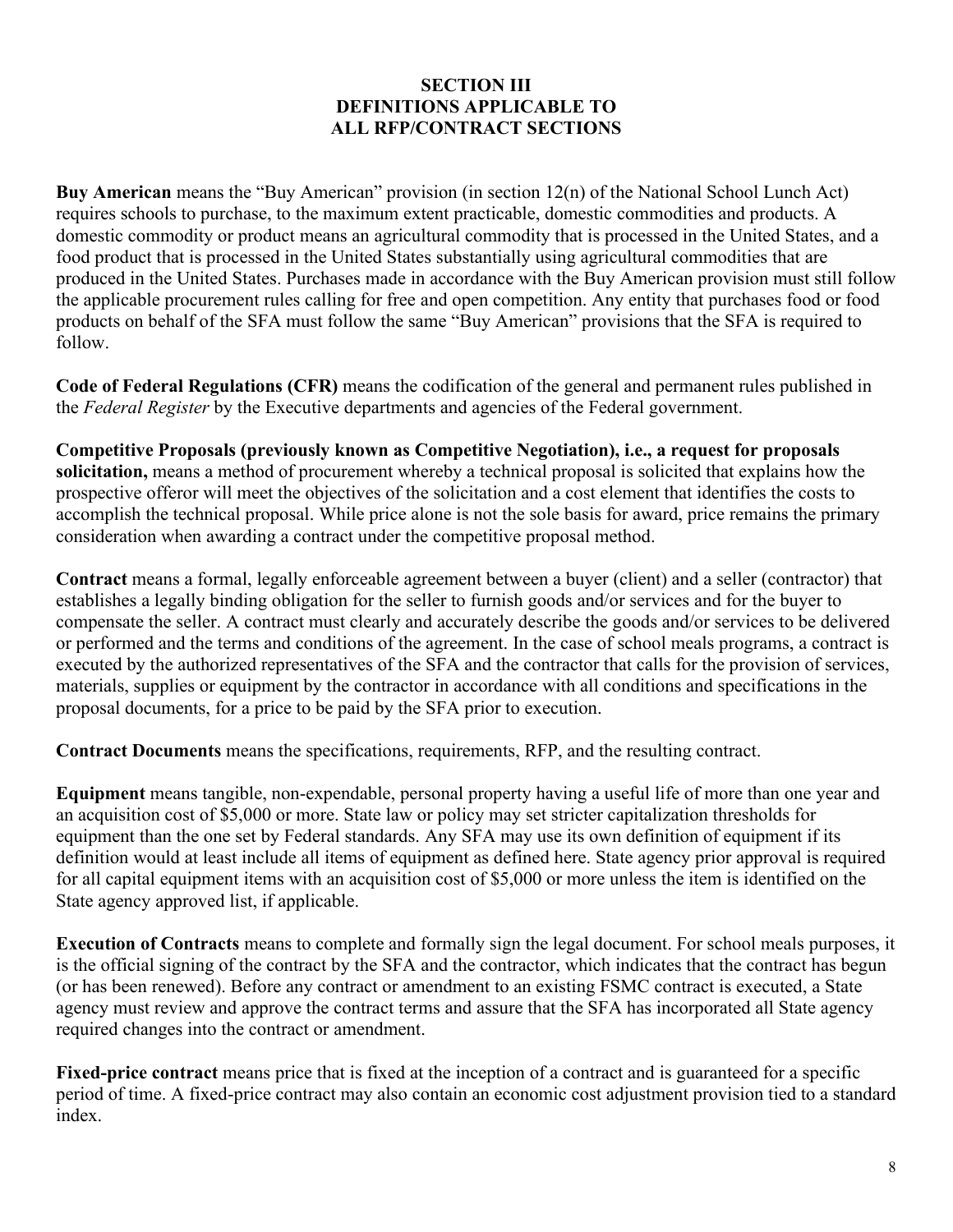**FNS** means the Food and Nutrition Service of the United States Department of Agriculture. FNS administers the nutrition assistance programs of USDA. The mission of FNS is to work with partners to provide food and nutrition education to people in need in a way that inspires public confidence and supports American agriculture.

**Food Service Management Company (FSMC)** means a commercial enterprise or a nonprofit organization that is or may be contracted with by the SFA to manage any aspect of the school food service. [7 CFR 210.2] Under the Summer Food Service Program an FSMC means any commercial enterprise or nonprofit organization with which a sponsor may contract for preparing unitized meals, with or without milk, for use in the Program, or for managing a sponsor's food service operations in accordance with the limitations set forth in §225.15. Food service management companies may be: (a) Public agencies or entities; (b) private, nonprofit organizations; or (c) private, for-profit companies. [7 CFR 225.2] Under the Child and Adult Care Food Program an FSMC means an organization other than a public or private nonprofit school, with which an institution may contract for preparing and, unless otherwise provided for, delivering meals, with or without milk for use in the Program. [7 CFR 226.2]

**Meal Equivalency Factor (MEF)** is a statistical tool that is used to convert a la carte sales into a standard of measure, in this case a "meal." The MEF is often used to convert a la carte sales into meal equivalents for billing purposes in fixed price contracts.

**Noncompetitive Proposal –** found in 2 CFR 200.320(f) Procurement by noncompetitive proposals is procurement through solicitation of a proposal from only one source and may be used only when one or more of the following circumstances apply:

(A) The item is available only from a single source;

(B) The public exigency or emergency for the requirement will not permit a delay resulting from competitive solicitation;

(C) The awarding agency authorizes noncompetitive proposals; or

(D) After solicitation of a number of sources, competition is determined inadequate.

Proposals must include both price and terms using the same procedures that would be followed for competitive proposals.

**Non-federal entity** means a state, local government, Indian tribe, institution of higher education (IHE), or nonprofit organization that carries out a Federal award as a recipient or subrecipient.

**Nonprofit School Food Service** means all food service operations conducted by the SFA principally for the benefit of schoolchildren, all of the revenue from which is used solely for the operation or improvement of such food services. Per 7 CFR 210.16(a)(5) & (6) school food authorities must retain signature authority on the State agency-school food authority agreement, free and reduced price policy statement and claims; in addition they must retain control of the quality, extent, and general nature of its food service, and the prices to be charged the children for meals.

**Offeror** means the entity that provides an offer in response to a solicitation of a request for proposals (RFP)), for the purpose of providing a product or service and the price/cost of providing such.

**Processor** means, as defined in 7 CFR 250.3, "any commercial facility which processes or repackages USDA Foods. However, commercial enterprises which handle, prepare, and/or serve products or meals containing USDA Foods on-site solely for the individual recipient agency under contract are exempt under this definition."

**Procurement** means the process of obtaining goods and/or services in accordance with applicable rules and regulations.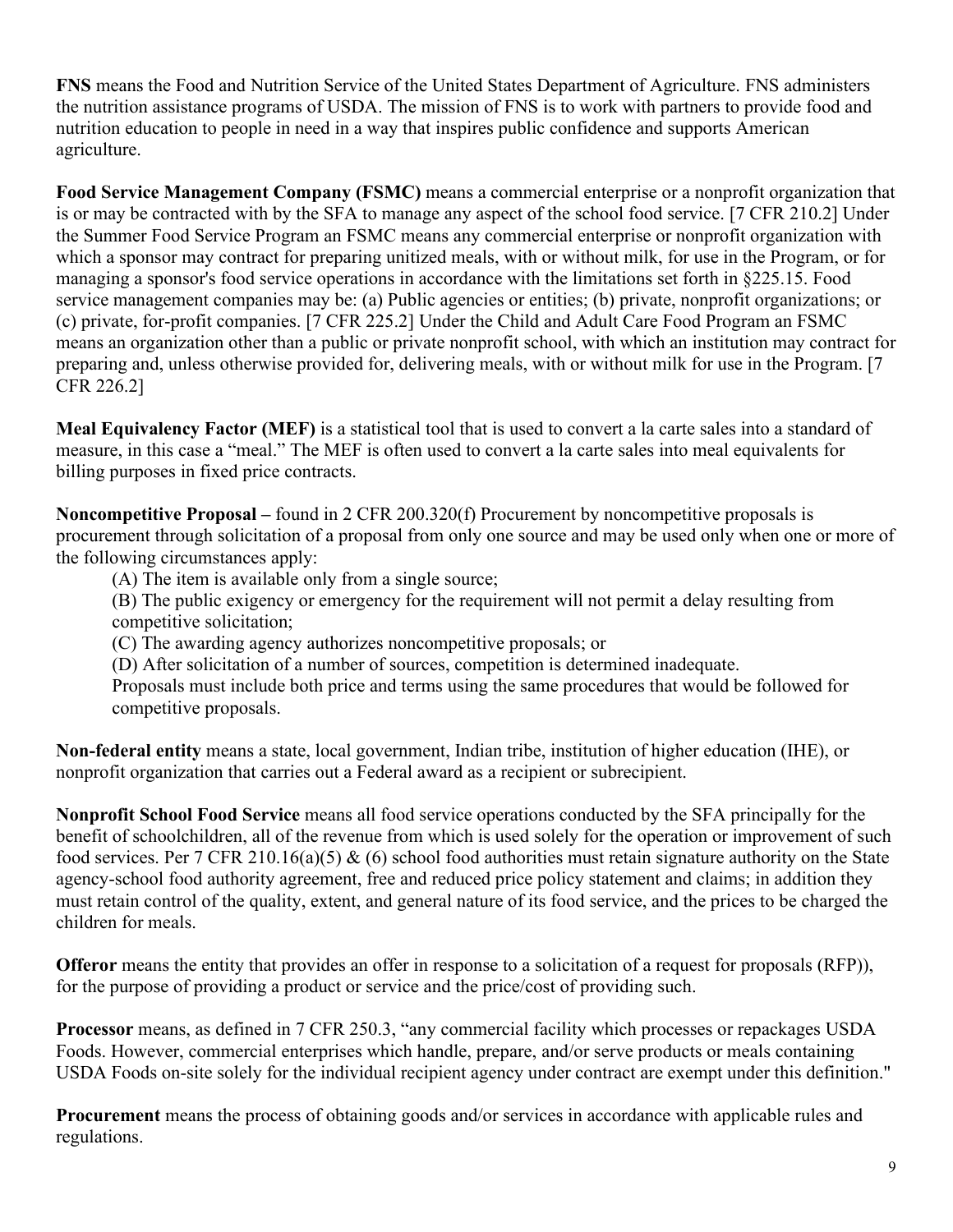**Request for Proposals (RFP)** means a type of solicitation document used for the formal procurement method of competitive proposals. The RFP identifies the goods and services needed and all significant evaluation factors. The RFP is publicized and is used to solicit proposals from a number of sources. Negotiations are conducted with more than one of the sources submitting proposals, and a fixed-price type contract is awarded, as appropriate.

**Responsible Offeror** means an entity capable of performing successfully under the terms and conditions of the solicitation and contract.

**Responsive Proposal** is one which conforms to all the material terms and conditions of the solicitation.

**School Food Authorities (SFAs)** means the governing body which is responsible for the administration of one or more schools, and has legal authority to operate the National School Lunch Program or School Breakfast Program therein *or* be otherwise approved by FNS to operate the program. The school system superintendent is typically the person authorized by the governing body to sign legal documents for the SFA.

**Simplified acquisition threshold** means the dollar amount below which a non-Federal entity may purchase property or services using small purchase methods. Non-Federal entities adopt small purchase procedures in order to expedite the purchase of items costing less than the Simplified Acquisition Threshold. The Simplified Acquisition Threshold is set by the Federal Acquisition Regulation at 48 CFR Subpart 2.1 (Definitions) and in accordance with 41 U.S.C. 1908. As of the publication of this guidance, the Simplified Acquisition Threshold is \$150,000, but this threshold is periodically adjusted for inflation. [2 CFR 200.88]

**Sole Source Procurement** refers to one type of noncompetitive proposal found in 2 CFR 200.320(f)(see Noncompetitive proposal, above); in the Child Nutrition Programs this occurs only when the goods or services are available from only one manufacturer through only one distributor or supplier. Sole source describes a condition of the procurement environment. In a true sole source situation, conducting a traditional solicitation (sealed bid, competitive negotiation or small purchase) is a meaningless act, because the element of competition will not exist. When faced with an actual sole source situation, an SFA must first obtain State agency approval, and then go directly to the one source of supply to negotiate terms, conditions and prices.

**Solicitation** means a document used by the SFA to acquire goods and/or services. Solicitations must incorporate a clear and accurate description of the technical requirements for the material, product, or service to be procured. Solicitations must also identify all of the contract provisions required by Federal procurement regulations, requirements, terms, and conditions which the offerors must fulfill and all other factors to be used in evaluating the proposals.

**USDA Foods (formerly USDA Commodities)** means foods purchased by the United States Department of Agriculture. USDA Food Programs support domestic nutrition programs and American agricultural producers through purchases of domestic agricultural products for use in schools and institutions.

**Vendor** means a merchandiser of complete meals, meal components, or raw materials.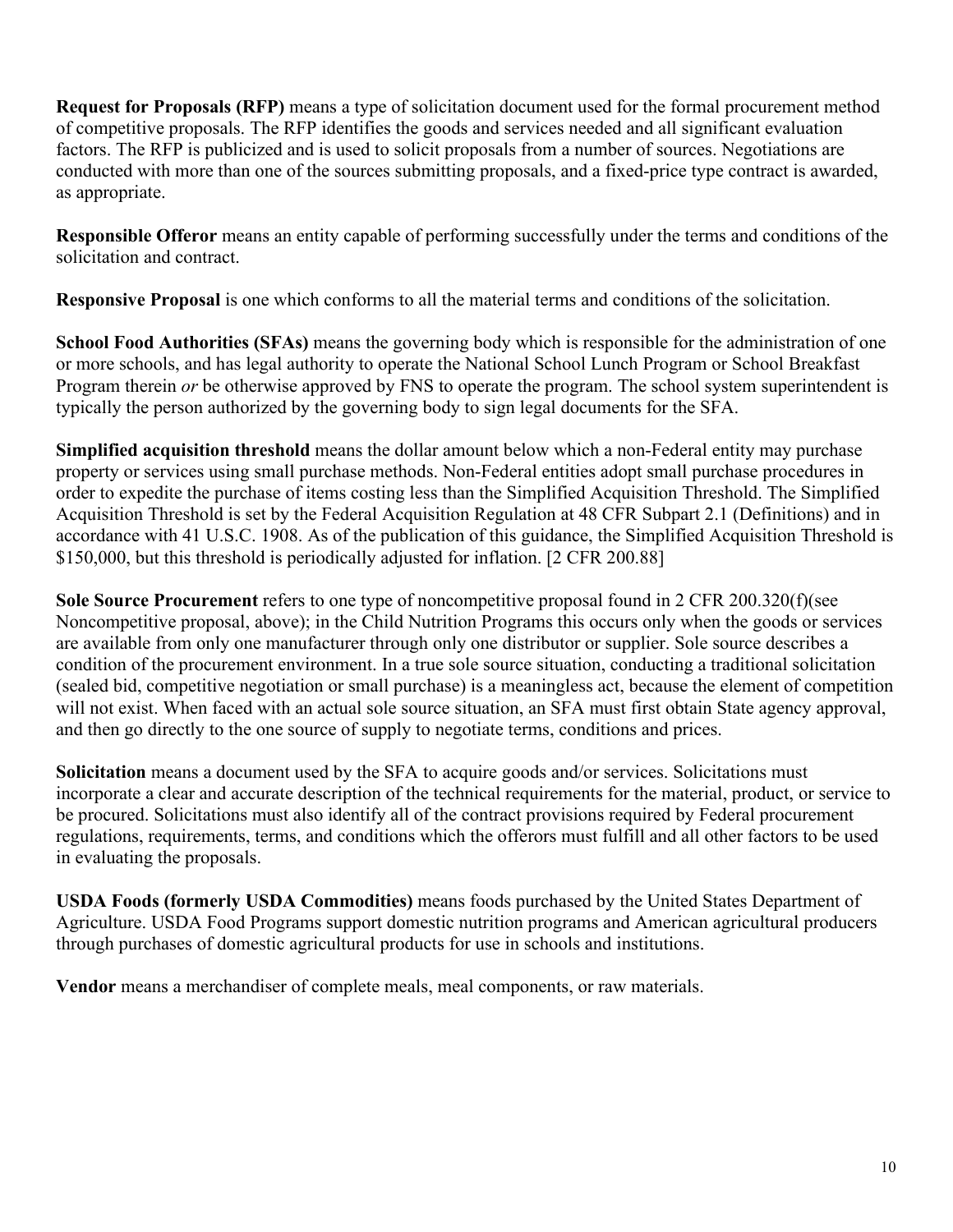#### **SECTION IV SPECIFIC REQUIREMENTS**

#### **FSMC RESPONSIBILITIES:**

- A. The FSMC shall provide the following services:
	- 1. The preparation and service of food to students, SFA employees and guests of the SFA, in accordance with the description of the menu style described in this RFP/Contract.
	- 2. The collection of daily cash sales shall be in accordance with the cash collection procedures of the SFA as described in the approved Free/Reduced Price Meal Policy and the daily collecting and counting of all meals served by category in accordance with the Free/Reduced Price Meal Policy approved by the SA.
	- 3. The maintenance of all records as needed by the SFA to support its claim for reimbursement; at a minimum, the FSMC shall report claim-related data to the SFA, promptly at the end of each month,
	- 4. The retention of all records for a period of three years after the submission of the final Claim for Reimbursement for the fiscal year; if audit findings have not been resolved, the records shall be retained beyond the three-year period if required for the issues raised by the audit.
	- 5. Shall comply with all regulations governing the uses of USDA Foods as prescribed in 7 CFR 250; shall record and report the value of USDA Foods to be used in crediting, or the actual values assigned, using the format and requirements prescribed by the SA.
	- 6. Shall utilize the maximum amount of USDA Foods to the benefit of the nonprofit Child Nutrition program. The FSMC must respond to USDA food orders, as necessary, to take full advantage of the USDA Foods offered and shall ensure that all Foods received for use in the non-profit Child Nutrition Program, for the period specified in the Agreement between the SFA and the SA are used within the period specified by the SFA as either the school year or fiscal year.
	- 7. Shall report the value of USDA Foods, including processed USDA Foods, to the SFA monthly. The USDA Foods values are to be based on the values as reported by the SA at the time the SFA receives the USDA Foods. No value or benefit of USDA Foods shall accrue in any manner to the FSMC.
	- 8. Daily temperature records must be maintained in all sites on all refrigerated equipment, including holidays.
	- 9. Maintenance of high standards of sanitation and shall be responsible for routine cleaning and housekeeping in the food preparation and service areas (including food service equipment and kitchen floors) and for the routine cleaning of cafeteria tables and chairs. The washing of dishes, trays, flatware, pots, pans, utensils, the cleaning and sanitation of food equipment, counters, serving lines, routine cleaning, grease filters and traps, light fixtures, window coverings, in the kitchen and storage areas used by the contractor, including the cleaning of floors and walls in these areas, and the wiping of tables and chairs in the dining areas between serving periods or as needed.
	- 10. Placement of all garbage and trash in appropriate containers and place in the area designated by the SFA for later removal.
	- 11. Responsibility for cleaning of all ducts and hoods above the filter line at a minimum of 4 times per year or as needed. Detachable filters will be cleaned weekly or as needed.
- B. The FSMC will be paid on a per meal rate plus a management fee. Both the per meal rate and the management fee will be incorporated into the Maximum Allowable Cost of the Contract. All program expenses not otherwise defined in the contract will be assumed to be covered by the FSMC under the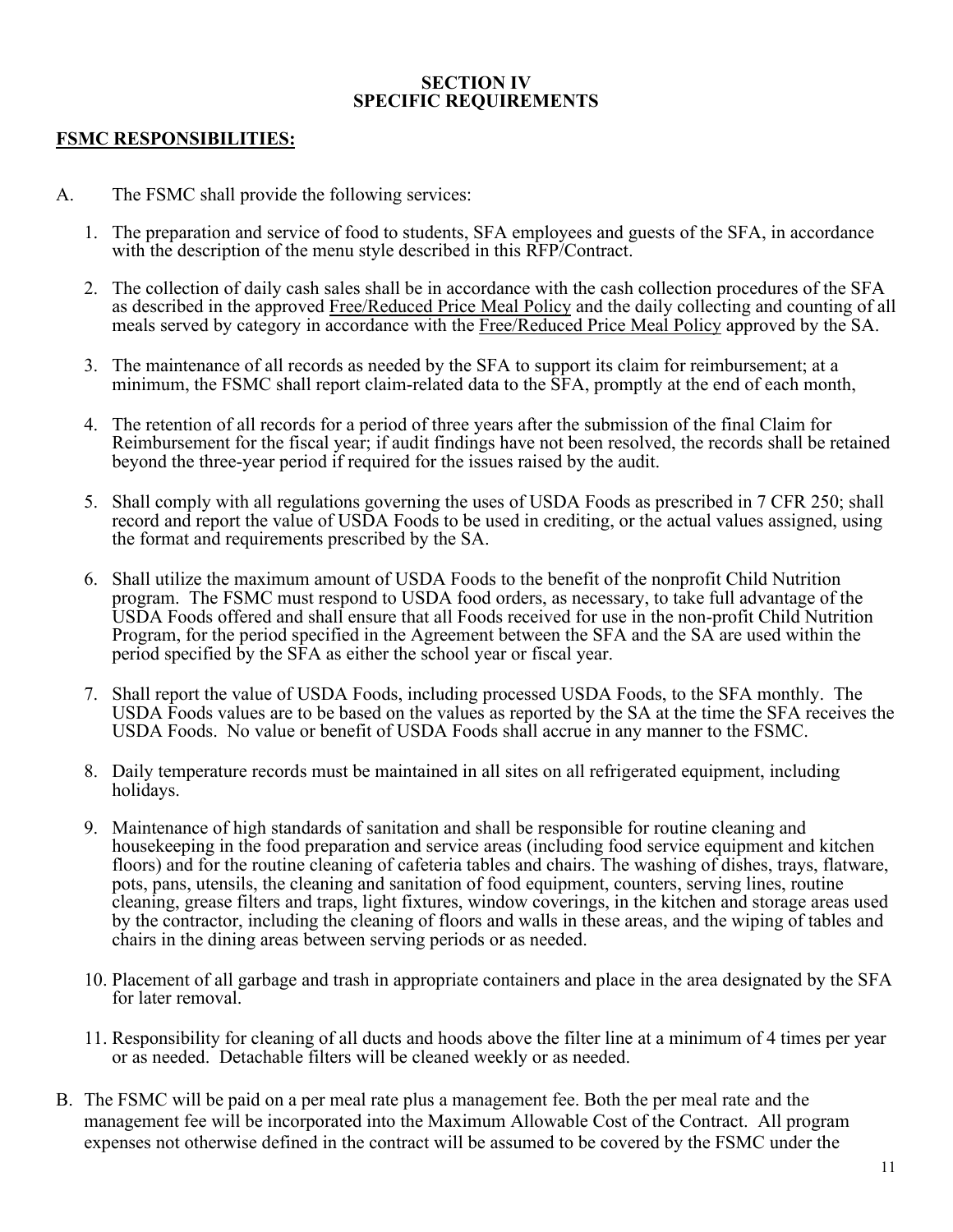Administrative or Management Fee. The same travel, lodging and expense reimbursement regulations, that apply to SFA personnel, shall apply to FSMC personnel. The following must be included in the management fees and may not be charged to any other expenses.

- 1. Personnel and Labor Relations and Services Visitation;
- 2. Legal Department Services;
- 3. Purchasing and Quality Control;
- 4. Technical Research;
- 5. Cost incurred in Hiring and Relocating FSMC Management personnel;
- 6. Dietetic Services (Administrative and Nutritional);
- 7. Recipe development, modification, and the use of Test Kitchens;
- 8. Accounting and Accounting Procedures;
- 9. Tax Administration;
- 10. Technical Supervision;
- 11. FSMC Regional/Supervisory Personnel and Regular Inspections or Audit Personnel;
- 12. Teaching and Training Programs;
- 13. General Regional Support;
- 14. General National Headquarters Support;
- 15. Design Services;
- 16. Menu Development;
- 17. Information Technology and Support;
- 18. Payroll Documentation and Administrative Cost;
- 19. Personnel Advice;
- 20. All travel related to all the above items;
- 21. Other as determined by the SFA.
- C. Menu System for **Reimbursable School Breakfast**. The FSMC and SFA will make all reasonable efforts to encourage participation in the School Breakfast Program. Each day the site operates, the FSMC shall make readily available to all students throughout the serving periods, designated by the SFA, the following: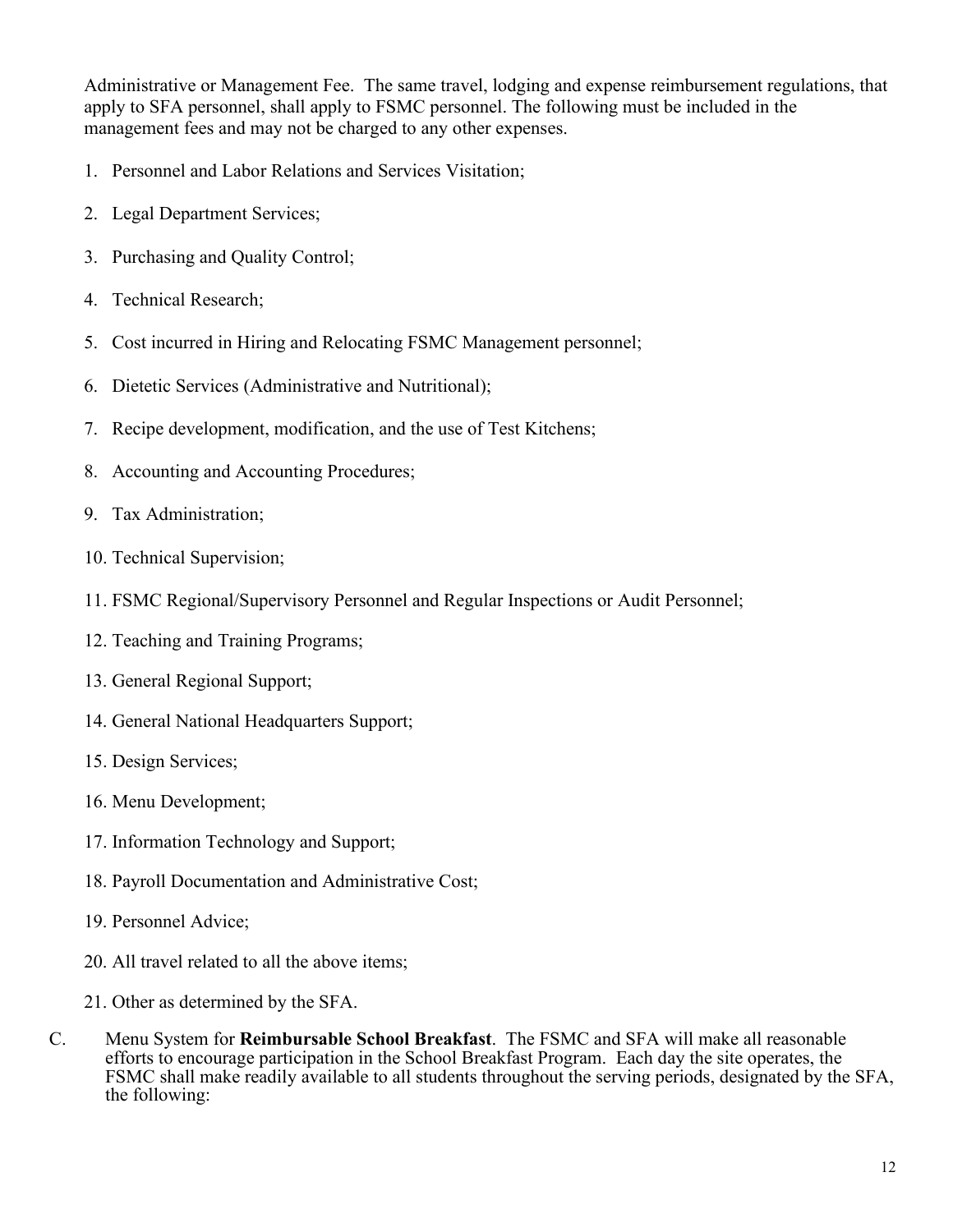| <b>Food Group</b>                                   | Grades $K-5$                                                                                                                                       | Grades $6-8$                                                                                                                                       |
|-----------------------------------------------------|----------------------------------------------------------------------------------------------------------------------------------------------------|----------------------------------------------------------------------------------------------------------------------------------------------------|
| Fruits (cups)                                       | 5 cups<br>$(1$ cup minimum<br>per day)                                                                                                             | 5 cups<br>(1 cup minimum<br>per day)                                                                                                               |
| Grains (oz. equivalent) and<br>Meat/Meat Alternate* | 7 ounces<br>(1 ounce minimum<br>per day)<br>*M/MA may be<br>substituted for<br>grains after the<br>minimum daily<br>grain's requirement<br>is met. | 8 ounces<br>(1 ounce minimum<br>per day)<br>*M/MA may be<br>substituted for<br>grains after the<br>minimum daily<br>grain's requirement<br>is met. |
| Fluid Milk (cups)                                   | 5 cups<br>$(1$ cup minimum<br>per day)                                                                                                             | 5 cups<br>$(1$ cup minimum<br>per day)                                                                                                             |

### **Amount of Food Per Week (Minimum Per Day)**

- 1. Food items included in each group and subgroup and amount equivalents. Minimum creditable serving is  ${}^{1}\!{\rm 8}$  cup.
- 2. One quarter cup of dried fruit counts as  $\frac{1}{2}$  cup of fruit; 1 cup of leafy greens counts as  $\frac{1}{2}$  cup of vegetables. No more than half of the fruit or vegetable offerings may be in the form of juice. All juice must be 100% full-strength.
- 3. Schools must offer 1 cup of fruit daily and 5 cups of fruit weekly. Vegetables may be substituted for fruits, but the first two cups per week of any such substitution must be from the dark green, red/orange, beans, and peas (legumes) or "Other vegetables" subgroups, as defined in §210.10(c)(2)(iii) of this chapter.
- 4. 100% of the grains offered weekly must be whole grain-rich as specified in FNS guidance, and the remaining grain items offered must be enriched. Schools may substitute 1 oz. eq. of meat/meat alternate for 1 oz. eq. of grains after the minimum daily grains requirement is met.
- 5. There is no meat/meat alternate requirement.
- 6. All fluid milk must be fat-free (skim) or low-fat (1 percent fat or less). Milk may be unflavored or flavored (fat-free only) provided that unflavored milk is offered at each meal service.
- 7. Breakfast must be priced as a unit to be claimed for reimbursement.
- 8. The FSMC must implement the Offer versus Serve (OvS) provision in accordance with the SFA's annual agreement with the SA. For breakfast, students are required to select a minimum of  $\frac{1}{2}$  cup serving of fruit (or vegetable if substituted). However, the FSMC must offer the full component amount of 1 cup. Under OvS, the FSMC must serve 4 food items (i.e., additional grain item or a meat/meat alternate) and the student may decline one item.
- 9. To offer *a la carte* meal service, all eligible children must be offered free, reduced-price, and full price reimbursable meals. Students may select additional servings of the food offered and pay for them at the *A la Carte* (Supplemental Sales) price schedule established by the SFA. *A la Carte* items will comply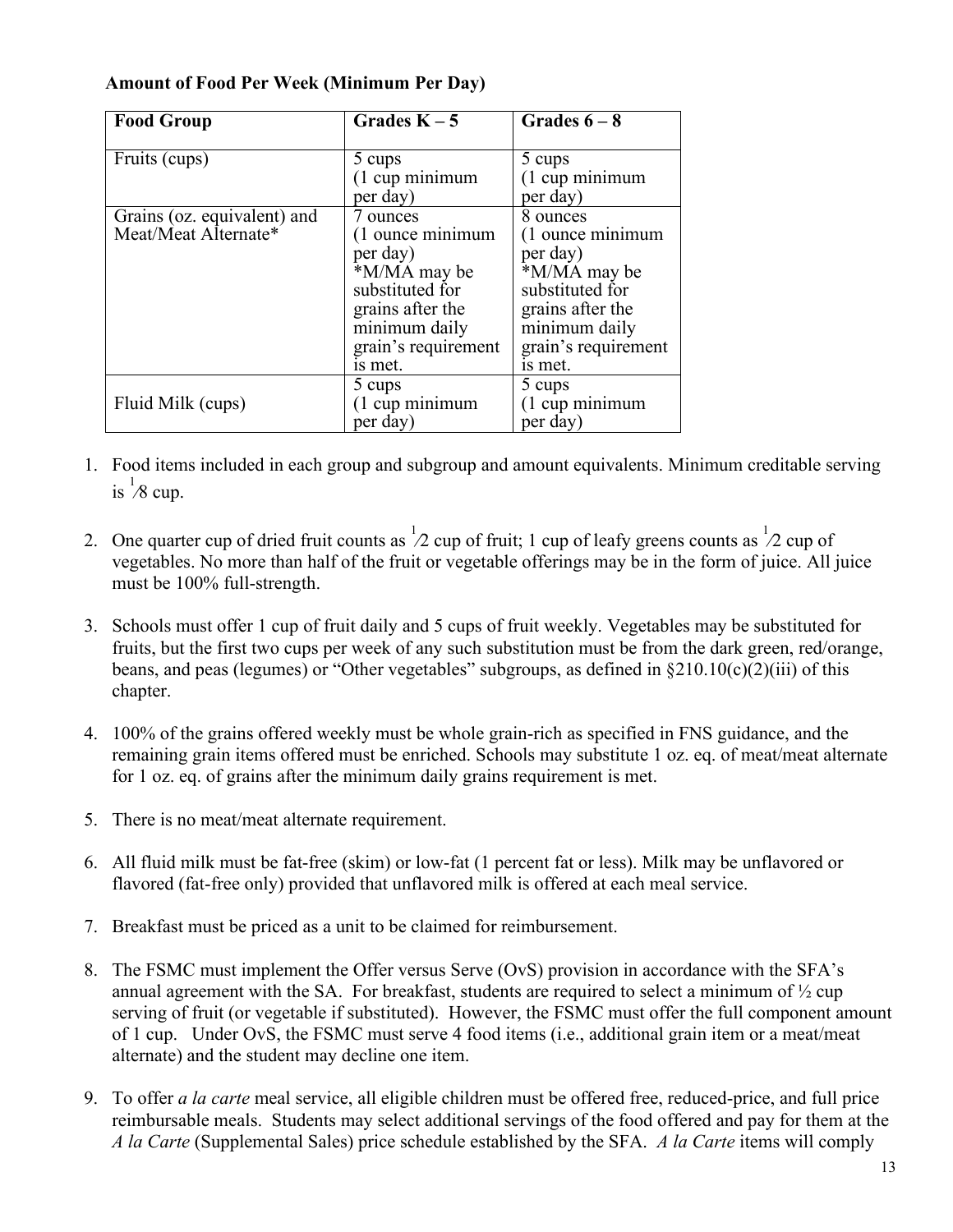with applicable Federal and State regulations.

10. Menus must be planned to use the food-based menu planning system and must comply with the grade groupings described above. Menus as planned must be offered and served to students. Substitutions of food items must be approved, in advance, by the SFA. The FMSC must provide written documentation to the SFA for any substitutions. Menus planned, offered, and served must meet student preferences as determined by student surveys and/or advisory board. Menus planned for students other than those living in this geographic region are not acceptable.

 **Other Specifications: Daily Amount Based on the Average for a 5-Day Week**

| Calorie Ranges<br>Minimum-maximum<br>calorie | 350-500 Calories                                                                                    | 400-550 Calories        |  |  |  |
|----------------------------------------------|-----------------------------------------------------------------------------------------------------|-------------------------|--|--|--|
| Saturated fat<br>$(\%$ of total calories)    | $\leq$ 10% of calories                                                                              | $\leq 10\%$ of calories |  |  |  |
| Sodium (mg)                                  | $<$ 430 milligrams                                                                                  | $<$ 470 milligrams      |  |  |  |
| Trans fat                                    | Nutrition label or manufacturer specifications must indicate zero grams<br>of trans fat per serving |                         |  |  |  |

- 1. The average daily calories for a 5-day school week menu must be within the range (at least the minimum and no more than the maximum values).
- 2. Discretionary sources of calories (solid fats and added sugars) may be added to the meal pattern if within the specifications for calories, saturated fat, trans fat, and sodium. Foods of minimal nutritional value and fluid milk with fat content greater than 1 percent milk fat are not allowed.
- 3. Sodium Target 2 (shown) is effective July 1, 2021 (SY 2021-2022).
- 4. Food products and ingredients must contain zero grams of trans fat (less than 0.5 grams) per serving.
- 5. Daily nutrition analyses must be provided by the FSMC to document that all reimbursable meals are planned, offered, and served to students meet USDA requirements. The nutrition analysis of all reimbursable meals must be completed for duration of contract period.
- D. Menu System for **Reimbursable School Lunch**. Each day the site operates, the FSMC shall make readily available to all students throughout the serving periods, designated by the SFA, meals priced as a unit, which meet the meal component requirements prescribed by USDA. The SFA and FSMC shall actively promote and encourage maximum participation in the National School Lunch Program. Approved meals shall be offered throughout the serving periods as defined by the following: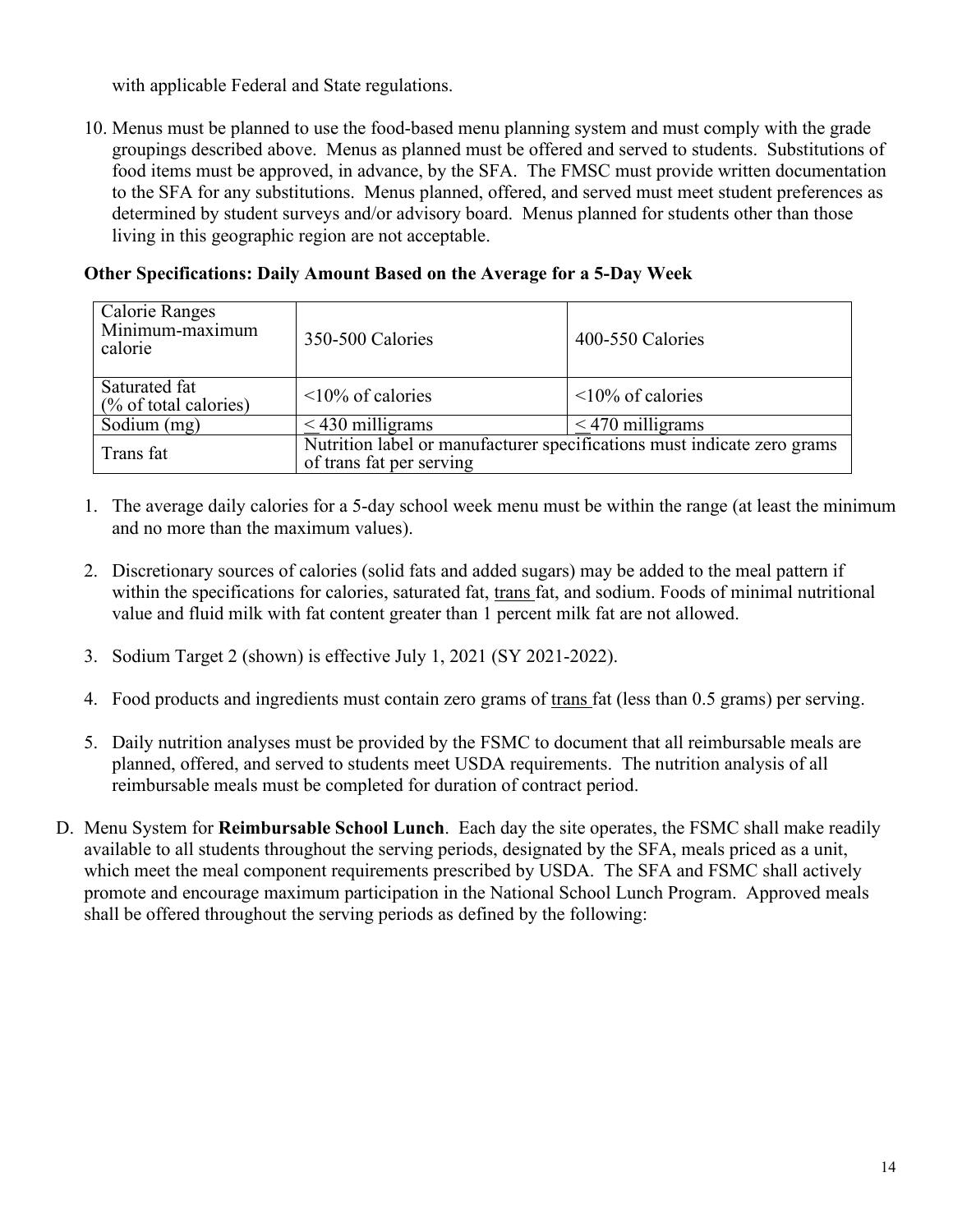| <b>Meal Pattern</b>        | <b>Grades K-5</b>                 | Grades $6-8$                      |  |  |
|----------------------------|-----------------------------------|-----------------------------------|--|--|
| Fruit (cups)               | $2\frac{1}{2}$ cups               | $2\frac{1}{2}$ cups               |  |  |
|                            | $(1/2$ cup minimum                | $(1/2$ cup minimum per            |  |  |
|                            | per day)                          | day)                              |  |  |
| Vegetables (cups)          | $\overline{3}$ $\frac{3}{4}$ cups | $\overline{3}$ $\frac{3}{4}$ cups |  |  |
|                            | $(3/4$ cup minimum                | $(3/4$ cup minimum per            |  |  |
|                            | per day)                          | day)                              |  |  |
| Dark Green                 | $\frac{1}{2}$ cup                 | $\frac{1}{2}$ cup                 |  |  |
|                            |                                   |                                   |  |  |
| Red/Orange                 | $\frac{3}{4}$ cup                 | $\frac{3}{4}$ cup                 |  |  |
| Beans/Peas                 |                                   |                                   |  |  |
|                            | $\frac{1}{2}$ cup                 | $\frac{1}{2}$ cup                 |  |  |
| <b>Starchy Vegetables</b>  | $\frac{1}{2}$ cup                 | $\frac{1}{2}$ cup                 |  |  |
|                            |                                   |                                   |  |  |
| Other Vegetables           | $\frac{1}{2}$ cup                 | $\frac{1}{2}$ cup                 |  |  |
|                            |                                   |                                   |  |  |
| Additional Vegetables to   | 1 cup                             | $1 \text{ cup}$                   |  |  |
| Reach Total                |                                   |                                   |  |  |
| Grains (oz. equivalent)    | $\overline{8}$ oz                 | $\overline{8}$ oz                 |  |  |
|                            | (1 oz minimum per                 | (1 oz minimum per                 |  |  |
|                            | day)                              | day)                              |  |  |
| Meats/Meat Alternates (oz. | 8 <sub>oz</sub>                   | 9 oz                              |  |  |
| equivalent)                | (1 oz minimum per                 | (1 oz minimum per                 |  |  |
|                            | day)                              | day)                              |  |  |
|                            | 5 cups                            | 5 cups                            |  |  |
| Fluid Milk (cups)          | (1 cup minimum per                | (1 cup minimum per                |  |  |
|                            | day)                              | day)                              |  |  |

### **Amount of Food Per Week (Minimum Per Day)**

- 1. All five meal components (fruits, vegetables, grains, meat/meat alternate and milk) must be offered at lunch.
- 2. Food items included in each group and subgroup and amount equivalents. Minimum creditable serving is  $\frac{1}{8}$  cup.
- 3. One-quarter cup of dried fruit counts as  $\frac{1}{2}$  cup of fruit; 1 cup of leafy greens counts as  $\frac{1}{2}$  cup of vegetables. No more than half of the fruit or vegetable offerings may be in the form of juice. All juice must be 100% full-strength.
- 4. Larger amounts of these vegetables may be served.
- 5. This category consists of "Other vegetables" as defined in paragraph (c)(2)(iii)(E) of this section. For the purposes of the NSLP, the "Other vegetables" requirement may be met with any additional amounts from the dark green, red/orange, and beans/peas (legumes) vegetable subgroups as defined in paragraph  $(c)(2)(iii)$  of this section.
- 6. Any vegetable subgroup may be offered to meet the total weekly vegetable requirement.
- 7. 100% of the grains offered weekly must be whole grain-rich as specified in FNS guidance, and the remaining grain items offered must be enriched.
- 8. All fluid milk must be fat-free (skim) or low-fat (1 percent fat or less). Milk may be unflavored or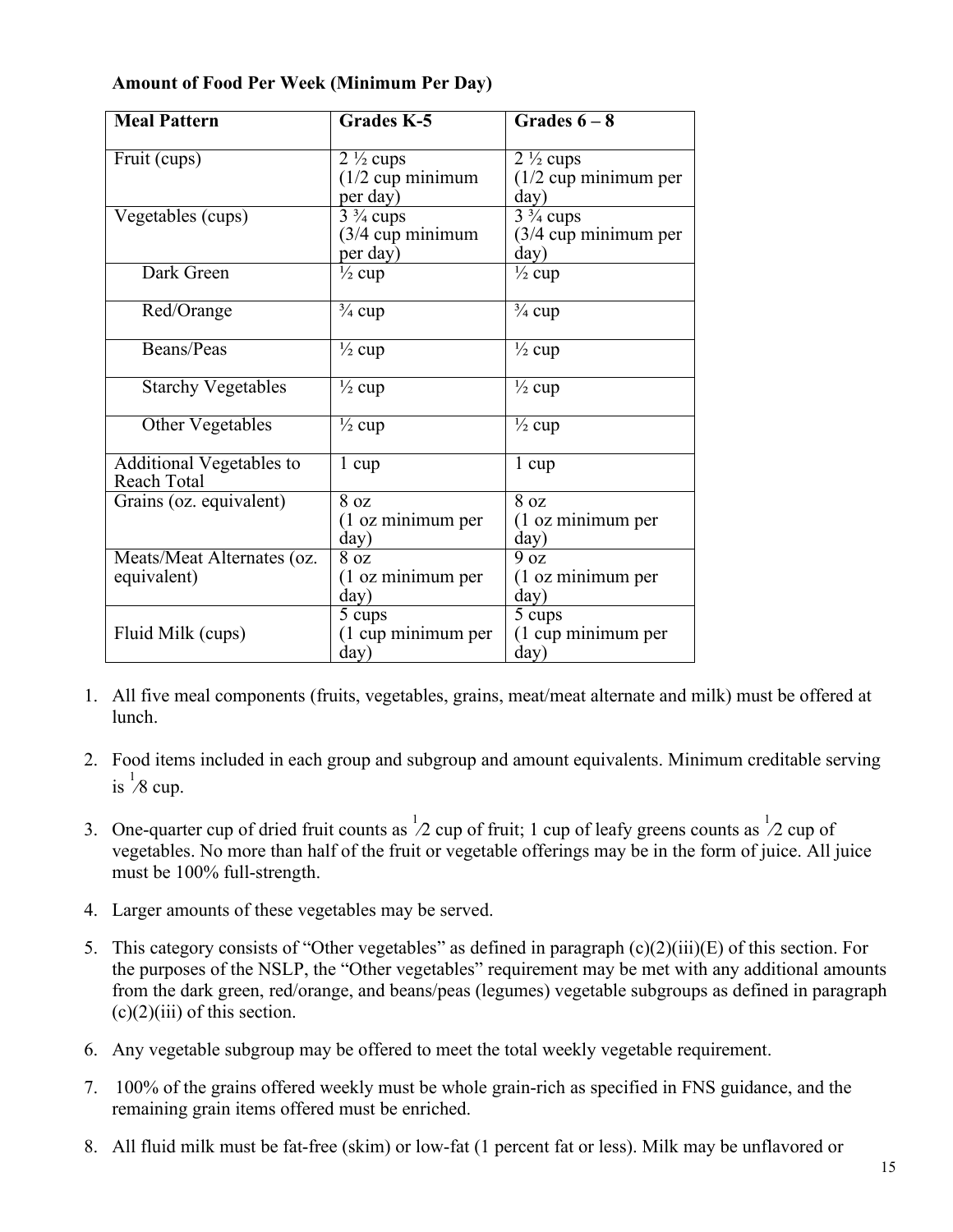flavored (fat-free only) provided that unflavored milk is offered at each meal service.

- 9. Lunch must be priced as a unit to be claimed for reimbursement.
- 10. The FSMC must implement the Offer versus Serve (OvS) provision in accordance with the SFA's annual agreement with the SA. For lunch, students are required to select a minimum of ½ cup serving of fruit or vegetable. However, the FSMC must offer the full component amount. Under OvS, the FSMC must serve 5 food components and the student may decline up to 2 components.
- 11. To offer *a la carte* meal service, all eligible children must be offered free, reduced-price, and full price reimbursable meals. Students may select additional servings of the food offered and pay for them at the *A la Carte* (Supplemental Sales) price schedule established by the SFA. *A la Carte* items will comply with applicable Federal and State regulations.
- 12. Menus must be planned to use the food-based menu planning system and must comply with the grade groupings described above. Menus as planned must be offered and served to students. Substitutions of food items must be approved, in advance, by the SFA. The FMSC must provide written documentation to the SFA for any substitutions. Menus planned, offered, and served must meet student preferences as determined by student surveys and/or advisory board. Menus planned for students other than those living in this geographic region are not acceptable.
- 13. Water must be available to students at no charge in the area where lunch meals are served and during the lunch period. Water must be available to students at no charge at breakfast, if served in the cafeteria, but encouraged regardless of service location.

| Calorie Range<br>$Minimum - maximum$<br>calories | 550-650 calories                                                                                    | 600-700 calories   |  |  |  |
|--------------------------------------------------|-----------------------------------------------------------------------------------------------------|--------------------|--|--|--|
| Saturated fat<br>(% of total calories)           | $\leq 10$ grams                                                                                     | $\leq 10$ grams    |  |  |  |
| Sodium (mg)                                      | $< 640$ milligrams                                                                                  | $<$ 710 milligrams |  |  |  |
| Trans fat                                        | Nutrition label or manufacturer specifications must indicate zero grams<br>of trans fat per serving |                    |  |  |  |

**Other Specifications: Daily Amount Based on the Average for a 5-Day Week**

- 1. The average daily calories for a 5-day school week menu must be within the range (at least the minimum and no more than the maximum values). Discretionary sources of calories (solid fats and added sugars) may be added to the meal pattern if within the specifications for calories, saturated fat, trans fat, and sodium. Foods of minimal nutritional value and fluid milk with fat content greater than 1 percent are not allowed.
- 2. Sodium Target 2 (shown) is effective July 1, 2021 (SY 2021-2022).
- 3. Food products and ingredients must contain zero grams of trans fat (less than 0.5 grams) per serving.
- E. Detailed product description documents (i.e., Nutrition Fact labels/ingredient lists, Child Nutrition (CN) Labels, standardized recipes, manufacturer's Product Formulation Statements, and the USDA Food Buying Guide) shall be the basis for determining crediting, quality, and adequacy of yield for all food items.
- F. The FSMC shall supply special diets to any students with disabilities as required for medical reasons when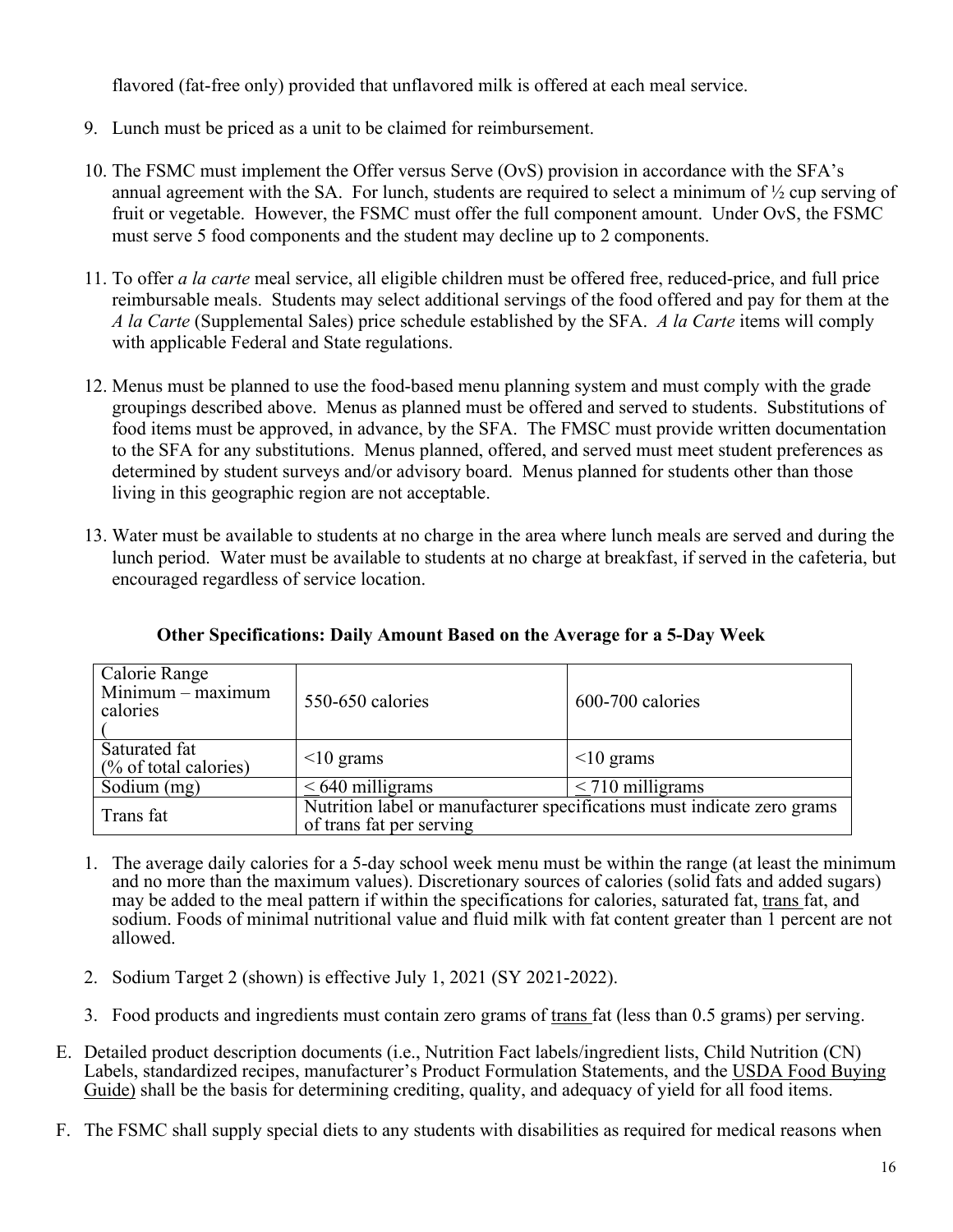prescribed and approved in writing by a medical doctor for or by a recognized medical authority for nondisabled students. FSMC shall make substitutions in the food components of the meal pattern for disabled students whose disability restricts their diet and those non-disabled students who are unable to consume regular meals because of medical or other special dietary needs. Substitutions shall be made on a case-bycase basis only when supported by a statement of the need for substitutes that includes recommended alternate foods, unless otherwise exempted by the FNS, USDA. A record of special diets planned and served daily shall be maintained as required.

- G. Should reimbursement for a meal be denied, or a claim for loss of USDA Foods be established against the SFA, because of an Administrative Review, the amount of the denied reimbursement (food loss, overclaim or questioned cost) shall be subtracted from the funds due the FSMC. In the event the reimbursement is denied after the termination of the contract, the FSMC shall refund the amount of the denied reimbursement to the SFA's nonprofit school food service account.
- H. The FSMC will not be responsible for an overclaim due to the determining official's incorrect classification of a free and reduced-price meal application.
- I. The SFA and FSMC will follow USDA Smart Snacks in School Standards and Alabama Implementation of USDA Smart Snacks in School and Fundraising Activities regarding competitive food sales.
- J. Should the SFA require food service for special functions, such as banquets, etc. a firm price per meal shall be negotiated and confirmed in writing with the SFA official requesting the service.
- K. The planned 21-day menu cycle provided by the SFA as shown in Appendix C shall be served for the first 21 days of the Contract without change. Any changes thereafter may be made with the approval of the SFA.
- L. The FSMC shall serve free and reduced-price meals to all eligible children approved by the SFA and shall protect the anonymity of such children.
- M. The FSMC may petition the SFA for an increase in the per meal charge annually at the time of contract renewal. The amount of increase granted shall not exceed the index to which the reimbursement rates are tied, such as the food away from home series of the Consumer Price Index (CPI). Before price increases can be implemented, the FSMC must document, through cost or price analysis, the need for such price increase. The same procedures apply if the SFA petitions the FSMC for a decrease in the per meal charge. The SFA must forward all documentation to the SA, for review and approval. No price increase may be implemented under this provision without prior approval of SA.
- N. All Contract revisions after signing shall be provided in writing to the SA by the SFA. **Any additions or changes to the contract that change or negate the mandatory portions of the contract as written will automatically invalidate the contract.**

### **SFA RESPONSIBILITIES**

- O. The following are responsibilities that shall not be delegated when an SFA enters a contract with a FSMC:
	- a. Adhere to the procurement standards specified in 7 CFR 210.21 throughout the solicitation and contract process.
	- b. Ensure that the Child Nutrition operation is in conformance with the SFA's legally binding Agreement with the SA.
	- c. Retain control of the quality, extent, and general nature of its Child Nutrition program and the prices to be charged for meals served to students.
	- d. Retain-signature authority on the annual Agreement with the SA, the free and reduced-price policy statement and all claims submitted by the SFA.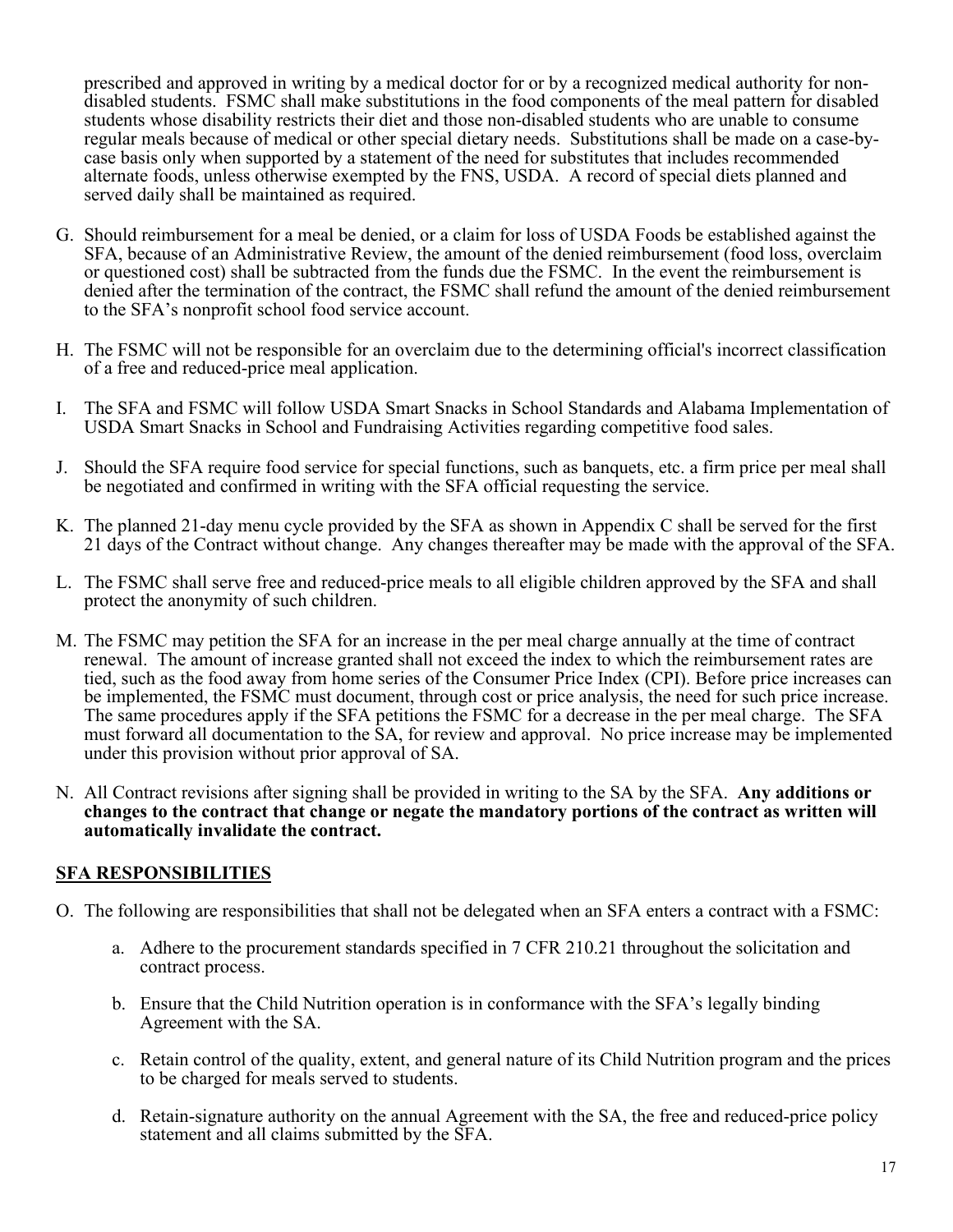- e. Ensure that all USDA Foods received by the SFA and made available to the FSMC accrue only to the benefit of the SFA's non-profit Child Nutrition Program and are fully utilized therein.
- f.Ensure that all applicable health certifications are maintained and that all State and local regulations are being met by the FSMC.
- g. Shall be accountable for the full value of USDA Foods, including both entitlement and bonus items, issued to the SFA by the Food Distribution Division of the SA and shall be responsible for overseeing the process of planning, ordering, receiving, storing, inventorying, tracking, and utilization of USDA Foods.
- h. Signature authority on the monthly Claim for Reimbursement.
- i.Development, distribution, and collection of the parent letter and application for free and reduced-price meals.
- j. Determination of eligibility for free and reduced-price meals and the conduct of any hearings related to such determinations;
- k. Direct certification of students eligible for free meals based on data provided by state and/or local agencies;
- l.Verification of applications for free and reduced-price meals;
- m. Control of the nonprofit school food service account and overall financial responsibility for the Child Nutrition Programs;
- n. Establishment of all program and non-program meal and *A la Carte* prices;
- o. Retention of Title to USDA Foods and assurance that the FSMC has credited the SFA for the value of all donated foods received for use of the SFA's food service in a school year, irrespective of the actual use of the foods. The SFA must conduct a reconciliation at least annually (and upon termination of the contract) to ensure that the FSMC has credited it for the value of all USDA Foods received for use in the SFA's Child Nutrition Program, in the school or fiscal year, including the value of donated foods contained in processed end products.
- p. Development of the 21-day cycle menu for the FSMC (RFP) proposal as well as changes to the 21- day cycle menu after the first 21 days of meal service;
- q. Monitoring responsibilities under program regulations;
- r.Establishment and maintenance of an advisory board composed of parents, teachers, and students to assist in menu planning with FSMC representative(s).
- s. Assurance that the maximum amount of USDA Foods is received and utilized by the FSMC and accrue only to the benefit of the SFA's nonprofit Child Nutrition Program;

t.Responsibility for ensuring resolution of Administrative Review findings, and

- u. The SFA will assign an employee of the SFA who meets USDA Professional Standards/SA requirements to monitor compliance of the contract. A progress report must be completed and provided monthly to the FSMC and must include as a minimum:
	- i. The efficiency and effectiveness of the contractors' performance of the tasks specified in the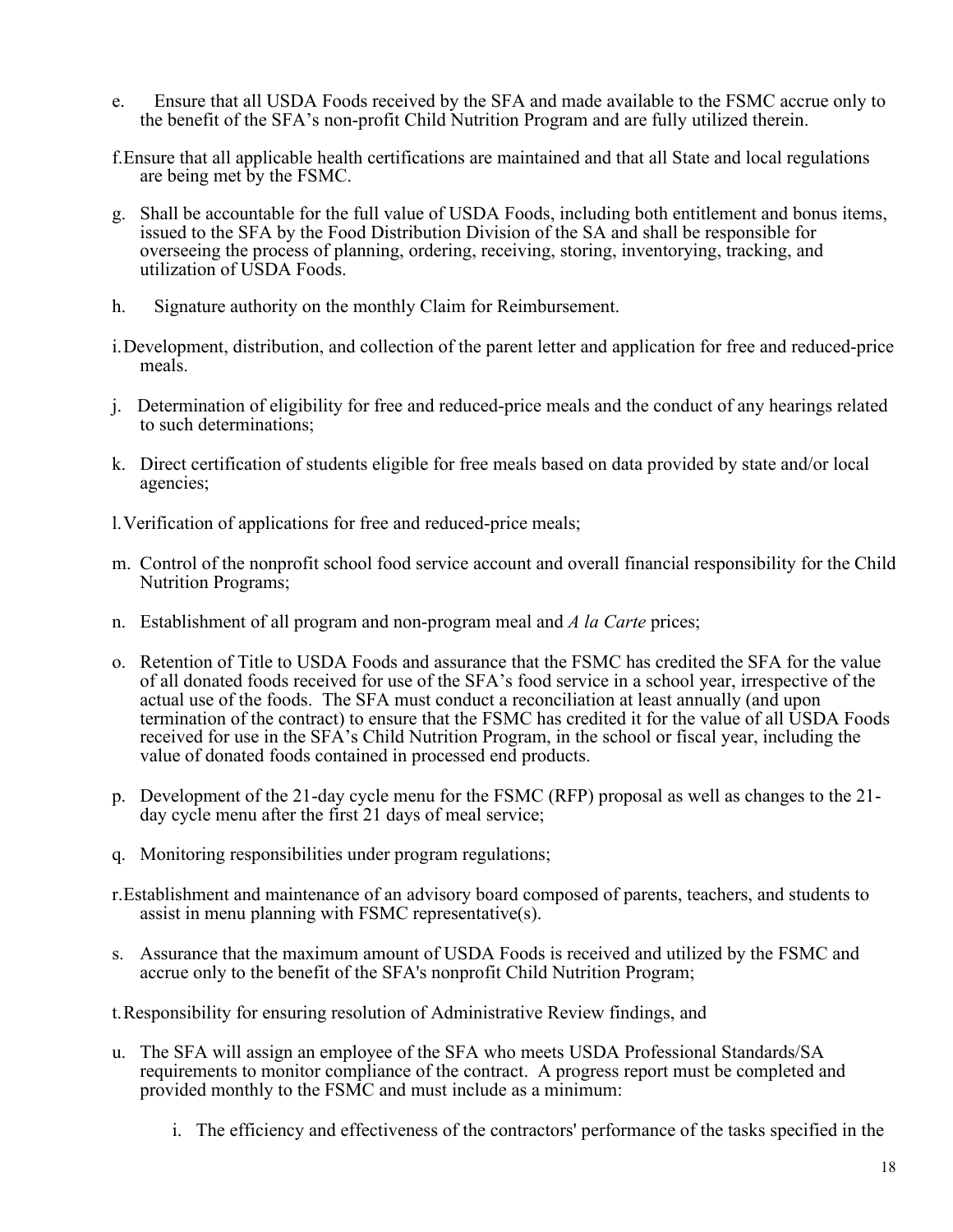contract.

- ii. The general quality of professional personnel utilized in the performance of the contract.
- iii. The conformance of the contractor with the cost provisions of the contract.
- iv. Other evaluation information pertinent to the contract and related factors, such as accurate records to support the claim for federal reimbursement, the utilization of USDA Foods, and all compliance issues.
- v. Other as deemed necessary by the SFA or SA.
- P. Any silence, absence or omission from the contract specification concerning any point shall be regarded as meaning that only the best commercial practices are to prevail, and that only materials (food, supplies, etc.) and workmanship of quality that would normally be specified by the SFA are to be used.
- Q. Revenue, including rebate and credits issued from the processing of USDA Foods can be used only for the SFA's nonprofit Child Nutrition Program and cannot accrue to the FSMC. All revenue and any expenses which are charged to an SFA must flow through the SFA's chart of accounts. FSMC expenses which are not reflected as allowable in this contract and not billed to the SFA cannot be recorded as expenses to the Child Nutrition Program account. Control over the Child Nutrition Program account must be retained by the SFA.

### **SECTION V. STANDARD TERMS AND CONDITIONS**

### **A. Scope and Purpose**

- 1. The FSMC shall operate the SFA's Child Nutrition Program for the benefit of the students, faculty, staff, and guests. The FSMC shall operate the Child Nutrition Program in accordance with state and federal laws governing the operation of a non-profit Child Nutrition Program. Federal regulations found in 7 CFR 210, 220, 225, 245, 250 and 2 CFR 200 Uniform Administrative Requirements, Cost Principles, and Audit Requirements for Federal Awards, FNS instructions and policy memoranda issued by the USDA, FNS; and policies of the SA. The FSMC shall operate in conformance with the SFA's Agreement with the SA.
- 2. The SFA shall be legally responsible for the SFA's nonprofit Child Nutrition Program and shall supervise the food management operations in such manner as will ensure compliance with the rules and regulations described in Item A (1). The SFA shall conduct monthly performance, accountability, and other reviews and as required by State and Federal regulations and guidelines as well as periodic on-site reviews to include inspection of food and supplies received, food preparation, storage and service areas, food production and meal service and sanitation and safety practices. Such reviews shall be documented by the SFA and maintained on file for inspection by the SA.
- 3. The FSMC, as an independent contractor, shall have exclusive right to provide food services for the sites designated by the SFA in this RFP (Appendix A) for the National School Lunch Program, School Breakfast Program, Summer Food Service Program, if applicable.
- 4. All income accruing because of payments by children and adults, federal and state reimbursements, USDA Foods, and all other income from sources such as donations, special functions, a la carte sales, contract, or catered meals, proceeds from the sale of food service equipment, interest payments and other sources related to the Child Nutrition Program shall be deposited in the SFA's nonprofit Child Nutrition Program account. Any profit or guaranteed return shall remain in the SFA's nonprofit Child Nutrition Program account. The SFA and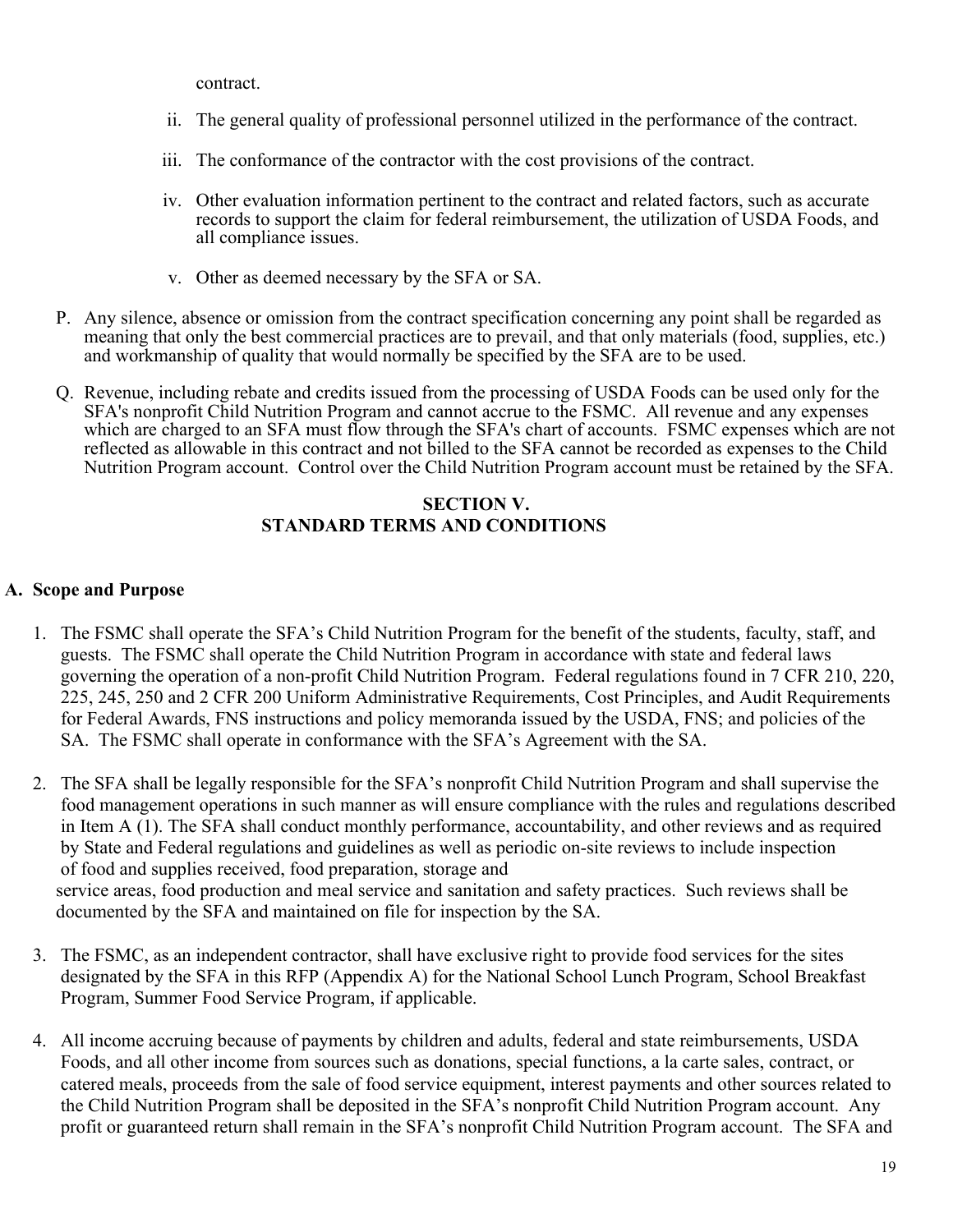the FSMC agree that this contract is neither a *cost- plus-a-percentage-of-income* nor a *cost-plus-a-percentageof-cost* contract as required under the USDA Regulations 7 CFR 210.16 (c) and 2 CFR 200.323(a).

- 5. The SFA shall retain control of the SFA's nonprofit Child Nutrition Program account and shall assume overall financial responsibility for the Child Nutrition Program.
- 6. The SFA shall monitor the Child Nutrition Program to ensure that both parties (FSMC and SFA) comply with the Contract. Periodic on-site reviews shall be conducted by the SFA to ensure that the program is in conformance with all Federal, State, and local regulations, laws, and procedures. The SFA will conduct an onsite review of each site to observe the counting and claiming system no later than February 1 of each year as required by 7 CFR 210.8(a)(1). Authorized representatives of the SFA, the SA and USDA shall have the right to conduct unannounced, on-site administrative reviews of the Child Nutrition Program, including the inspection of all records and supporting documentation associated with the Child Nutrition Program.

### **B. Signature and Approval Authority**

- 1. The SFA shall retain signature authority for the application/agreement, free and reduced-price policy statement, and monthly claim for reimbursement.
- 2. The preparation of the annual application for Federal/State funds and the Agreement with the SA, for operation of the National School Lunch Program and School Breakfast Program shall be the responsibility of the SFA.
- 3. The preparation of the application to receive USDA Foods shall be the responsibility of the SFA. The agreement signed between the SA, Food Distribution Division, and the SFA to receive USDA Foods shall become part of the contract.
- 4. Any agreement between the SFA and a state or local Social Services Agency for the purpose of sharing confidential information about a student's ability to participate in any other federally funded food assistance program shall be approved and signed by an official of the SFA.

### **C. Free and Reduced-Price Meal Policy**

- 1. The preparation of the annual Free/Reduced Price Meal Policy shall be the responsibility of the SFA and is not open for amendment by the FSMC. The SFA shall ensure that the nonprofit Child Nutrition Program is in conformance with the SFA's approved Free and Reduced-Price Policy. The FSMC shall operate in compliance with the approved Free and Reduced-Price Meal Policy.
- 2. The SFA shall be responsible for the development, distribution and collection of parent letters and application for free and reduced-price meals. The SFA shall also be responsible for ensuring that student's confidential meal eligibility status is disclosed only to individuals eligible under the law to receive it.
- 3. Approval of Free/Reduced Price Meal Applications shall be the responsibility of the SFA. The SFA shall be responsible for the establishment and maintenance of the free and reduced-price meals eligibility roster. The SFA shall be responsible for verifying applications for free and reduced-price meals as required by USDA and for directly certifying students for the program. The SFA shall be responsible for appointing a qualified hearings officer to conduct any hearings related to determinations regarding eligibility for free or reduced-price meals.
- 4. The FSMC shall implement an accurate point of service (POS) system to accurately record reimbursable meals served to students and to file claims for reimbursement in accordance with the Agreement to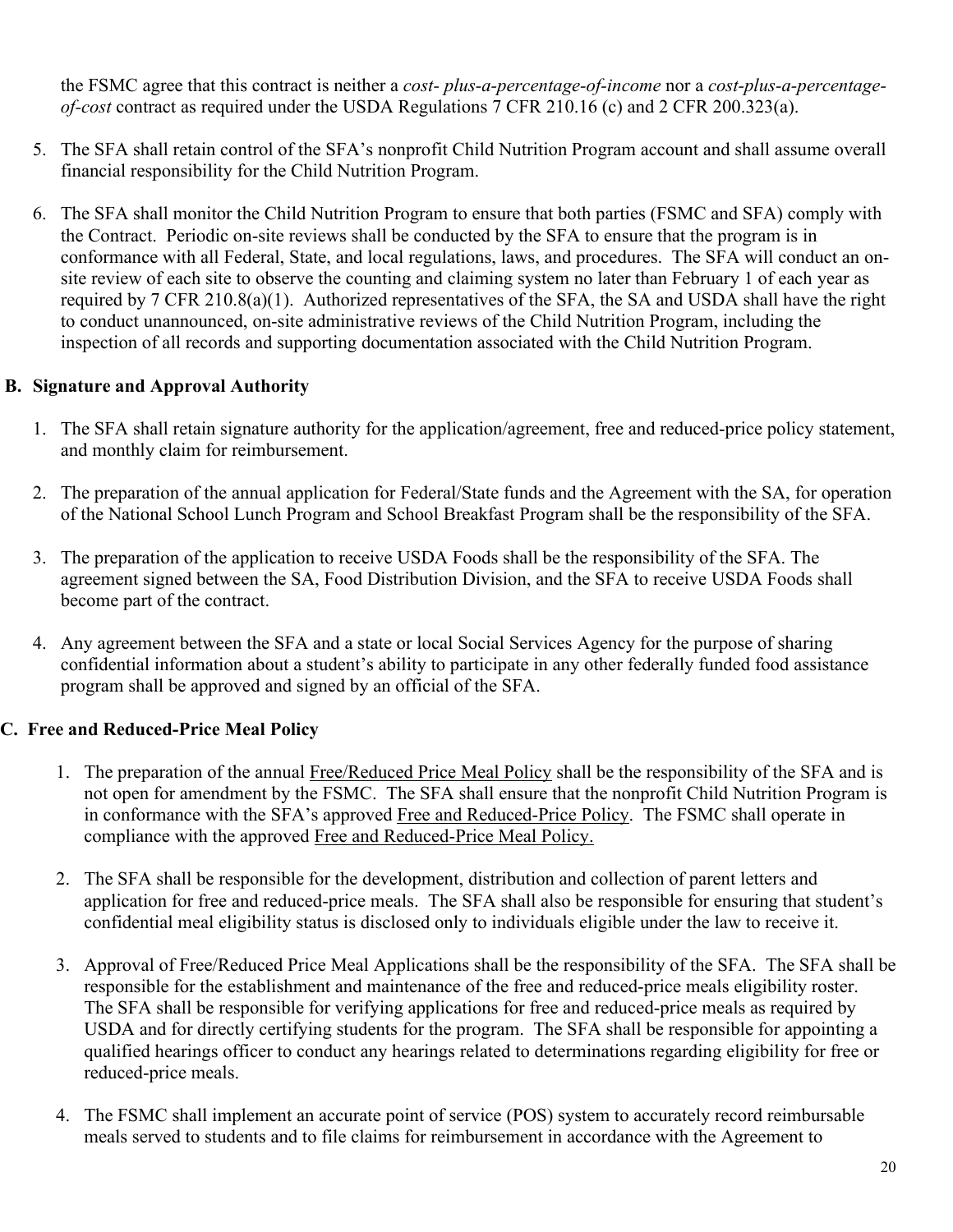participate in the NSLP and SBP. Such a POS system must eliminate the potential for the overt identification of free and reduced-price eligible students and must be approved by the SA.

### **C. USDA Foods**

- 1. Any USDA Foods received by the SFA and made available to the FSMC shall be utilized solely for the purpose of providing benefits for the SFA's nonprofit Child Nutrition Program. The SFA must always retain the title to all USDA Foods, and at no time, shall the ownership of USDA Foods be transferred to the FSMC or other entity. The SFA shall assure the maximum amount of USDA Foods are received and utilized by the FSMC. The FSMC will use all USDA Foods issued to the SFA and will use commercially purchased foods of the same generic identity, of U.S. origin, and of equal or better quality when USDA Foods are not available, in the SFA's Child Nutrition Program. The FSMC shall maintain adequate storage, inventory, and control of such USDA Foods to ensure that its use is in conformance with the SFA's agreement with the Food Distribution Division. The FSMC shall comply with all provisions of 7 CFR 250.50 concerning the responsibilities of FSMCs in the crediting, receipt, storage, use, reporting and where instructed by the SFA, the disposal of USDA Foods. The SFA shall ensure that all activities relating to USDA Foods for which the FSCM shall be responsible are consistent with the provisions of  $& CFR$  $250.50(d)$ ,
- 2. The FSMC shall report and/or credit the value of USDA Foods received, monthly and annually, to the SFA. **The FSMC must give credit to the SFA monthly for all USDA Foods received in the previous month by way of an invoice reduction. The invoice reduction must be clearly documented by a separate line- item entry on invoices. The value of these USDA Foods will be determined by the Food Distribution Division of the SA.**
- 3. The FSMC must provide adequate documentation to the SFA to ensure that USDA Foods, including entitlement and bonus USDA Foods, and USDA Foods contained in processed end products, received for use in the SFA's Child Nutrition Program from the period of July 1, 2022-June 30, 2023 were specifically used in the SFA's Child Nutrition Program during this period. These dates will be advanced upon each renewal to reflect the appropriate dates for the length of renewal. All activities related to USDA Foods for which the FSMC will be responsible, shall be in accordance with 7 CFR 250 Subpart D – Donated Foods in Contracts with Food Service Management Companies, and written assurance that such activities are being performed in accordance with the applicable requirements in 7 CFR 250 will be provided to the SFA on an annual basis.
- 4. The FSMC must use all USDA Foods and processed end products in inventory carried over from any previous contract in the SFA's Child Nutrition Program, unless the SFA determines, and documents, in writing to the SA, that such foods are out-of-condition, in which case they must not be used. The SFA must ensure that the FSMC reports the value of any additional credit for any USDA Foods not accounted for in the fixed price per meal contract, and any USDA Foods that are not made available until later in the school year.
- 5. The liability for the proper use of the USDA Foods will be the responsibility of the FSMC. The FSMC shall maintain accurate and complete records with respect to the receipt, use/disposition, storage, and inventory of USDA Foods. Failure by the FSMC to maintain records under the Contract shall be considered factual evidence of improper use or loss of USDA Foods. The SFA is responsible for obtaining restitution from the FSMC in connection with any claim for improper use or loss of, or damage to USDA Foods. The FSMC will maintain all records to document its compliance with requirements relating to USDA Foods, in accordance with 7 CFR 250.54(b).
- 6. The FSMC must guarantee, in writing to the SFA, that USDA Foods ground beef and ground pork and processed end products are used in the SFA's Child Nutrition Program without substitution. Further the FSMC must document, in writing to the SFA, that any items substituted for USDA Foods issued by the Alabama State Department of Education (excluding ground beef and ground pork) and commercial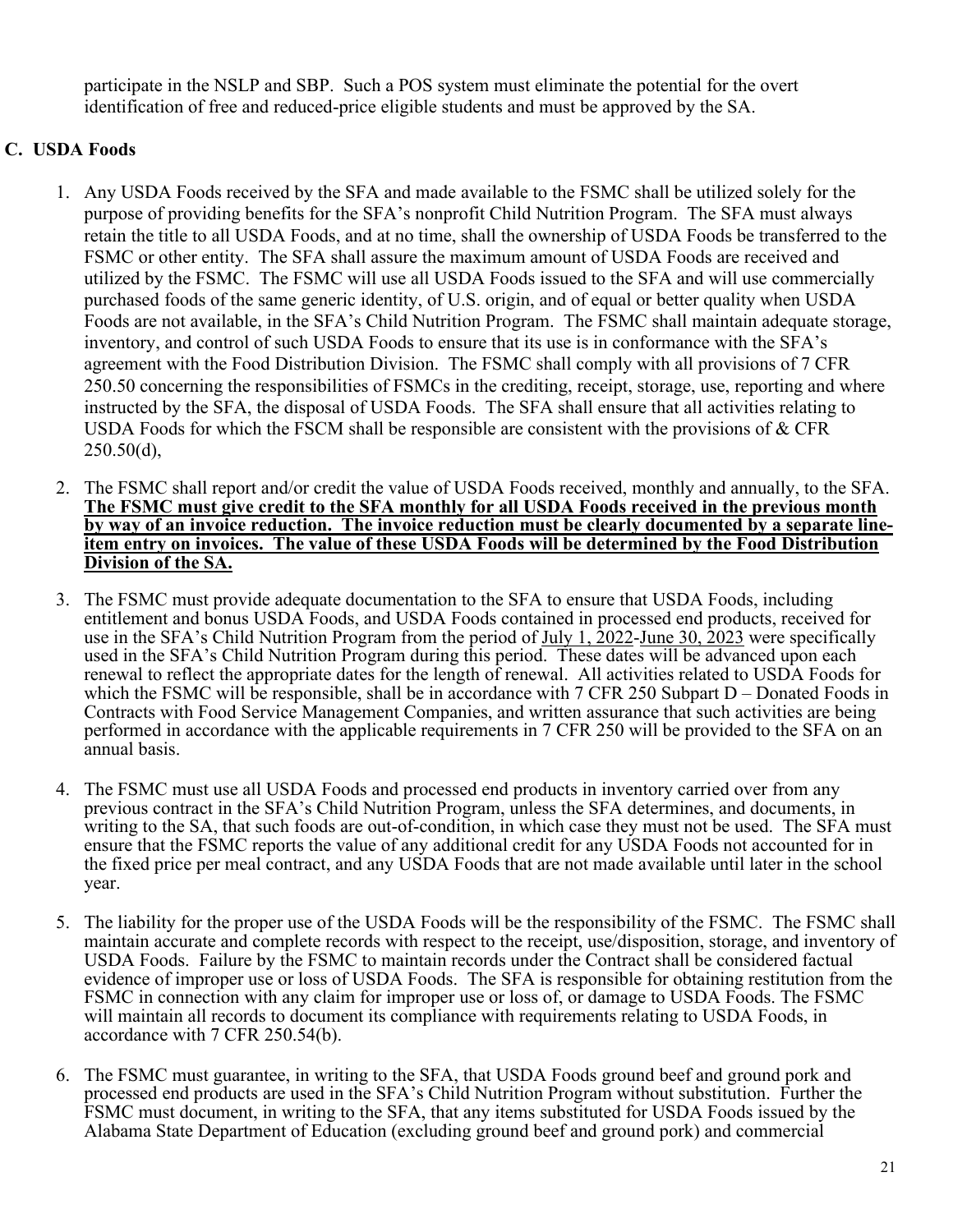substitutes are of the same generic identity, of U.S. origin, and of equal or better quality than the USDA Foods issued to the SFA. Upon termination of the contract, the FSMC must return all unused USDA Foods ground beef, ground pork, and processed end products, and must return other unused donated foods.

- 7. The FSMC shall not enter processing contracts with a processor on behalf of the SFA; only the SFA may enter USDA Foods processing contracts. If, however, the FSMC acts as an intermediary between the processor and the SFA in receiving processed products from the processor, the FSMC must report and/or be accountable to the SFA for the value of processed products upon receipt; specifically, the FSMC must account for and report the USDA Foods value in end products procured by the SFA in accordance with the processing requirements in Subpart C of Part 250. The procurement of processed end products will comply with subpart C of 7 CFR 250 and with the provisions of the Alabama State Department of Education, Food Distribution Division's processing agreements, and will ensure reporting and/or crediting of the SFA's Child Nutrition Program for the value of USDA Foods contained in such end products at the processing agreement value.
- 8. The FSMC and SFA will maintain records to document its compliance with requirements related to USDA Foods in accordance with 7 CFR 250.54(b).
- 9. The SFA, SA, USDA, the Comptroller General or their duly authorized representatives may perform onsite reviews of the FSMC's Child Nutrition Program, including a review of facilities and records to ensure compliance with the requirements for the management and use of USDA Foods. The FSMC shall have all records available to substantiate that the full value of all USDA Foods is used solely for the benefit of the SFA.
- 10. Extensions or renewals of the Contract, if applicable, shall be contingent upon the fulfillment of all statutory provisions, including those related to USDA Foods.

### **D. Operations**

- 1. The FSMC, as agent for the SFA, shall serve, on such days and at such times as requested by the SFA:
	- a. Meals, priced as a unit, which meet the meal component requirements prescribed by USDA.
	- b. Such other food as may be agreed upon by FSMC and SFA. To offer a la carte meal service, all eligible children must be offered free, reduced price and full price reimbursable meals. A la carte offerings will comply with applicable Federal and State regulations.
- 2. For the first 21 days of meal service, FSMC shall adhere to the 21-day cycle menu provided in the RFP (Appendix C) and developed in accordance with the provisions of 210.10. Thereafter, changes in the menu may be made with the approval of the SFA.
- 3. The FSMC shall make recommendations to the SFA regarding the Child Nutrition Program and the prices to be charged for meals and snacks; however, the SFA will retain control over the quality, extent, and general nature of its Child Nutrition Program.
- 4. The FSMC shall not be reimbursed for any meals which are spoiled or unwholesome at the time of service; that do not meet the specifications developed by the SFA or that do not otherwise meet the requirements of this Contract; provided, however, that no deduction shall be made unless the SFA shall give the FSMC written notification within 48 hours of the meal service for which the deduction is to be made, specifying the number of meals for which the SFA intends to deduct payment and setting forth the reasons for the deductions. In addition, meals dropped by the students shall be replaced at no cost to the students.

### **E. Facilities, Equipment, and Inventory**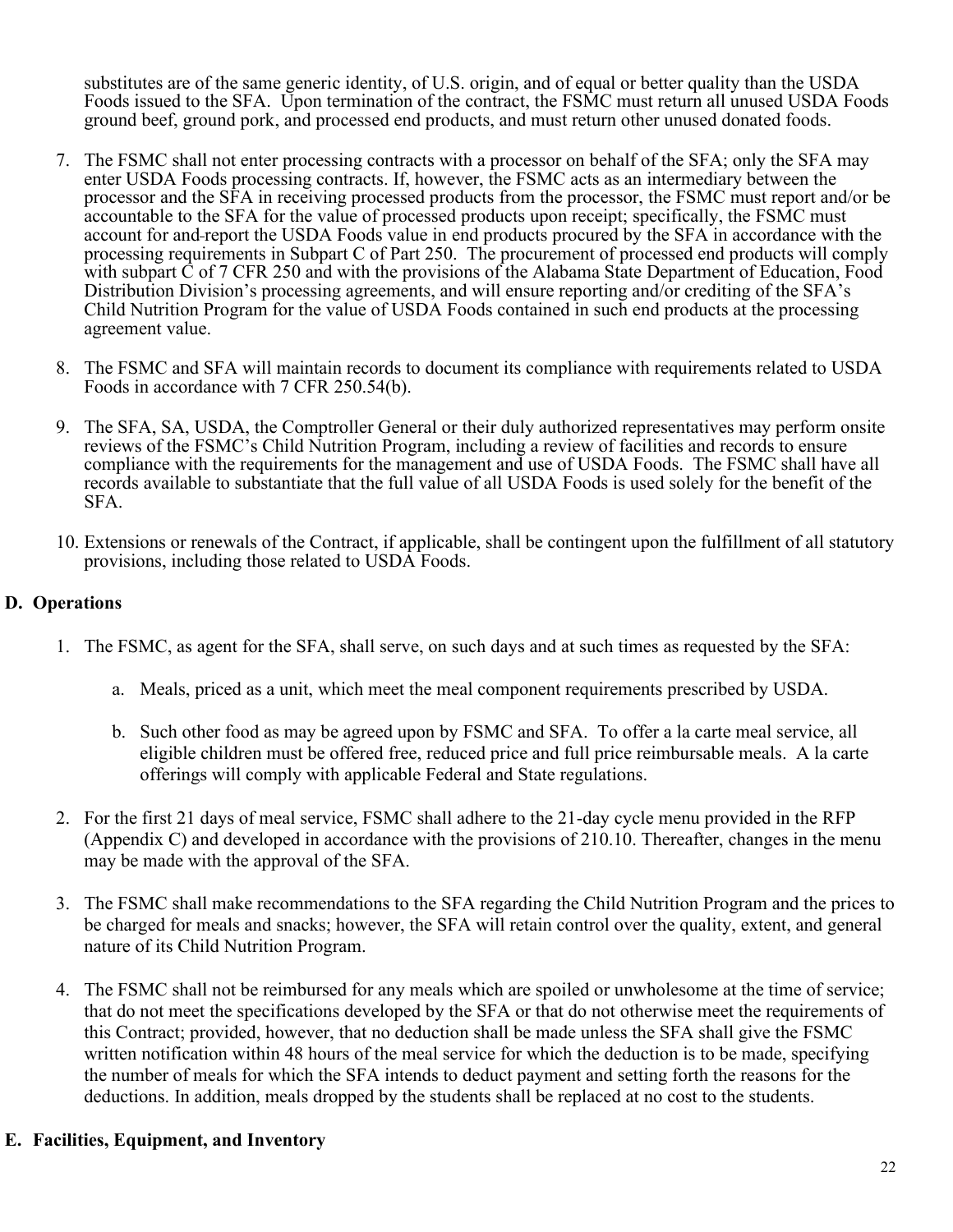- 1. The SFA shall make available to the FSMC suitable facilities, completely equipped and ready to operate, together with such utilities as heat, fuel, refrigeration, and other utilities as may be reasonably required for the FSMC for the efficient performance of this Contract. The FSMC agrees to utilize the SFA owned equipment and facilities in good and proper manner and shall keep the same in a state of cleanliness to assure strict compliance with Health Regulations of the State.
- 2. Records of equipment depreciation will be maintained, and recorded in the appropriate reporting system. The SFA shall always have full access to the food service facilities. Principals or other SFA officials will inform the FSMC prior to use of the facilities during any serving periods. The FSMC shall not use SFA facilities or equipment for preparation of food to be served at any other function unless approved by the SFA.
- 3. The SFA shall furnish building maintenance services for the food service facilities and shall promptly make all equipment repairs and replacements and shall be responsible for compliance with all Federal, State, and local safety and health laws and regulations with respect to the food service facilities. Repairs to expendable and non-expendable equipment or physical facilities due to the negligence of the FSMC, its employees or agents shall be the sole responsibility and expense of the FSMC.
- 4. The SFA shall provide and maintain an adequate inventory of smallwares, expendable equipment and cash registers. All smallwares and small expendable equipment and cash registers shall remain the property of the SFA.
- 5. The FSMC shall invest no more than \$5,000 dollars in equipment to operate the nonprofit Child Nutrition Program. All equipment purchased pursuant to this provision will be titled to and remain the property of the SFA. The equipment purchased and titled to the SFA by the FSMC shall be amortized on a straight-line basis over five years. Such amortization shall be included in the calculation of the Total Food Service Cost during the term of this contract and any subsequent renewal terms between these parties until fully amortized.
- 6. If the Contract expires prior to the full amortization of the equipment, the SFA shall reimburse FSMC for the unamortized portion not to exceed \$5,000. The FSMC will provide the SFA with actual receipts for the purchase of all equipment subject to amortization and an amortization table will be added to the contract containing the actual price of all equipment at purchase and the date of purchase. The SFA will reimburse FSMC for the unamortized portion of the equipment within 60 days of the expiration of the Contract. This provision shall survive expiration of the Contract.
- 7. All equipment and/or fixtures added by the FSMC during the term of the Contract will become the property of the SFA. Fixtures for the purpose of this Contract include goods that have become so related to the real estate that an interest in them arises under real estate law (examples: include but are not limited to counters, islands, stove, ovens, sinks, service stations which cannot be removed without damaging the floor, etc.).
- 8. The SFA shall retain the right to rent any SFA owned food service facility to outside groups during non-site hours or weekends, provided that such rental does not interfere with the normal food service operation. When such activities are agreed upon by the FSMC and SFA, the SFA may require that a member(s) of the Child Nutrition Program staff, designated by the on-site manager, be on the premises. The SFA budget will be reimbursed for related personnel costs associated with the rental.
- 9. At the time of Contract signing, the SFA and FSMC shall jointly inventory all equipment, USDA Foods, food, and non-food related supplies to be utilized in the SFA's nonprofit Child Nutrition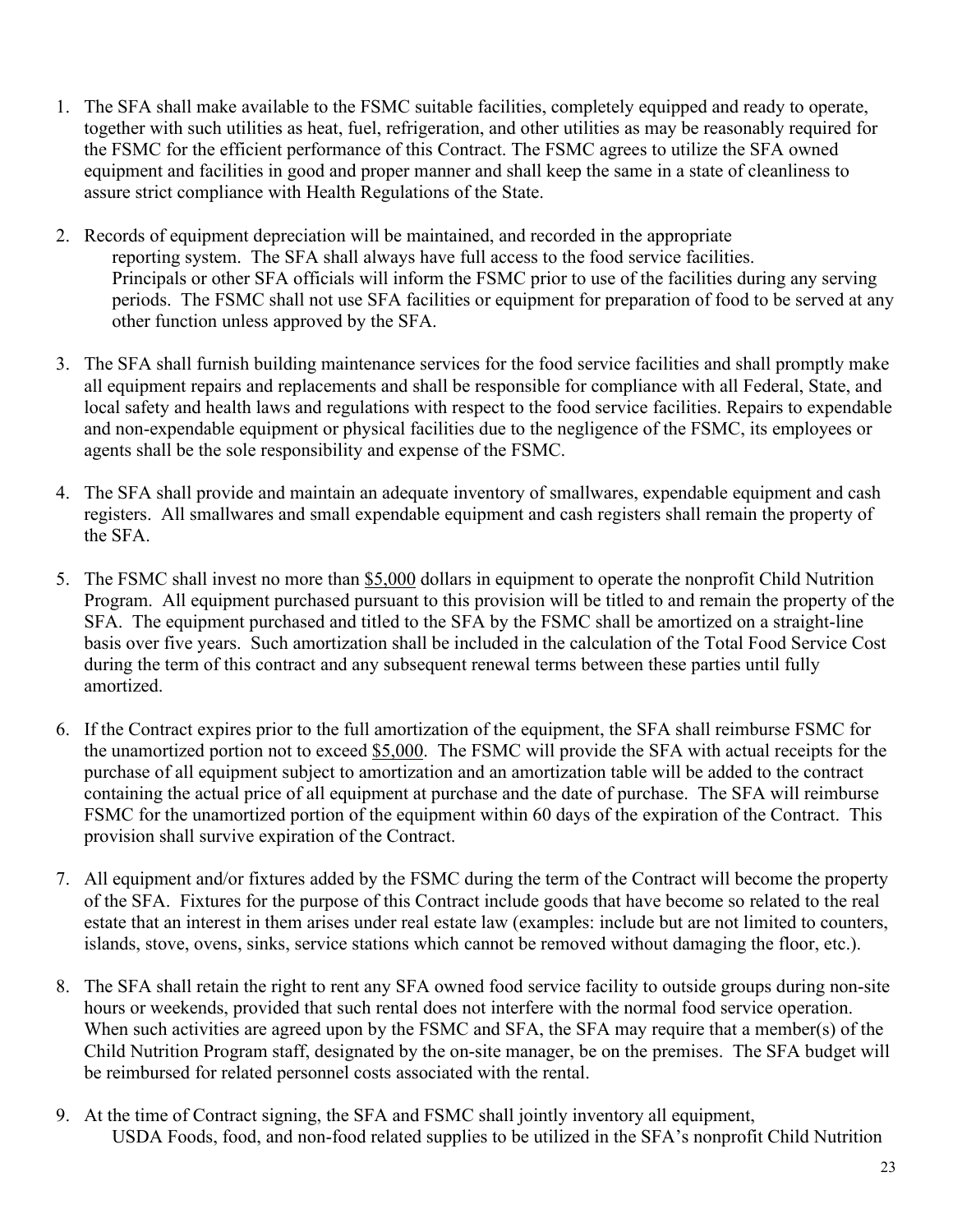Program (Appendix E). A summary of such inventory shall become part of the Contract. The SFA represents and warrants that all SFA food and supplies inventories, including USDA Foods, existing at the commencement of operations hereunder are usable and shall meet the FSMC's menu requirements. In addition, at the commencement of operations, the FSMC and SFA shall mutually agree on the usability of such existing inventory and shall make an appropriate adjustment, if necessary, to the value of such existing inventory.

10. During this Contract, the title to all SFA food, equipment and supplies shall remain in the SFA. At the termination of this Contract the FSMC and SFA shall jointly undertake a closing inventory of all food, equipment, and supplies. The value of the opening inventory shall be offset against the value of the closing inventory. The value of the inventories shall be determined by invoice cost. In the event the opening inventory is greater than the closing inventory, the difference shall be credited against the FSMC's final billing. In the event the closing inventory is greater than the opening inventory, the difference shall be added to the FSMC's final billing as a Direct Cost.

### **F. Regulatory Compliance**

- 1. The FSMC and SFA mutually agree to comply with all applicable standards, orders or requirements issued pursuant to Section 306 of the Clean Air Act (42 USC 1857 [h]), Section 508 of the Clean Water Act (33 USC 1368), Executive Order 117389 and Environmental Protection Agency regulations (40 CFR 15). Any violations thereof shall be reported to the Administrator for Enforcement or other appropriate authority. Each party shall not be responsible to the other for acts beyond its control or acts caused by the negligence of the other party.
- 2. The FSMC agrees to comply with all mandatory standards and policies relating to energy efficiency as cited in the State Energy Conservation Plan issued in compliance with the Energy Policy and Conservation Act  $(P.L. 94 - 163).$
- 3. The FSMC shall comply with Sections 103 and 107 of the Contract Work Hours and Safety Standards Act, 40. U.S.C. 327-330, as supplemented by Department of Labor regulations, 29 CFR 5. Under Section 103 of the Act, the FSMC shall be required to compute the wages of every laborer based on a standard workday of eight hours and a standard workweek of 40 hours. Work more than the standard workday or standard workweek is permissible provided that the worker is compensated at a rate not less than 1  $\frac{1}{2}$  times the base rate of pay for all hours worked in excess of 40 hours in any workweek.
- 4. The FSMC shall comply with Executive Order 11246, entitled Equal Employment Opportunity, as amended by Executive Order 11375 of October 13, 1967, and as supplemented in Department of Labor regulations, 41 CFR 60.
- 5. The FSMC shall comply with the following civil rights laws as amended: Title VI of the Civil Rights Act of 1964; Title IX of the Education Amendments of 1972; Section 504 of the Rehabilitation Act of 1973; the Age Discrimination Act of 1975; Title 7 CFR 15, 15a, and 15b; the Americans with Disabilities Act; and FNS Instruction 113-6, "Civil Rights Compliance and Enforcement in School Nutrition Programs".
- 6. The FSMC shall comply with the "Buy American" provision for contracts that involve the purchase of food as per USDA Regulation 7 CFR 220.21(d) and FNS Policy Memo SP 38-2017.
- 7. The FSMC shall complete and sign the *Certification of Independent Price Determination* form, *Certification Regarding Debarment, Certification Regarding Drug-free Workplace, Suspension, Ineligibility, and Voluntary Exclusion* form and *Disclosure Form to Report Lobbying* and shall include these documents as part of the contract. (See Attachments O-S).
- 8. The FSMC acknowledges that under Alabama Code 15-20A-17, no adult sex offender, after having been convicted of a sex offense involving a minor, shall enter onto the property of a K-12 school while school is in session or attend any K-12 school activity unless the adult sex offender does all of the following: a.)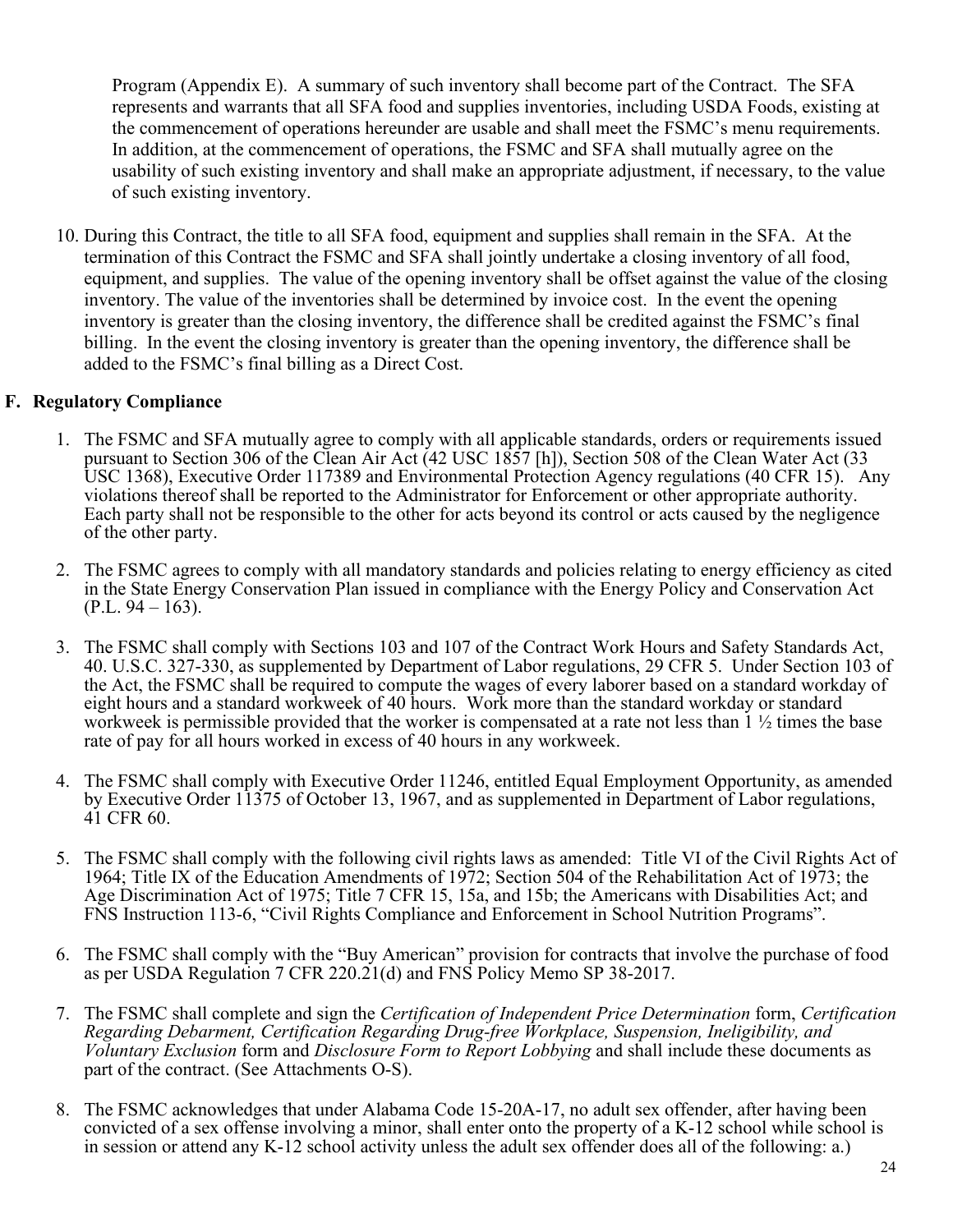notifies the principal of the school, or his or her designee, before entering onto the property or attending the K-12 school activity b.) immediately reports to the principal of the school, or his or her designee, upon entering the property or arriving at the  $\bar{K}$ -12 school activity c.) complies with any procedures established by the school to monitor the whereabouts of the sex offender for the duration of his or her presence on the school property or attendance at the K-12 school activity. For a public K-12 school, the local school board shall adopt a policy to effectuate this section. The FSMC shall conduct criminal background checks on each of its employees who, pursuant to this Agreement, engage in any services on SFA property or at SFA events. The FSMC shall provide documentation that criminal background checks were conducted on each of its employees prior to hiring and shall refuse employment to any person convicted of a felony or any other crime, whether misdemeanor or felony, that indicates the person poses a threat to the physical safety of students, school personnel or others. Such check shall include an annual check of the State Sex Offender and Public Protection Registration Program, the State Sexually Violent Predator Registration Program, and the National Sex Offender Registry. Provider shall not assign any employee or agent to provide services pursuant to this contract if  $(1)$  said worker appears on any of the listed registries;  $(2)$  said worker has been convicted of a felony; (3) said worker has been convicted of any crime, whether misdemeanor or felony, involving sex, violence, or drugs; or (4) said worker has engaged in any crime or conduct indicating that the worker may pose a threat to the safety or well-being of student or school personnel. SFA reserves the right to prohibit any individual employee of Provider from providing services on SFA property or at SFA events if SFA determines, in its sole discretion, that such employee poses a threat to the safety or well-being of students, school personnel or others.

9. The FSMC shall abide by all applicable State and Federal laws when providing services under this contract.

### G. **Records and Record-keeping**

- 1. The FSMC shall maintain such records the SFA will need to support its claim for reimbursement of the daily number of meals served by category. These meal counts must be reported daily. The FSMC will maintain all additional records and reports required under the National School Lunch Program and School Breakfast Program (supported by invoices, receipts, or other evidence) as the SFA will need to meet monthly reporting responsibilities and shall submit monthly operating statements in a format approved by the SFA within ten (10) days following the end of each month of operation.
- 2. The FSMC must retain revenue records broken down by source, type, and category of all meal service (a la carte sales, reduced price and full price meals, and vending machine sales, etc.) as required by the National School Lunch Program and School Breakfast Program. All records maintained to report the value of USDA Foods and processed end products received from, or on behalf of the SFA, for use in the SFA's Child Nutrition Program must be maintained; further documentation that the FSMC has accurately and regularly credited the SFA for the value of all USDA Foods received in the fiscal year and the value of USDA Foods contained in processed end products must be maintained. All such records shall be kept on file for three (3) years after the end of the school year to which they pertain. However, in the event of any unresolved audit findings, the records shall be retained beyond the three-year period for as long as required for resolution of the issues raised by the audit.
- 3. All records of the FSMC pertaining to the SFA's Child Nutrition Program shall be made available to representatives of the SFA, the SA, USDA, the U.S. Comptroller General, of the U.S. General Accounting Office, upon request, at FSMC's offices during regular business hours. The FSMC shall not remove federally required records from SFA premises upon Contract termination.
- 4. The SFA and FSMC must provide all documents as necessary for the independent auditor to conduct the SFAs single audit. The SFA will contract to have the single audit conducted as a regular, direct expense to the SFA's nonprofit Child Nutrition Program.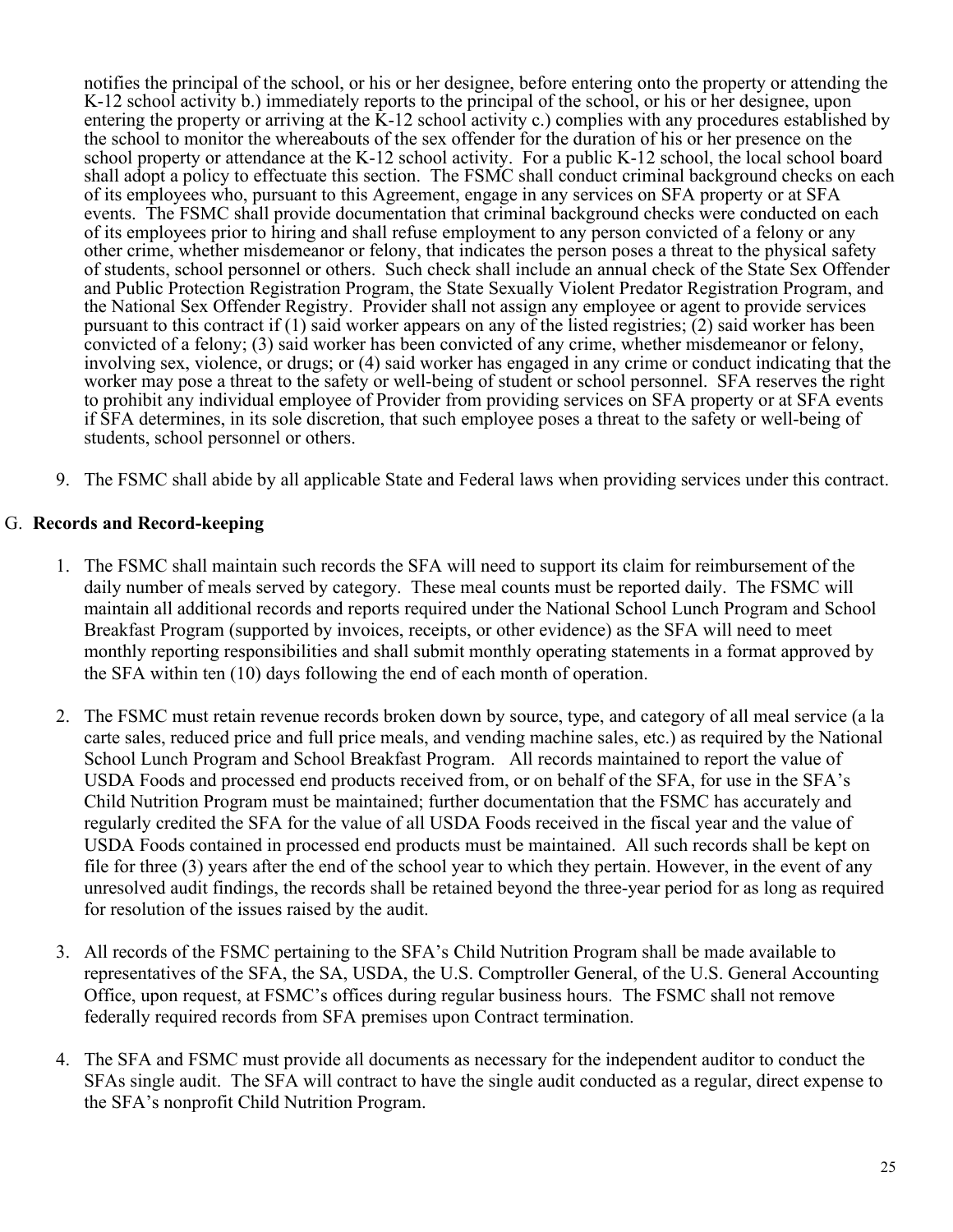#### **H. Personnel**

- 1. The FSMC shall employ an on-site, full-time Child Nutrition management professional and/or a staff of management and operational employees assigned to duty on the SFA premises for efficient management and operation of the SFA's Child Nutrition Program. Salary, benefit, and tax allocations must be provided in the RFP. The SFA shall have final approval regarding the employment of the FSMC's site manager. The SFA shall furnish an office and any standard office equipment to support the Child Nutrition management position.
- 2. All FSMC personnel **will** be subject to rules and regulations of the SFA while on the SFA's premises.
- 3. The SFA will retain all employees currently on the SFA's payroll. As employees of the SFA leave employment or are reassigned, they may be replaced with employees of the FSMC. Employees of the SFA assigned to Child Nutrition Program duties will be entitled to all salary and benefits applicable to state employees in their respective positions as determined by the SFA. Employees hired by the FSMC to replace SFA employees who leave employment or are reassigned to non-Child Nutrition Program duties, are subject to such salary and benefits as the FSMC provides. The SFA shall employ enough staff to complete all nondelegable duties as an expense to the SFA's nonprofit Child Nutrition Program budget.
- 4. The FSMC shall be responsible for supervising personnel, including SFA-employed supervisory and nonsupervisory Child Nutrition Program employees; provided, however, the SFA shall retain the exclusive right to control the terms and conditions of the employment of such supervisory and non-supervisory employees, including, but not limited to, control over their hiring, termination, promotion, discipline, levels of compensation and work duties. Supervision activities include employee and labor relations, personnel development, and hiring and termination of FSMC management staff, except the site manager. The FSMC shall also be responsible for the hiring and termination of non-supervisory staff that are employees of the FSMC.
- 5. The FSMC shall be responsible for training personnel, including SFA-employed supervisory and nonsupervisory Child Nutrition Program employees. All SFA and FSMC personnel assigned to the Child Nutrition Program in each site shall be instructed in the use of all emergency valves, switches, and fire and safety devices in the kitchen and cafeteria use. Other appropriate training shall be provided to conduct the effective and efficient operations of each site's Child Nutrition Program. The FSMC shall compensate employees for time spent in required in-service training and/or monthly meetings. Training must be provided and documented in accordance with USDA Professional Standards requirements 7 CFR 210.30 for CNP employees on a yearly basis.
- 6. The SFA shall maintain accurate, timely and detailed records of personnel and other payroll costs for employees assigned to the Child Nutrition Program, and shall grant FSMC access, during regular business hours, to such books and records except as protected by State law.
- 7. The FSMC shall comply with Sections 103 and 107 of the Contract Work Hours and Safety Act (40 USC 327-330), as supplemented by Department of Labor regulations (29 CFR 5). In addition, the FSMC shall comply with all provisions of any other applicable federal, state, or local law or regulation with respect to its personnel providing services hereunder.
- 8. The FSMC shall comply with Executive Order 11246, entitled "Equal Employment Opportunity" as amended by labor regulations (41 CFR 60). Neither the SFA nor the FSMC shall discriminate because of race, color, religion, sex, age, national origin, disability, or status as a Vietnam veteran, as defined and prohibited by applicable law, in the recruitment, selection, training, utilization, promotion, termination, or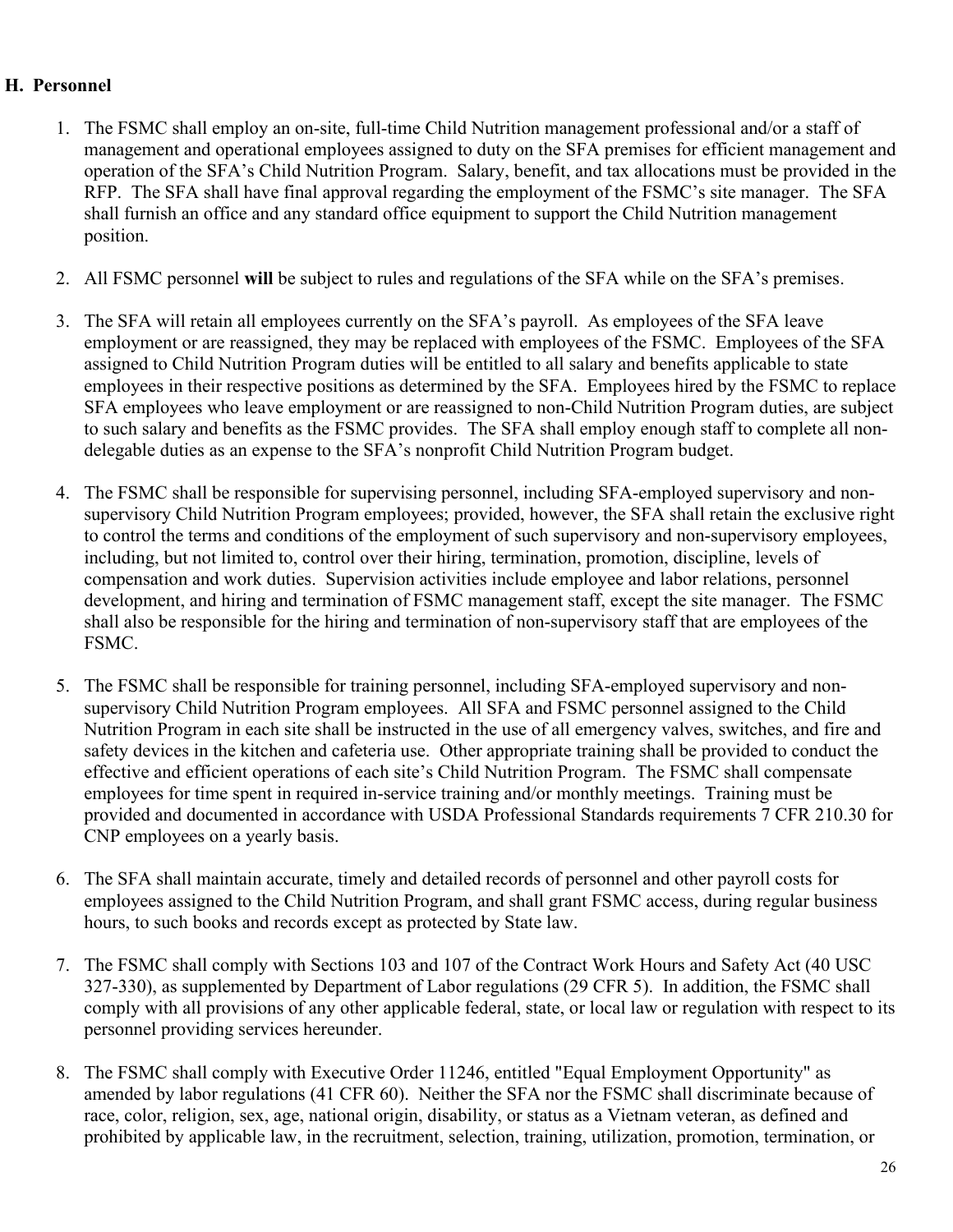other employment related activities concerning employees assigned to duty in the SFA's Child Nutrition Program. The FSMC affirms that it is an equal opportunity and affirmative action employer and shall comply with all applicable Federal, State, and local laws. The FSMC shall retain present SFA employees without a reduction in salary, hours worked, or benefits.

- 9. The FSMC shall comply with provisions of the Fair Labor Standards Act; provisions of the Occupational Safety and Health Act and the standards and regulations issued thereafter. The FSMC shall comply with applicable Federal, State, and local laws and regulations pertaining to wages, hours, and conditions of employment. The FSMC shall employ a substitute Child Nutrition Program employee when an employee is absent to manage the flow of work and prevent violations of existing labor laws.
- 10. The FSMC shall provide Worker's Compensation coverage for its employees.
- 11. The SFA may request in writing the removal of an employee of the FSMC who conducts himself/herself in a manner that is detrimental to the physical, mental, or moral well-being of students or site personnel. The FSMC shall immediately restructure staff to avoid a disruption of service. The SFA shall not be liable for the personnel actions of the FSMC.
- 12. Both the SFA and the FSMC shall be solely responsible for all personnel actions and all claims arising out of injuries occurring on the job regarding employees on its respective payroll. Each party shall withhold all applicable Federal, State, and local employment taxes and payroll insurance with respect to its employees, insurance premiums, contributions to benefit and deferred compensation plans, licensing fees and worker's compensation costs and shall file all required documents and forms.
- 13. The FSMC shall provide the SFA with a schedule of employees, positions, assigned locations, salaries, and hours to be worked as part of the RFP. Specific locations and assignments will be provided to the SFA two full calendar weeks prior to the commencement of operation.
- 14. The FSMC shall require all employees assigned to duty on the SFA's premises to submit to periodic health examinations as required by law and shall submit satisfactory evidence of compliance with all health regulations to the SFA's Human Resources Department upon request. The cost of such examinations shall be a Direct Cost. The FSMC will test its employees for drugs and alcohol and perform criminal record checks as required by the RFP. The FSMC will not place in any SFA owned site any employee of the FSMC who has tested positive for controlled substances in violation of SFA's Drug Free Workplace policy or any employee that has been convicted of, pled guilty or no contest to or received a prayer for judgment continued for any felony or for any misdemeanor involving drugs, crimes of moral turpitude or violent behavior of any kind.
- 15. The FSMC must conduct criminal background checks on any employee of the FSMC who will work at any SFA site. The background checks must extend back at least 10 years. If the individuals have lived outside of Alabama during the last 10 years, the criminal record checks shall extend beyond AL to include each county/state the person has lived in for the last 10 years. All criminal record checks must be provided to the SFA upon request.
- 16. The FSMC must conduct drug testing prior to hiring employees who will perform services at SFA sites. Applicants that fail the drug test may not be hired to perform services at SFA sites. The results of drug tests must be available to the SFA upon request.
- 17. The FSMC will not place in any SFA owned site any employee of the FSMC who has tested positive for controlled substances in violation of the SFA's Drug Free Workplace Policy or any employee that has been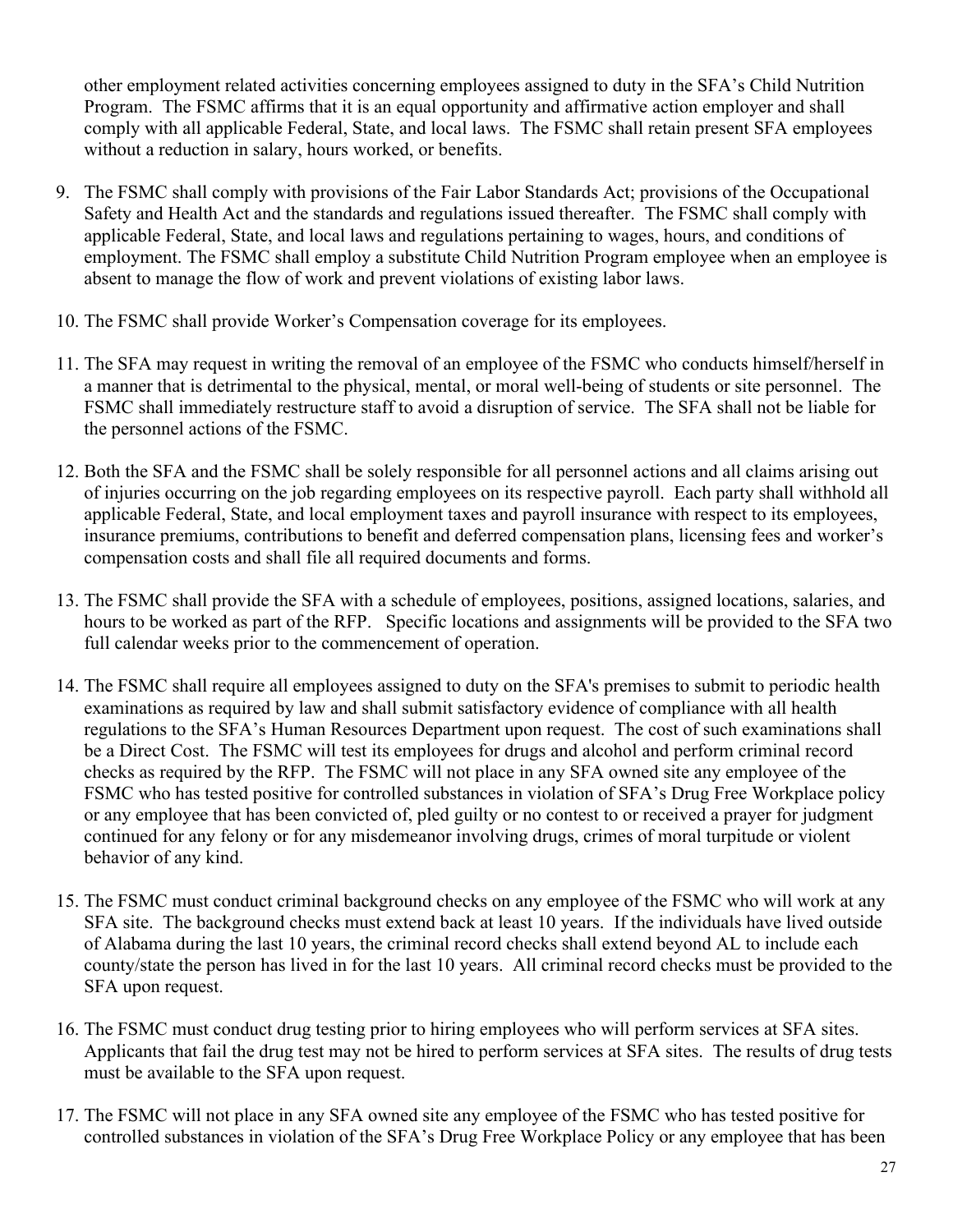convicted of, pled guilty or no contest to or received a prayer for judgment continued for any felony or for any misdemeanor involving drugs, crimes of moral turpitude or violent behavior of any kind.

### **I. Procurement (if the SFA plans to procure its own food, this section must be amended)**

- 1. The FSMC, as an authorized agent of the SFA, shall assist the SFA in purchasing all food. **All purchases shall be made by the FSMC and shall be used solely in the SFA's nonprofit Child Nutrition Program.** All food and related supplies purchased by the SFA shall be kept separate and apart and the title thereto shall always remain in the SFA. All such purchases shall be made in the name of the SFA. The FSMC will credit all rebates, bonuses, trade discounts and other procurement benefits to the SFA's nonprofit Child Nutrition Program.
- 2. The FSMC must follow the procurement regulations as described in 2 CFR 200.323(a). The FSMC and SFA shall establish a written Procurement Plan that describes the SFA's procedures for the acquisition of food, supplies, services, and equipment in accordance with Federal, State, and local laws. The Procurement Plan must include a system that enables each site to confirm that food, supplies, services, and equipment that are procured are identical to those received. The FSMC may not serve as the vendor unless the SFA's Contract Official approves an appropriate process to be followed to assure free and open competition according to 2 CFR 200.323(a).
- 3. The FSMC shall not assign or subcontract in whole or in part its rights or obligations under any contract resulting from response to this RFP without prior written consent of the SFA. Any attempted assignment without said consent shall be void and of no effect.
- 4. If the effective dates of any procurement contract that should be signed because of this RFP extend beyond the current State or Federal fiscal year, the contract will be conditional upon the availability and receipt of Federal, State and/or local funds.
- 5. All procurement records and supporting documentation shall remain on the premises and shall be made available to representatives of the SFA, the State Agency, the State Attorney General, USDA, the U.S. Comptroller General, of the U.S. General Accounting Office, upon request. In the event of termination of the Contract prior to the expiration of the records retention period specified in this RFP, copies of the procurement records supporting documentation shall be provided to the SFA.

### **J. Accounting Practices, Revenues and Receipts**

- 1. All Federal and State reimbursements and cash receipts shall be utilized solely in the SFA's nonprofit Child Nutrition Program or for the improvement of such Child Nutrition Program. All cash receipts shall be turned over to the SFA for deposit in the SFA's nonprofit Child Nutrition Program account. The SFA represents and warrants that all financial and operating information provided by the SFA to the FSMC is true, complete, and correct and presents fairly and accurately all items of revenue and expense of the SFA's nonprofit Child Nutrition Program to by managed by the FSMC.
- 2. The FSMC shall submit operating statements to the SFA each month. The SFA, at the SFA's expense, shall have the right to audit all operating statements. All books and records relating to the operation of the Child Nutrition Program shall be made available, as required by State and Federal Regulations, for inspection and audit by the SFA, State or Federal auditors.
- 3. The FSMC must credit the SFA for the value of donated foods including those contained in end products that the FSMC procures from a processor on behalf of the SFA. Such credits will be applied monthly, if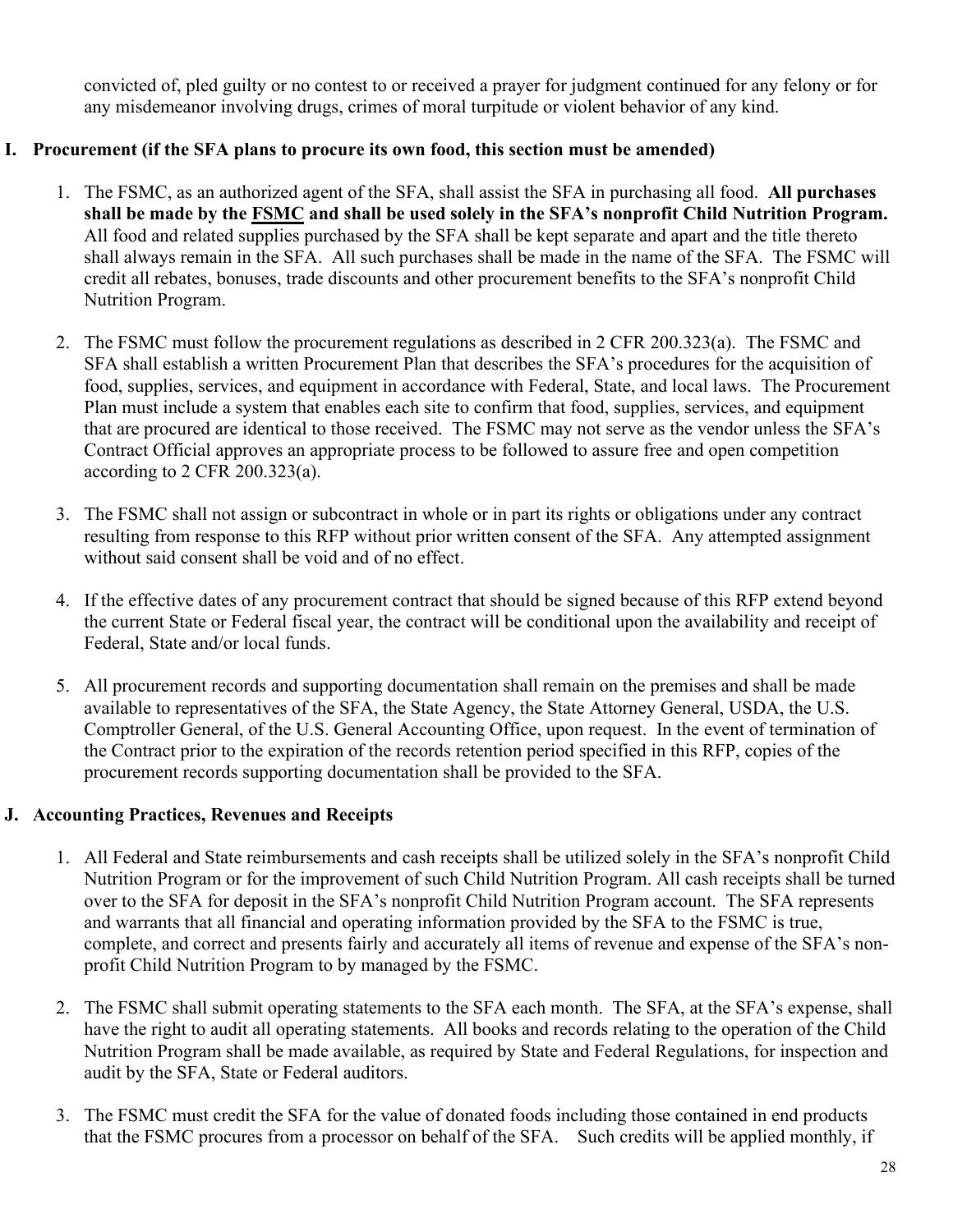applicable, to the invoice submitted by the FSMC to the SFA. The USDA Foods value credited on the monthly invoice should match the USDA Foods value provided by the SA. The credit shall be in the form of an invoice reduction to reflect the total value of USDA Foods used by the SFA during the invoice period.

- 4. Within twenty (20) days after the end of each Accounting Period, the FSMC will submit to the SFA an invoice for the SFA's financial obligation for such accounting period. All invoices for services shall be paid ten (10) days after the receipt of correct invoice. The invoices shall be presented by the third working day and shall over all services for the previous calendar month. Within thirty (30) days following the end of the school year, the FSMC shall submit to the SFA an operating statement for the school year and shall pay to the SFA the amount, if any, due or shall submit an invoice to the SFA.
- 5. All invoices presented for payment that are not paid within 30 days of the date of the invoice shall be subject to a late fee with terms outlined in the contract. Any late fees or other penalties must be paid from the SFA's General Fund. Payment of late fees or other penalties, from the SFA's nonprofit Child Nutrition Program account are not allowable.
- 6. The FSMC must have an audit performed by an independent audit firm engaged by the FSMC. The audit must report on the FSMC's control, structure, policies, and procedures. A copy of the current audit must be retained on file by the SFA. Failure of the FSMC to provide the required audit will result in non-renewal of the Contract between the SFA and FSMC.

### K. **Guarantees**

- 1. The FSMC guarantees revenues more than expenditures to the SFA in the amount stated in this contract. The revenues more than expenditures shall be determined by the annual independent audit conducted by the audit firm contracted with by the SFA. In the event that the actual revenues in excess of expenditures (total revenue from all sources less Total Food Service Cost, including the management fee described in Attachment C, Meal Equivalency Table) is below the guaranteed amount, the FSMC shall pay to the SFA any shortfall within 30 days of FSMC's receipt of written notice of the determination by the SFA of the amount of the shortfall which notice shall provide reasonable supporting information showing the manner in which such shortfall was computed.
- 2. All expenditures directly or indirectly associated or necessary to provide the SFA with Child Nutrition Program services shall be considered a direct expense to the program budget and included in the revenues more than expenditures statement for purposes of determining guaranteed results.
- 3. All information relating to the SFA's nonprofit Child Nutrition Program budget, revenues and expenses included in this RFP/Contract is provided for FSMC planning purposes. The SFA budget, revenues and expense are subject to change for future years based on market conditions.

### **L. Licenses, Fees and Taxes**

- 1. The FSMC shall obtain and post all Federal, State, and local licenses, permits and other documents required by Federal, State, or local law to operate a nonprofit Child Nutrition Program.
- 2. The FSMC shall be responsible for paying all applicable taxes and fees, including but not limited to excise tax, state and local income tax, payroll and withholding taxes for FSMC employees: the FSMC shall hold the SFA harmless for all claims arising from payment of such taxes and fees. The extent of responsibility is designated in the Cost Responsibility Detail Sheet shown in Appendix E.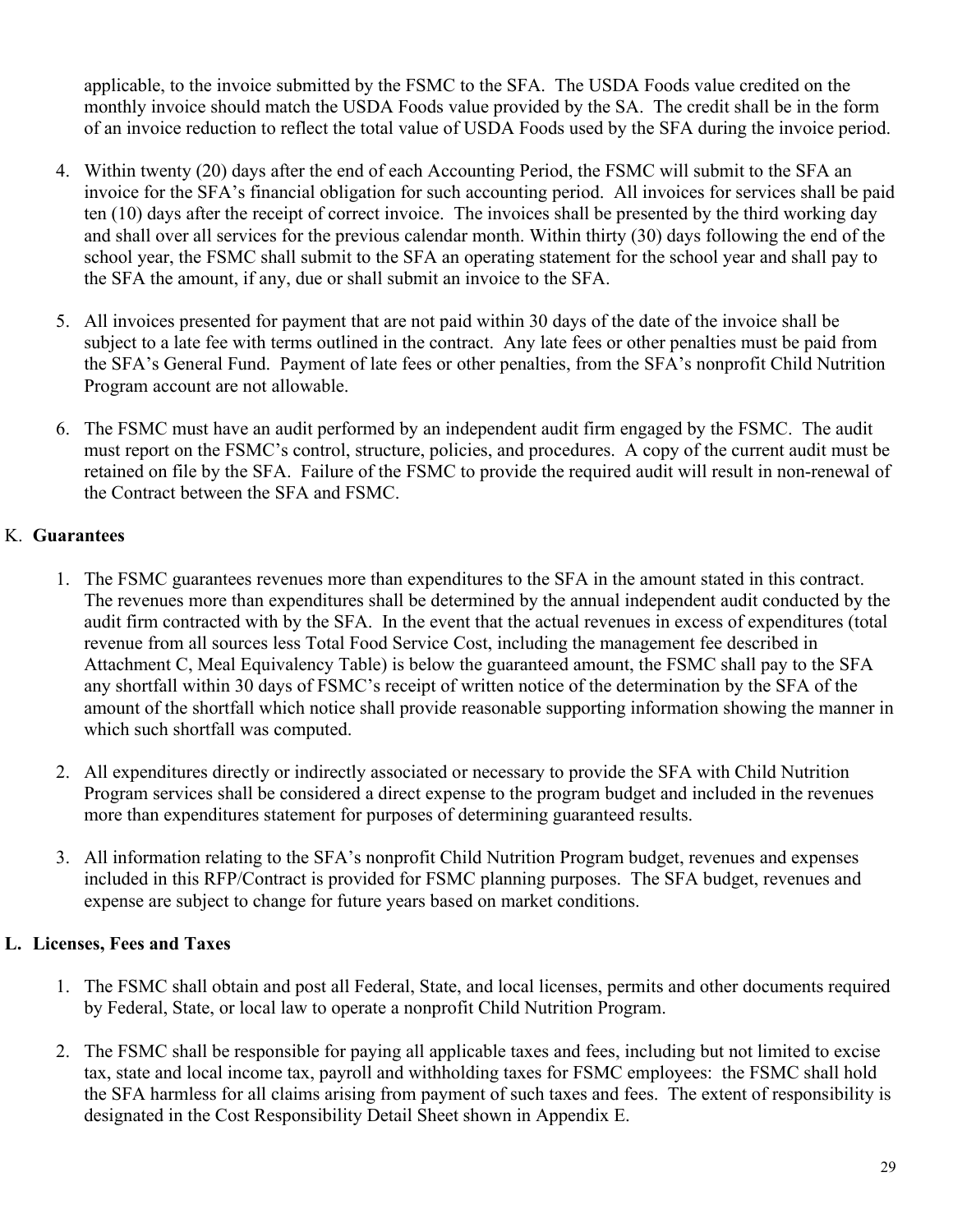#### **M. Insurance**

- 1. The FSMC is required to be insured adequately to support the terms of the Contract. The FSMC shall maintain the insurance coverage set forth in this Contract provided by insurance companies authorized to do business in the State of Alabama. A Certificate of Insurance of the FSMC's insurance coverage, indicating the specified amounts, must be submitted at the time of award. The FSMC shall provide the SFA copies of all applicable insurance policies at the time of award.
- 2. The FSMC shall have in effect during all times under this contract, comprehensive general liability insurance, including products and completed operations liability, contractual liability, and independent contractor's liability coverage and personal injury. Minimum coverage shall be \$1,000,000 per incident/per person.
- 3. The FSMC agrees to provide automobile liability insurance with the minimum coverage of \$1,000,000 combined single limit.
- 4. The FSMC agrees to provide worker's compensation insurance as statutorily required by law, including employee liability coverage up to \$1,000,000.
- 5. In addition, the FSMC shall provide fire and theft insurance at its own expense to cover any risk created by fire and/or theft to its property located on the premises of the SFA. The FSMC further agrees to provide all necessary fire and/or theft insurance to cover clothes, garments and other articles owned by their employees.
- 6. The FSMC agrees to name the SFA as an additional insured for services performed under the terms and conditions of the contract.
- 7. A Certificate of Insurance evidencing all coverage requested is required before work commences under the terms of this contract. All insurance required because of a response to this RFP shall provide for notice of cancellation directly to the SFA thirty (30) days before such cancellation occurs.

### **N. Proprietary Information**

- 1. During the term of the Contract, the FSMC may grant to the SFA a nonexclusive right to access certain proprietary materials of the FSMC, including, but not limited to, signage, operating or other manuals, recipes, menus and meal plans, and computer programs relative to or utilized in the FSMC's business or the business of any affiliate of FSMC. These materials shall be the property of the FSMC.
- 2. The SFA shall not disclose any of the FSMC's proprietary information or other confidential information, directly or indirectly, during or after the term of the Contract. The SFA shall not photocopy or otherwise duplicate any such material without the prior written consent of the FSMC. All trade secrets and other confidential information shall remain the exclusive property of the FSMC and shall be returned to the FSMC immediately upon termination of the Contract.
- 3. The SFA agrees that all proprietary computer software programs, marketing and promotional literature and materials used by the FSMC on the SFA's premises in connection with the Child Nutrition Program provided by FSMC under this Contract shall remain the property of FSMC notwithstanding the fact that the SFA may have received a charge for the use of such proprietary materials in connection with the SFA's Child Nutrition Program.
- 4. Upon termination of the Contract, all use of trademarks, service marks and logos owned by the FSMC or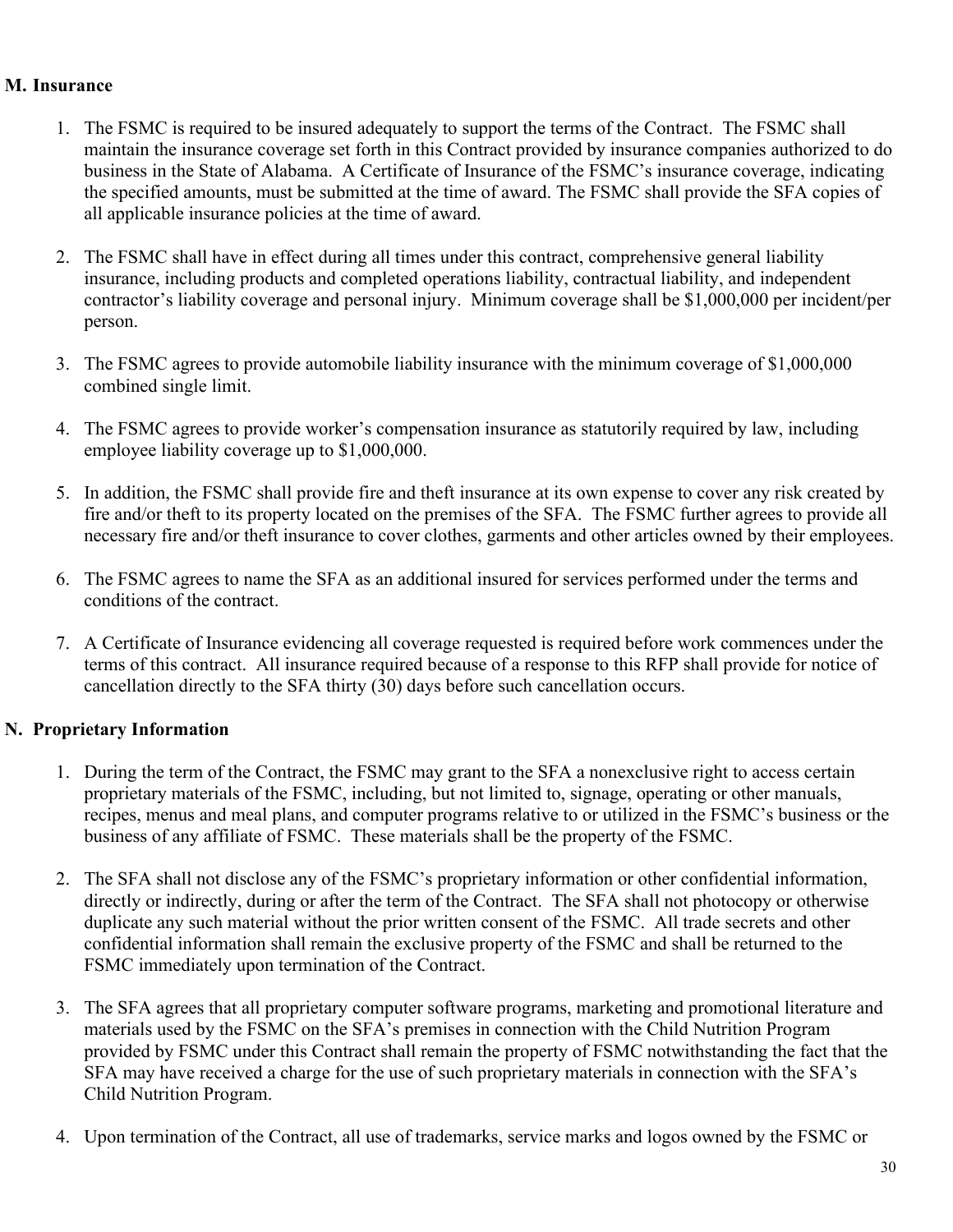licensed to FSMC by third parties shall be discontinued by the SFA, and the SFA shall immediately return to the FSMC all proprietary materials.

5. The FSMC acknowledges that during this Contract, the FSMC shall have access to business systems, techniques and methods of operation developed at great expense by the SFA the FSMC recognized to be unique assets of the SFA's business. The FSMC agrees to keep such information confidential and shall not disclose such information directly or indirectly during or after the term of this Contract.

### **O. Term and Termination (To be completed by the SFA's Attorney)**

- 1. This Contract between the FSMC and SFA shall remain in force for one (1) year unless sooner terminated as herein provided. The Contract may be canceled by either party for cause or for convenience with up to 60-day written notice by the party terminating the Contract. The FSMC's allowance for its Management Fee and the charge per meal may be reconsidered on an annual basis. The Maximum Allowable Cost for All Meals and Services (see Attachment B), which includes the charge per meal and the management fee, may be reconsidered on an annual basis. The Maximum Allowable Cost for Meals and Services shall not exceed the most current annual *Consumer Price Index, Cost of Meals Away from Home.*
- 2. If, through any cause, the FSMC shall fail to fulfill in a timely and proper manner the obligations under this agreement, the SFA shall thereupon have the right to terminate this Contract by giving written notice to the Contractor and specifying the effective date thereof. Administrative, contractual, or legal remedies, in instances where the FSMC violates or breaches the terms and conditions of the Contract, shall be as follow: In the event administrative or contractual remedies are available when the FSMC violates or breaches the terms and conditions of the Contract, SFA shall provide written notice to the FSMC of the breach. FSMC shall remedy the breach within no more than fifteen (15) business days through monetary payment. Should FSMC fail to remedy the breach after being provided the opportunity to cure or contest the amount owed within the fifteen (15) day period, SFA shall be entitled to withhold the contested monetary payment from the next invoice from FSMC. SFA withholding said amount pursuant to this provision shall not constitute a breach of agreement.
- 4. If either party shall fail or be unable to perform or observe any of the terms or conditions of this agreement for any reason other than excused performance reasons stated, the party claiming such failure shall give the other party a written notice of such breach. If, within thirty (30) days from such notice the failure has not been corrected, the injured party may cancel the agreement by giving thirty (30) days written notice, or, in the case of the SFA, effect such other arrangements as the SFA deems desirable during the continuation of the FSMC's inability or failure to perform.
- 5. Neither the FSMC nor the SFA shall be responsible for any losses resulting from the failure to perform any terms or provisions of the Agreement, except for payments of monies owed, if the party's failure to perform is attributable to war, riot, acts of public enemies, or other disorders; strike of other work stoppage; fire; flood; or any other act not within the control of the party whose performance is interfered with, and which, by reasonable diligence, such party is unable to prevent. Any such occurrence shall be referred to as a "Force Majeure."
- 6. In the event of a Force Majeure, which interferes with the operation of the SFAs Child Nutrition Program, upon request, the FSMC will take all reasonable steps to continue to provide service upon the terms and conditions satisfactory to the FSMC and SFA and any guarantee provided therein shall be adjusted to account for lost gross receipts and any increase in the SFA's total Child Nutrition Program costs.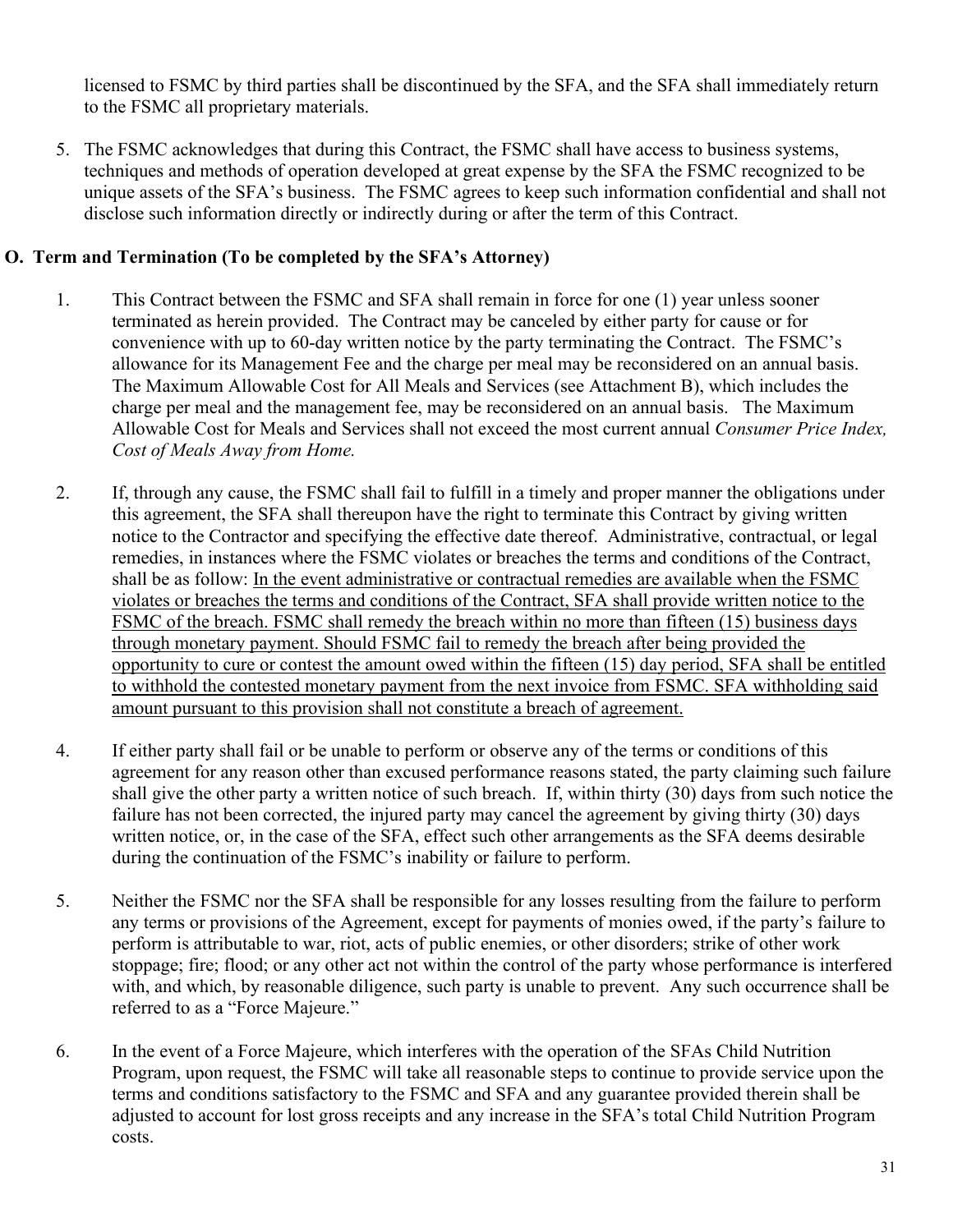- 7. If the FSMC is not able to perform under this contract due to events beyond the reasonable control of the management company, i.e., strike, labor or material shortage, fire, flood, or other casualty or Acts of God, the SFA may, at their option, terminate this contract and assume control of the facilities, equipment, food, supplies, expendables, etc., necessary for the continued operation of the SFA's Child Nutrition Program.
- 8. Notwithstanding any other provision of this Agreement, both parties shall be deemed to have retained all administrative, contractual, and legal rights and remedies to which they may be entitled.
- 9. The SFA agrees that if, upon being advised in writing by the FSMC that the management company's services are not returning a fair and equitable profit, the school district and management fail to effectuate new financial arrangements within thirty (30) days which rectify this problem, this agreement may thereupon be terminated by the management by giving sixty (60) days written notice to the SFA.
- 10. In the event of a change in the funding from Federal and/or State sources, the SFA reserves the right to cancel the contract in total or modify the terms and conditions as necessary.
- 11. The SFA may terminate this contract for breach/neglect as determined by school district when considering such items as failure to maintain and enforce required standards of sanitation, failure to maintain proper insurance coverage as outlined by contract, failure to provide required information statements, failure to maintain quality of food and service at a level satisfactory to school district, or failure to comply with Federal and State regulations and any other areas deemed pertinent by the SFA. The SFA is the responsible authority without recourse to FNS for the settlement and satisfaction of all contractual and administrative issues arising for the transaction. Such authority includes, but is not limited to, source evaluation, protests, disputes, claims, or other matters of contractual nature. Matters concerning violations of the law will be referred to the local, State, or Federal authority that has proper jurisdiction.
- 12. Upon the termination or expiration of the Agreement, the FSMC shall, as soon thereafter as is feasible, vacate all parts of the premise occupied by the FSMC and return the premises to the SFA, together with all the equipment furnished by the SFA, pursuant to this contract, in the same condition as when originally made available to the management company, excepting reasonable wear and tear and fire and other casualty loss.
- 13. This Contract is made under and shall be governed and construed in accordance with the laws of the State of Alabama. The place of this contract, its suits and forum shall be Alabama, where all matters, whether sounding in contract or tort relating to its validity, construction, interpretation, and enforcement shall be determined.

### **P. Additional Conditions**

- 1. No oral interpretations of the RFP requirements shall be binding on the SFA. All changes in the RFP requirements shall be in writing and shall be issued in the form of an addendum to the RFP no less than ten (10) calendar days prior to proposal opening.
- 2. By entering a response to this RFP, the FSMC certifies that the corporation, firm, or person is submitting a proposal for the same materials, supplies, equipment, or services as specified in the RFP. The FSMC certifies that the proposal is in all respects fair and without collusion or fraud. The FSMC certifies that they understand that collusive responses are a violation of federal law and can result in fines, prison sentences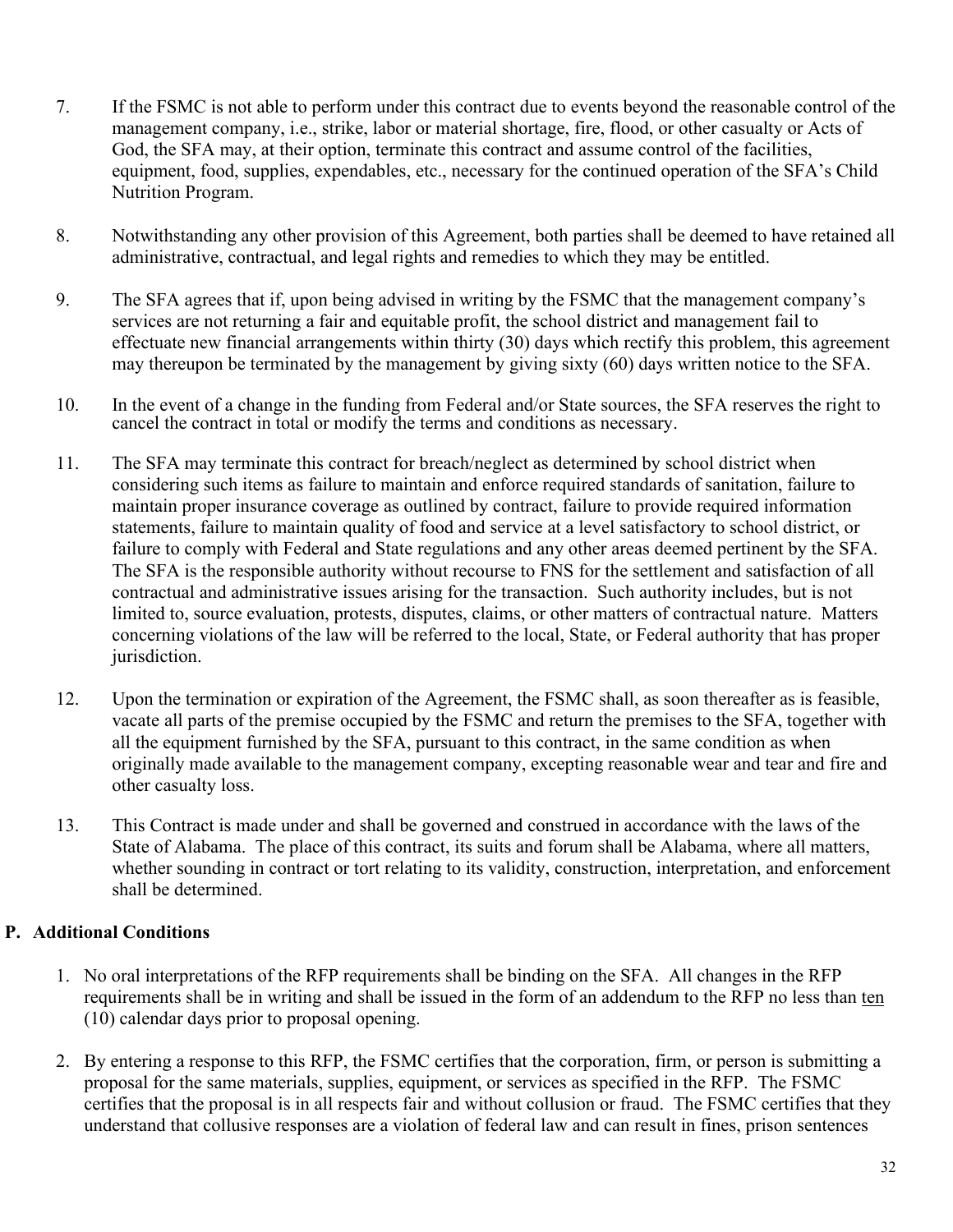and civil damage awards.

- 3. Conflicts of interest, gratuities and kickbacks or other inducements are prohibited. Any employee or any official of the SFA, elective or appointive, who shall take, receive or offer to take or receive, either directly or indirectly, any rebate, percentage of contract, money or other things of value as an inducement or intended inducement, in the procurement of business, or the giving of business, for, or to, or from, any person, partnership, firm or corporation, offering, responding for, or in open market seeking to make sales to the SFA shall be deemed guilty of a felony and upon conviction, such person or persons shall be subject to punishment of a fine in accordance with State and/or Federal laws
- 4. Contracts that permit receipts and/or expenses to accrue to the FSMC are prohibited.
- 5. The SFA reserves the right to accept and/or reject all proposals in the best interest of the SFA. The FSMC agrees that only a "cost plus fixed fee" Contract will be acceptable. Proposals that are submitted based on a "cost-plus-a-percentage-of-cost" or "cost-plus-a percentage-of-income" basis are prohibited and will not be accepted.
- 6. Final acceptance of any Contract because of response to this RFP shall be subject to approval by the SA. The RFP becomes the official Contract when approved, awarded, and officially signed.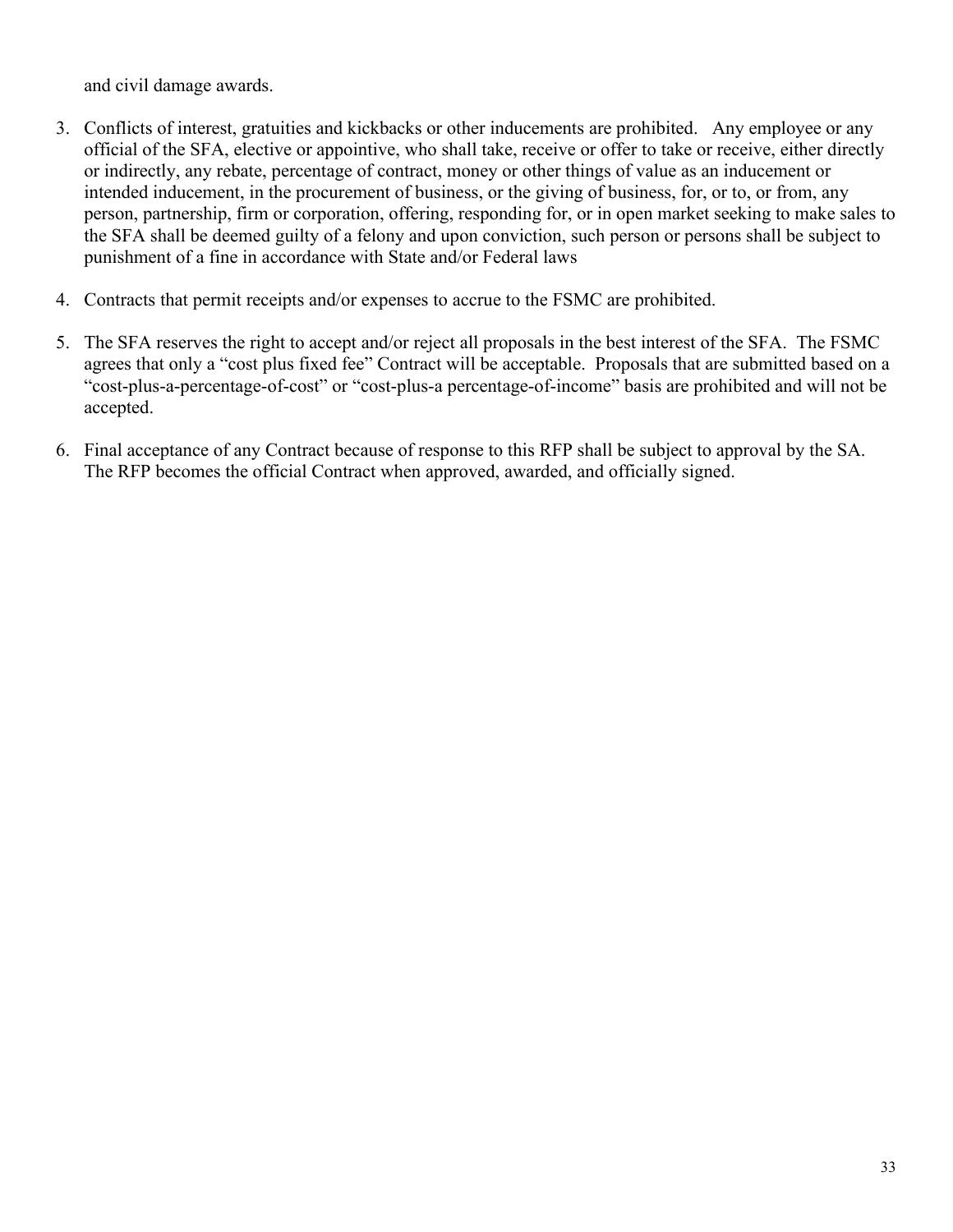### **LIST OF APPENDICES**

The following information/documents shall be provided by the SFA to the FSMC as part of the RFP.

| Appendix A, A-1 | List of sites and a description of each, including ADM, ADP and student<br>eligibility by category and current meal prices |
|-----------------|----------------------------------------------------------------------------------------------------------------------------|
| Appendix B      | Site Calendar, including meal service days, teacher workdays, required in-<br>service training, etc.                       |
| Appendix C      | Twenty-one (21) Day Menu Cycle for Breakfast and Lunch Programs<br>(prepared by SFA)                                       |
| Appendix D      | A la Carte (Supplemental Sales) Food Items and Special Sales Revenue by<br><b>Site</b>                                     |
| Appendix E      | Purchased Food and Supplies (Ending Inventories by Site)                                                                   |
| Appendix F      | <b>Cost Responsibility Detail Sheet</b>                                                                                    |
| Appendix G      | Written responses to questions from potential contractors                                                                  |
| Appendix H      | Contract provisions for Non-Federal Entity Contracts Under Federal Awards<br>(Appendix II to 2 CFR 200)                    |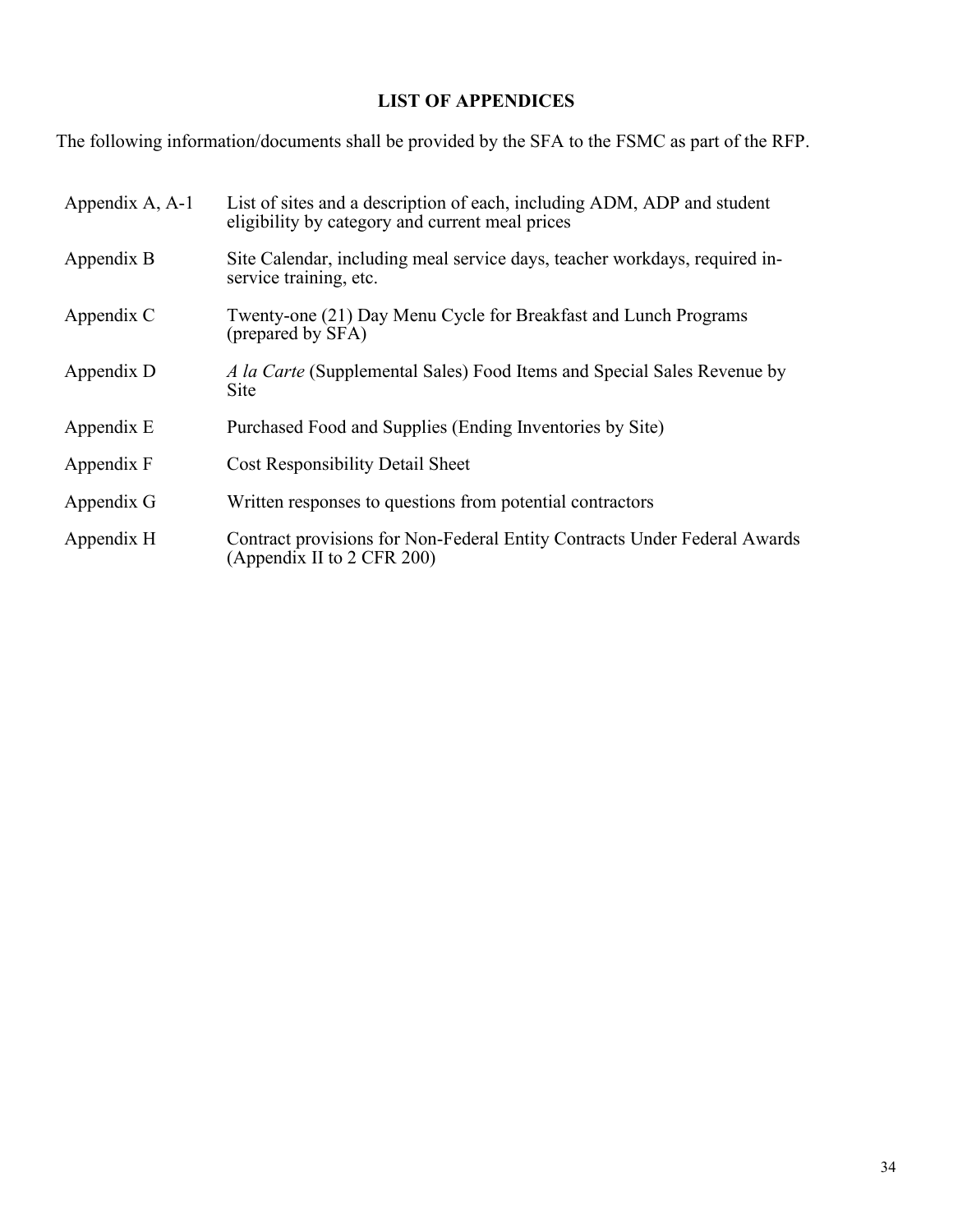### **Appendix A**

### **LIST OF SITES /DESCRIPTION (To be completed by the SFA)**

|                                    |                                                | Grade<br>Levels                           | <b>ADM</b> |            | <b>Beginning and Ending Times of Meal</b>                             |                                                                   |     |
|------------------------------------|------------------------------------------------|-------------------------------------------|------------|------------|-----------------------------------------------------------------------|-------------------------------------------------------------------|-----|
| <b>Site or School</b>              | <b>Address</b>                                 |                                           |            | <b>ADP</b> | <b>Service</b><br><b>Breakfast</b><br>Lunch<br><b>Snack</b>           |                                                                   |     |
| <b>Life Academy Charter School</b> | 2048 W. Fairview Ave.,<br>Montgomery, AL 36108 | K-2,<br>adding a<br>grade<br>each<br>year | 270        | 250        | $7:30-$<br>8:00am<br>(estimated -<br>schedule<br>will be<br>provided) | $11:30-12:30$<br>(estimated -<br>schedule<br>will be<br>provided) | n/a |
|                                    |                                                |                                           |            |            |                                                                       |                                                                   |     |
|                                    |                                                |                                           |            |            |                                                                       |                                                                   |     |
|                                    |                                                |                                           |            |            |                                                                       |                                                                   |     |
|                                    |                                                |                                           |            |            |                                                                       |                                                                   |     |
|                                    |                                                |                                           |            |            |                                                                       |                                                                   |     |
|                                    |                                                |                                           |            |            |                                                                       |                                                                   |     |
|                                    |                                                |                                           |            |            |                                                                       |                                                                   |     |
|                                    |                                                |                                           |            |            |                                                                       |                                                                   |     |
|                                    |                                                |                                           |            |            |                                                                       |                                                                   |     |
|                                    |                                                |                                           |            |            |                                                                       |                                                                   |     |
|                                    |                                                |                                           |            |            |                                                                       |                                                                   |     |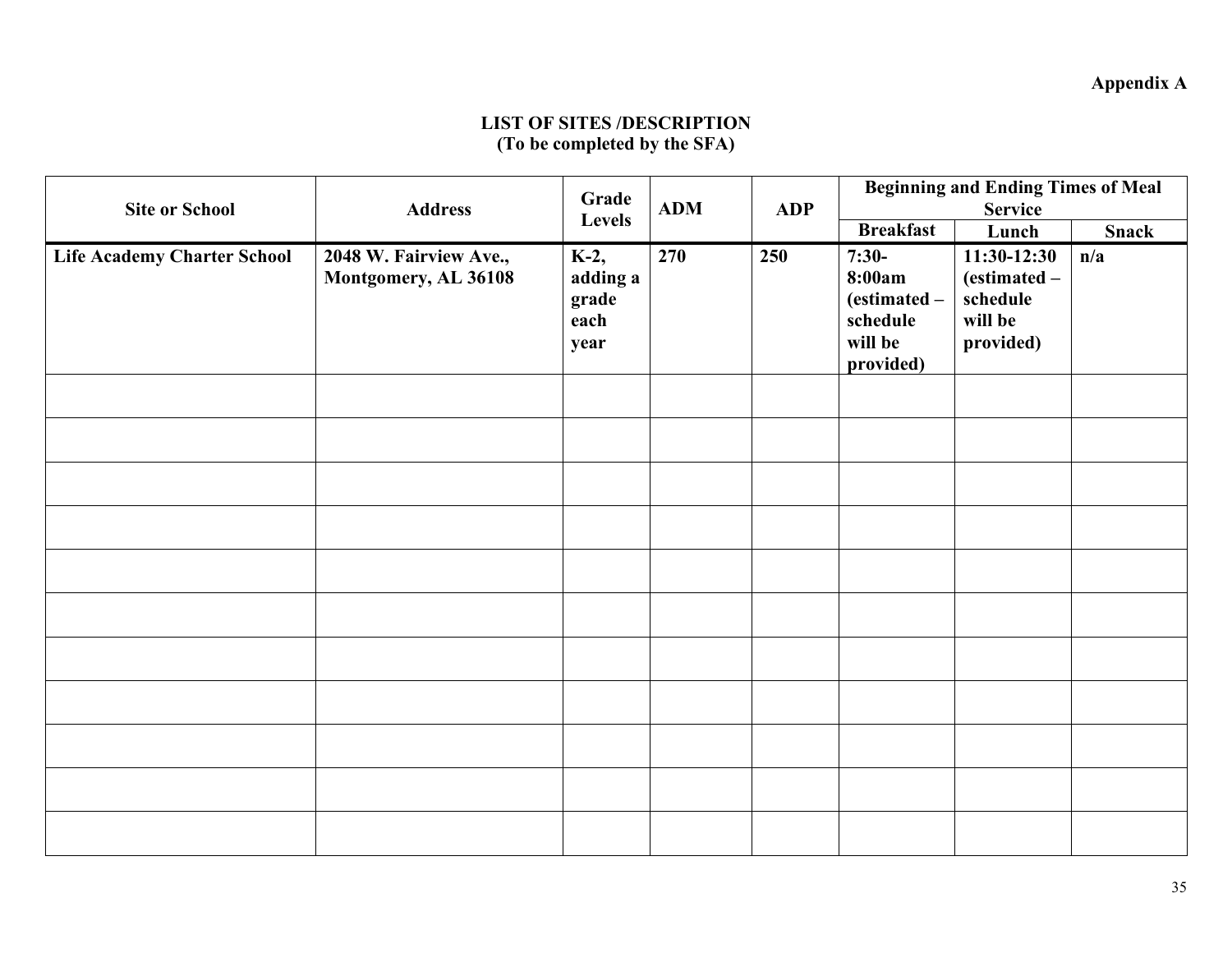### **LIST OF SITES /DESCRIPTION (CONTINUED)**

### **LUNCH PROGRAM (To be completed by SFA)**

| <b>Site or School</b>              |                   | <b>Reimbursable Meals</b><br><b>Based on Average Daily</b><br><b>Participation (Total meals by</b><br>category served in the previous year<br>divided by total operating days for<br>the year) |                   | <b>Selling Price (\$)</b> |              | All cash sales except<br>reimbursable lunches (i.e.,<br>catered meals, a la carte,<br>catering, vending machines,<br>and concessions |
|------------------------------------|-------------------|------------------------------------------------------------------------------------------------------------------------------------------------------------------------------------------------|-------------------|---------------------------|--------------|--------------------------------------------------------------------------------------------------------------------------------------|
|                                    | <b>Full-Price</b> | Free                                                                                                                                                                                           | Reduced-<br>Price | <b>Student</b>            | <b>Adult</b> | [if applicable])                                                                                                                     |
| <b>LIFE Academy Charter School</b> | 57                | 172                                                                                                                                                                                            | 21                | \$3.50                    | \$4.00       | n/a                                                                                                                                  |
|                                    |                   |                                                                                                                                                                                                |                   |                           |              |                                                                                                                                      |
|                                    |                   |                                                                                                                                                                                                |                   |                           |              |                                                                                                                                      |
|                                    |                   |                                                                                                                                                                                                |                   |                           |              |                                                                                                                                      |
|                                    |                   |                                                                                                                                                                                                |                   |                           |              |                                                                                                                                      |
|                                    |                   |                                                                                                                                                                                                |                   |                           |              |                                                                                                                                      |
|                                    |                   |                                                                                                                                                                                                |                   |                           |              |                                                                                                                                      |
|                                    |                   |                                                                                                                                                                                                |                   |                           |              |                                                                                                                                      |
|                                    |                   |                                                                                                                                                                                                |                   |                           |              |                                                                                                                                      |
|                                    |                   |                                                                                                                                                                                                |                   |                           |              |                                                                                                                                      |
|                                    |                   |                                                                                                                                                                                                |                   |                           |              |                                                                                                                                      |
|                                    |                   |                                                                                                                                                                                                |                   |                           |              |                                                                                                                                      |
|                                    |                   |                                                                                                                                                                                                |                   |                           |              |                                                                                                                                      |
|                                    |                   |                                                                                                                                                                                                |                   |                           |              |                                                                                                                                      |
| <b>TOTAL</b>                       | 57                | 172                                                                                                                                                                                            | 21                |                           |              |                                                                                                                                      |

**Do not include Special Functions**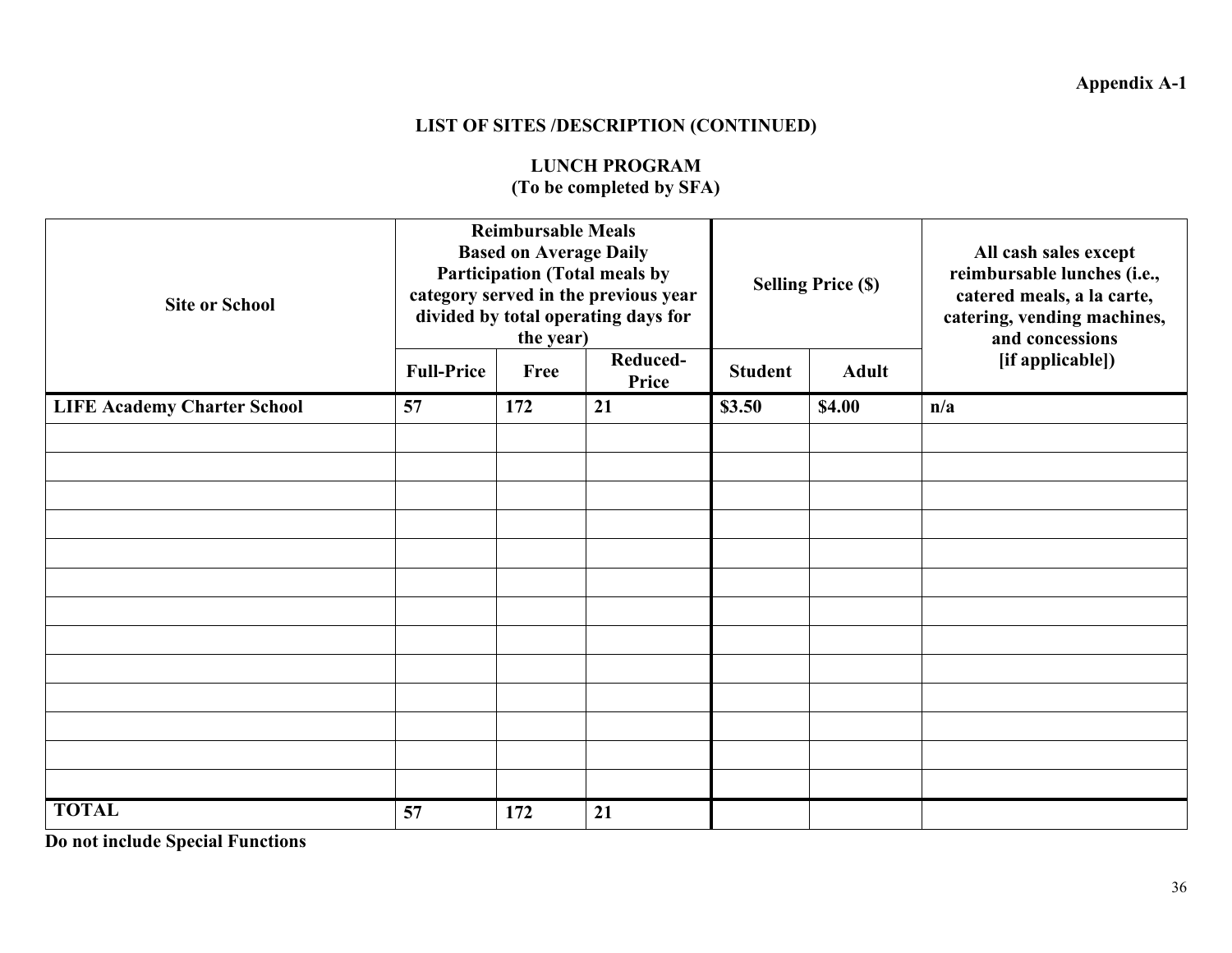#### **SITE CALENDAR INCLUDING MEAL SERVICE DAYS, TEACHER WORKDAYS, REQUIRED IN-SERVICE TRAINING, ETC.**

**LIFE Academy's first day of school is August 9, 2021. The anticipated last day of school is May 20, 2022.**

**There will be 182 days of school for students during the 2021-2022 school year.** 

**The full 2021-2022 school calendar will be provided at the pre-proposal meeting.**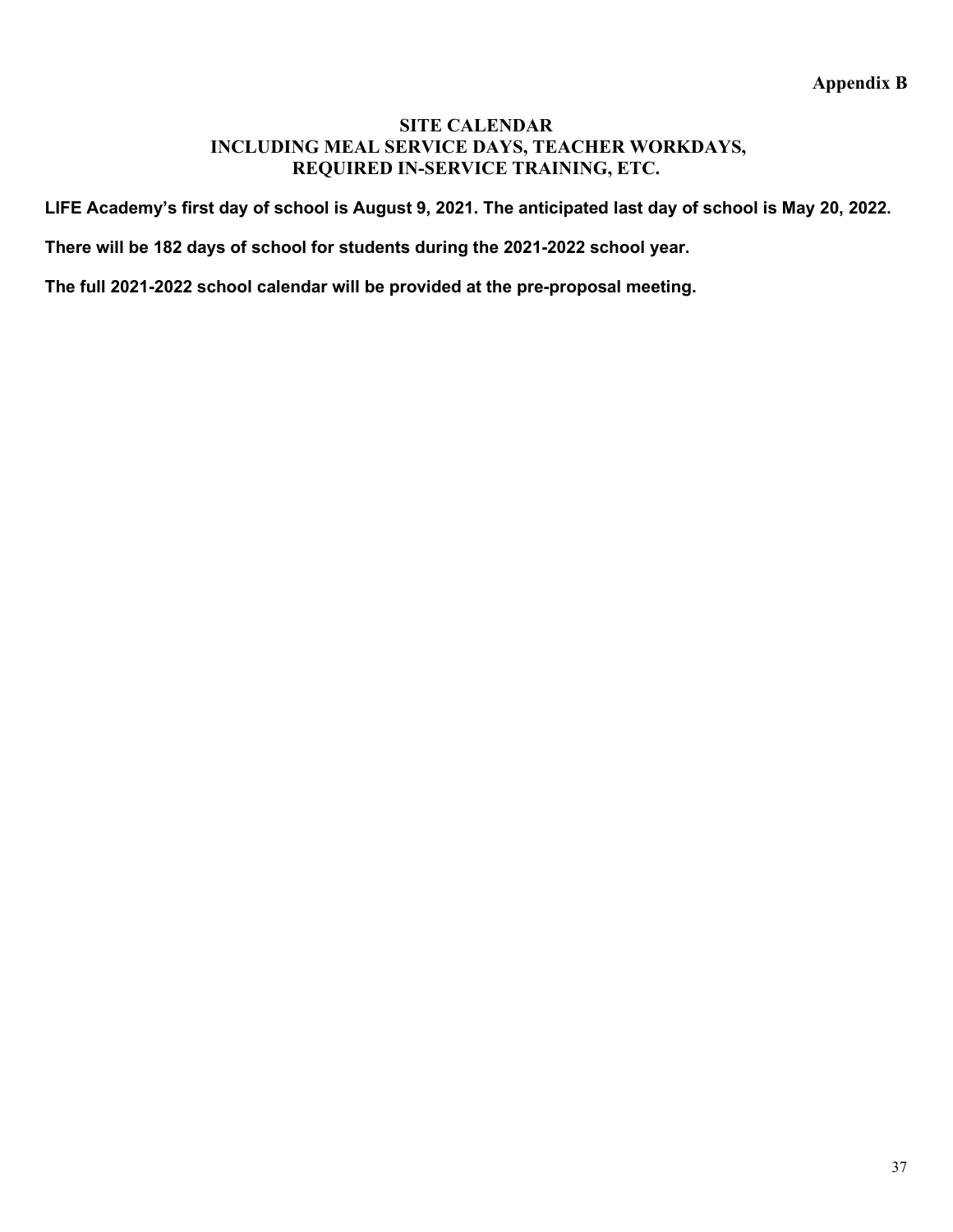#### **Appendix C**

#### **21-DAY MENU CYCLE FOR BREAKFAST AND LUNCH PROGRAMS (PREPARED BY SFA)**

#### **SAMPLE 21-DAY MENU: K-12 Breakfast**

**Menu Planning Worksheet WEEK 1 – Breakfast**

| Milk:<br>1 cup<br>Two choices required   | 1 c 1% Milk or 1 c<br>Skim Chocolate<br>Milk                                     | 1 c 1% Milk or 1 c<br>Skim Chocolate<br>Milk                                | 1 c 1% Milk or 1 c<br>Skim Chocolate<br>Milk                                        | 1 c 1% Milk or 1 c<br>Skim Chocolate<br>Milk                                                                            | 1c1% Milk or 1<br>c Skim<br>Chocolate Milk                                          |
|------------------------------------------|----------------------------------------------------------------------------------|-----------------------------------------------------------------------------|-------------------------------------------------------------------------------------|-------------------------------------------------------------------------------------------------------------------------|-------------------------------------------------------------------------------------|
| Grains                                   | <b>Blueberry Pancake</b><br>on a Stick (1 oz eq)<br>Turkey Sausage (.5<br>oz eg) | Granola (1 oz eq)<br>and Yogurt<br>Parfait $(1/2 c)$                        | Whole Wheat<br><b>Buttermilk Biscuit</b><br>(1 oz eq)<br>Sausage Patty (1<br>oz eg) | Peanut Butter (2)<br>Tbsp) Banana $(\frac{1}{2}c)$<br>Rollup (2 oz<br>tortilla) (1 oz meat<br>alt and 2 oz eq<br>grain) | Whole Wheat<br><b>Buttermilk Biscuit</b><br>(1 oz eq)<br>Chicken Patty (1<br>oz eg) |
| Vegetable or Fruit:<br>$1 \, \text{cup}$ | $\frac{1}{2}$ c Mixed<br>Berries cup<br>$\frac{1}{2}$ c Apple Juice              | 1/ <sub>2</sub> c Peaches,<br><b>Bananas</b><br>$\frac{1}{2}$ c Grape Juice | $\frac{1}{2}$ c Apple slices<br>1/ <sub>2</sub> c Orange Juice                      | $\frac{1}{4}$ c (in Rollup)<br>1/2 c Sliced Oranges<br>$\frac{1}{2}$ c Apple Juice                                      | $1/2$ c Apple slices<br>1/ <sub>2</sub> c Orange Juice                              |
| Meat/Meat Alternate:<br>$1$ oz.          |                                                                                  |                                                                             |                                                                                     |                                                                                                                         |                                                                                     |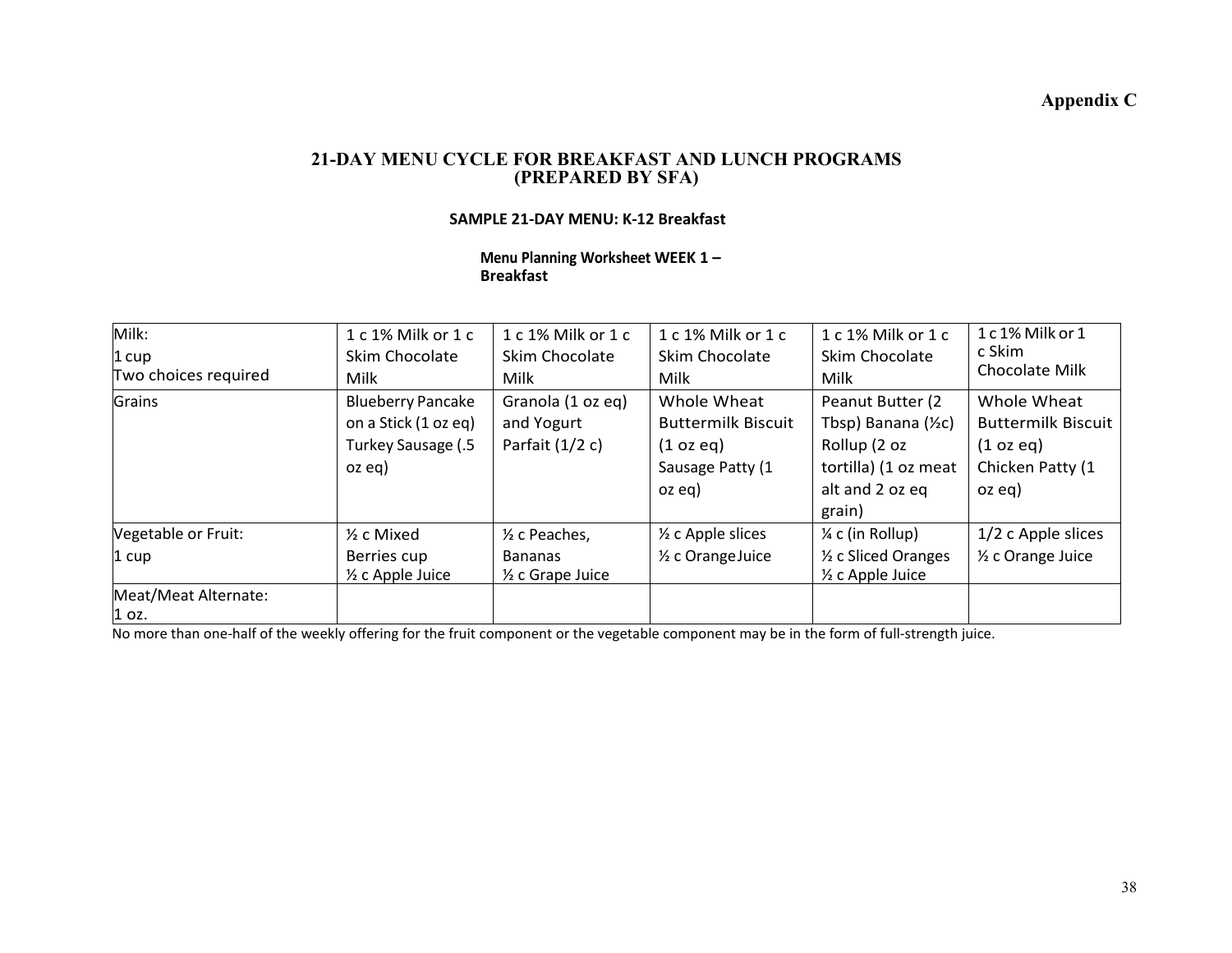#### **MenuPlanningWorksheet–K-12 WEEK 2 - BREAKFAST**

| Milk:                                | 1c1% Milk or 1c                     | 1 c 1% Milk or 1 c                      | $1c1\%$ Milk or $1c$ | $1c1\%$ Milk or $1c$ | $1c1\%$ Milk or $1c$ |
|--------------------------------------|-------------------------------------|-----------------------------------------|----------------------|----------------------|----------------------|
| 5 cups weekly                        | Skim Chocolate                      | Skim Chocolate Milk                     | Skim Chocolate Milk  | Skim Chocolate       | Skim Chocolate       |
| 1 cupdaily<br>Two choices required   | <b>Milk</b>                         |                                         |                      | Milk                 | Milk                 |
| Grains:                              | Oatmeal                             | Breakfast Pizza (1 oz 2 Whole Grain     |                      | Biscuit (1 oz eq)    | Whole Grain          |
| 8 ounce equivalent weekly 1-         | <b>Muffin Squares</b>               | $M/MA$ , 1 oz eq WG)                    | Pancakes (2 oz       | Sausage Patty (1     | Cinnamon Rolls       |
| ounce equivalent daily               | $(2 \text{ ozeq})$                  |                                         | eq)                  | $oz$ eq)             | Frosted (1 oz        |
| minimum                              |                                     |                                         |                      |                      | eq)                  |
| Non-Whole Grain-<br><b>Rich</b>      |                                     |                                         |                      |                      |                      |
| Whole Grain-Rich<br>$\bullet$        |                                     | Crust                                   | Pancakes             | <b>Biscuit</b>       | Cinnamon Roll        |
| Fruit:                               | 1/2 c Pineapple                     | 1/2 c Cantaloup Balls                   | 1/2 c Apple Slices   | 1 Banana             | 1 Orange             |
| 5 cups weekly<br>1 cup daily minimum | <b>Chunks</b><br>1/2 c Orange Juice | $1/2$ c Apple Juice<br>3⁄4 c Vegetables | 1/2 c Apple Juice    | 1/2 c Apple Juice    | 1/2 c Orange Juice   |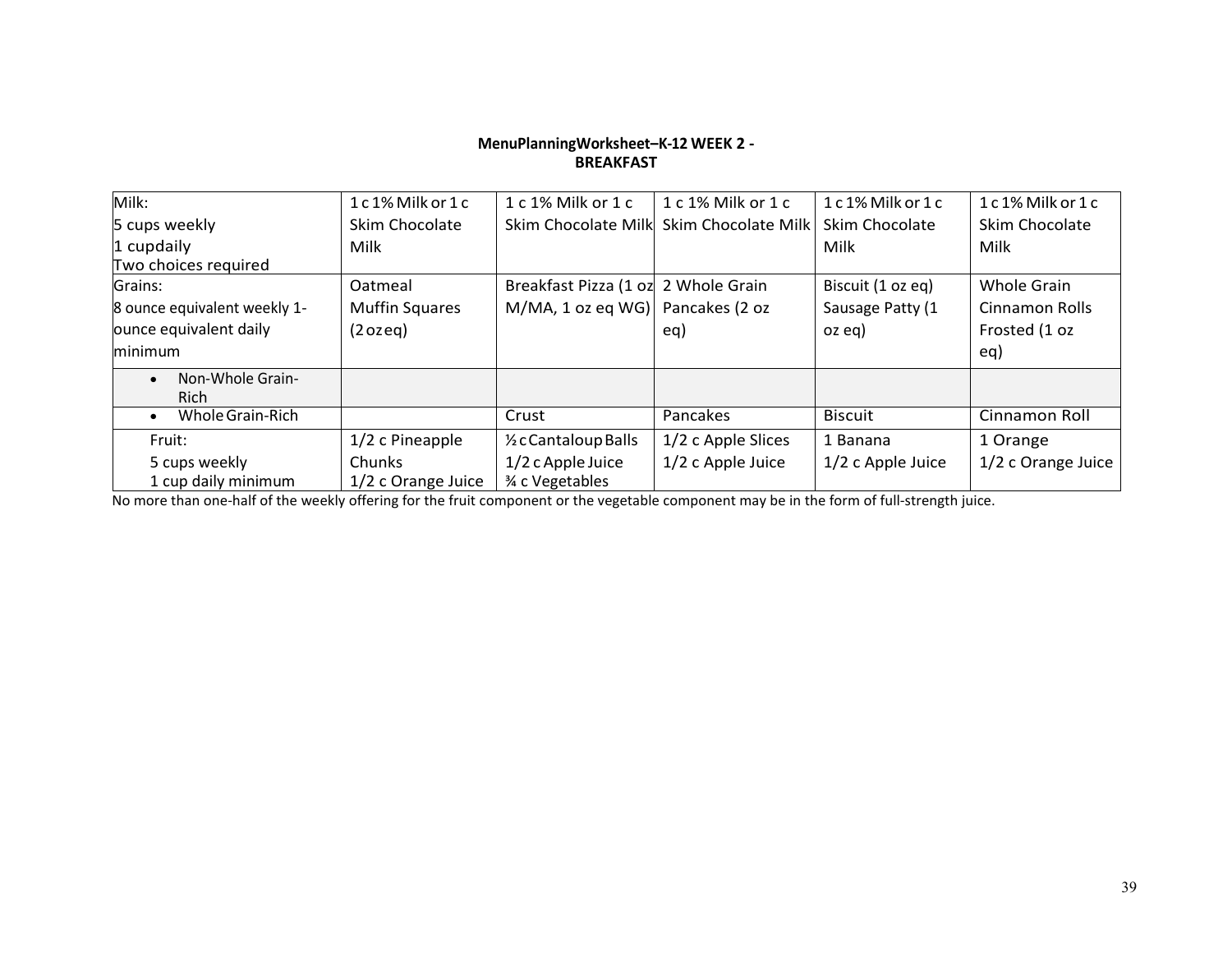#### **MenuPlanningWorksheet–K-12 WEEK 3 - BREAKFAST**

| Milk:                                        | 1c1% Milk or 1c     | 1 c 1% Milk or 1 c  | $1c1\%$ Milk or $1c$ | 1 c 1% Milk or 1   | 1c1% Milk or 1c   |
|----------------------------------------------|---------------------|---------------------|----------------------|--------------------|-------------------|
| 5 cups weekly                                | Skim Chocolate      | Skim Chocolate      | Skim Chocolate Milk  | c Skim             | Skim Chocolate    |
| 1 cupdaily                                   | Milk                | Milk                |                      | Chocolate Milk     | Milk              |
| Two choices required                         |                     |                     |                      |                    |                   |
| Grains:                                      | Whole Wheat         | Breakfast Pizza     | Whole Grain          | Whole Wheat        | Whole Grain       |
| 8 ounce equivalent weekly 1-                 | <b>Buttermilk</b>   | (1 oz M/MA, 1 oz)   | Waffles (2.0 oz eq)  | <b>Buttermilk</b>  | Cinnamon Rolls    |
| ounce equivalent daily                       | Biscuit (10z        | eg WG)              |                      | Biscuit(1oz        | Frosted (1 oz     |
| minimum                                      | eq)                 |                     |                      | eq)                | eq)               |
|                                              | Chicken Patty (1 oz |                     |                      | Sausage Patty (1   |                   |
|                                              | eq)                 |                     |                      | $oz$ eq)           |                   |
| Non-Whole Grain-<br>$\bullet$<br><b>Rich</b> |                     |                     |                      |                    |                   |
| Whole Grain-Rich<br>$\bullet$                | <b>Biscuit</b>      | Crust               | <b>Waffles</b>       | <b>Biscuit</b>     | Cinnamon Roll     |
| Fruit:                                       | 1/2 c Pineapple     | 1/2 c Cantaloupe    | 1 c Apple Slices     | 1 Banana           | 1 Orange          |
| 5 cups weekly                                | <b>Chunks</b>       | <b>Balls</b>        | 1/2 c Orange         | 1/2 c Orange Juice | 1/2 c Apple Juice |
| 1 cup daily minimum                          | 1/2 c Orange Juice  | $1/2$ c Apple Juice | Juice                |                    |                   |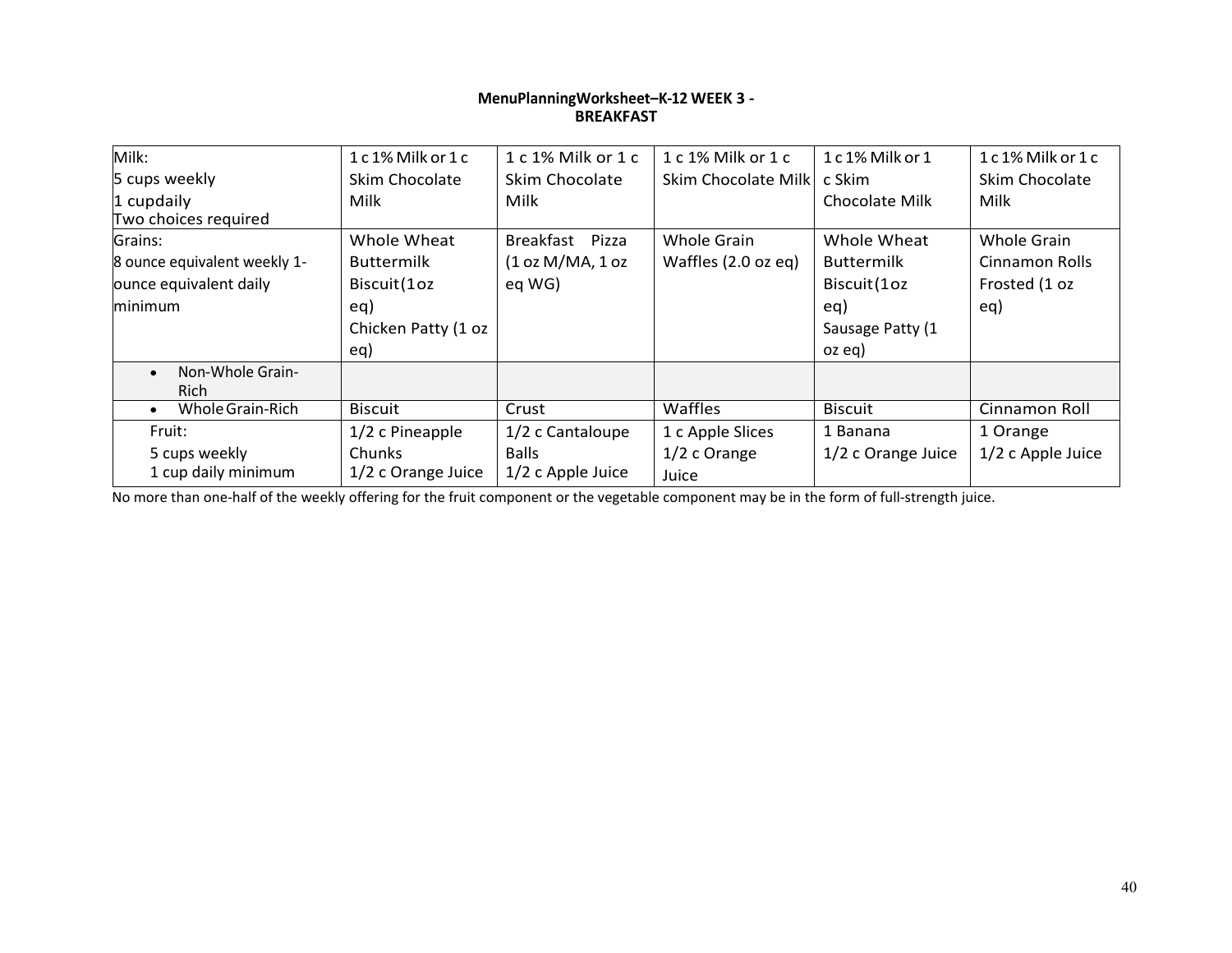#### **Menu PlanningWorksheet–K-12 WEEK4(repeatofweek1)-BREAKFAST**

| Milk:<br>5 cups weekly<br>1 cupdaily<br>Two choices required                 | 1 c 1% Milk or 1<br>c Skim<br>Chocolate Milk                                     | 1 c 1% Milk or 1 c<br>Skim Chocolate<br>Milk         | 1 c 1% Milk or 1 c<br>Skim Chocolate<br>Milk                                        | $1c1\%$ Milk or $1c$<br>Skim Chocolate<br>Milk                                                                         | 1c1% Milk or 1<br>c Skim<br>Chocolate Milk                                          |
|------------------------------------------------------------------------------|----------------------------------------------------------------------------------|------------------------------------------------------|-------------------------------------------------------------------------------------|------------------------------------------------------------------------------------------------------------------------|-------------------------------------------------------------------------------------|
| Grains:<br>8 ounce equivalent weekly 1-<br>ounce equivalent daily<br>minimum | <b>Blueberry Pancake</b><br>on a Stick (1 oz eq)<br>Turkey Sausage (.5<br>oz eg) | Granola (1 oz eq)<br>and Yogurt<br>Parfait $(1/2 c)$ | Whole Wheat<br><b>Buttermilk Biscuit</b><br>(1 oz eq)<br>Sausage Patty (1 oz<br>eq) | Peanut Butter (2<br>Tbsp) Banana $(\frac{1}{2}c)$<br>Rollup (2 oz<br>tortilla) (1 oz meat<br>alt and 2 oz eq<br>grain) | Whole Wheat<br><b>Buttermilk Biscuit</b><br>(1 oz eq)<br>Chicken Patty (1 oz<br>eq) |
| Non-Whole Grain-<br>$\bullet$<br><b>Rich</b>                                 |                                                                                  |                                                      |                                                                                     |                                                                                                                        |                                                                                     |
| Whole Grain-Rich<br>$\bullet$                                                | Pancakes                                                                         | Granola                                              | <b>Biscuit</b>                                                                      | Tortilla                                                                                                               | <b>Biscuit</b>                                                                      |
| Fruit:                                                                       | $\frac{1}{2}$ c Mixed                                                            | 1/ <sub>2</sub> c Peaches,                           | $\frac{1}{2}$ c Apple sites                                                         | 1/4 c (in Rollup)                                                                                                      | $1/2$ c Apple slices                                                                |
| 5 cups weekly<br>1 cup daily minimum                                         | Berries cup<br>1/ <sub>2</sub> c Apple Juice                                     | <b>Bananas</b><br>$\frac{1}{2}$ c Grape Juice        | 1/ <sub>2</sub> c Orange Juice                                                      | 1/2 c Sliced Oranges<br>$\frac{1}{2}$ c Apple Juice                                                                    | 1/ <sub>2</sub> c Orange Juice                                                      |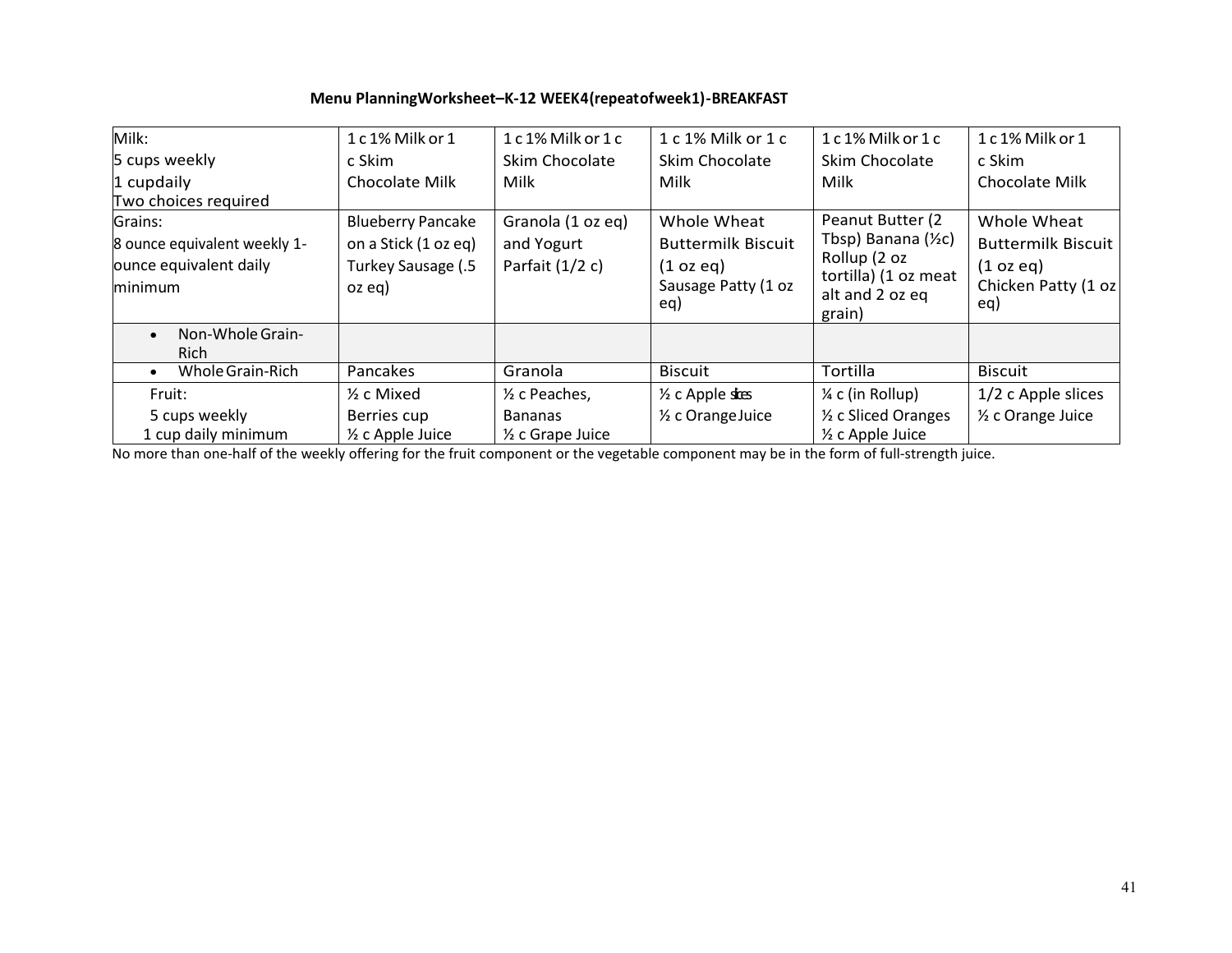#### **SAMPLE 21-DAY MENU: K-8 LUNCH**

| WEEK1-LUNCH                                                                 |                                                                      |                                                     |                                                                |                                                                    |                                                                            |  |
|-----------------------------------------------------------------------------|----------------------------------------------------------------------|-----------------------------------------------------|----------------------------------------------------------------|--------------------------------------------------------------------|----------------------------------------------------------------------------|--|
| Component                                                                   | Monday                                                               | Tuesday                                             | Wednesday                                                      | Thursday                                                           | Friday                                                                     |  |
|                                                                             | Cheeseburger/bun<br>Grapes $(\frac{1}{2}c)$<br>Collard Greens (1/2C) | Sesame Asian<br>Noodle Chicken<br>Salad (1c)        | Beef & Bean Tamale<br>Pie $(\frac{1}{2}c)$<br>Brown Rice (1oz) | <b>Tasty Chicken</b><br><b>Curry Casserole</b><br>$(\frac{3}{4}C)$ | Home Style<br>Spaghetti & Beef<br>Sauce (1c)                               |  |
|                                                                             | French Fries (1/2c)                                                  | Carrot Sticks (1/2)                                 | <b>Cuban Black Beans</b>                                       | <b>Roasted Potatoes</b>                                            | <b>Steamed Broccoli</b>                                                    |  |
|                                                                             | 1% Milk (1c)                                                         | Pears $(1/2c)$<br>Green Peas (1/2C)<br>1% Milk (1c) | (1/2c)<br>Cantaloupes and<br>Pineapple (1/2C) 1%               | withCumin(½c)<br>Orange Slices (1/2 c)<br>WGRoll(2oz)              | andCauliflower<br>(1/2c)<br>Peaches (1/2c)                                 |  |
|                                                                             |                                                                      |                                                     | Milk (1c)                                                      | 1% Milk (1c)                                                       | BeanSalad(¼c)<br><b>String Cheese</b><br>(1 <sub>O</sub> )<br>1% Milk (1c) |  |
| Meat/meat alternate:                                                        | Hamburger Patty (2                                                   | Chicken (1 oz)                                      | Beef (1.5 oz)                                                  | Chicken (1.25 oz)                                                  | Beef Sauce (2                                                              |  |
| 8 ounce equivalent weekly<br>$(K-5)$<br>1 ounce equivalent daily<br>minimum | OZ)<br>Cheese Slice (1oz)                                            |                                                     |                                                                |                                                                    | OZ)<br><b>String</b><br>Cheese (1 oz)                                      |  |
| Fruit:<br>21/ <sub>2</sub> cups weekly<br>1/2 cup daily minimum             | $\frac{1}{2}$ c Grapes                                               | 1/2 c Pears                                         | $\frac{1}{2}c$<br>Cantaloupe/Pineappl<br>e                     | 1/2 c Sliced Oranges                                               | 1/ <sub>2</sub> c Peaches                                                  |  |
| Vegetable:<br>3% cups weekly<br>% cup daily minimum                         | 1 <sub>c</sub>                                                       | 7/8c                                                | 7/8c                                                           | $\frac{3}{4}$ C                                                    | 7/8c                                                                       |  |
| Dark/Green<br>$\bullet$<br>1/2 cup weekly                                   | 1/2 c Collard Greens                                                 |                                                     |                                                                |                                                                    | 1⁄4 c Steamed<br>Broccoli                                                  |  |
| Red/Orange<br>$\bullet$<br>3⁄4 cup weekly                                   |                                                                      | $1/8c$ (in<br>salad) 1/2<br>Carrots                 | 3/8 c (in Tamale Pie)                                          |                                                                    |                                                                            |  |
| Beans,<br>$\bullet$<br>Peas<br>(Legumes)                                    |                                                                      | $1/8$ c (in salad)                                  | 1/ <sub>2</sub> c black beans                                  |                                                                    | 1⁄4 c 3 Bean Salad                                                         |  |

# **MenuPlanningWorksheet–K-8**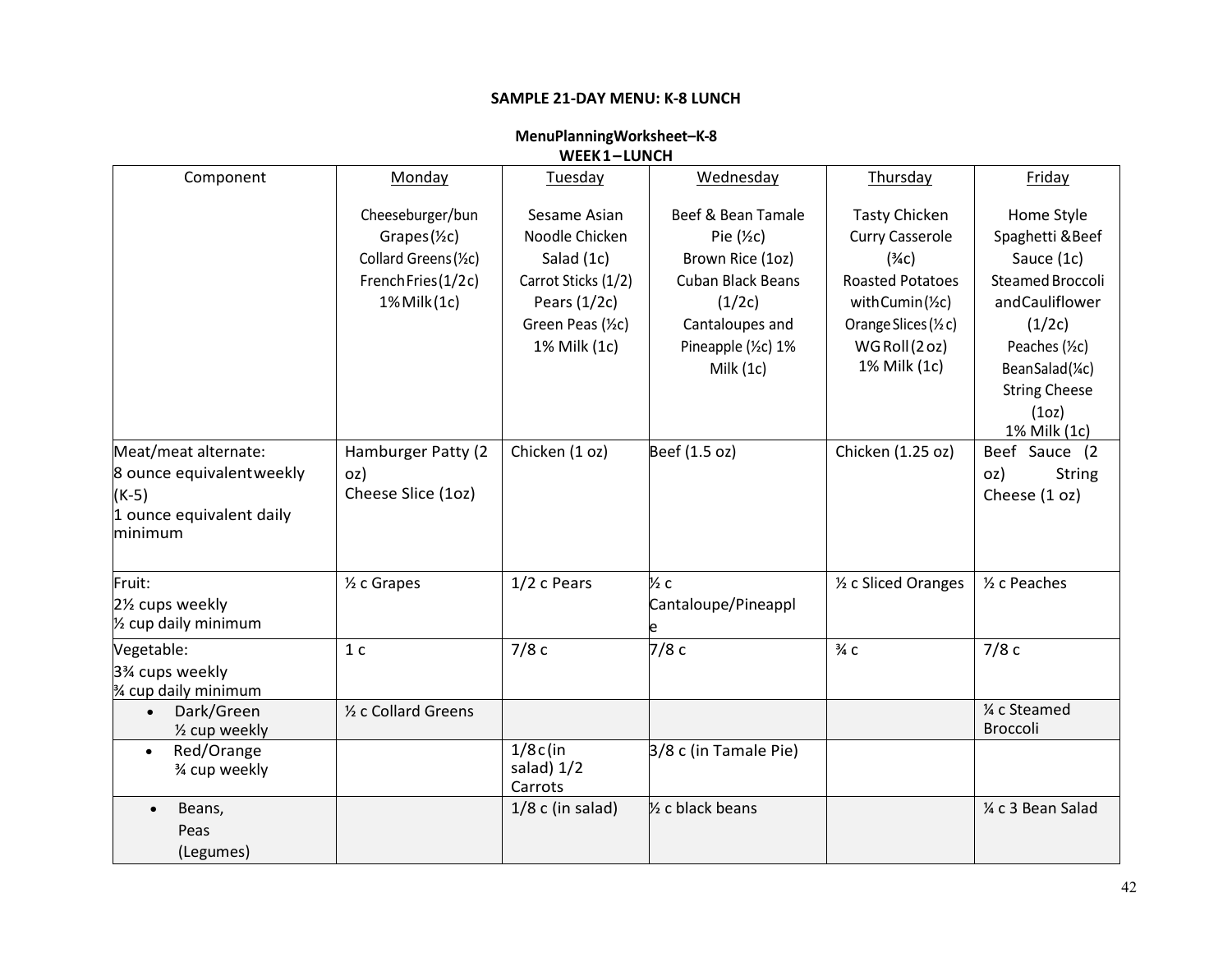| 1/2 cup weekly                                                                         |                                           |                                                  |                                              |                                                     |                                               |
|----------------------------------------------------------------------------------------|-------------------------------------------|--------------------------------------------------|----------------------------------------------|-----------------------------------------------------|-----------------------------------------------|
| Starchy<br>$\bullet$<br>1/2 cup weekly                                                 | 1/2 c French Fries                        | 1/ <sub>2</sub> c Green Peas                     |                                              | 1/ <sub>2</sub> c Roasted<br>Potatoes with<br>Cumin |                                               |
| Other<br>$\bullet$<br>1/ <sub>2</sub> cup weekly                                       |                                           | $1/8$ c (in salad)                               |                                              | 1/4 c (in Casserole)                                | 1⁄4 c Steamed<br>Cauliflower                  |
| Additional<br>$\bullet$<br>Vegetable to<br>reachtotal<br>1 cup weekly                  |                                           |                                                  |                                              |                                                     | $3/8$ c (in<br>Spaghetti)                     |
| Grains:<br>8 ounce equivalent weekly<br>$(K-5)$<br>1 ounce equivalent daily<br>minimum | Bun (1 oz eq)                             | Noodles (1 oz eq)                                | Tamale Pie (1 oz eq)<br>Brown Rice (1 oz eq) | Brown rice (1<br>$oz$ eq $)$<br>WG Roll (2 oz eq)   | Spaghetti (1 oz eq)                           |
| Non-Whole<br>$\bullet$<br>Grain-Rich                                                   |                                           |                                                  |                                              |                                                     |                                               |
| Whole Grain-Rich<br>$\bullet$                                                          | <b>Bun and Cornbread</b>                  | Pasta                                            | <b>Brown RicePilaf</b>                       | <b>Muffins</b><br>and<br>casserole                  | Spaghetti                                     |
| Milk: Two choices required<br>5 cups weekly<br>1 cupdaily                              | 1 c 1% Milk or 1 c<br>Skim Chocolate Milk | 1c1% Milk or 1c<br><b>Skim Chocolate</b><br>Milk | 1c1% Milk or 1cSkim<br>Chocolate Milk        | 1c1% Milk or 1c<br><b>Skim Chocolate</b><br>Milk    | 1c1% Milk or 1<br>c Skim<br>Chocolate<br>Milk |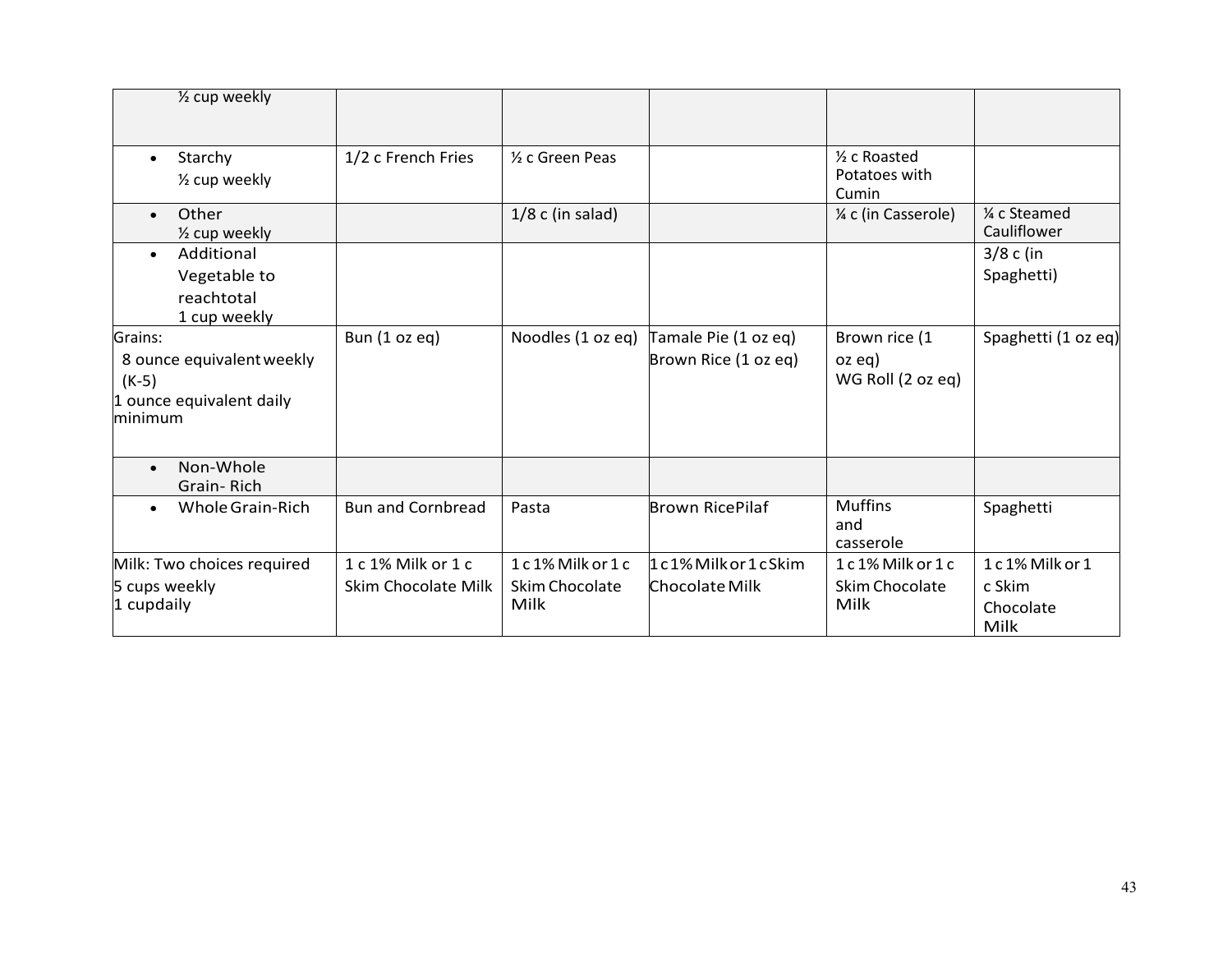#### **WEEK2-LUNCH** Component | <u>Monday</u> | Tuesday | Wednesday | Thursday | Friday Mexicali Taco Boat  $(3/4C)$ Shredded Cheese  $(\frac{1}{2}$ oz) SpanishRice(1oz) SlicedPeaches(½c) 1% Milk(1c) Pizza with Ground Turkey Topping (3"x8") Carrot Chips (½c) Strawberries (1/2c) 1% Milk (1c) BBQChicken(2oz) Brown Rice Pilaf(½c) Black Eyed Peas  $(1/2c)$ Collard Greens  $(1/2c)$ Cantaloupe Cubes  $(\frac{1}{2}c)$ 1% Milk (1c) Home Style Turkey & Beef Macaroni  $(1c)$ Green Peas (¾c) Banana (1) 1% Milk (1c) ChickenPotPie  $(2/3c)$ CreamSpinach  $(1/2c)$ Biscuit (1 oz) Apple (1/2) 1% Milk (1c) Meat/meat alternate: 8 ounce equivalentweekly (K-5) 1 ounce equivalent daily minimum Taco Boat (2.5oz) Shredded Cheese  $(\frac{1}{2}$ oz $)$ Pizza (1.25 oz) | Chicken (2 oz) | Turkey and Beef (2 oz) Chicken (2 oz) Fruit: 2½ cups weekly ½ cup daily minimum  $\frac{1}{2}$  c Peaches  $\frac{1}{2}$  c Strawberries  $\frac{1}{2}$  Cantaloupe 1 Banana  $\frac{1}{2}$  Apple Vegetable: 3¾ cups weekly ¾ cup daily minimum  $\frac{3}{4}$  c  $\frac{3}{4}$  c  $\frac{1}{4}$  c  $\frac{1}{4}$  c  $\frac{3}{4}$  c  $\frac{3}{4}$  c • Dark/Green ½ cup weekly 1/2 c Collard Greens 1/2 c Creamed Spinach • Red/Orange ¾ cup weekly  $\frac{3}{4}$  c (in Taco Boat)  $\frac{1}{4}$  c (in Pizza) ½ c Carrots • Beans, Peas(Legumes) ½ cup weekly 1/2c Black Eyed Peas • Starchy ½ cup weekly 1/2 c Green Peas  $\vert 1/8$  c (in pie) • Other ½ cup weekly ½ c (in Macaroni)

#### **MenuPlanningWorksheet–K-8**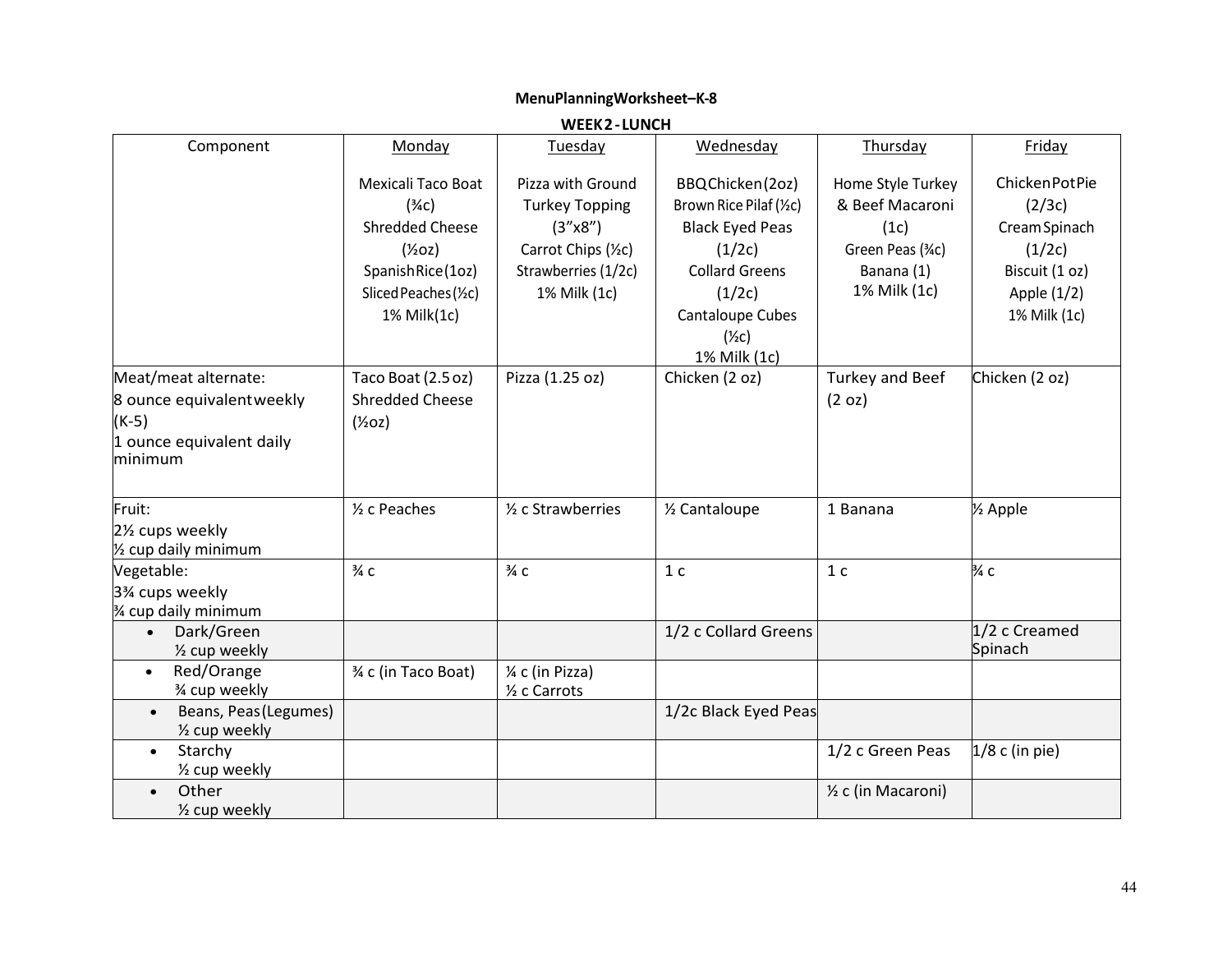| Additional<br>Vegetable to<br>reachtotal<br>1 cup weekly                               |                                              |                                           |                                                  |                                            | $1/8$ c (in pie)                                      |
|----------------------------------------------------------------------------------------|----------------------------------------------|-------------------------------------------|--------------------------------------------------|--------------------------------------------|-------------------------------------------------------|
| Grains:<br>8 ounce equivalent weekly<br>$(K-5)$<br>1 ounce equivalent daily<br>minimum | Spanish Rice (1<br>$oz$ eq)                  | Pizza (2 oz eq)                           | Brown Rice Pilaf<br>$(2 \text{ ozeq})$           | Macaroni (1 oz eq) Pot Pie (1.5 oz WG      | crust)<br>Whole Grain<br>Biscuit (1 oz)               |
| Non-Whole Grain-<br><b>Rich</b>                                                        |                                              |                                           |                                                  |                                            |                                                       |
| Whole Grain-Rich                                                                       | Rice                                         | Pizza crust                               | <b>Brown Rice</b>                                | Macaroni                                   | <b>Biscuit and crust</b>                              |
| Milk: Two choices required<br>5 cups weekly<br>1 cupdaily                              | 1 c 1% Milk or 1 c<br>Skim Chocolate<br>Milk | 1 c 1% Milk or 1 c<br>Skim Chocolate Milk | 1 c 1% Milk or 1 c<br><b>Skim Chocolate Milk</b> | 1c1% Milk or 1<br>c Skim<br>Chocolate Milk | $1c1\%$ Milk or $1c$<br><b>Skim Chocolate</b><br>Milk |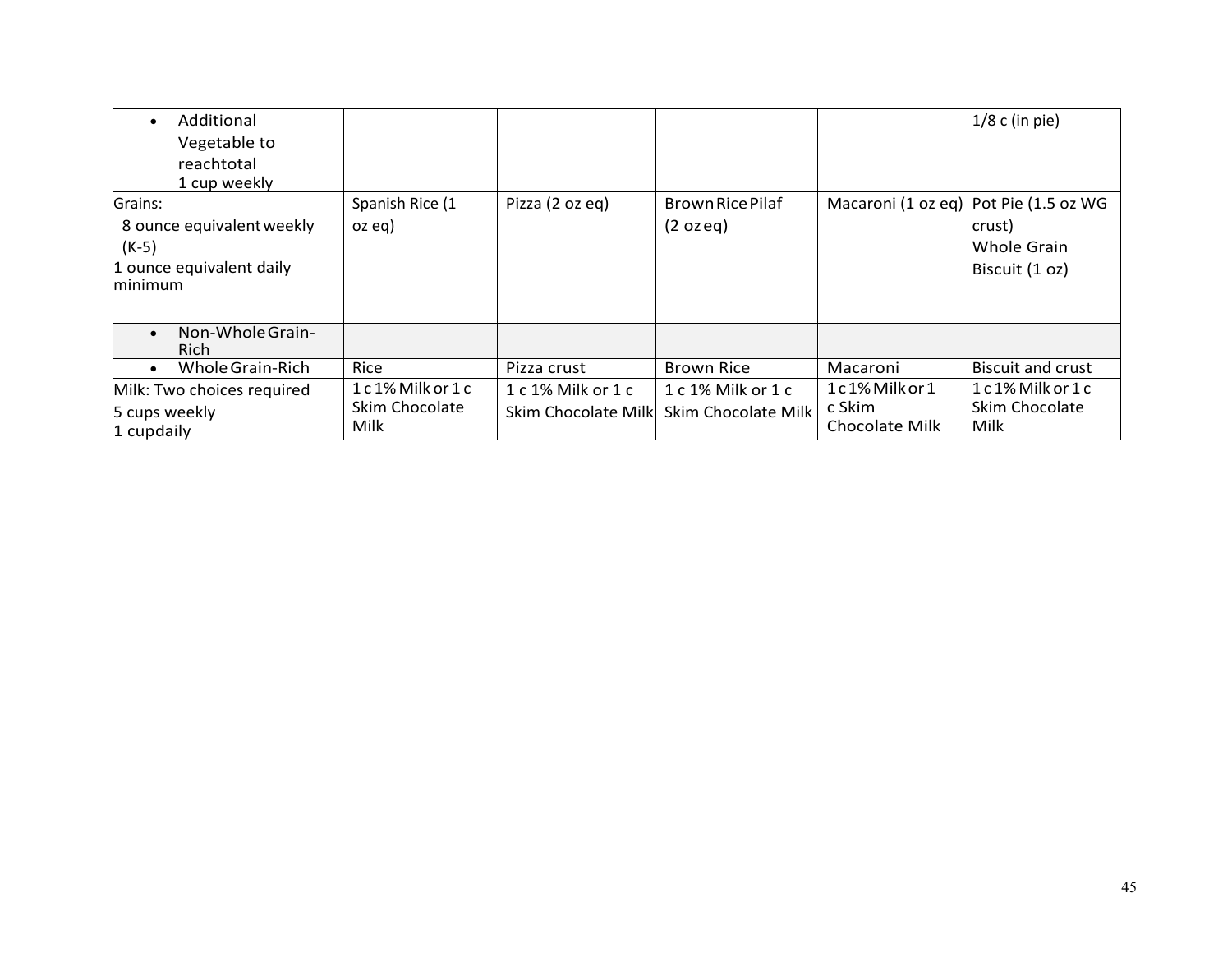|                                                                        |                                                                                                              | <b>WEEK3-LUNCH</b>                                                                                                        |                                                                                                                                     |                                                                                                                              |                                                                                                                         |
|------------------------------------------------------------------------|--------------------------------------------------------------------------------------------------------------|---------------------------------------------------------------------------------------------------------------------------|-------------------------------------------------------------------------------------------------------------------------------------|------------------------------------------------------------------------------------------------------------------------------|-------------------------------------------------------------------------------------------------------------------------|
| Component                                                              | Monday                                                                                                       | Tuesday                                                                                                                   | Wednesday                                                                                                                           | Thursday                                                                                                                     | Friday                                                                                                                  |
|                                                                        | <b>Volcanic Meatloaf</b><br>$(\frac{1}{2}c)$<br>Green Beans (1/2)<br>Roll (1oz)<br>Apple (1)<br>1% Milk (1c) | <b>BBQ Rib Patty</b><br>Sandwich<br>Orange Slices - 1/2<br>Cup<br>Baked Beans (1/2C)<br>Steamed Corn(1/2C)<br>1% Milk(1c) | Chicken and Bean<br>Burrito Bowl (2oz)<br>Vegetable Dippers (1/2<br>cup)<br>Peaches (1/2c)<br>Tortilla Chips (1 oz)<br>1% Milk (1c) | Lemon Chicken (2 oz)<br><b>Roasted Vegetable</b><br>Medley (1 cup)<br>Strawberries (1/2 c)<br>WG Roll (2 oz)<br>1% Milk (1c) | Pepperoni<br>and Cheese<br>Calzone<br><b>Curly Fries</b><br>(1 cup)<br>Apple<br><b>Slices</b><br>(1/2c)<br>1% Milk (1c) |
| Meat/meat alternate:                                                   | Meatloaf (2.5 oz)                                                                                            | Rib Patty (2 oz)                                                                                                          | Chicken (1/2 oz)                                                                                                                    | Chicken (2 oz)                                                                                                               | Pepperoni                                                                                                               |
| 8 ounce equivalent weekly (K-5)<br>1 ounce equivalent daily<br>minimum |                                                                                                              |                                                                                                                           | Legume as M/MA<br>$(1$ and $\frac{1}{2}$ oz)                                                                                        |                                                                                                                              | (1 <sub>oz</sub> )<br>Cheese (1<br>oz)                                                                                  |
| Fruit:<br>21/ <sub>2</sub> cups weekly<br>1/2 cup daily minimum        | 1 Apple - medium                                                                                             | $1/2$ c Oranges                                                                                                           | 1/2 c Peaches                                                                                                                       | 1/ <sub>2</sub> c Strawberries                                                                                               | 1/2c<br>Apple<br><b>Slices</b>                                                                                          |
| Vegetable:<br>3% cups weekly<br>3⁄4 cup daily minimum                  | 7/8c                                                                                                         | 1 <sub>c</sub>                                                                                                            | 1 <sub>c</sub>                                                                                                                      | 1 and $1/4c$                                                                                                                 | $1$ and $1/8$                                                                                                           |
| Dark/Green<br>$\bullet$<br>1/ <sub>2</sub> cup weekly                  |                                                                                                              |                                                                                                                           |                                                                                                                                     | 1/2 cup Broccoli                                                                                                             |                                                                                                                         |
| Red/Orange<br>$\bullet$<br>3⁄4 cup weekly                              |                                                                                                              |                                                                                                                           | 3/8 c (in burrito bowl)<br>1⁄4 c Carrot Sticks (in<br>vegetable dippers)                                                            | 1/2 cup Carrots                                                                                                              | $1/8$ c (in<br>Calzone)                                                                                                 |
| Beans, Peas (Legumes)<br>$\bullet$<br>1/2 cup weekly                   | % c black beans (in<br>Meatloaf)                                                                             | 1/ <sub>2</sub> Baked Beans                                                                                               |                                                                                                                                     |                                                                                                                              |                                                                                                                         |
| Starchy<br>$\bullet$<br>1/2 cup weekly                                 |                                                                                                              | 1/ <sub>2</sub> c Steamed Corn                                                                                            |                                                                                                                                     |                                                                                                                              | 1 c (Curly<br>Fries)                                                                                                    |
| Other<br>$\bullet$                                                     | 1/8 c (in Meatloaf)                                                                                          |                                                                                                                           | 1/8 c (in burrito bowl)                                                                                                             | 1⁄4 cup onion                                                                                                                |                                                                                                                         |
| 1/2 cup weekly                                                         | $1/2$ c Green Beans                                                                                          |                                                                                                                           | 1/4 c Celery Sticks (in<br>vegetable dippers)                                                                                       |                                                                                                                              |                                                                                                                         |

## **MenuPlanningWorksheet–K-8**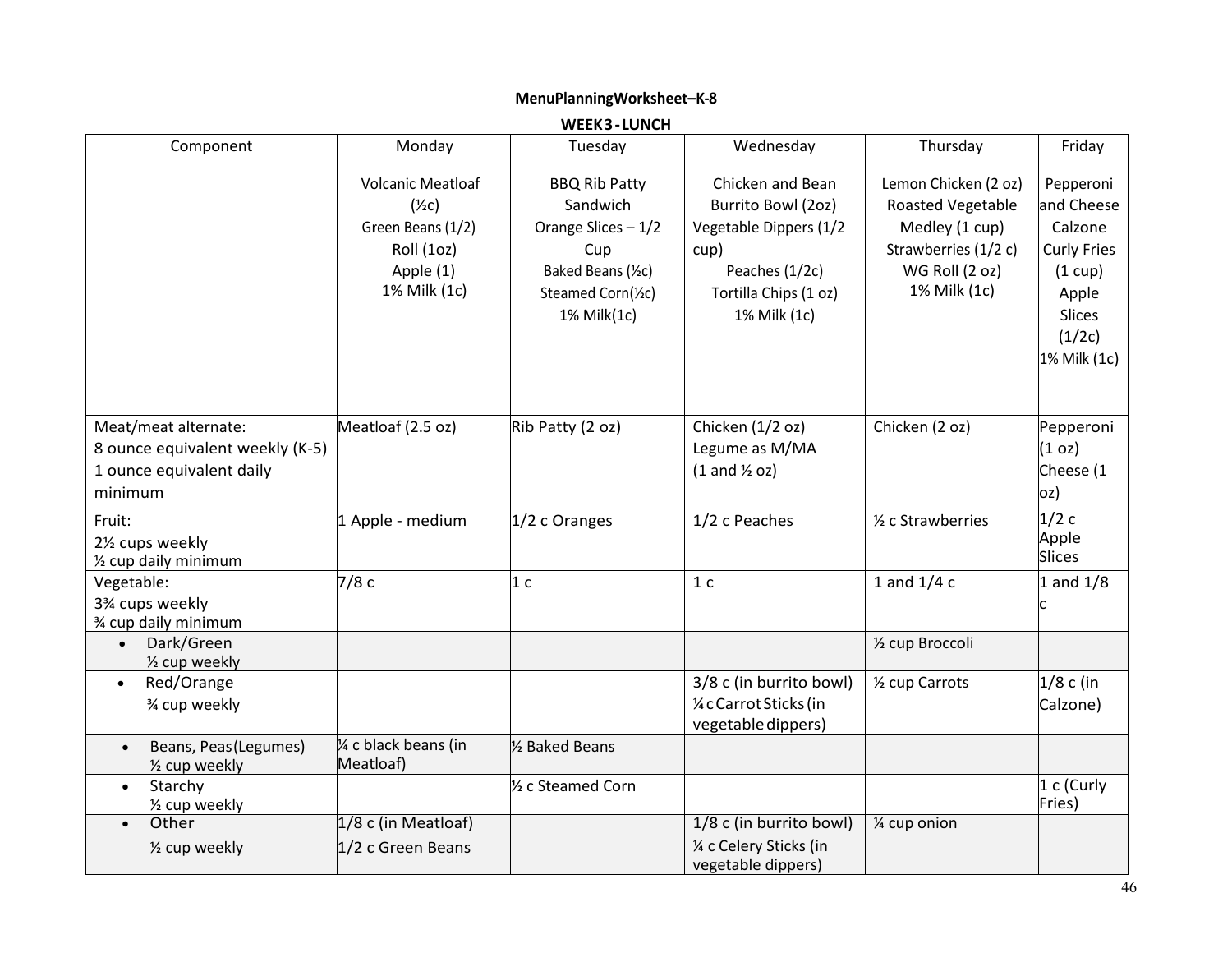| AdditionalVegetable<br>to reach total                                                                                                             |                                       |                                       |                                                      |                                             |                                    |
|---------------------------------------------------------------------------------------------------------------------------------------------------|---------------------------------------|---------------------------------------|------------------------------------------------------|---------------------------------------------|------------------------------------|
| 1 cup weekly<br>Grains:<br>8-9 ounce equivalent weekly (K-<br>5) 8-10 ounce equivalent<br>weekly (6-<br>8)<br>1-ounce equivalent daily<br>minimum | Roll (1 oz eq)                        | Sandwich Bun (2 oz eq)                | Burrito Bowl (1 oz<br>eq) Tortilla Chips (1<br>ozeq) | Roll (2 oz eq)                              | Pizza (2 oz<br>leq)                |
| Non-Whole Grain-Rich                                                                                                                              |                                       |                                       |                                                      |                                             |                                    |
| Whole Grain-Rich                                                                                                                                  | Roll                                  | Bun                                   | Tortilla Chips and Roll                              | Roll                                        | Calzone<br>crust                   |
| Milk: Two choices<br>required 5 cups weekly                                                                                                       | 1c1% Milk or 1cSkim<br>Chocolate Milk | 1c1% Milk or 1cSkim<br>Chocolate Milk | 1c1%Milkor1c<br>Skim Chocolate Milk                  | $1c1\%$ Milk or $1c$<br>Skim Chocolate Milk | 1c1%<br>Milk or 1 c<br><b>Skim</b> |
|                                                                                                                                                   |                                       |                                       |                                                      |                                             | <b>Chocolate</b><br>Milk           |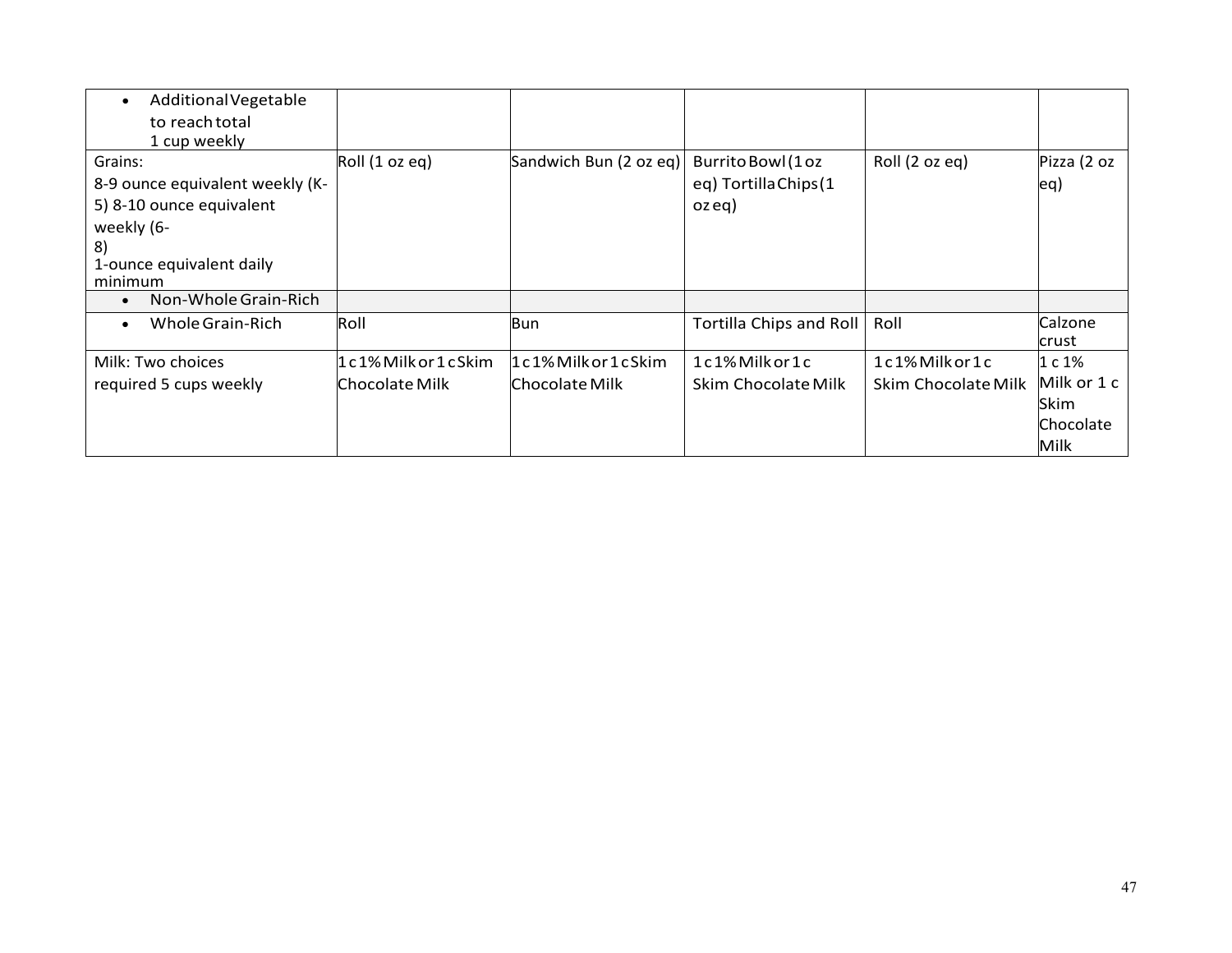## **MenuPlanningWorksheet–K-8**

## **WEEK4(repeatofweek1)-LUNCH**

| Component                                                                                           | Monday                                                                                                          | Tuesday                                                                                                                    | Wednesday                                                                                                                                                     | Thursday                                                                                                                                                     | Friday                                                                                                                                                                                              |
|-----------------------------------------------------------------------------------------------------|-----------------------------------------------------------------------------------------------------------------|----------------------------------------------------------------------------------------------------------------------------|---------------------------------------------------------------------------------------------------------------------------------------------------------------|--------------------------------------------------------------------------------------------------------------------------------------------------------------|-----------------------------------------------------------------------------------------------------------------------------------------------------------------------------------------------------|
|                                                                                                     | Cheeseburger/bun<br>$Grapes(\frac{1}{2}c)$<br>Collard Greens (1/2C)<br>French Fries (1/2c)<br>$1\%$ Milk $(1c)$ | Sesame Asian<br>Noodle Chicken<br>Salad (1c)<br>Carrot Sticks (1/2)<br>Pears $(1/2c)$<br>Green Peas (1/2C)<br>1% Milk (1c) | Beef & Bean Tamale<br>Pie $(\frac{1}{2}c)$<br>Brown Rice (1oz)<br><b>Cuban Black Beans</b><br>(1/2c)<br>Cantaloupes and<br>Pineapple (1/2C) 1%<br>Milk $(1c)$ | <b>Tasty Chicken</b><br><b>Curry Casserole</b><br>$(*c)$<br><b>Roasted Potatoes</b><br>withCumin(½c)<br>Orange Slices (1/2 c)<br>WGRoll(2oz)<br>1% Milk (1c) | Home Style<br>Spaghetti & Beef<br>Sauce (1c)<br>Steamed Broccoli<br>andCauliflower<br>(1/2c)<br>Peaches (1/2C)<br>BeanSalad(¼c)<br>Italian Bread (10z)<br><b>String Cheese</b><br>(1 <sub>O</sub> ) |
| Meat/meat alternate:<br>8 ounce equivalent weekly<br>$(K-5)$<br>1 ounce equivalent daily<br>minimum | Hamburger Patty (2<br>oz)<br>Cheese Slice (1oz)                                                                 | Chicken (1 oz)                                                                                                             | Beef (1.5 oz)                                                                                                                                                 | Chicken (1.25 oz)                                                                                                                                            | 1% Milk (1c)<br>Beef Sauce (2<br>oz)<br><b>String</b><br>Cheese (1 oz)                                                                                                                              |
| Fruit:<br>21/ <sub>2</sub> cups weekly<br>1/2 cup daily minimum                                     | $\frac{1}{2}$ c Grapes                                                                                          | 1/2 c Pears                                                                                                                | ½ c<br>Cantaloupe/Pineappl                                                                                                                                    | 1/2 c Sliced Oranges                                                                                                                                         | 1/ <sub>2</sub> c Peaches                                                                                                                                                                           |
| Vegetable:<br>3% cups weekly                                                                        | 1 <sub>c</sub>                                                                                                  | 7/8c                                                                                                                       | 7/8c                                                                                                                                                          | $\frac{3}{4}$ C                                                                                                                                              | 7/8c                                                                                                                                                                                                |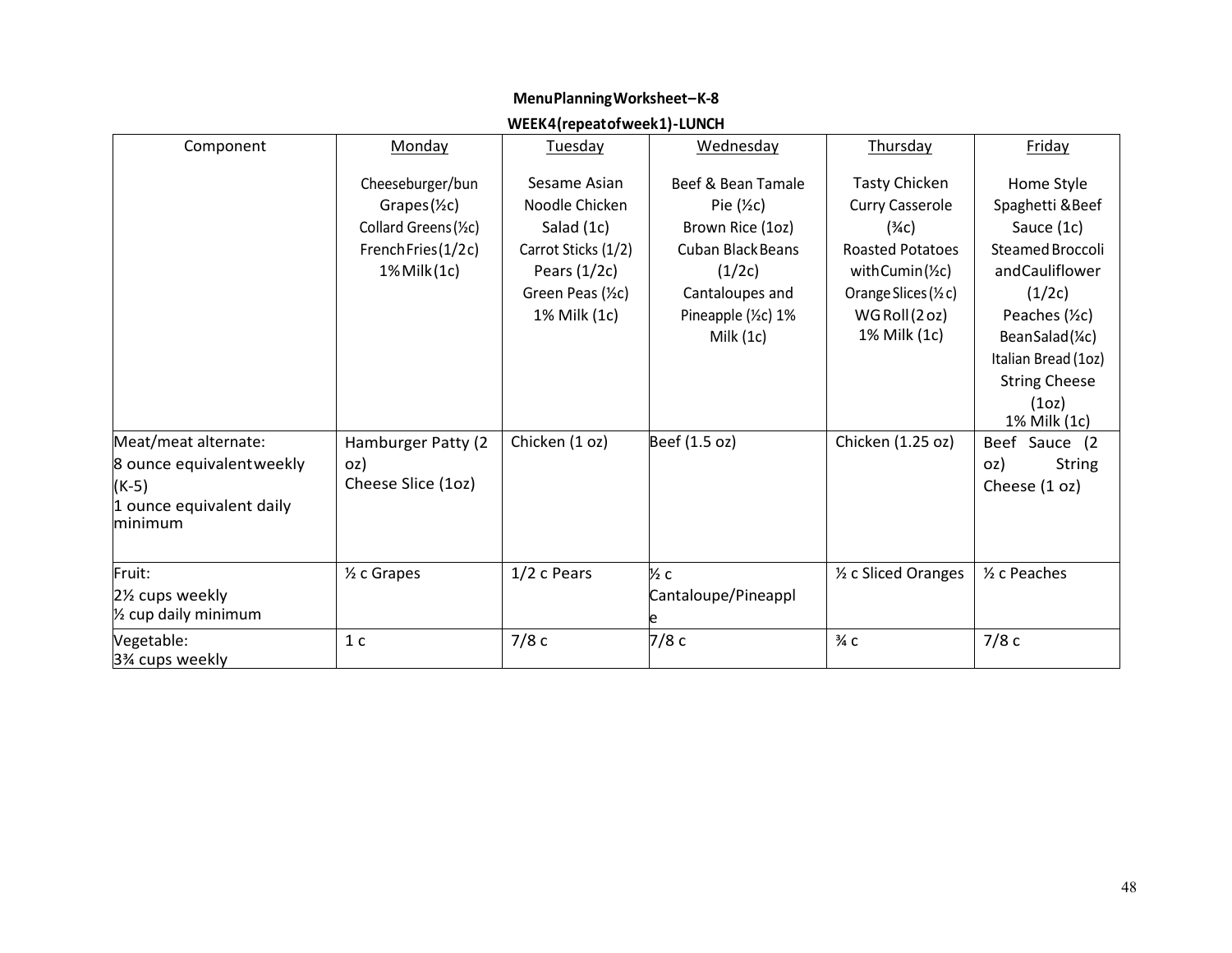| 3⁄4 cup daily minimum                                                       |                                           |                                            |                                       |                                           |                                            |
|-----------------------------------------------------------------------------|-------------------------------------------|--------------------------------------------|---------------------------------------|-------------------------------------------|--------------------------------------------|
| Dark/Green<br>$\bullet$<br>1/2 cup weekly                                   | 1/ <sub>2</sub> c Collard Greens          |                                            |                                       |                                           | 1⁄4 c Steamed<br><b>Broccoli</b>           |
| Red/Orange<br>$\bullet$<br>3⁄4 cup weekly                                   |                                           | $1/8c$ (in<br>salad) 1/2<br>Carrots        | 3/8 c (in Tamale Pie)                 |                                           |                                            |
| Beans,<br>$\bullet$<br>Peas<br>(Legumes)<br>1/2 cup weekly                  |                                           | $1/8$ c (in salad)                         | 1/ <sub>2</sub> c black beans         |                                           | 1⁄4 c 3 Bean Salad                         |
| Starchy<br>$\bullet$<br>1/2 cup weekly                                      | 1/2 c French Fries                        | 1/ <sub>2</sub> c Green Peas               |                                       | 1/2 c Roasted<br>Potatoes with<br>Cumin   |                                            |
| Other<br>$\bullet$<br>1/2 cup weekly                                        |                                           | $1/8$ c (in salad)                         |                                       | 1/4 c (in Casserole)                      | 1⁄4 c Steamed<br>Cauliflower               |
| Additional<br>$\bullet$<br>Vegetable to<br>reachtotal<br>1 cup weekly       |                                           |                                            |                                       |                                           | $3/8c$ (in<br>Spaghetti)                   |
| Grains:                                                                     | Bun (1 oz eq)                             | Noodles (1 oz eq)                          | Tamale Pie (1 oz eq)                  | Brown rice (1                             | Spaghetti (1oz eq)                         |
| 8 ounce equivalent weekly<br>$(K-5)$<br>1 ounce equivalent daily<br>minimum |                                           |                                            | Brown Rice (1 oz eq)                  | $oz$ eq)<br>WG Roll (2 oz eq)             |                                            |
| Non-Whole<br>$\bullet$<br>Grain-Rich                                        |                                           |                                            |                                       |                                           |                                            |
| Whole Grain-Rich                                                            | <b>Bun and Cornbread</b>                  | Pasta                                      | <b>Brown RicePilaf</b>                | <b>Muffins</b><br>and<br>casserole        |                                            |
| Milk: Two choices required<br>5 cups weekly<br>1 cupdaily                   | 1 c 1% Milk or 1 c<br>Skim Chocolate Milk | 1c1% Milk or 1<br>c Skim<br>Chocolate Milk | 1c1% Milk or 1cSkim<br>Chocolate Milk | 1c1% Milk or 1c<br>Skim Chocolate<br>Milk | 1c1% Milk or 1<br>c Skim<br>Chocolate Milk |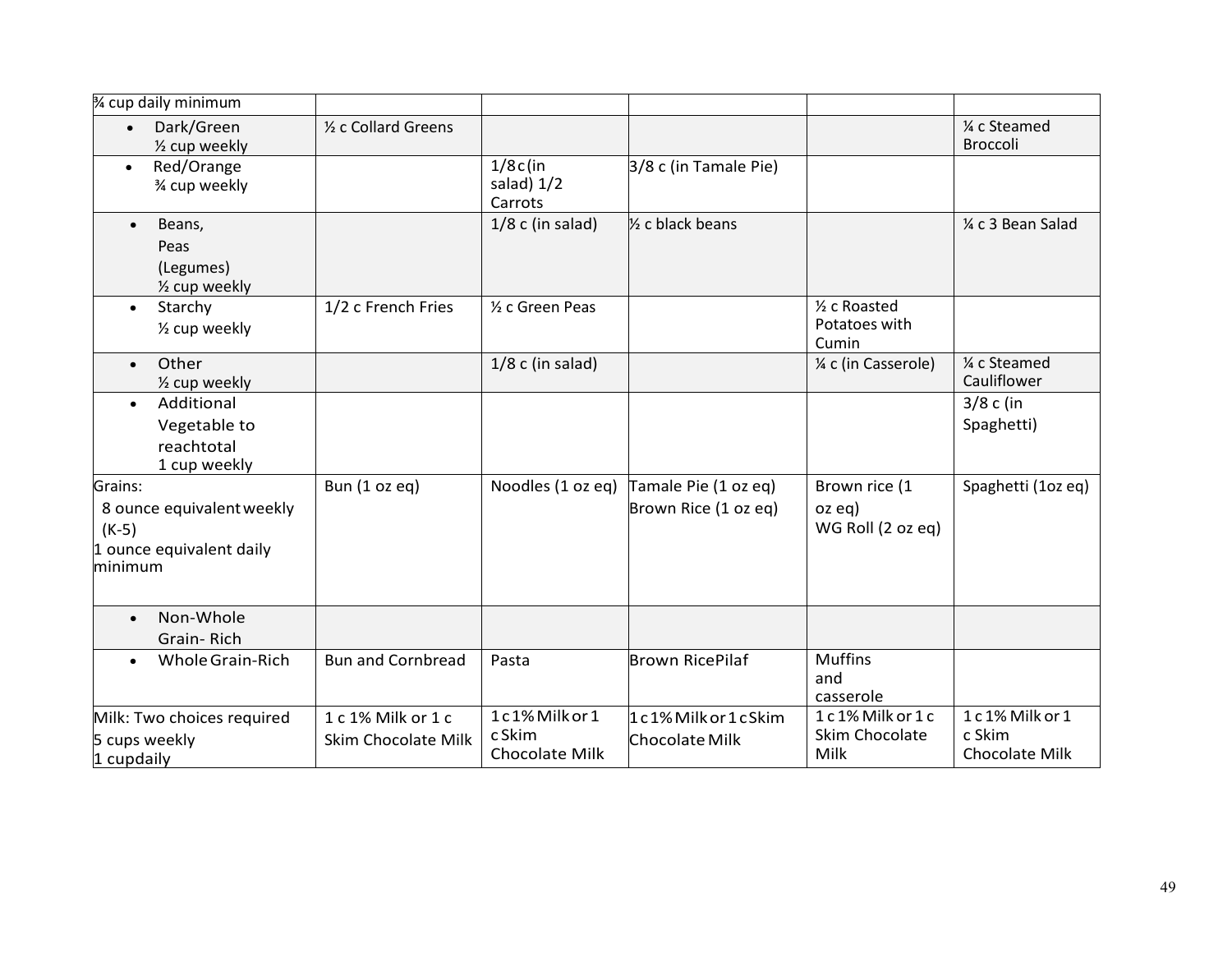## **Appendix D**

#### *A LA CARTE* **(SUPPLEMENTAL SALES) FOOD ITEMS AND SPECIAL SALES REVENUE BY SITE**

N/A – SFA did not operate in previous year and does not plan to sell a la carte items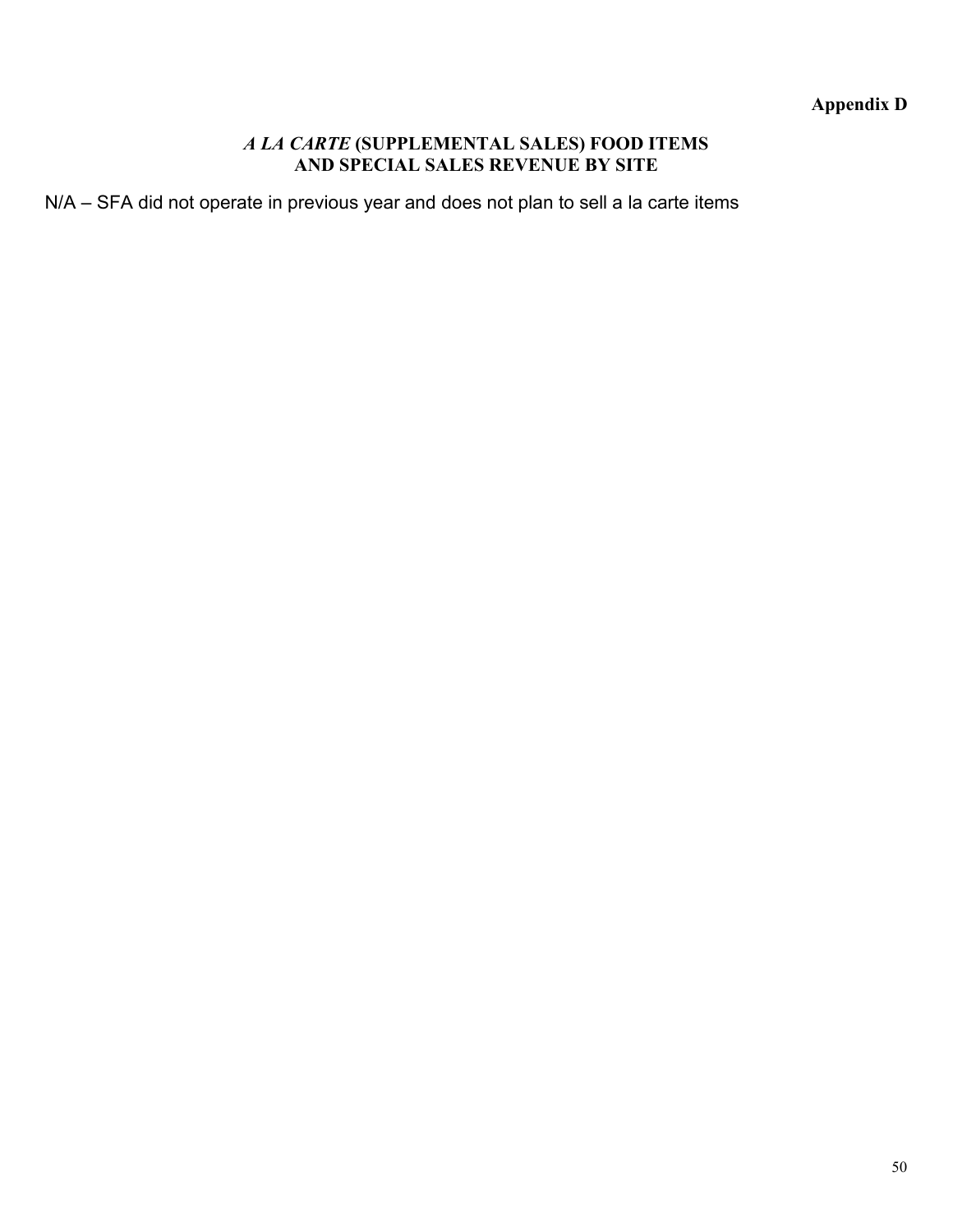#### **PURCHASED FOOD AND SUPPLIES (ENDING INVENTORIES BY SITE)**

SFA did not operate in previous year and has not purchased food and supplies.

The facility and equipment will be available for interested bidder to see during the pre-bid meeting.

A full inventory of equipment will be provided to all after the pre-bid meeting.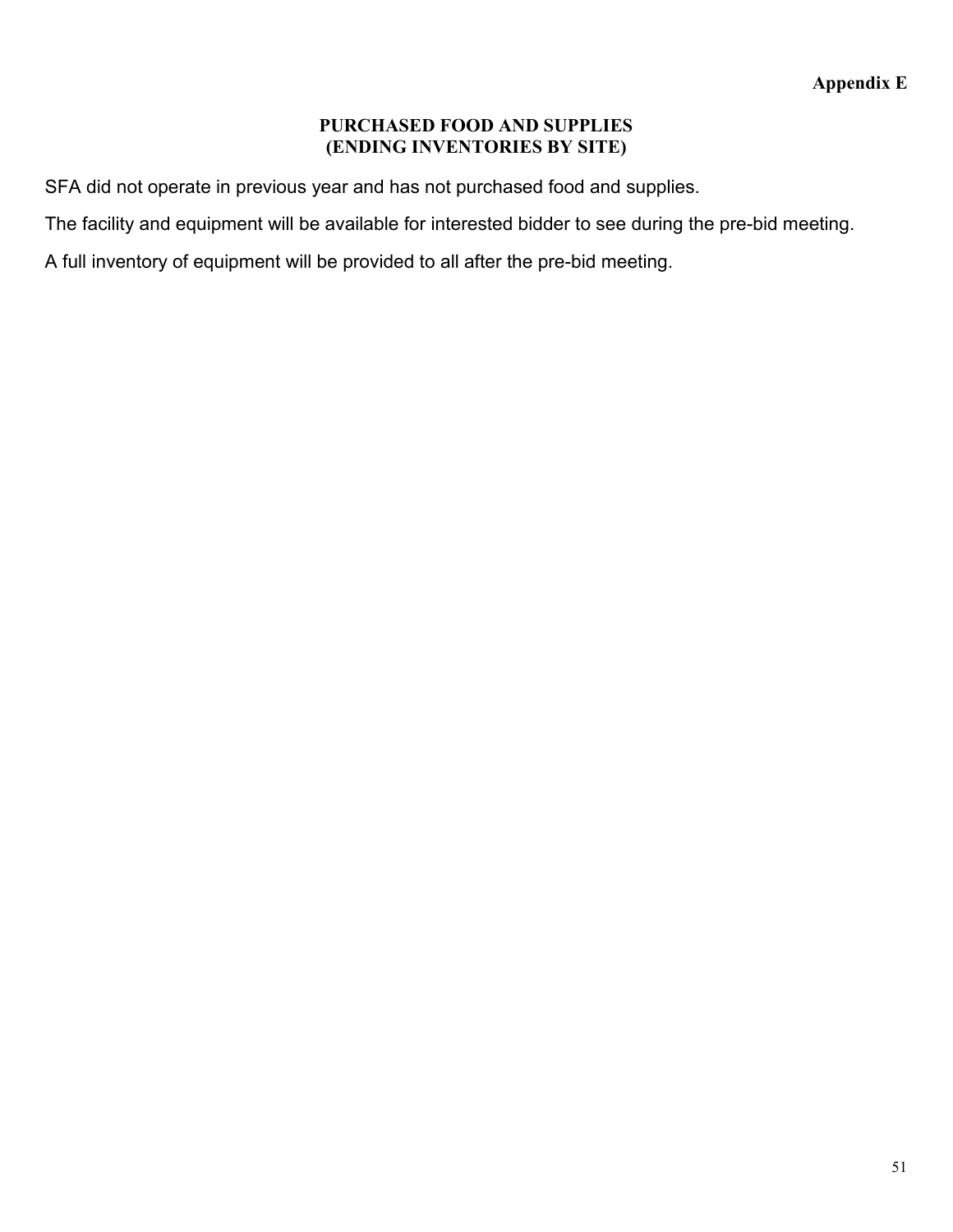#### **COST RESPONSIBILITY DETAIL SHEET**

The following cost responsibility detail sheet is a necessary part of this proposal specification. Costs which are not provided for under the standard contract terms and conditions but are necessary for the effective on-site operation of the Child Nutrition Program and are directly incurred for the LEA's operation must be assigned by the SFA prior to the submission deadline and designated below:

| <b>Description</b>                    | <b>FSMC</b>      | <b>SFA</b>       | N/A |
|---------------------------------------|------------------|------------------|-----|
| Food:                                 |                  |                  |     |
| <b>Food Purchases</b>                 | X                |                  |     |
| <b>USDA Foods Processing Charges</b>  | $\overline{X}$   |                  |     |
| Processing and Payment of Invoices    | X                |                  |     |
| Labor:                                |                  |                  |     |
| <b>FSMC Employees:</b>                |                  |                  |     |
| Salary/Wages                          | X                |                  |     |
| Fringe Benefits and Insurance         | X                |                  |     |
| Retirement                            | X                |                  |     |
| Payroll Taxes                         | X                |                  |     |
| <b>Workers Compensation</b>           | X                |                  |     |
| <b>Unemployment Compensation</b>      | $\boldsymbol{X}$ |                  |     |
| Preparation and Processing of Payroll | X                |                  |     |
| <b>LEA Employees</b>                  |                  |                  |     |
| Wages                                 |                  | X                |     |
| Fringe Benefits and Insurance         |                  | $\boldsymbol{X}$ |     |
| Retirement                            |                  | X                |     |
| Payroll Taxes                         |                  | X                |     |
| <b>Workers Compensation</b>           |                  | X                |     |
| <b>Unemployment Compensation</b>      |                  | X                |     |
| Preparation and Processing of Payroll |                  | X                |     |

Miscellaneous/Additional Items:

The items listed with an \* are direct cost items which may or may not apply to each SFA. At local discretion, based upon actual practice and need, the SFA should assign cost responsibility for those items applicable to their operation or designate them as N/A.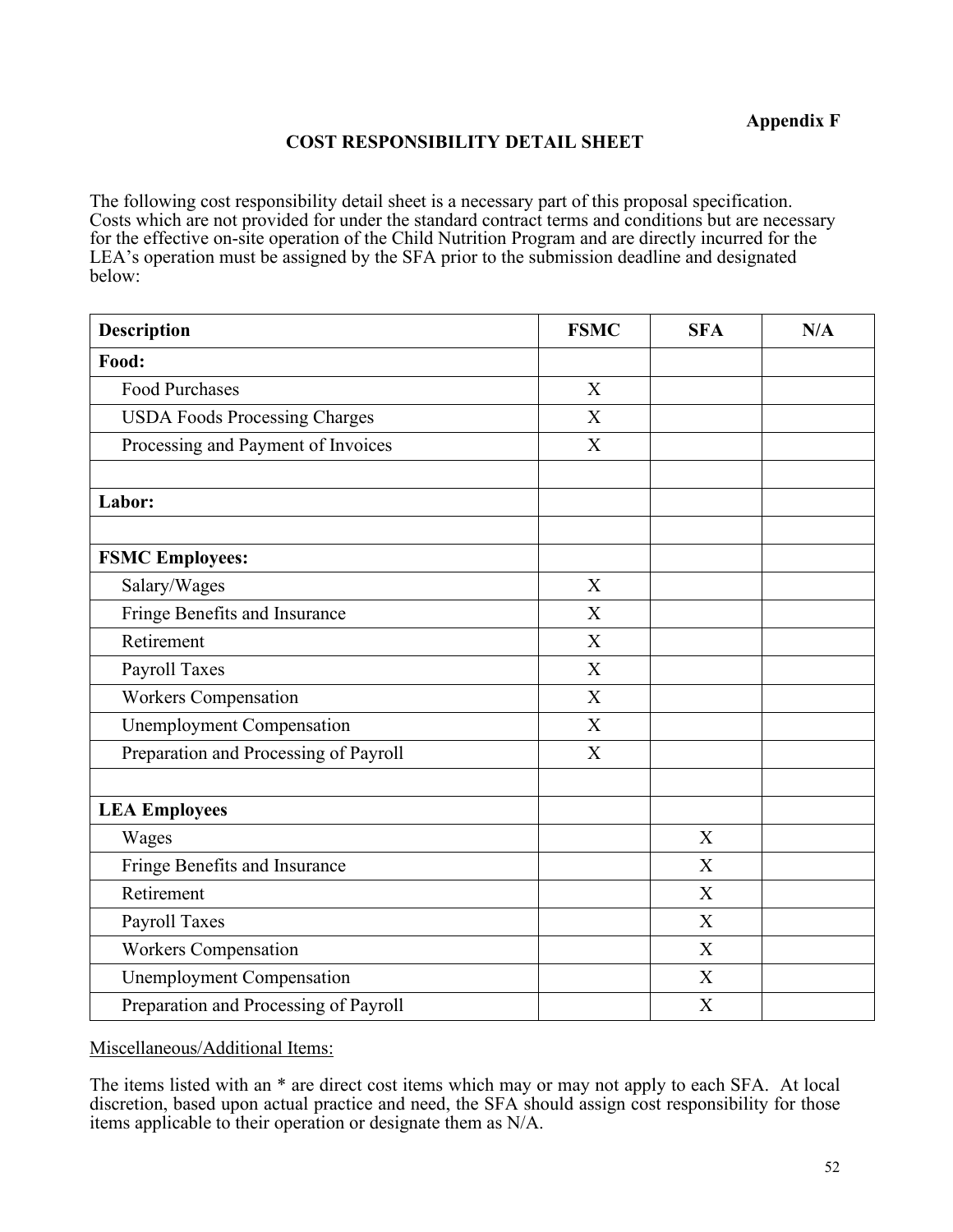| Description                                                 | <b>FSMC</b>               | <b>SFA</b>                | N/A |
|-------------------------------------------------------------|---------------------------|---------------------------|-----|
| Cleaning/Janitorial Supplies                                |                           | X                         |     |
| Paper/Disposal Supplies                                     | $\boldsymbol{\mathrm{X}}$ |                           |     |
| Tickets/Tokens                                              |                           |                           | X   |
| Child/Silverware/Glassware                                  | X                         |                           |     |
| Initial Inventory                                           | X                         |                           |     |
| <b>Replacement During Operation</b>                         | $\mathbf X$               |                           |     |
| Telephone                                                   |                           |                           |     |
| Local                                                       |                           | $\boldsymbol{\mathrm{X}}$ |     |
| Long Distance                                               | X                         |                           |     |
| Uniforms                                                    |                           |                           |     |
| Linens*                                                     | $\mathbf X$               |                           |     |
| Laundry                                                     | $\mathbf X$               |                           |     |
| <b>Trash Removal</b>                                        |                           |                           |     |
| From Kitchen                                                | $\mathbf X$               |                           |     |
| From Dining Area                                            | X                         |                           |     |
| <b>From Premises</b>                                        |                           | X                         |     |
| Pest Control                                                |                           | X                         |     |
| <b>Equipment Replacement and Repair</b>                     |                           |                           |     |
| Non-Expendable                                              |                           | $\boldsymbol{X}$          |     |
| Expendable                                                  |                           | $\mathbf X$               |     |
| Products and Public Liability                               |                           |                           |     |
| Insurance*                                                  | X                         |                           |     |
| Equipment Rental* (explain)                                 |                           |                           | X   |
| Car/Truck Rental*(explain)                                  |                           |                           | X   |
| Vehicle Maintenance*                                        | $\boldsymbol{\mathrm{X}}$ |                           |     |
| <b>Storage Costs</b>                                        |                           |                           |     |
| Food*                                                       | X                         |                           |     |
| Non-Food supplies*                                          | $\boldsymbol{\mathrm{X}}$ |                           |     |
| Courier Services (Bank Deposits, Site Deliveries)           | $\boldsymbol{\mathrm{X}}$ |                           |     |
| Employee Recruitment - Initial Replacement                  | X                         |                           |     |
| <b>Sales Tax</b>                                            | $\boldsymbol{\mathrm{X}}$ |                           |     |
| Other Taxes and Licenses*                                   | $\mathbf X$               | X                         |     |
| <b>Office Materials</b>                                     | $\boldsymbol{\mathrm{X}}$ |                           |     |
| Printing*                                                   | X                         |                           |     |
| Promotional Materials*                                      | $\mathbf X$               |                           |     |
| Other*(cannot include overhead expenses incurred by<br>ECMC |                           |                           | X   |
| <b>Cleaning Responsibilities</b>                            |                           |                           |     |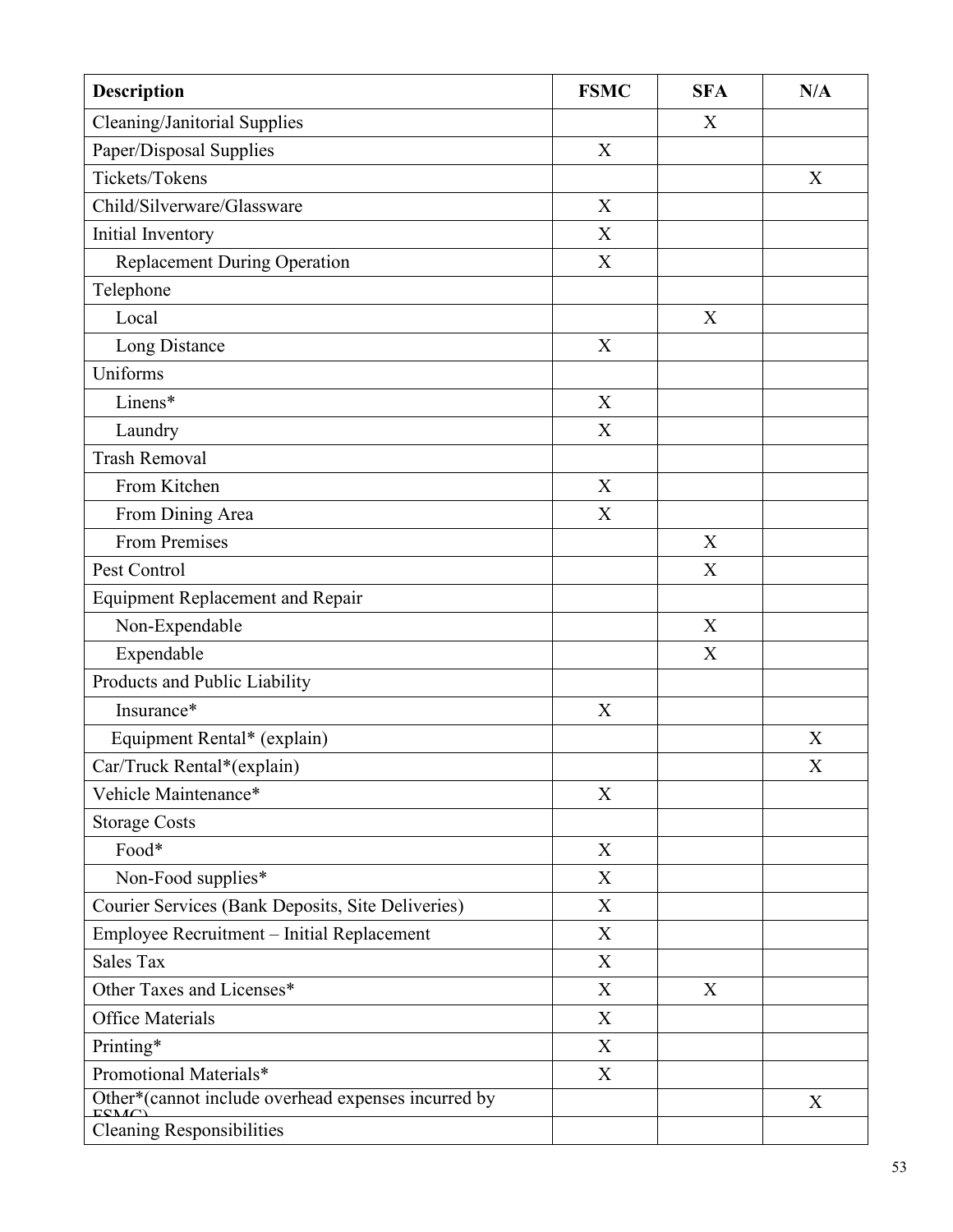| <b>Description (continued)</b>                | <b>FSMC</b> | <b>SFA</b> | N/A |
|-----------------------------------------------|-------------|------------|-----|
| Food Preparation Areas (including Equipment)  | X           |            |     |
| <b>Serving Areas</b>                          | X           |            |     |
| Kitchen Floors                                | X           |            |     |
| Dining Room Floors or Periodic Waxing/Buffing |             | X          |     |
| Hoods                                         |             | X          |     |
| <b>Grease Filters</b>                         |             | X          |     |
| Routine cleaning of tables and chairs         |             | X          |     |
| Cafeteria walls                               |             | X          |     |
| <b>Light Fixtures</b>                         |             | X          |     |
| Windows                                       |             | X          |     |
| Window coverings                              |             | X          |     |
| Grease Traps                                  |             | X          |     |
| Duct Work                                     |             | X          |     |
| Restrooms                                     |             | X          |     |
| <b>Exhaust Fans</b>                           |             | X          |     |
| <b>Grease Filters</b>                         |             | X          |     |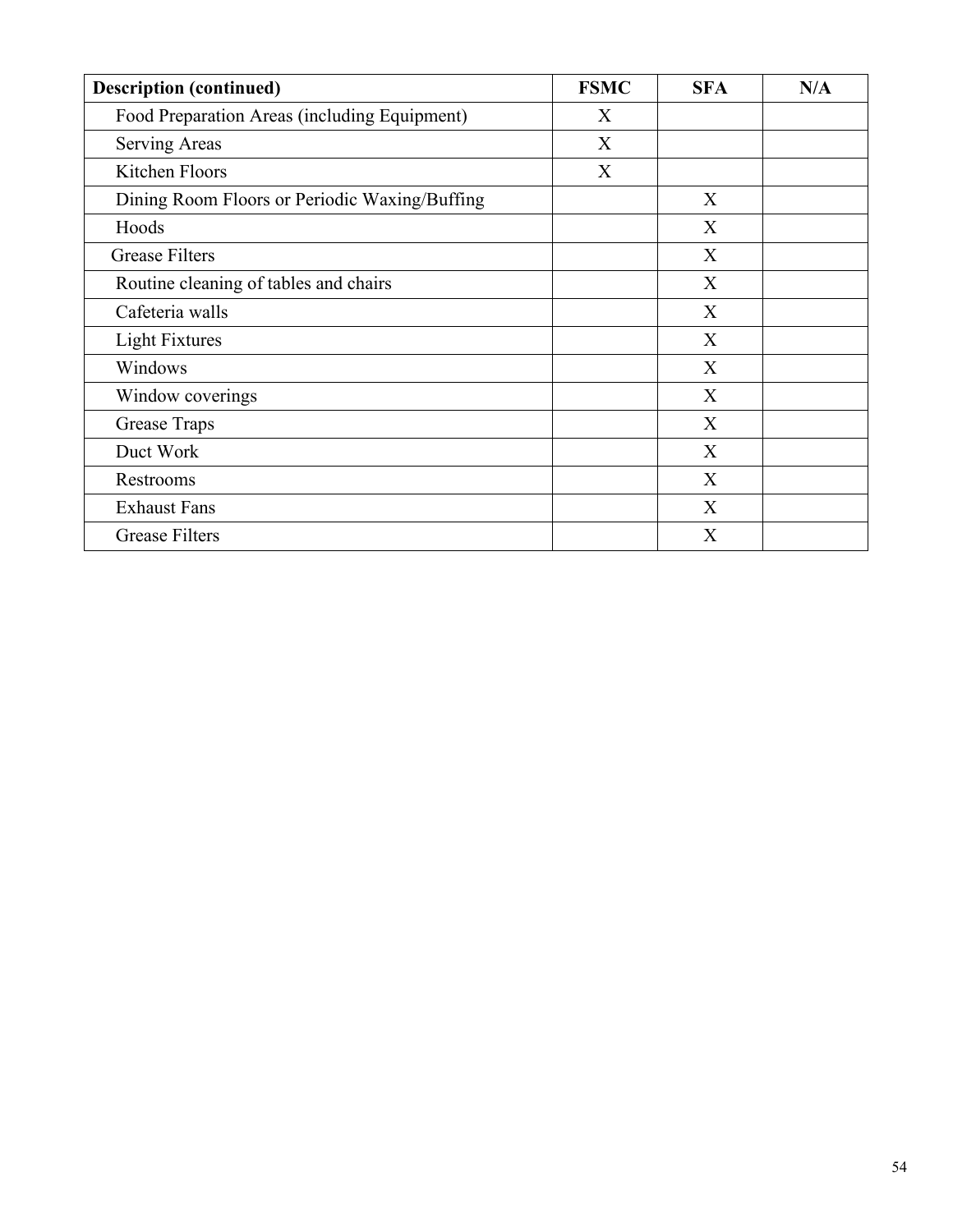**Appendix G**

# **WRITTEN RESPONSES TO QUESTIONS FROM POTENTIAL CONTRACTORS**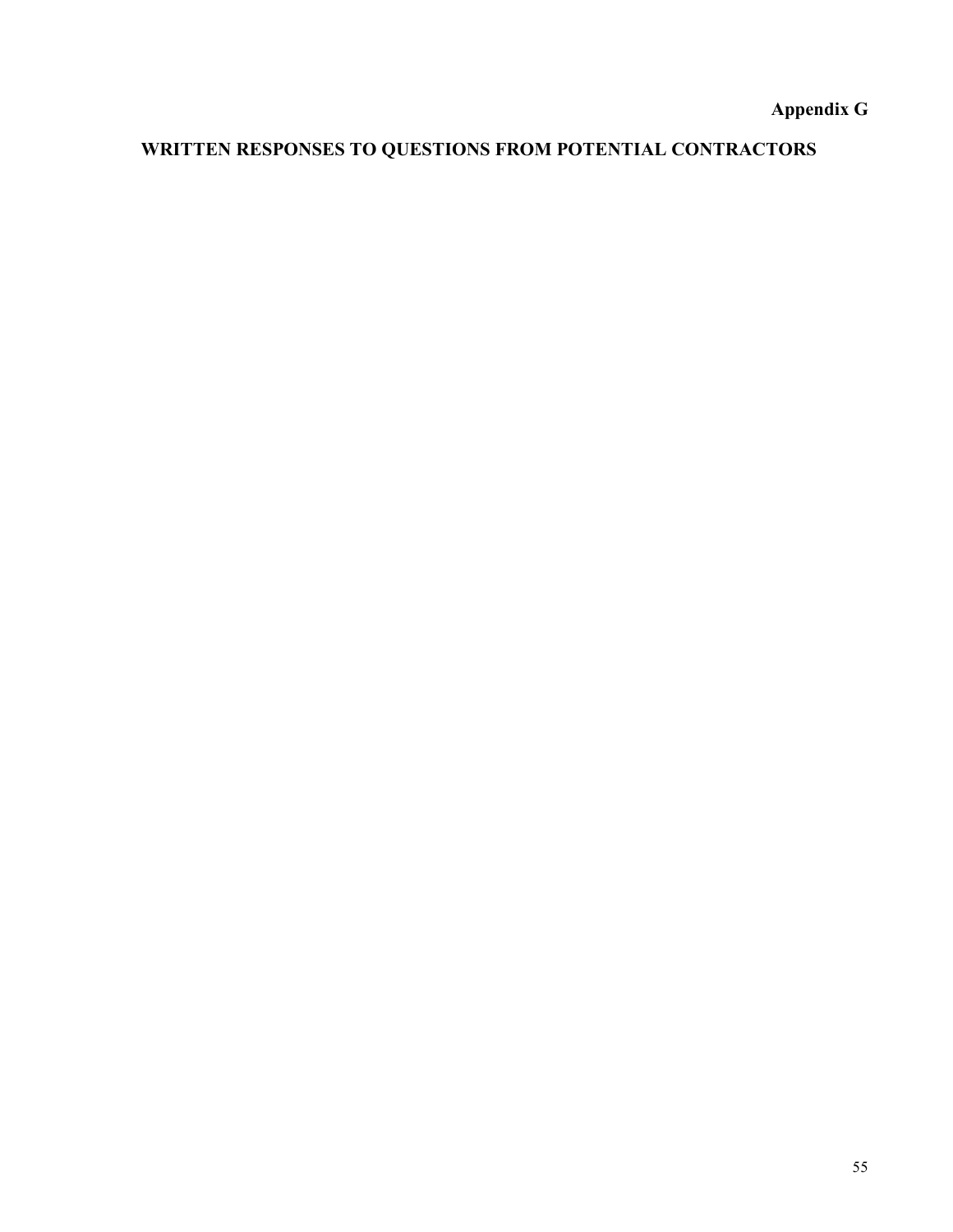In addition to other provisions required by Program regulations, State, or local agencies, all contracts made under the Federal award must contain provisions covering the following, as applicable.

(A) Contracts for **more than the simplified acquisition threshold currently set at \$150,000**, which is the inflation adjusted amount determined by the Civilian Agency Acquisition Council and the Defense Acquisition Regulations Council (Councils) as authorized by 41 U.S.C. 1908, must address administrative, contractual, or legal remedies in instances where contractors violate or breach contract terms, and provide for such sanctions and penalties as appropriate.

(B) All contracts in **excess of \$10,000** must address termination for cause and for convenience by the non-Federal entity including how it will be affected and the basis for settlement.

(C) **Equal Employment Opportunity**. Except as otherwise provided under 41 CFR 60, all contracts that meet the definition of "federally assisted construction contract" in 41 CFR 60-1.3 must include the equal opportunity clause provided under 41 CFR 60-1.4(b), in accordance with Executive Order 11246, "Equal Employment Opportunity" (30 FR 12319, 12935, 3 CFR, 1964-1965 Comp., p. 339), as amended by Executive Order 11375, "Amending Executive Order 11246 Relating to Equal Employment Opportunity," and implementing regulations at 41 CFR 60, "Office of Federal Contract Compliance Programs, Equal Employment Opportunity, Department of Labor."

(D) **Davis-Bacon Act**, as amended (40 U.S.C. 3141-3148). When required by Federal program legislation, **all prime construction contracts in excess of \$2,000** awarded by non-Federal entities must include a provision for compliance with the Davis-Bacon Act (40 U.S.C. 3141-3144, and 3146-3148) as supplemented by Department of Labor regulations (29 CFR 5, "Labor Standards Provisions Applicable to Contracts Covering Federally Financed and Assisted Construction"). In accordance with the statute, contractors must be required to pay wages to laborers and mechanics at a rate not less than the prevailing wages specified in a wage determination made by the Secretary of Labor. In addition, contractors must be required to pay wages not less than once a week. The non-Federal entity must place a copy of the current prevailing wage determination issued by the Department of Labor in each solicitation. The decision to award a contract or subcontract must be conditioned upon the acceptance of the wage determination. The non-Federal entity must report all suspected or reported violations to the Federal awarding agency. The contracts must also include a provision for compliance with the Copeland "Anti-Kickback" Act (40 U.S.C. 3145), as supplemented by Department of Labor regulations (29 CFR 3, "Contractors and Subcontractors on Public Building or Public Work Financed in Whole or in Part by Loans or Grants from the United States"). The Act provides that each contractor or subrecipient must be prohibited from inducing, by any means, any person employed in the construction, completion, or repair of public work, to give up any part of the compensation to which he or she is otherwise entitled. The non-Federal entity must report all suspected or reported violations to the Federal awarding agency.

(E) **Contract Work Hours and Safety Standards Act** (40 U.S.C. 3701-3708). Where applicable, **all contracts awarded by the non-Federal entity in excess of \$100,000 that involve the employment of mechanics or laborers must include a provision for compliance with 40 U.S.C. 3702 and 3704, as supplemented by Department of Labor regulations (29 CFR 5)**. Under 40 U.S.C. 3702 of the Act, each contractor must be required to compute the wages of every mechanic and laborer based on a standard work week of 40 hours. Work in excess of the standard work week is permissible provided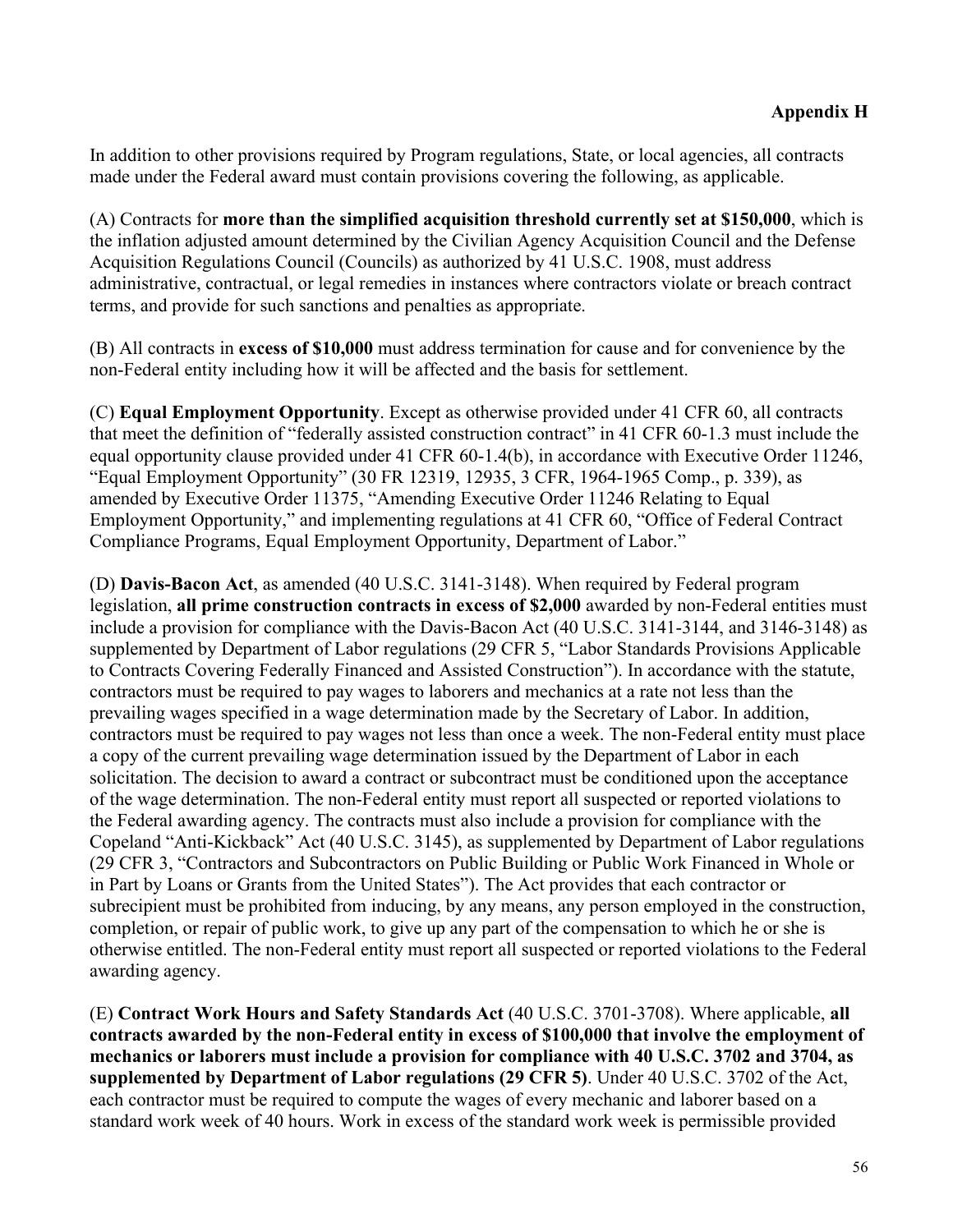that the worker is compensated at a rate of not less than one and a half times the basic rate of pay for all hours worked in excess of 40 hours in the work week. The requirements of 40 U.S.C. 3704 are applicable to construction work and provide that no laborer or mechanic must be required to work in surroundings or under working conditions which are unsanitary, hazardous or dangerous. These requirements do not apply to the purchases of supplies or materials or articles ordinarily available on the open market, or contracts for transportation or transmission of intelligence.

(F) **Rights to Inventions Made Under a Contract or Agreement**. If the Federal award meets the definition of "funding agreement" under 37 CFR §401.2 (a) and the recipient or subrecipient wishes to enter into a contract with a small business firm or nonprofit organization regarding the substitution of parties, assignment or performance of experimental, developmental, or research work under that "funding agreement," the recipient or subrecipient must comply with the requirements of 37 CFR 401, "Rights to Inventions Made by Nonprofit Organizations and Small Business Firms Under Government Grants, Contracts and Cooperative Agreements," and any implementing regulations issued by the awarding agency.

(G) **Clean Air Act** (42 U.S.C. 7401-7671q.) and the Federal Water Pollution Control Act (33 U.S.C. 1251-1387), as amended—Contracts and subgrants of amounts in **excess of \$150,000** must contain a provision that requires the non-Federal award to agree to comply with all applicable standards, orders or regulations issued pursuant to the Clean Air Act (42 U.S.C. 7401-7671q) and the Federal Water Pollution Control Act as amended (33 U.S.C. 1251-1387). Violations must be reported to the Federal awarding agency and the Regional Office of the Environmental Protection Agency (EPA).

(H) **Debarment and Suspension** (Executive Orders 12549 and 12689)—A contract award (see 2 CFR 180.220) must not be made to parties listed on the governmentwide exclusions in the System for Award Management (SAM), in accordance with the OMB guidelines at 2 CFR 180 that implement Executive Orders 12549 (3 CFR 1986 Comp., p. 189) and 12689 (3 CFR 1989 Comp., p. 235), "Debarment and Suspension." SAM Exclusions contains the names of parties debarred, suspended, or otherwise excluded by agencies, as well as parties declared ineligible under statutory or regulatory authority other than Executive Order 12549.

(I) **Byrd Anti-Lobbying Amendment** (31 U.S.C. 1352)—Contractors that apply or bid for an award **exceeding \$100,000** must file the required certification. Each tier certifies to the tier above that it will not and has not used Federal appropriated funds to pay any person or organization for influencing or attempting to influence an officer or employee of any agency, a member of Congress, officer or employee of Congress, or an employee of a member of Congress in connection with obtaining any Federal contract, grant or any other award covered by 31 U.S.C. 1352. Each tier must also disclose any lobbying with non-Federal funds that takes place in connection with obtaining any Federal award. Such disclosures are forwarded from tier to tier up to the non-Federal award.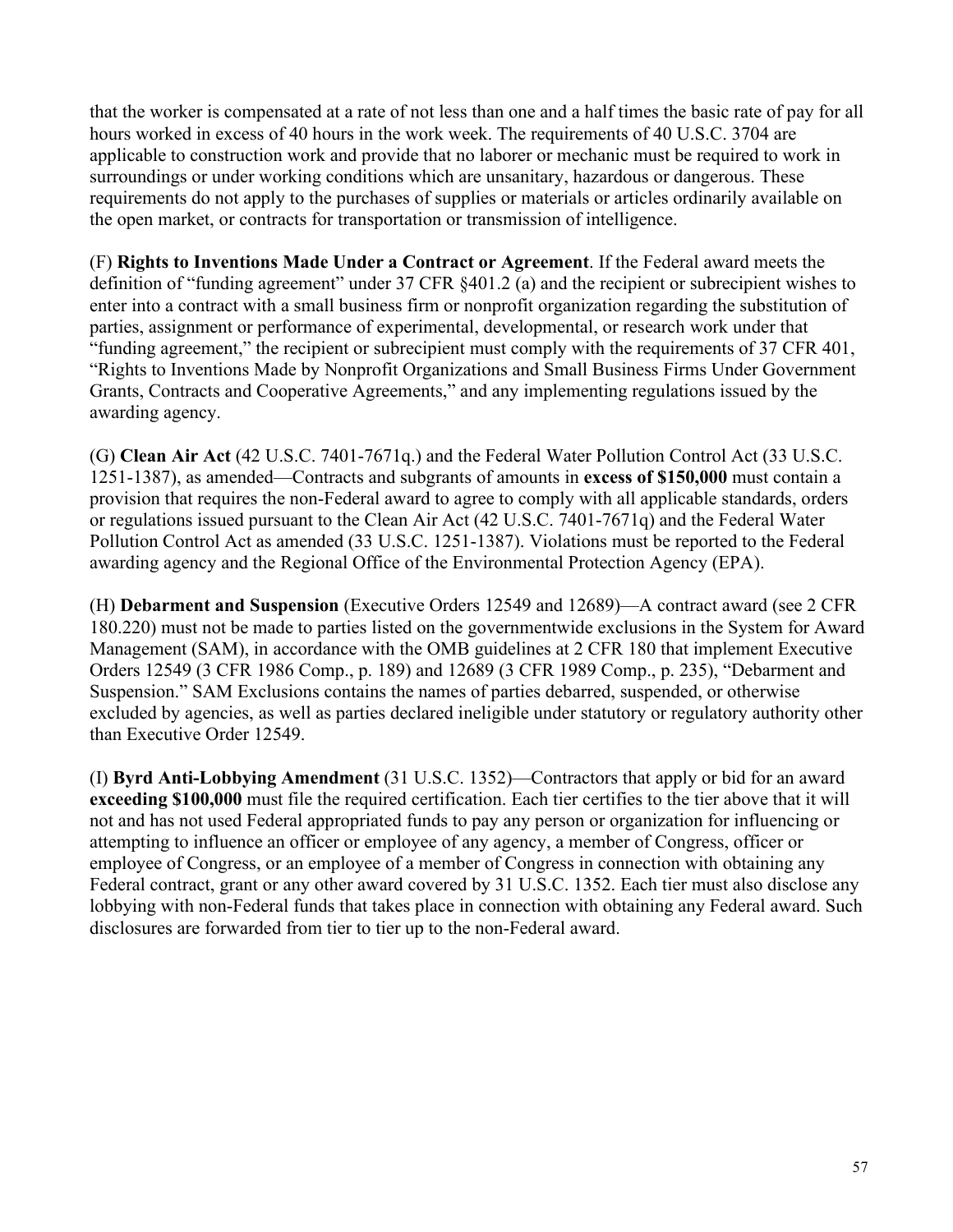## **FOOD SERVICE MANAGEMENT COMPANY**

## **REQUEST FOR PROPOSAL/CONTRACT**

**Required Format for Submitting Proposal**

**And**

**Attachments to be included in FSMC's Response to Request for Proposals**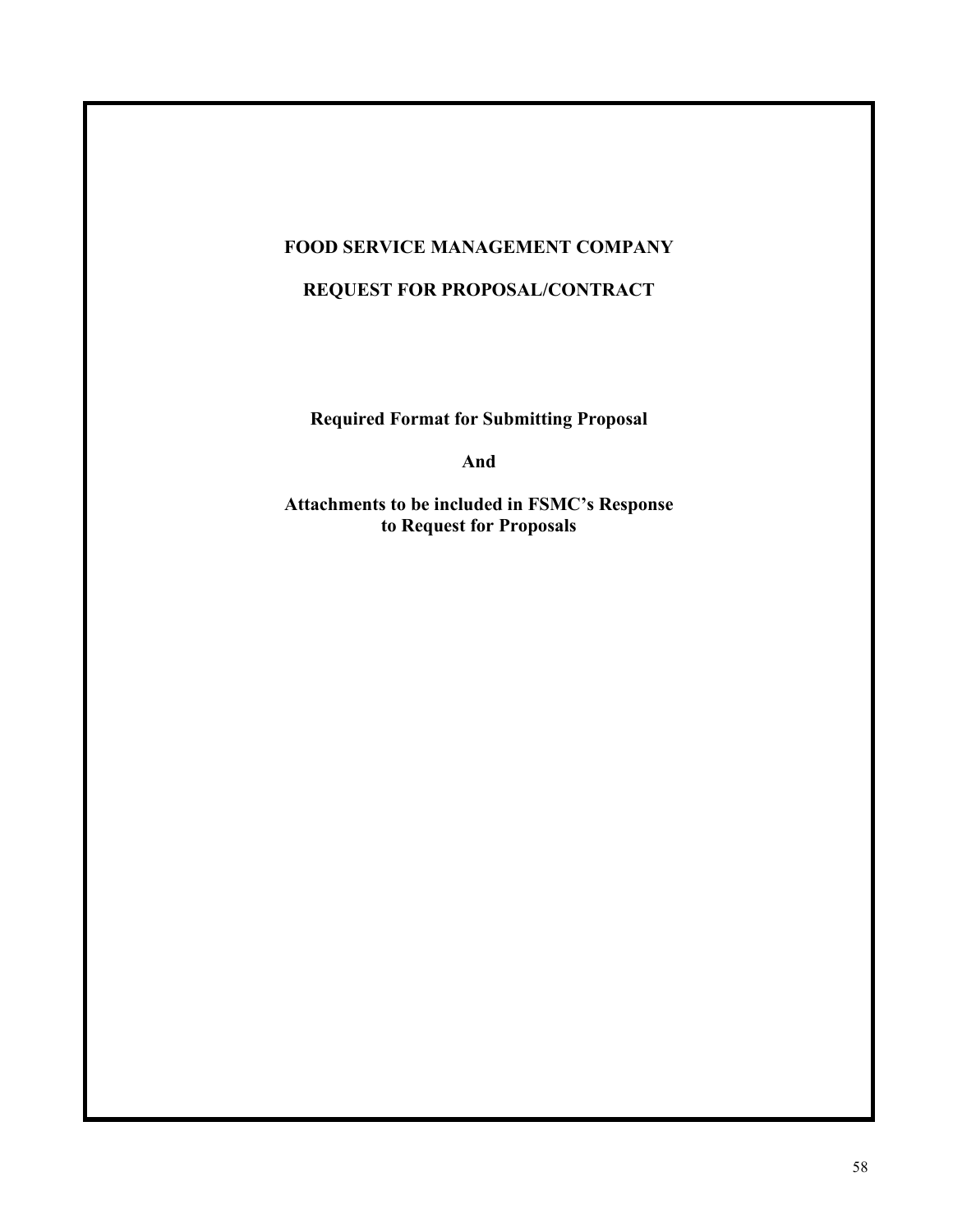#### **SECTION VI**

#### **REQUIRED FORMAT FOR FSMC'S RESPONSE TO THE RFP**

#### **IMPORTANT: PLEASE READ THE FOLLOWING STATEMENT BEFORE PREPARING YOUR PROPOSAL**

**The FSMC is required to respond to this RFP in the format as described below. The FSMC may provide collateral documents that further display the company's products and services including notebooks, brochures, pictures, and marketing materials, however, the final written proposal presented to the SFA must be presented exactly as stated, outlined, and required in this RFP. Any supplemental document of any kind is not considered part of the FSMC proposal and will not be considered when evaluating the proposal. All required documents must be presented in the same order and labeled in the same manner as shown on Page 62. Any proposal that fails to follow the format specified in this RFP will be considered non-responsive and will be eliminated for consideration by the SFA.**

The FSMC shall submit a Letter of Intent stating that the offeror is qualified to operate a nonprofit school Child Nutrition Program as described on Page 7 of the RFP (Attachment A). The FSMC shall also submit a Maximum Allowable Cost Summary (Attachment B). Both the letter and the Summary shall be signed by an individual who is authorized to commit the FSMC to a legally binding Contract.

The FSMC shall include a complete nutritional analysis of the 21-day cycle menu provided by the SFA in the RFP (Attachment D). Product description documents and portion sizes for all meals must be included (Attachment D).

The FSMC shall include a detailed training plan that explains how often training sessions will be conducted during school year and for whom (managers, operators, cashiers, etc.), and what program areas the training will cover and how evaluations will be used. A detailed transition plan will be provided for the FSMC's first year. Training must be provided and documented in accordance with USDA Professional Standards requirements 7 CFR 210.30 for Child Nutrition Program employees on a yearly basis (Attachment G).

The FSMC shall describe an SFA marketing plan to be implemented and evaluated to increase student, parent, and community understanding of the benefits of healthy eating habits and the contribution school nutrition programs make to the nutrient needs of children (Attachment F)

The FSMC shall include a plan for forming an Advisory Council and for involving Students and Parents in the Child Nutrition Program. The plan should include specific strategies for involvement and a timeline. (Attachment H).

The FSMC shall include a list of additional supplies of expendable and non-expendable equipment that will be needed for the FSMC to perform the duties as required of this RFP (Attachment H).

The FSMC shall include with the response to this RFP a list of all National School Lunch Programs managed by the FSMC in the State of Alabama. The FSMC shall also include all National School Lunch Programs managed in the past five years. The address, contact person, and phone number of each account shall be provided (Attachment J).

The profile of all FSMC's on-site personnel and corporate level staff to be assigned to this account shall be included in the response. The specific responsibilities or duties of each individual shall be outlined in the response. Experience in (National School Lunch and Breakfast Programs) is preferred (Attachment K).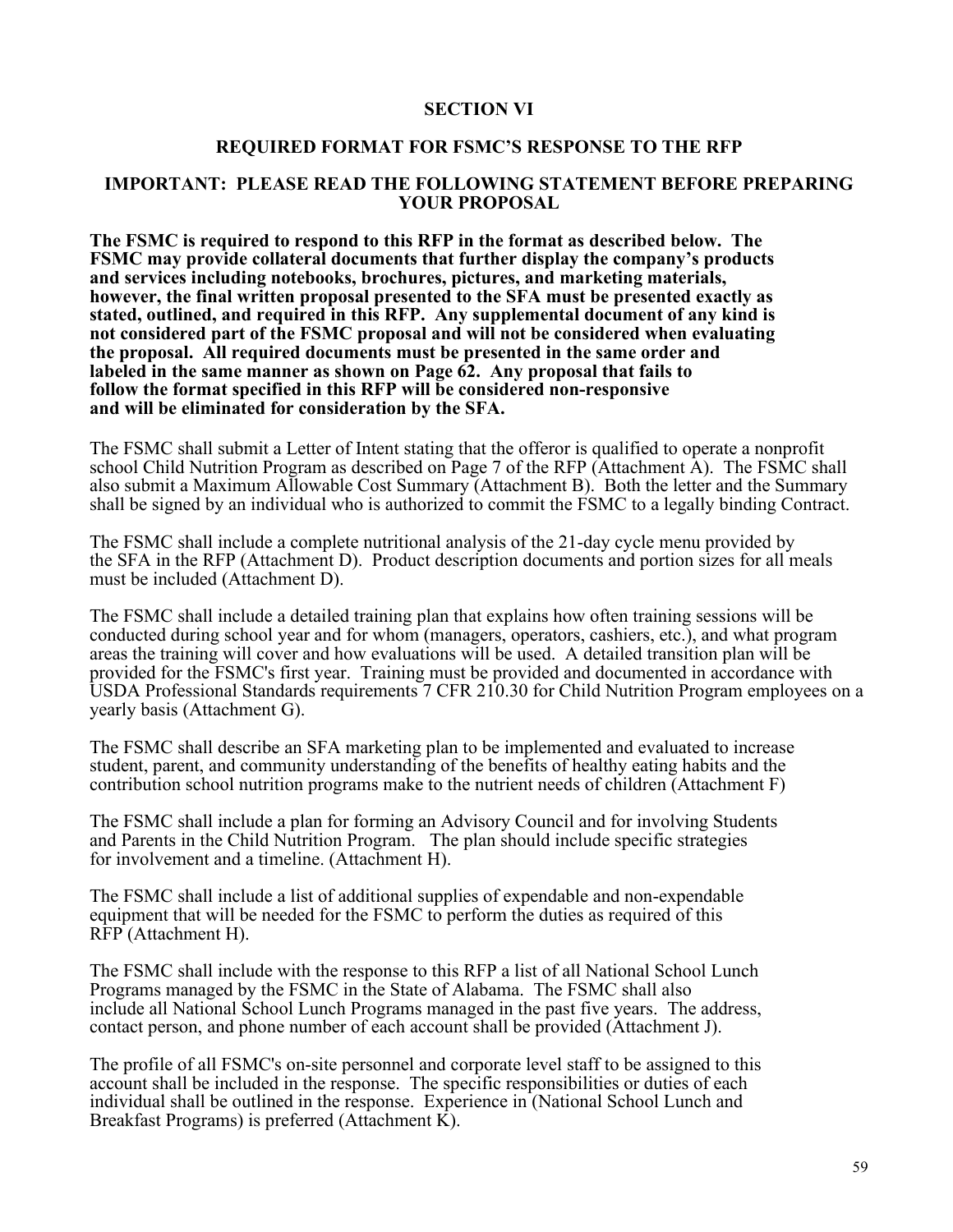The FSMC shall include a balance sheet or Annual Report of the FSMC's last fiscal year of operation, Certification of this report by a Certified Public Accountant is required. The FSMC shall further disclose to the SFA any recent financial events or developments that are not represented in the above report. Any such information submitted shall be evaluated by the SFA to determine if the information could have a material effect on the FSMC's ability to successfully manage the SFA's Child Nutrition Program (Attachment L).

The FSMC shall sign a Debarment/Suspension Certification. This certification assures the SFA that the FSMC has not been debarred from entering contracts with the Federal government or any entity receiving Federal funds or suspended from entering contracts during a time when the vendor is being investigated for a legal action is being taken to debar the vendor from contracting activities. The certification must be attached to the signed contract and kept on file at the office of the SFA. (A copy of the certification must also be forwarded to the state agency with a copy of the signed contract.) (Attachment M).

The FSMC shall sign a "Certification Regarding Lobbying" (Attachment N)

The FSMC shall sign a "Drug-Free Workplace" policy (Attachment O).

The FSMC shall sign a "Non-Collusion Affidavit" and "Certificate of Independent Price Determination" (Attachment P).

The FSMC shall submit a Certification of Independent Price Determination (Attachment Q).

Other - Other (to be specified by SFA) in writing, if applicable.

The Seamless Summer Option will be considered separately in a negotiated firm price between the FSMC and the SFA and will not be used in computing meal equivalents. Documentation must substantiate details of all special functions provided by the FSMC.

**The FSMC will include this document in its entirety as part of the FSMC's response to the Request for Proposal. All documents presented by the FSMC, including the RFP/Contract and all Appendices, and Attachments will become part of the final Contract.**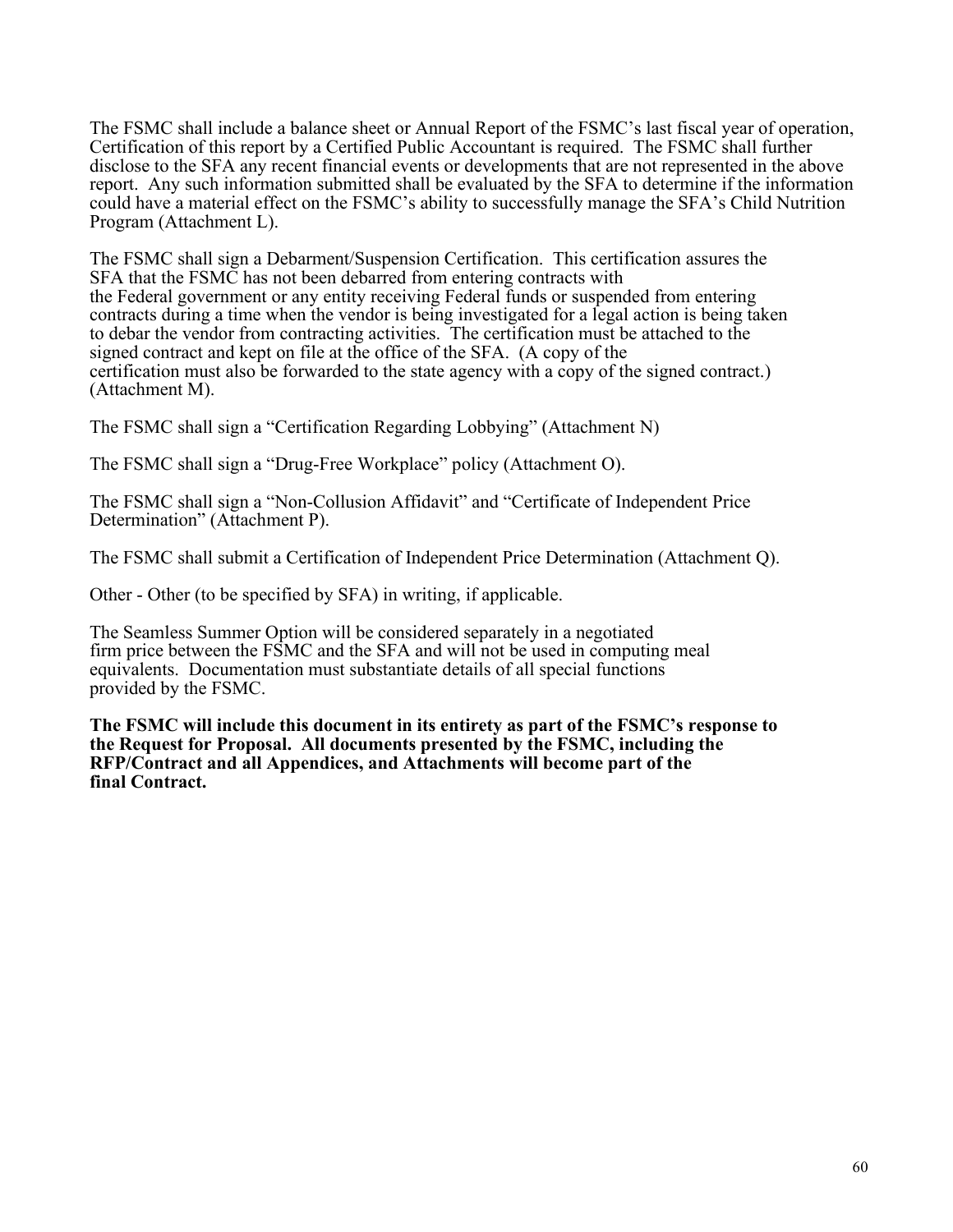## **CHECKLIST FOR FSMC'S RFP ATTACHMENTS**

| $\Box$ Attachment A    | Letter of Intent                                                                                                                            |
|------------------------|---------------------------------------------------------------------------------------------------------------------------------------------|
| $\Box$ Attachment B    | Maximum Cost Allowance for All Meals and Services - Summary with Original<br>Signature                                                      |
| $\Box$ Attachment C    | Calculation of Management Fee based on Meal Equivalents                                                                                     |
| $\square$ Attachment D | Twenty-one Day Cycle Menu for SBP and NSLP, including nutritional analysis,<br>product description documents, and appropriate serving sizes |
| $\Box$ Attachment E    | Written assurance that all items served in the SBP and NSLP meet<br>the minimum food specifications                                         |
| $\Box$ Attachment F    | Marketing Plan                                                                                                                              |
| $\Box$ Attachment G    | <b>Training Plan</b>                                                                                                                        |
| $\Box$ Attachment H    | Plan for forming an Advisory Council and involving students,<br>parents and site personnel                                                  |
| $\Box$ Attachment H    | List of Additional Expendable and Non-expendable Equipment                                                                                  |
| $\Box$ Attachment J    | Management Company Experience                                                                                                               |
| $\Box$ Attachment K    | Reference Checklist for FSMC's personnel                                                                                                    |
| $\Box$ Attachment L    | Annual Report of the FSMC's last fiscal year of operation                                                                                   |
| $\Box$ Attachment M    | <b>Certification Regarding Debarment</b>                                                                                                    |
| $\Box$ Attachment N    | Certification Regarding Lobbying                                                                                                            |
| $\Box$ Attachment O    | Drug-Free Workplace Policy                                                                                                                  |
| $\Box$ Attachment P    | Non-Collusion Affidavit                                                                                                                     |
| $\Box$ Attachment Q    | Certificate of Independent Price Determination                                                                                              |
| $\Box$ Attachment R    | Other, (to include detailed description of how any other applicable SFA meal services<br>will be provided, etc.)                            |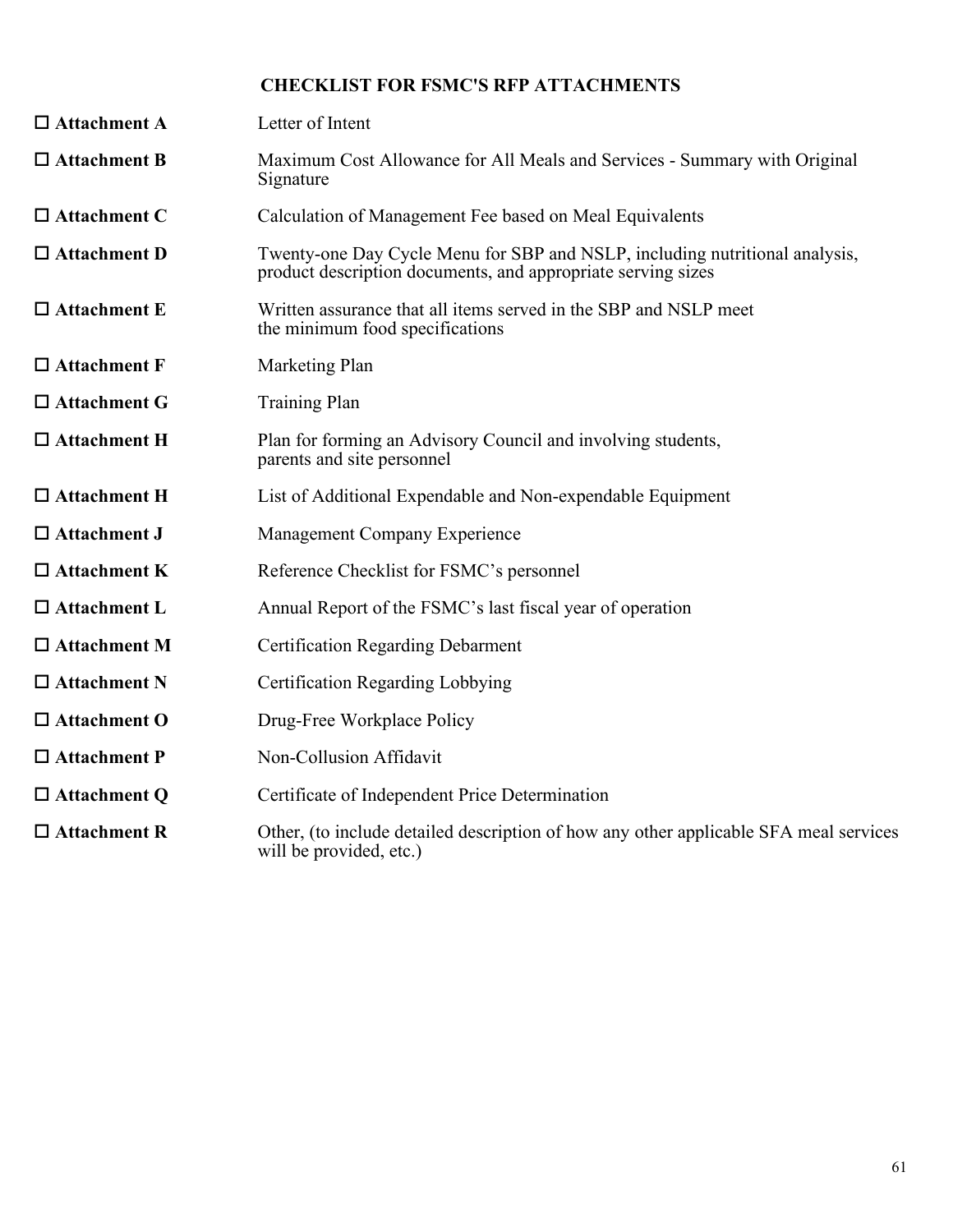#### **LETTER OF INTENT Attachment A**

Please include the following in the letter of intent (Limit letter of intent to 7 pages)

- 1. Provide a brief description of your Company.
- 2. Provide a narrative describing the ability and experience of the FSMC to perform the terms and conditions of the RFP.
- 3. Briefly describe the FSMC's approach to the proposal and indicate any options, alternatives, or innovations in the management of the Child Nutrition program for the SFA.
- 4. Highlight the major features of the proposal and identify any supporting information pertinent to the proposal.
- 5. Provide a narrative description of any computer software of the FSMC computerized accountability system.
- 6. Describe the Transition Plan you would suggest being implemented.
- 7. Describe the FSMC's plan for increasing student participation in the Child Nutrition Program.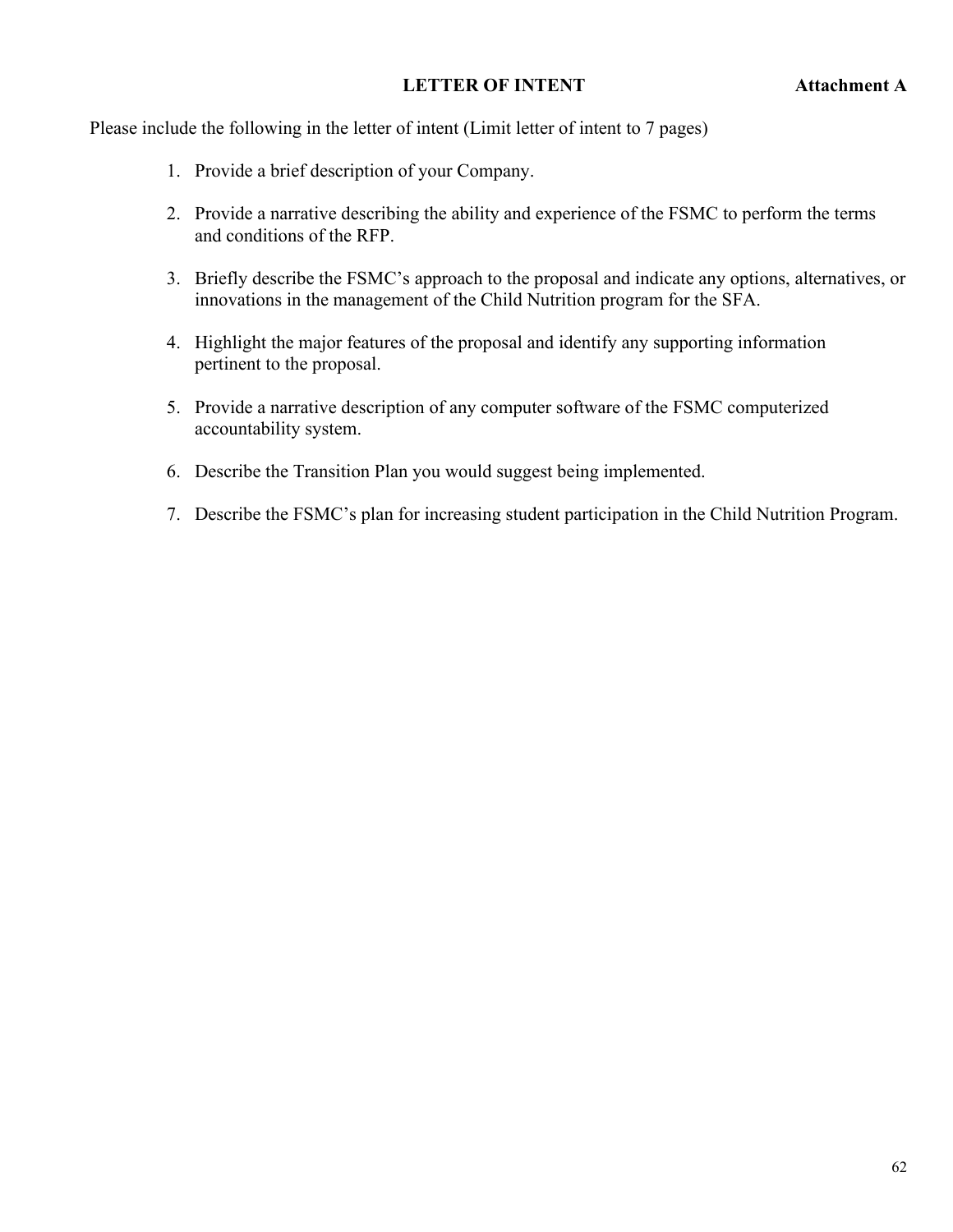#### **MAXIMUM ALLOWABLE COST FOR ALL MEALS AND SERVICES FIRM, FIXED PRICE CONTRACT SUMMARY**

| Name of Firm Submitting Proposal:                          |                   |        |
|------------------------------------------------------------|-------------------|--------|
| Mailing Address:                                           |                   |        |
| Telephone:<br>Date Submitted:                              |                   |        |
| Maximum Allowable Charge Per Breakfast Meal:               |                   |        |
| Maximum Allowable Charge Per Lunch Meal:                   |                   |        |
| Management Fee Per Meal:<br>*Total Firm, Fixed Price Cost: | \$<br>\$Breakfast | \$Lunc |

\*Note: No additional fees, costs or expenses may be charged to the SFA above the total, firm, fixed price cost:

I certify by my signature below that the per meal prices quoted in this proposal are correct and that I have the authority to obligate the company to perform under the conditions outlined in the RFP**.**

I certify by my signature below that as authorized representative of the FSMC, I certify that FSMC is qualified to submit a proposal as indicated in the RFP and accept the basis for selection of an FSMC.

| Signature:  |
|-------------|
| Print Name: |
| Title:      |
| Telephone:  |
| Date:       |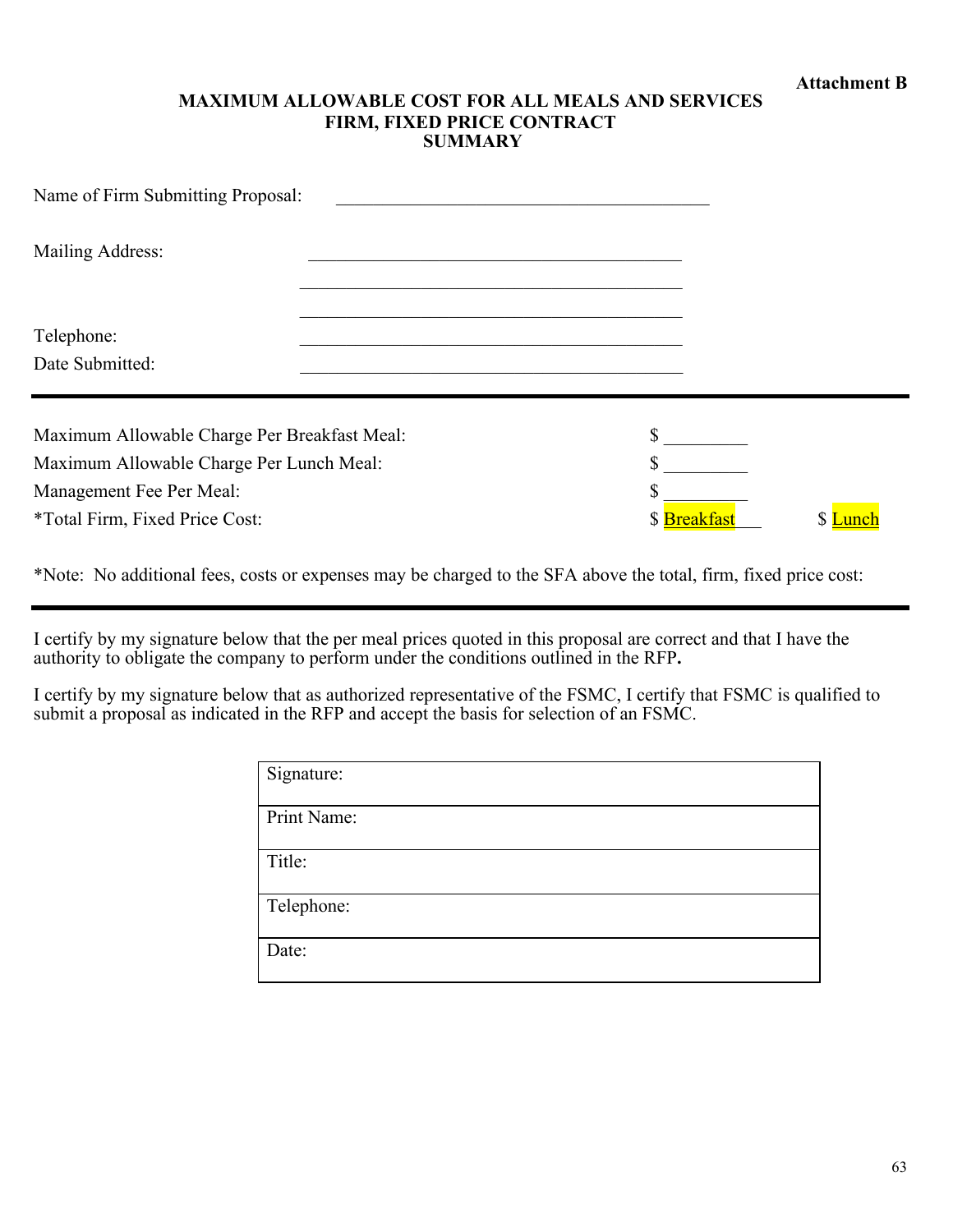## **CALCULATION OF MANAGEMENT FEE BASED ON MEAL EQUIVALENTS Attachment C**

#### **Instructions:**

**1) Lines 1 through 4 should be completed by the SFA prior to issuing the RFP.**

| <b>Estimated Meal Count</b> |                                                                          |                               | <b>Meal Equivalent</b> |
|-----------------------------|--------------------------------------------------------------------------|-------------------------------|------------------------|
| -1                          | Reimbursable Student Lunches<br>250                                      |                               | 250                    |
| $\boldsymbol{2}$            | Reimbursable Student Breakfasts                                          | 250 multiplied by 0.67        | 168                    |
| 3                           | <b>After School Snacks</b>                                               | divided by 3                  | <b>NA</b>              |
| $\overline{\mathbf{4}}$     | A La Carte Sales                                                         | divided by \$3.00             | <b>NA</b>              |
|                             | <b>Calculation of Management Fee</b><br><b>Based on Meal Equivalents</b> |                               |                        |
| 5                           |                                                                          | <b>Total Meal Equivalents</b> |                        |
| 6                           | Management Fee per Meal Equivalent                                       |                               |                        |
| 7                           | Line 5 X Line 6 equals Total Per Management Fee to be paid the FSMC      |                               |                        |

**2) Lines 6 and 7 should be completed by the potential FSMC prior to submitting the proposal.**

**Approximate expenditures last fiscal year for special functions, which will be negotiated at a firm price with the FSMC. NA**

| The potential FSMC guarantees the SFA a per meal equivalent cost including management fee not to exceed $\S$       | The |
|--------------------------------------------------------------------------------------------------------------------|-----|
| potential FSMC should refer to the definition of the per meal equivalent guarantee before completing this section. |     |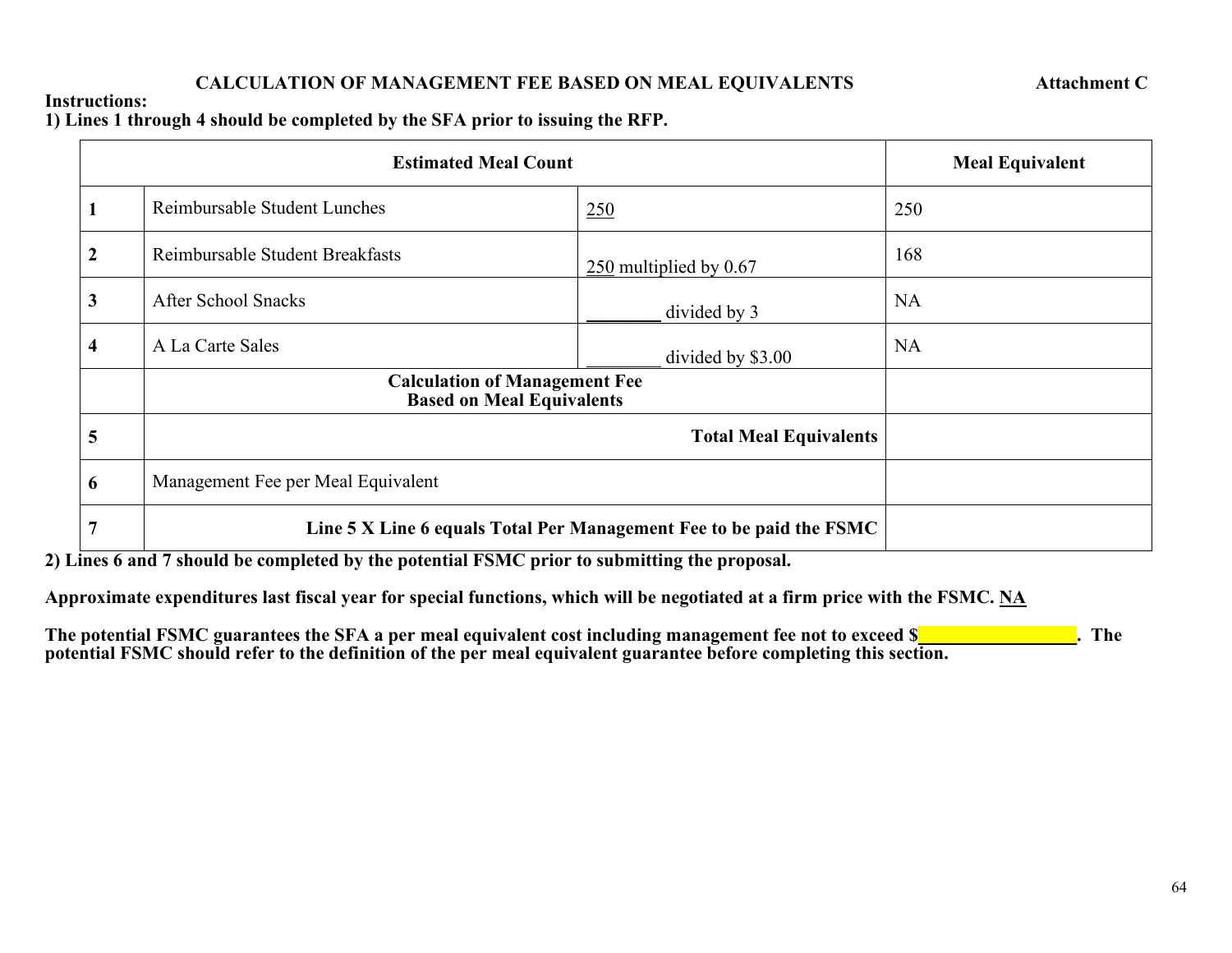**Attachment D**

#### **TWENTY-ONE DAY CYCLE MENU FOR THE NSLP AND SBP (TO INCLUDE NUTRIENT ANALYSIS, NUTRITION FACT LABELS/INGREDIENT LISTS, STANDARDIZED RECIPES, MANUFACTURER'S PRODUCT FORMUATION STATMENTS, THE USDA FOOD BUYING GUIDE PRINTOUTS, CN LABELS AND APPROPRIATE SERVING SIZES)**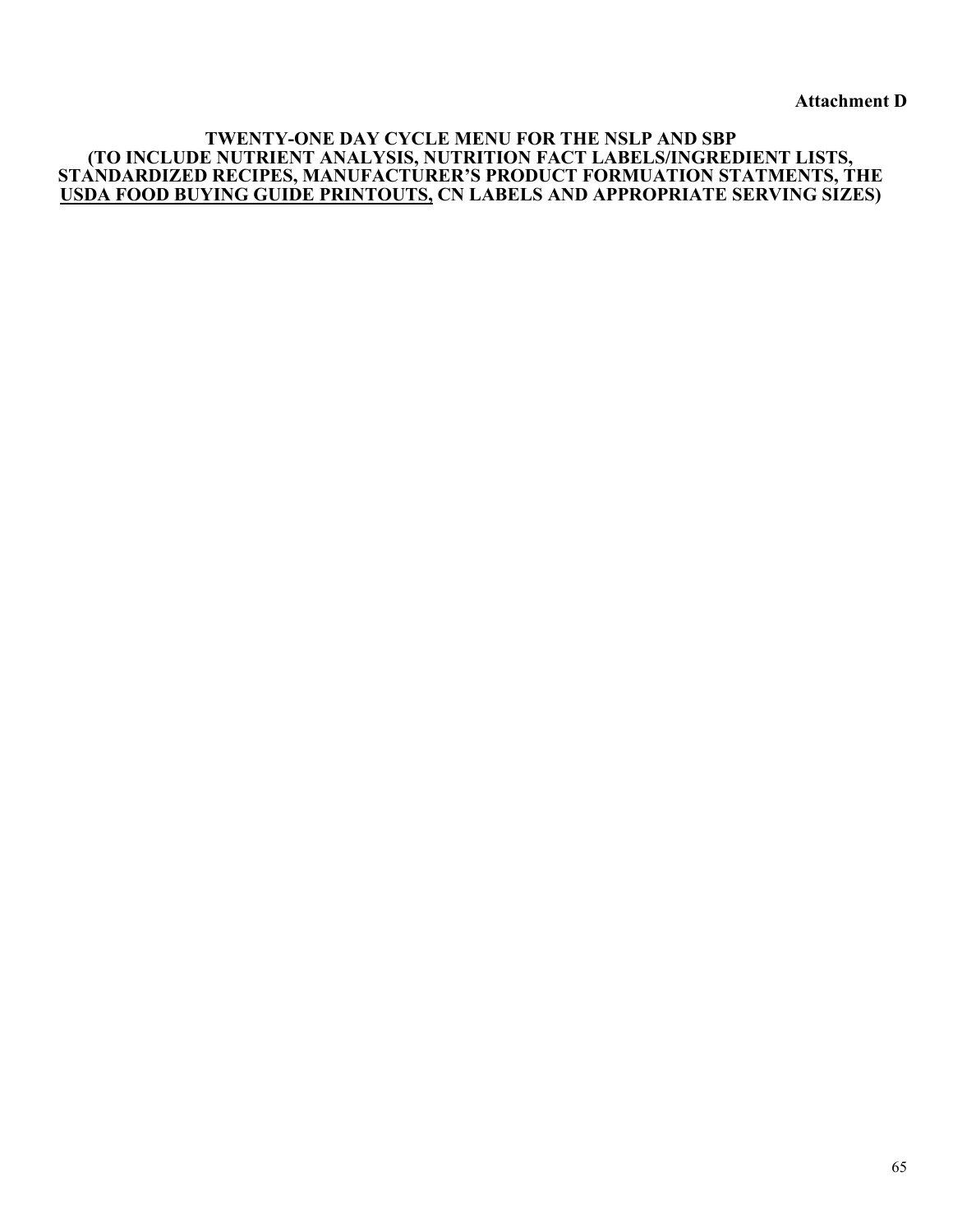#### **WRITTEN ASSURANCE THAT ALL ITEMS PURCHASED AND SERVED IN THE SBP AND NSLP MEET THE FOLLOWING MINIMUM SPECIFICATIONS**

### **The FSMC Must Meet the Following Minimum Food Specifications:**

#### **Meats/Seafoods: All meets, meat products, poultry, poultry products, and fish shall be government inspected.**

- Beef, lamb, and veal shall be USDA Grade Choice or better.
- Pork shall be US No. 1 or US No. 2.
- Poultry shall be US Government Grade A.
- Seafood shall be top grade; frozen fish must be a nationally distributed brand, packed under continuous inspection of the USDA.

#### **Dairy Products: All dairy products shall be government inspected.**

- Fresh eggs, USDA Grade A or equivalent
- Frozen eggs, USDA inspected
- Milk pasteurized Grade A

#### **Fruits and Vegetables**

- Fresh fruits and vegetables selected according to written specifications for freshness, quality, and color US Grade A Fancy.
- Canned fruits and vegetables selected to requirements US Grade A Choice or Fancy (fruit to be packed in light syrup or natural juices).
- Frozen fruits and vegetables shall be US Grade A Choice or better.

#### **Baked Products**

• Breads, rolls, cookies, pies, cakes, and pudding either prepared or baked on premises or purchased on a quality level commensurate with meeting USDA breakfast and lunch requirements as applicable.

#### **Staple Groceries**

• Staple groceries to be a quality level commensurate with previously listed standards.

#### **NOTE: Where venders are available, all reasonable efforts will be made to procure all bread, milk, and fresh produce locally to ensure highest quality for lowest cost.**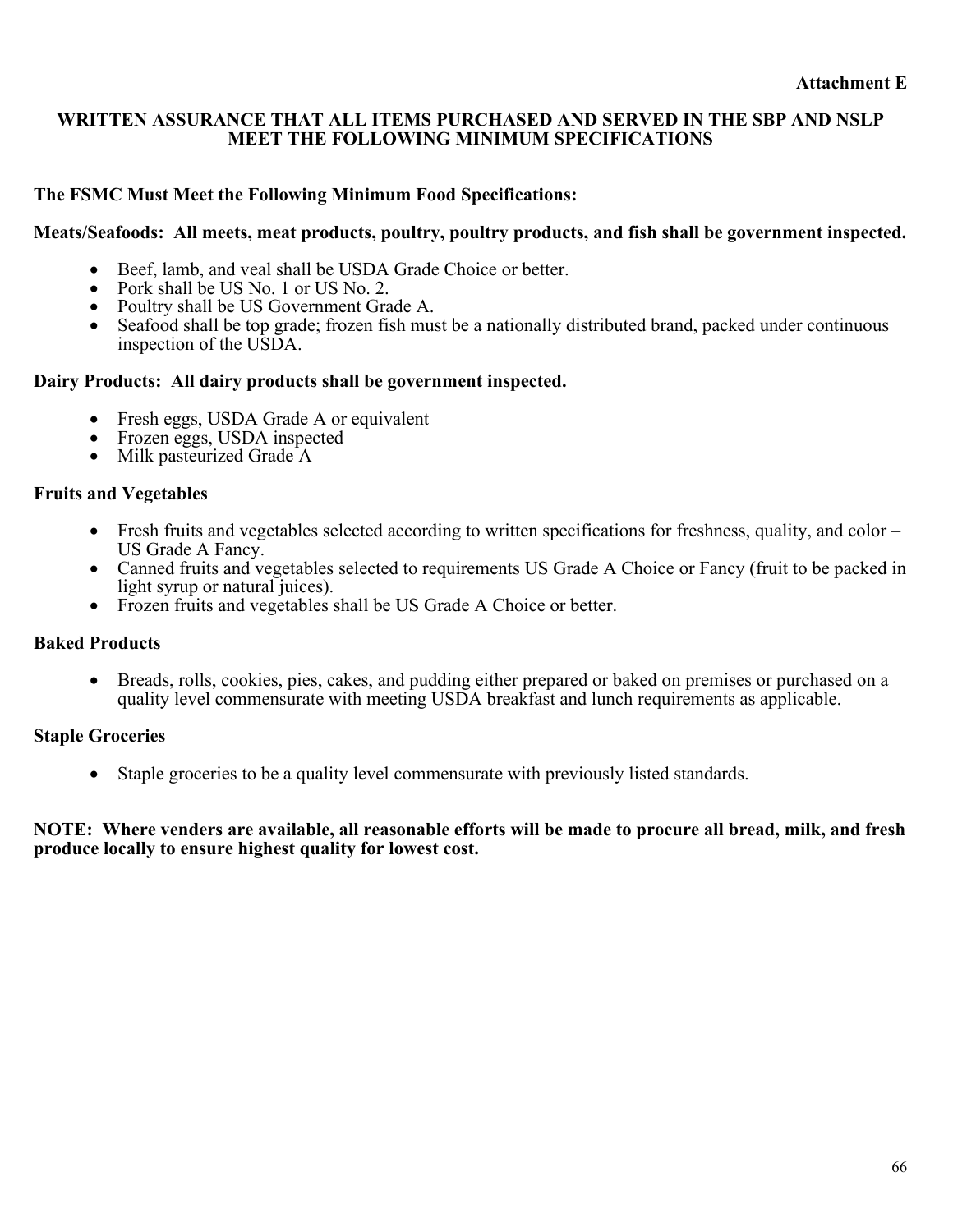## **MARKETING PLAN**

#### **Describe your marketing plan in detail:**

- 1. List and describe any innovations you propose for the SFA's Child Nutrition Program.
- 2. Describe your plans regarding involvement of students, parents, and staff.
- 3. Describe your merchandising/promotions program.
- 4. Discuss your plans for maximizing participation among students who qualify to receive Free and Reduced-Price meals.
- 5. Describe your Procurement program, especially how the SFA will benefit.
- 6. State the projected increase in student participation per year that you are willing and agreeable to use as criteria for evaluating your performance under this Contract.
- 7. Describe any service programs offered by the FSMC that will complement and enhance the Child Nutrition Program.
- 8. Describe the formal structure you propose to establish to gather input routinely and continuously from Child Nutrition employees to ensure the most effective and efficient operation possible.
- 9. Describe your programs for personnel development, both FSMC employees and SFA employees, management, and hourly employees.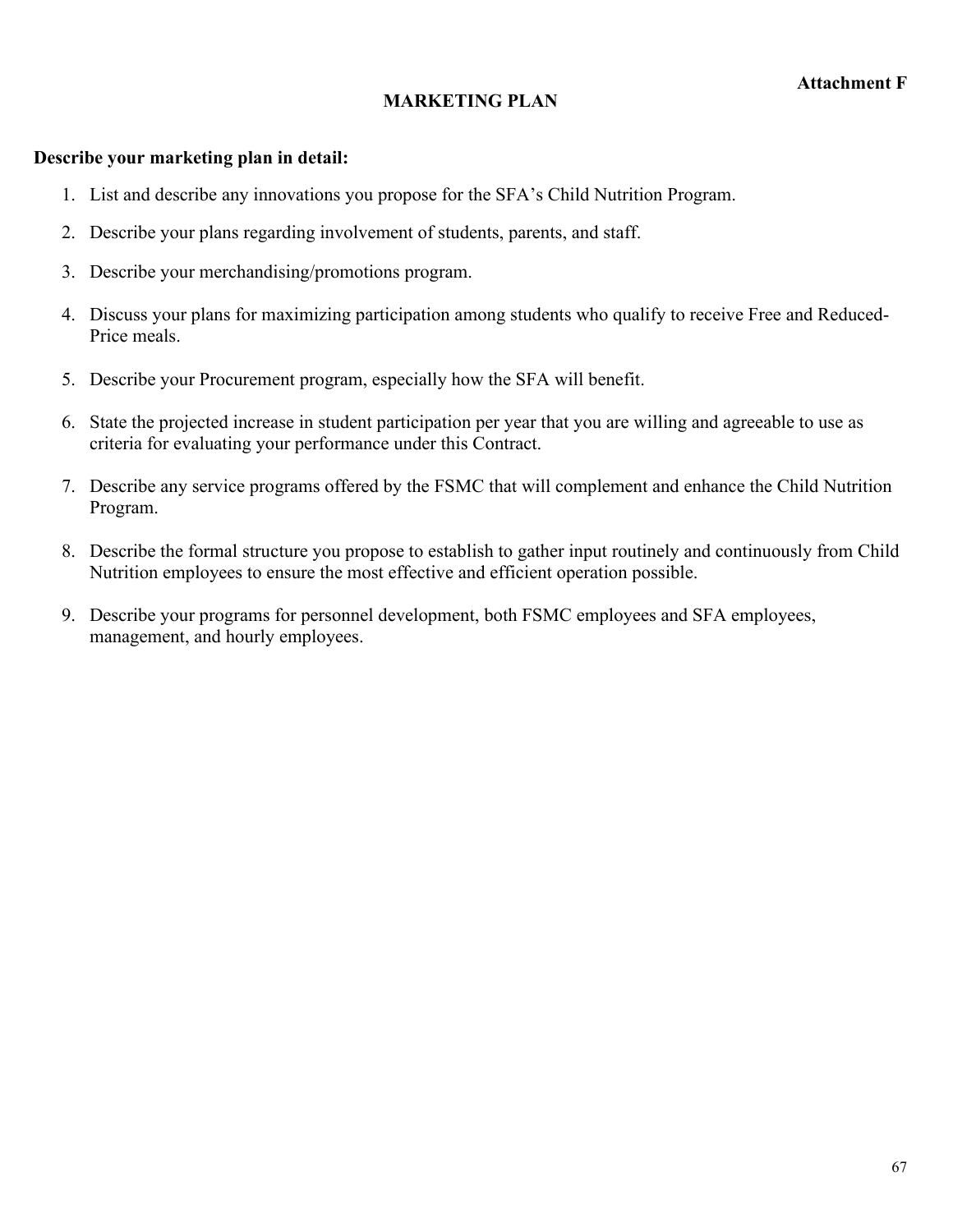#### **TRAINING PLAN**

Describe your training program for managers and operators that will occur before and after the beginning of the school year. Indicate program areas it will cover and how they will be evaluated. Outline with dates and activities of your transition plan beginning July 2021 through the end of the first year. Training must meet USDA Professional Standards requirements [managers must complete 10 hours, full-time staff must complete 6 hours, and part-time staff (less than 20 hours/week) must complete 4 hours of training between July 1 and June 30 that aligns with Professional Standards Training Topics] [ps\\_trainingtopics.pdf \(azureedge.net\)](https://fns-prod.azureedge.net/sites/default/files/cn/ps_trainingtopics.pdf)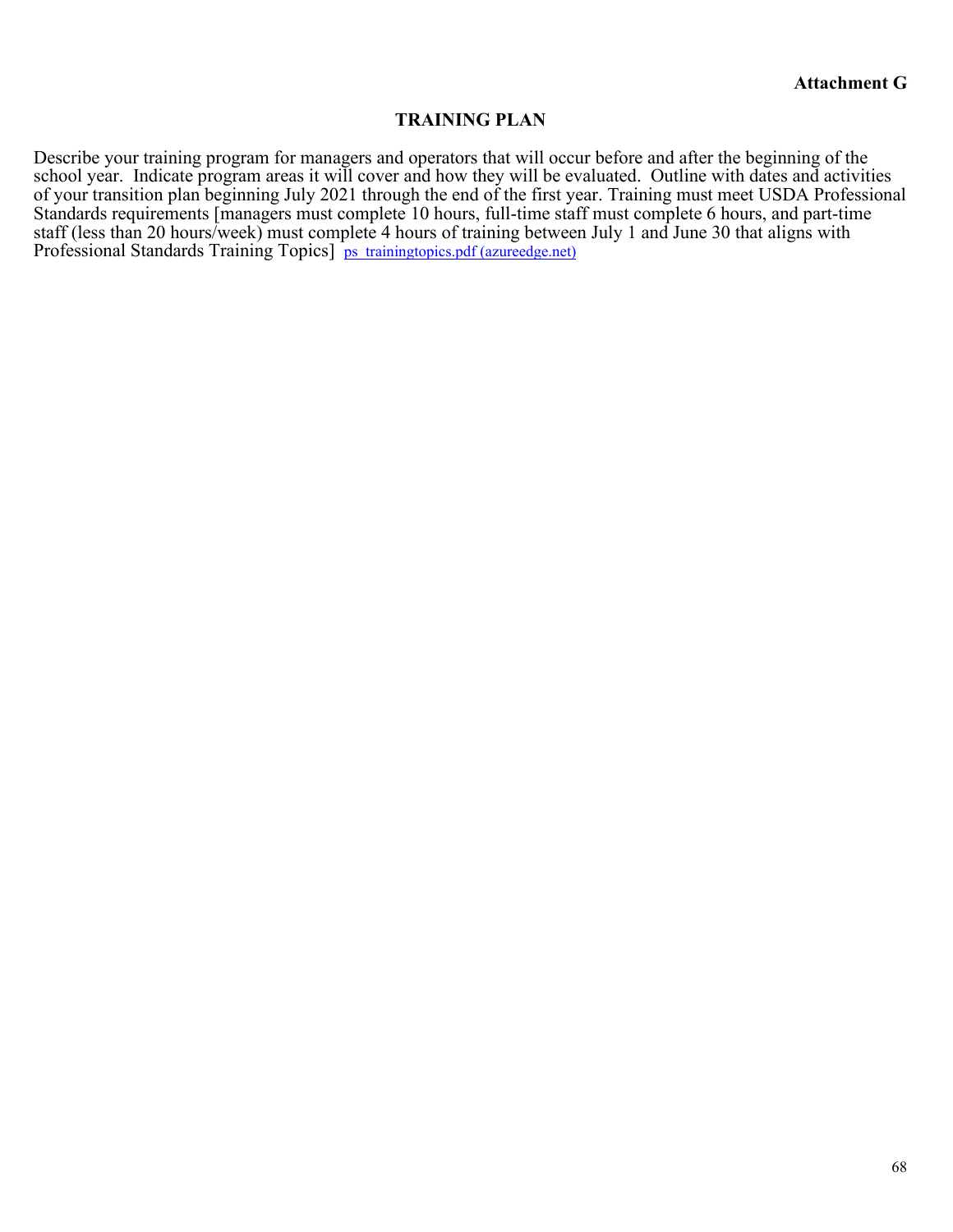**Attachment H**

## **PLAN FOR FORMING AN ADVISORY COUNCIL AND INVOLVING STUDENTS, PARENTS AND SITE PERSONNEL**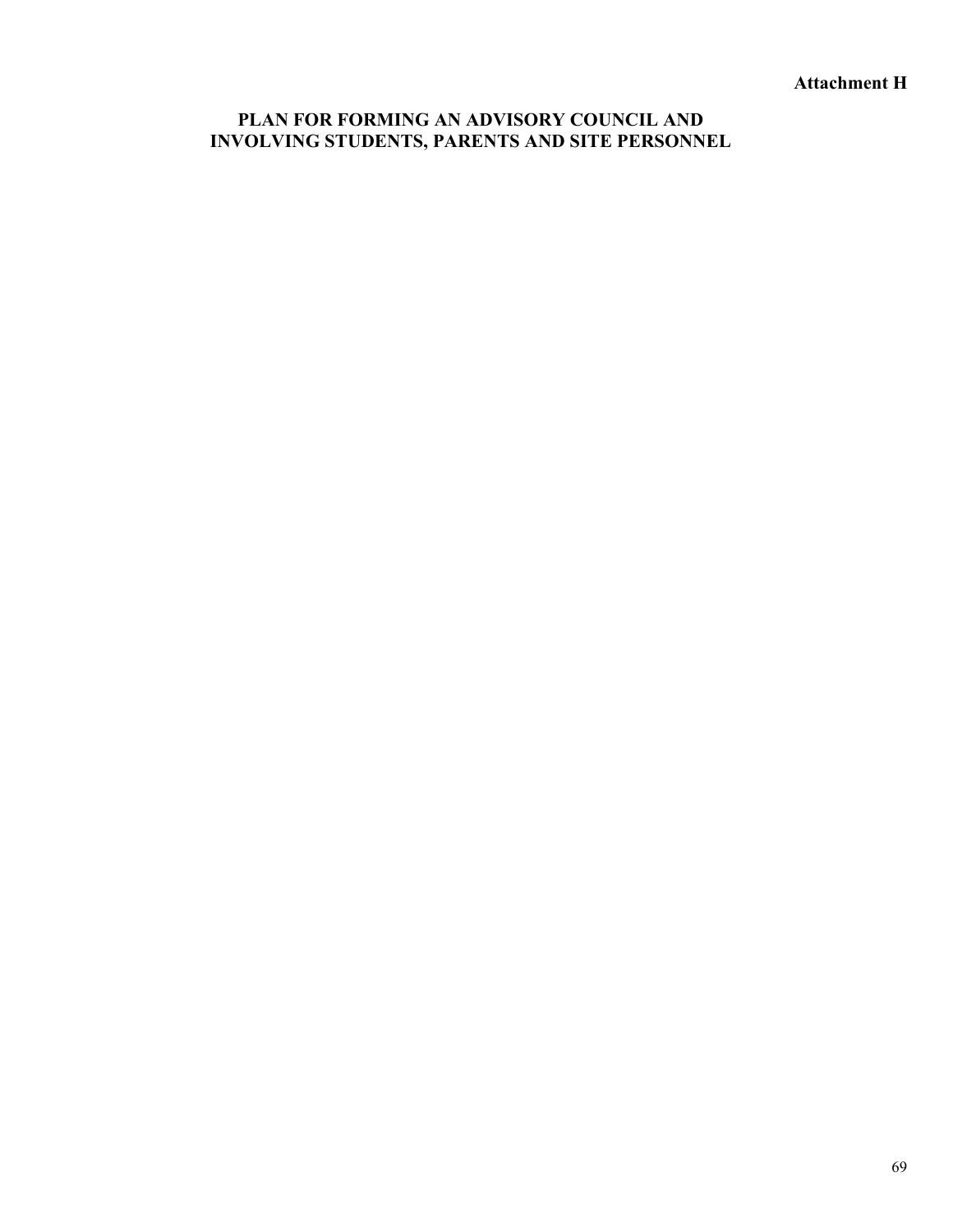## **LIST OF ADDITIONAL EXPENDABLE AND NON-EXPENDABLE EQUIPMENT TO BE PROVIDED FOR THE SFA UNDER THE CONTRACT**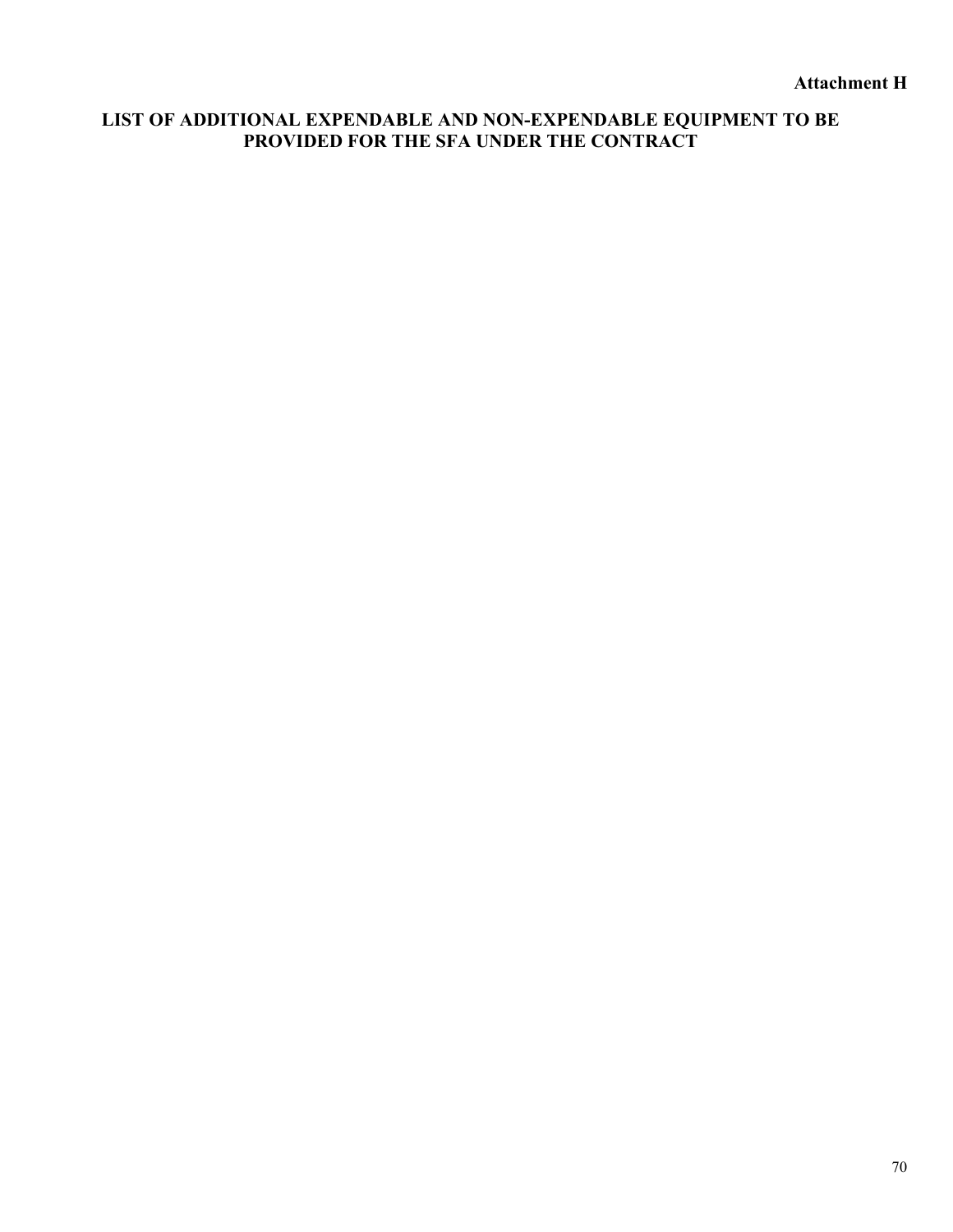#### **MANAGEMENT COMPANY EXPERIENCE Attachment J**

Please list any references of SFAs in which your company provides Management services for the operation of their Child Nutrition Program. If possible, please provide references within the southeast region (NC, SC, TN, GA, AL, KY, MS, FL.). This list must include the following:

> Name of SFA Client Contact Name Title Address Phone Number Enrollment FSMC's Length of Service in the SFA

List any SFA(s) that have terminated or not renewed or extended your food management contract during the past five years. This list must include the following:

> Name of SFA Client Contact Name **Title** Address Phone Number Enrollment FSMC's Length of Service in the SFA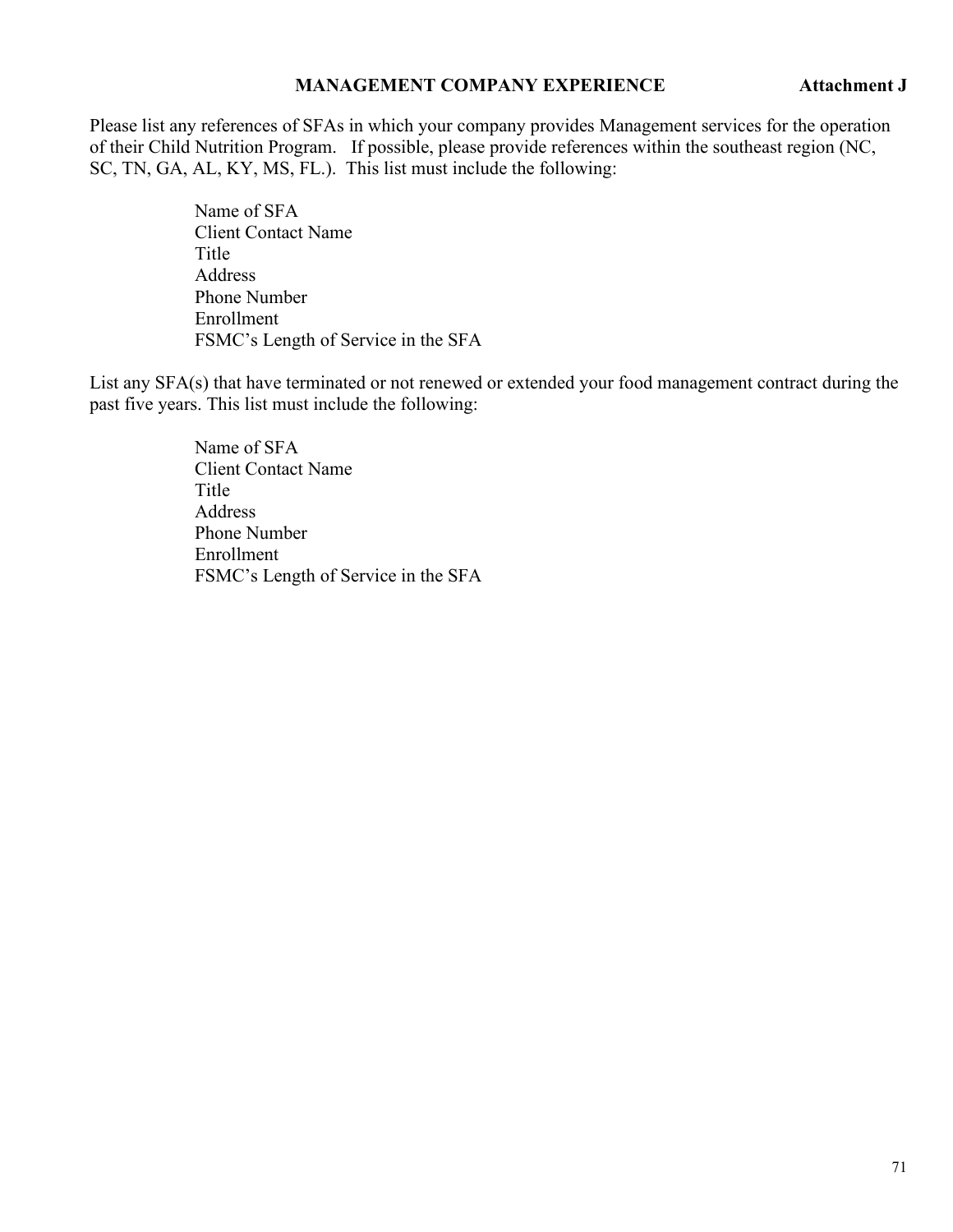#### **REFERENCE CHECKLIST FOR FSMC's PERSONNEL Attachment K**

#### **PERSONNEL DATA** SITE REFERENCE LIST

| Name | Total<br>Years<br>Experien<br>ce | Total<br><b>SFS</b><br>Experien<br>ce | Contact<br>Person | <b>SFA Address</b> | Phone | Year<br>Contra<br>ct<br>Initiate<br>d | Numb<br>er of<br>Sites | Referenc<br>es | Current<br>Employe<br>$\mathbf{r}$ | Other | Scor<br>e |
|------|----------------------------------|---------------------------------------|-------------------|--------------------|-------|---------------------------------------|------------------------|----------------|------------------------------------|-------|-----------|
|      |                                  |                                       |                   |                    |       |                                       |                        |                |                                    |       |           |
|      |                                  |                                       |                   |                    |       |                                       |                        |                |                                    |       |           |
|      |                                  |                                       |                   |                    |       |                                       |                        |                |                                    |       |           |
|      |                                  |                                       |                   |                    |       |                                       |                        |                |                                    |       |           |
|      |                                  |                                       |                   |                    |       |                                       |                        |                |                                    |       |           |
|      |                                  |                                       |                   |                    |       |                                       |                        |                |                                    |       |           |
|      |                                  |                                       |                   |                    |       |                                       |                        |                |                                    |       |           |
|      |                                  |                                       |                   |                    |       |                                       |                        |                |                                    |       |           |

#### REFERENCES CHECK

The evaluation committee may contact, by telephone or personal visit, an equitable and reasonable number of references for each responsive offeror. A subcommittee can be appointed to accomplish this task and to report the results in a documented manner to all other evaluators for consideration. However, it is permissible for the reference checks to be performed by one individual if this is the desire of the evaluation committee members. A written questionnaire is usually developed, identifying the reference and questions to be asked of the various references. A summary of the answers is then recorded on the form. Upon completion, evaluator(s) sign the document and report the information to all other evaluators.

**Provide the organizational chart you propose for managing the LIFE Academy Child Nutrition program. List the job title and number of positions by job title or category that you propose to employ and assign to manage SFA's Child Nutrition program. For each management position, describe or attach a job descript**

**For the person most likely to be employed or assigned as General Manger please attach a copy of his/her resume.**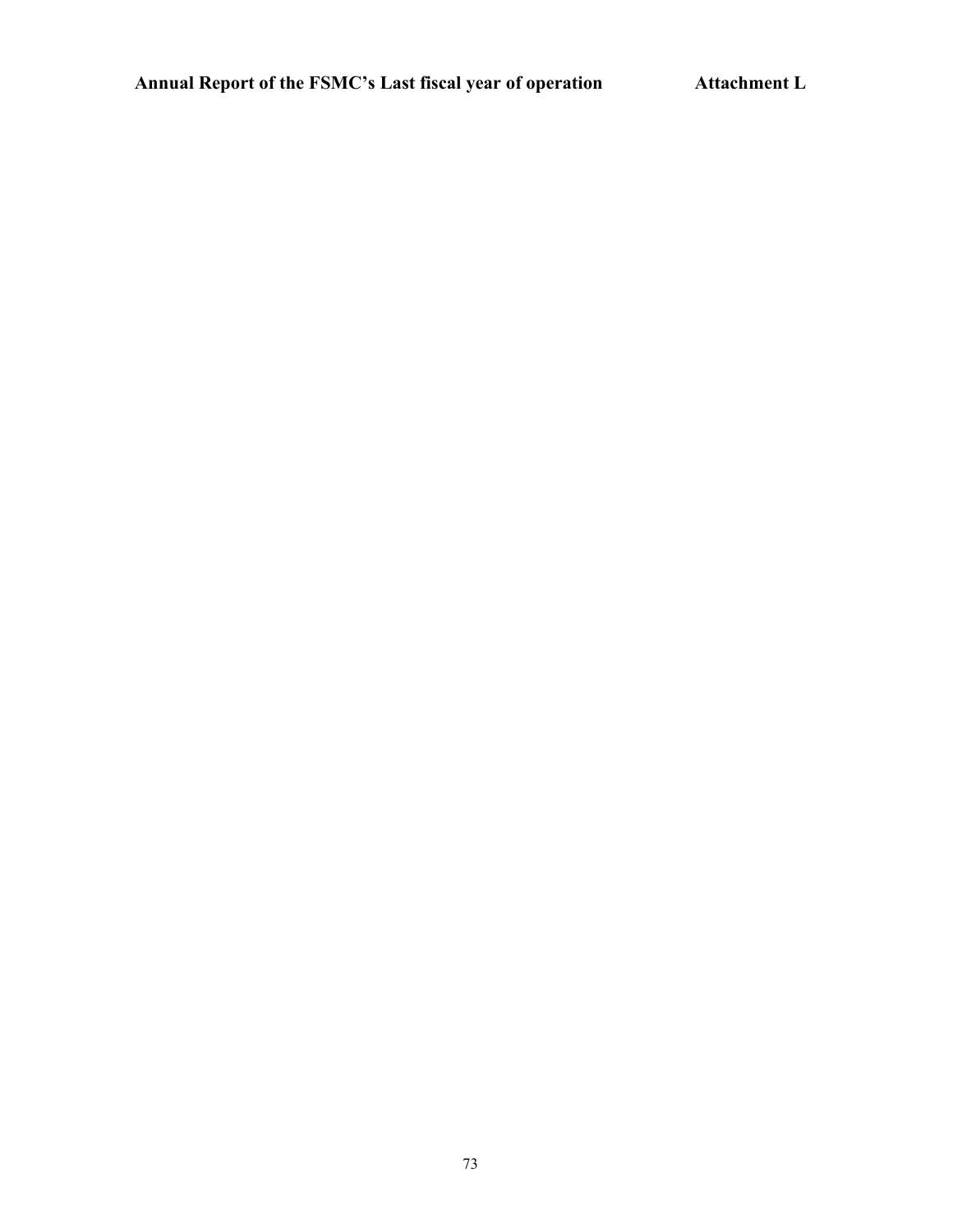**\_\_\_\_\_\_\_\_\_\_\_\_\_\_\_\_\_\_\_\_\_\_\_\_\_\_\_\_\_\_\_\_\_\_\_\_\_\_\_\_\_\_\_\_\_\_\_\_\_\_\_\_\_\_\_\_\_\_\_\_\_\_\_\_\_\_\_\_\_\_\_\_\_\_**

### *Debarment and Suspension and Other Responsibility Matters Primary Covered Transactions* **\_\_\_\_\_\_\_\_\_\_\_\_\_\_\_\_\_\_\_\_\_\_\_\_\_\_\_\_\_\_\_\_\_\_\_\_\_\_\_\_\_\_\_\_\_\_\_\_\_\_\_\_\_\_\_\_\_\_\_\_\_\_\_\_\_\_\_\_\_\_\_\_\_\_**

Non-federal entities are subject to the non-procurement debarment and suspension regulations implementing Executive Orders 12549 and 12689, 2 CFR 180. These regulations restrict awards, subawards, and contracts with certain parties that are debarred, suspended, or otherwise excluded from or ineligible for participation in Federal assistance programs or activities.

(1) The prospective primary participant certifies to the best of its knowledge and belief that it and its principals:

(a) Are not presently debarred, suspended, proposed for disbarment, declared ineligible, or voluntarily excluded from covered transactions by any Federal department or agency;

(b) Have not within a three-year period preceding this application been convicted of or had a civil judgment rendered against them for commission of fraud or a criminal offense in connection with obtaining, attempting to obtain, or performing a public (Federal, State, or local) transaction or contract under a public transaction; violation of Federal or State antitrust statutes or commission of embezzlement, theft, forgery, bribery, falsification or destruction of records, making false statements, or receiving stolen property;

(c) Are not presently indicted for or otherwise criminally or civilly charged by a governmental entity (Federal, State, or local) with commission of any of the offenses enumerated in paragraph (1)(b) of this certification; and

(d) Have not within a three-year period preceding this application had one or more public transactions (Federal, State, or local) terminated for cause or default.

(2) Where the prospective primary participant is unable to certify to any of the statements in this certification, such prospective primary participant shall attach an explanation to this proposal.

Business Name

Date By \_\_\_\_\_\_\_\_\_\_\_\_\_\_\_\_\_\_\_\_\_\_\_\_\_\_\_\_\_\_\_\_\_\_\_\_\_\_\_

Name and Title of Authorized Representative

 $\overline{\mathcal{L}}$  , which is a set of the set of the set of the set of the set of the set of the set of the set of the set of the set of the set of the set of the set of the set of the set of the set of the set of the set of th

Signature of Authorized Representative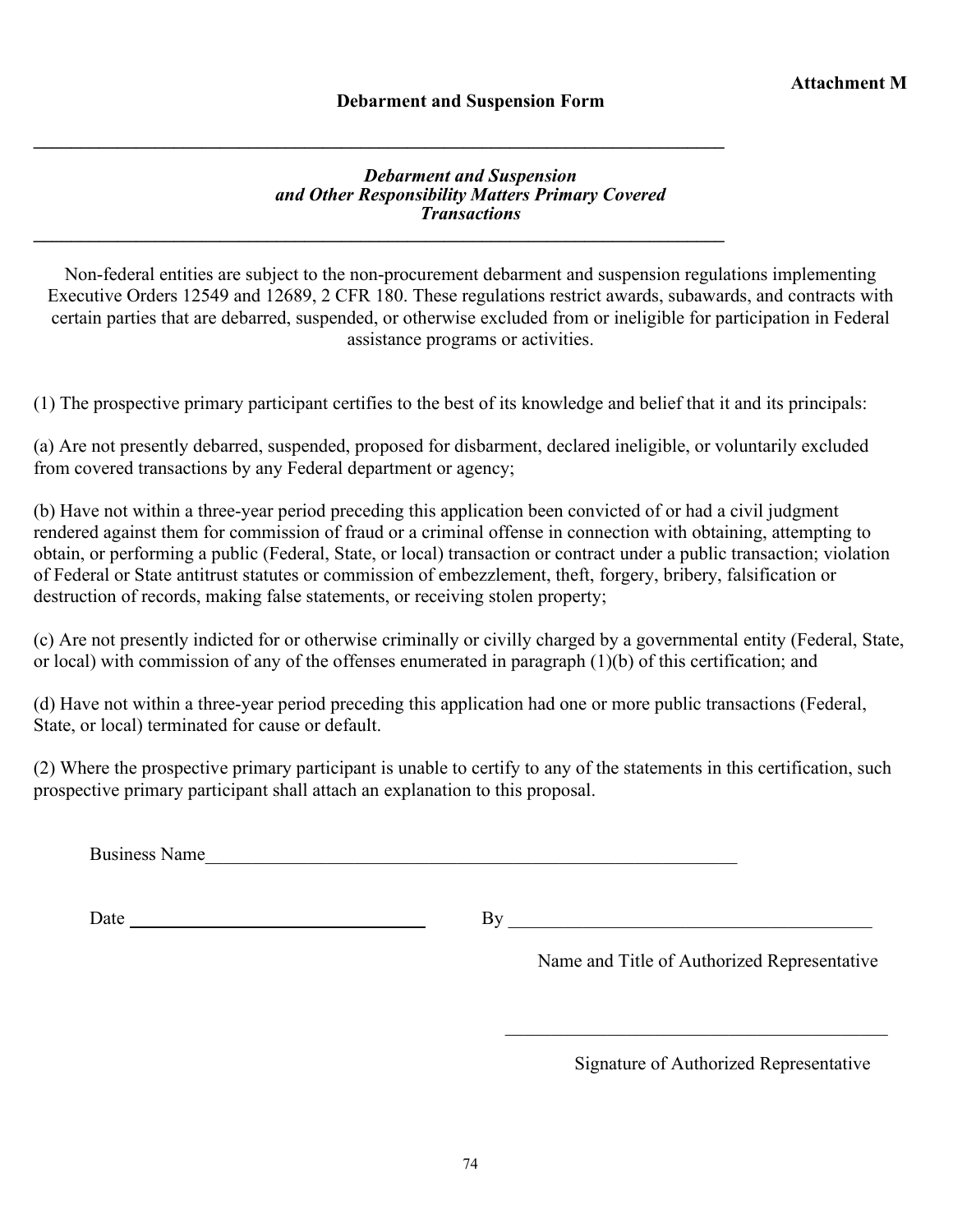# **Certification Regarding Lobbying**

## **Applicable to Grants, Sub-grants, Cooperative Agreements, and Contracts Exceeding \$100,000 in Federal funds. Contractors that apply for such an award must file the required certification.**

Submission of this certification is a prerequisite for making or entering this transaction and is imposed by section 1352, Title 31, U.S. Code. This certification is a material representation of fact upon which reliance was placed when this transaction was made or entered into. Any person who fails to file the required certification shall be subject to a civil penalty of not less than \$10,000 and not more than \$100,000 for each such failure.

The undersigned certifies, to the best of his or her knowledge and belief, that:

(1) No Federal appropriated funds have been paid or will be paid by or on behalf of the undersigned, to any person for influencing or attempting to influence an officer or employee of any agency, a Member of Congress, an officer or employee of Congress, an employee of a Member of Congress, or any Board Member, officer, or employee of [School] Independent School District in connection with the awarding of a Federal contract, the making of a Federal grant, the making of a Federal loan, the entering into a cooperative agreement, and the extension, continuation, renewal, amendment, or modification of a Federal contract, grant, loan, or cooperative agreement.

(2) If any funds other than Federal appropriated funds have been paid or will be paid to any person for influencing or attempting to influence an officer or employee of any agency, a Member of Congress, an officer or employee of Congress, an employee of a Member of Congress, or any Board Member, officer, or employee of [School] Independent School District in connection with this Federal grant or cooperative agreement, the undersigned shall complete and submit Standard Form-LLL, "Disclosure Form to Report Lobbying", in accordance with its instructions.

(3) The undersigned shall require that the language of this certification be included in the award documents for all covered sub-awards exceeding \$100,000 in Federal funds at all appropriate tiers and that all sub-recipients shall certify and disclose accordingly.

\_\_\_\_\_\_\_\_\_\_\_\_\_\_\_\_\_\_\_\_\_\_\_\_\_\_\_\_\_\_\_\_\_\_\_\_\_\_\_ Name/Address of Organization

\_\_\_\_\_\_\_\_\_\_\_\_\_\_\_\_\_\_\_\_\_\_\_\_\_\_\_\_\_\_\_\_\_\_\_\_\_\_\_

Name/Title of Submitting Official

Signature Date

\_\_\_\_\_\_\_\_\_\_\_\_\_\_\_\_\_\_\_\_\_\_\_\_\_\_\_\_\_\_\_\_\_\_\_\_\_\_\_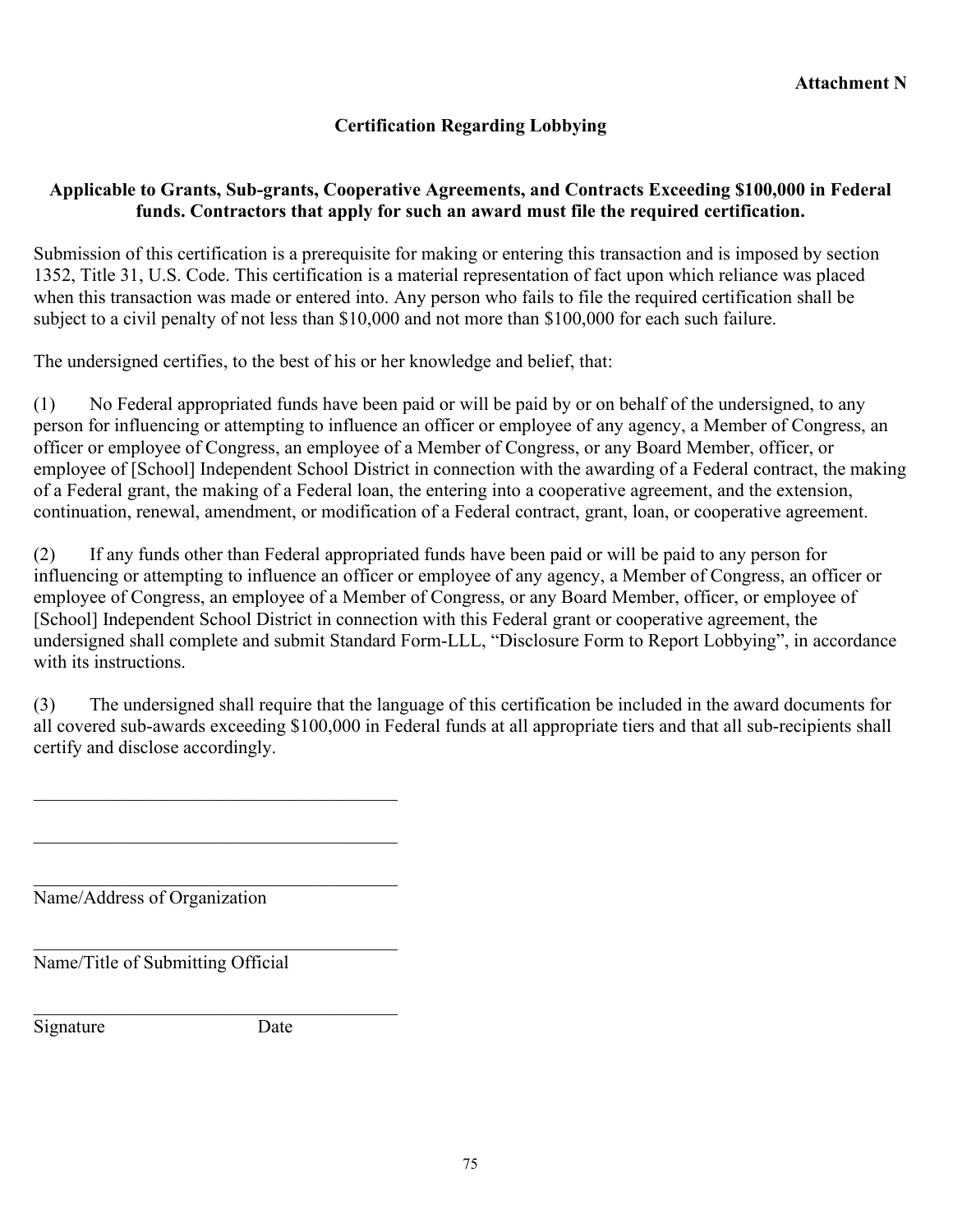## **INSTRUCTIONS FOR CERTIFICATION FOR DRUG-FREE WORKPLACE**

- 1. The certification is a material representation of fact upon which reliance is placed when the agency awards the grant. If it is later determined that the grantee knowingly rendered a false certification, or otherwise violates the requirements of the Drug-Free Workplace Act, the agency, in addition to any other remedies available to the Federal Government, may take action authorized under the Drug-Free Workplace Act.
- 2. Workplaces under grants, for grantees other than individuals, need not be identified on the certification. If known, they may be identified in the grant application. If the grantee does not identify the workplaces at the time of application, or upon award. If there is no application, the grantee must keep the identity of the workplace(s) on the file in this office and make the information available for Federal inspection. Failure to identify all known workplaces constitutes a violation of the grantee's drug-free workplace requirements.
- 3. Workplace identifications must include the actual address of buildings (or parts of buildings) or other sites where work under the grant takes place. Categorical descriptions may be used (e.g., all vehicles of a mass transit authority or State highway department while in operation, State employees in each local unemployment office, performers in concert halls or radio studios).
- 4. If the workplace identified in the agency changes during the performance of the grant, the grantee shall inform the agency of the change(s), it previously identified the workplaces in question (see paragraph three).
- 5. Definitions of terms in the Nonprocurement Suspension and Debarment common rule and Drug-Free Workplace common rule apply to this certification. Grantees' attention is called to the following definitions from these rules:
	- **Controlled substance** means a controlled substance in Schedules I through V of the Controlled Substances Act (21 USC 812) and as further defined by regulation (21 CFR 1308.11 through 1308.15);
	- **Conviction** means a finding of guilt (including a plea of nolo contendere) or imposition of sentence, or both, by any judicial body charged with the responsibility to determine violations of the Federal or State criminal drug statutes;
	- **Criminal drug statute** means a Federal or non-Federal criminal statute involving manufacture, distribution, dispensing, use, or possession of any controlled substance;
	- **Employee** means the employee of a grantee directly engaged in the performance of work under a grant, including (1) all "direct charges" employees; (ii) all "indirect charge" employees unless their impact or involvement is insignificant to the performance of the grant; and, (iii) temporary personal and consultants who are directly engaged in the performance of work under the grant and who are on the grantee's payroll. This definition does not include workers not on the payroll of the grantee (e.g., volunteers, even if used to meet a matching requirement; consultants or independent contractors not on the grantee's payroll; or employees of subrecipients or subcontractors in covered workplaces).

Form AD-1049 (REV 5/90)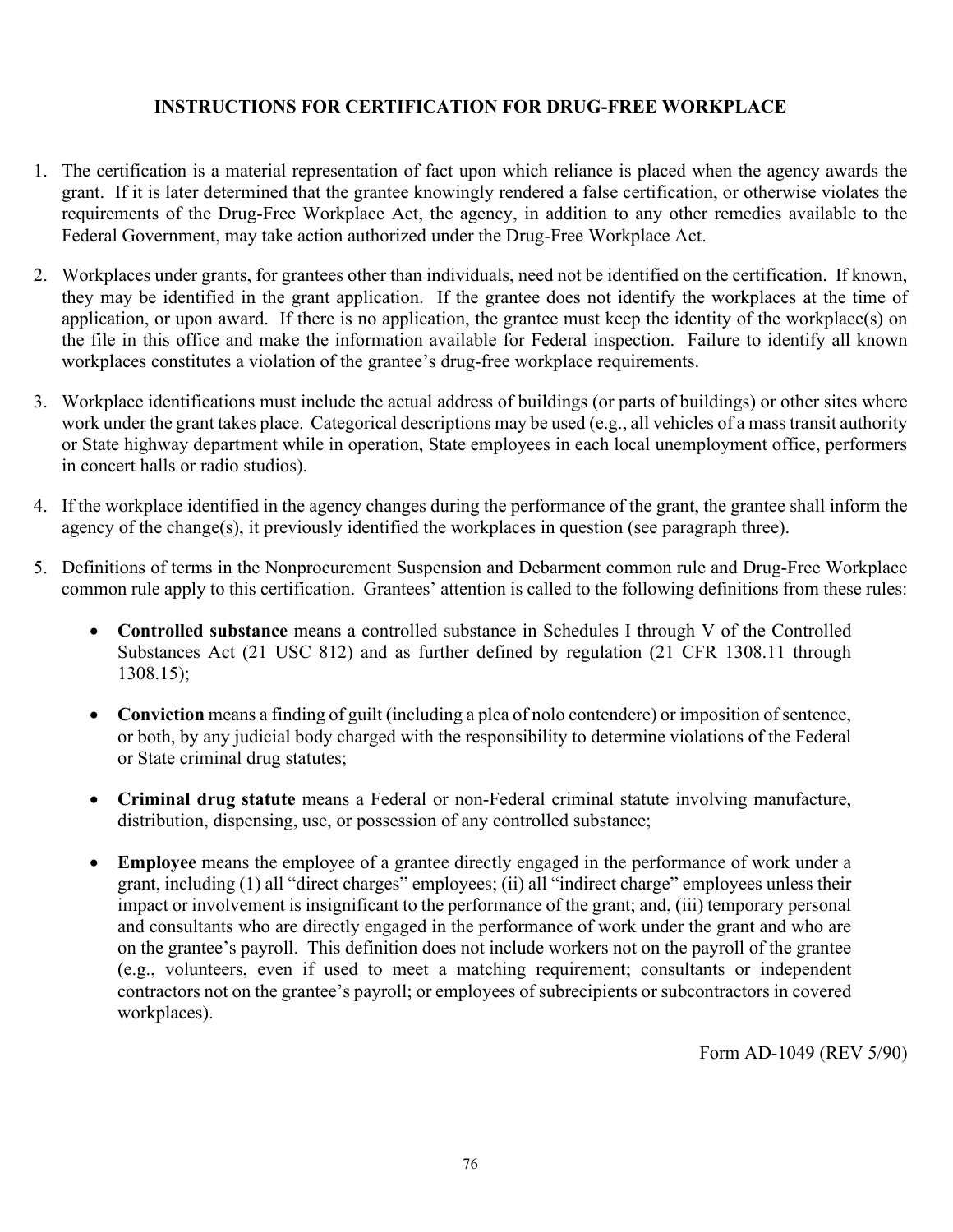# **U. S. DEPARTMENT OF AGRICULTURE**

## **CERTIFICATION REGARDING DRUG-FREE WORKPLACE REQUIREMENTS (GRANTS) ALTERNATIVE I - FOR GRANTEES OTHER THAN INDIVIDUALS**

This certification is required by the regulations implementing Sections 5151-5160 of the Drug-Free Workplace Act of 1988 (Pub. L. 100-690, Title V, Subtitle D; 41 USC 701 et seq.), 7 CFR 3017, Subpart F, Section 3017-600, Purpose. The January 31, 1989, regulations were amended and published as Part II of the May 25, 1990 Federal Register (pages 21681-21691). Copies of the regulations may be obtained by contacting the Department of Agriculture agency offering the grant.

Alternative I

- A. The grantee certifies that it will or will continue to provide a drug-free workplace by:
	- (a) Publishing a statement notifying employees that the unlawful manufacture, distribution, dispensing, possession, or use of a controlled substance is prohibited in the grantee's workplace and specifying the actions that will be taken against employees for violation of such prohibition:
	- (b) Establishing an ongoing drug-free awareness program to inform employees about:
		- (1) The dangers of drug abuse in the workplace;
		- (2) The grantee's policy of maintaining a drug-free workplace;
		- (3) Any available drug counseling, rehabilitation, and employee assistance programs; and
		- (4) The penalties that may be imposed upon employees for drug abuse violations occurring in the workplace.
	- (c) Making it a requirement that each employee to be engaged in the performance of the grant be given a copy of the statement required by paragraph (a);
	- (d) Notifying the employees in the statement required by paragraph (a) that, as a condition of employment under the grant, the employee will
		- (1) Abide by the terms of the statement; and
		- (2) Notify the employer in writing of his or her conviction for a violation of a criminal drug statue occurring in the workplace so later than five calendar days after such conviction.
	- (e) Notifying the agency in writing, within ten calendar days after receiving notice under subparagraph (d)(2) from an employee or otherwise receiving actual notice of such conviction. Employers of convicted employees must provide notice, including position title, to every grant officer on whose grant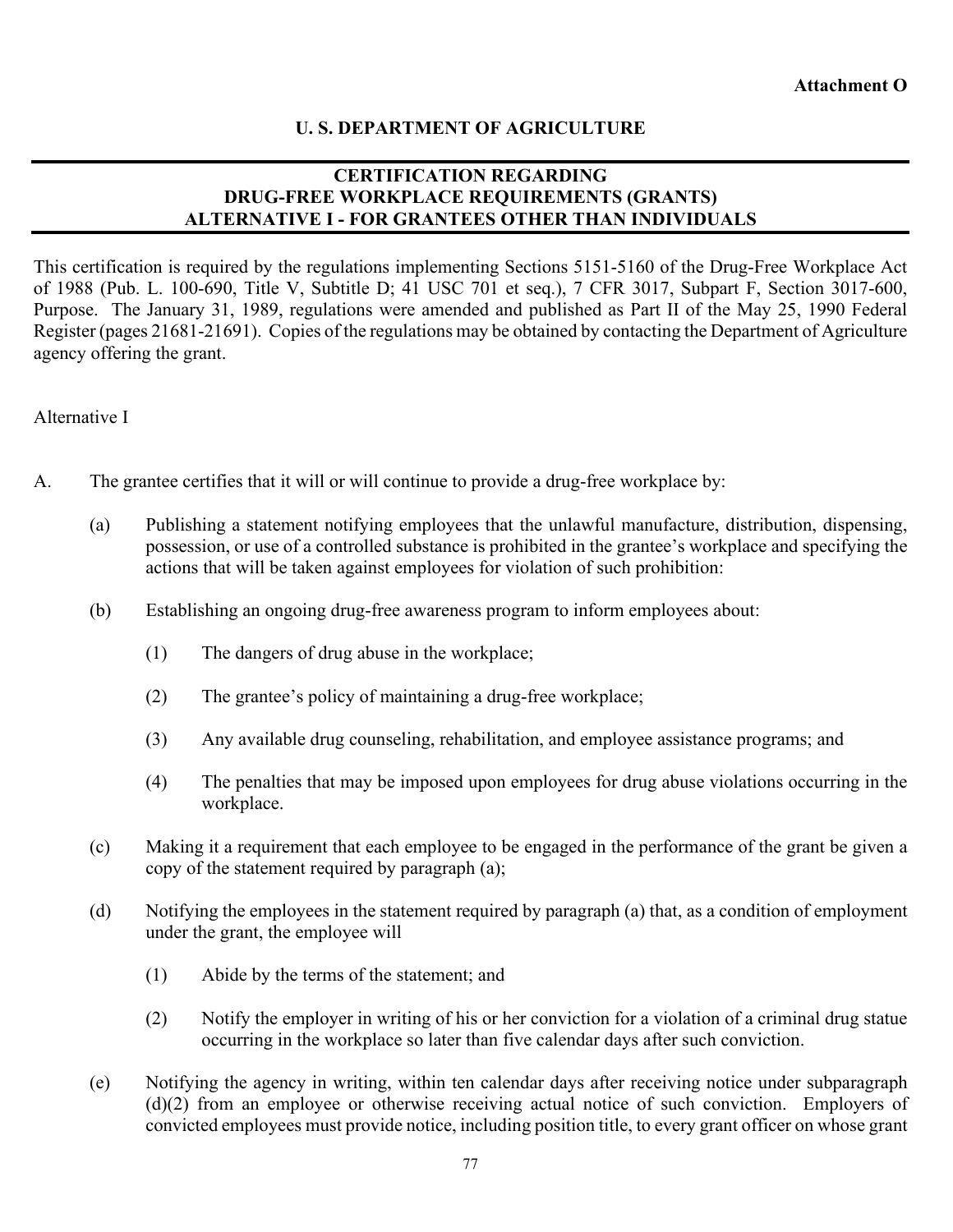activity the convicted employee was working, unless the Federal agency has designated a central point for the receipt of such notices. Notice shall include the identification number(s) of each affected grant;

- (f) Taking one of the following actions, within 30 calendar days of receiving notice under subparagraph  $(d)(2)$ , with respect to any employee who is so convicted -
	- (1) Taking appropriate personnel action against such an employee, up to and including termination, consistent with the requirements of the Rehabilitation Act of 1973, as amended; or
	- (2) Requiring such employee to participate satisfactorily in a drug abuse assistance or rehabilitation program approved for such purposes by Federal, State, or local health, law enforcement, or other appropriate agency;
- (g) The grantee may insert in the space provided below the site(s) for the performance of work done in connection with the specific grant;

Place of Performance (Street address, city, county, state, zip code)

Check  $\Box$  if there are workplaces on file that are not identified here.

 $\mathcal{L}_\mathcal{L}$  , and the set of the set of the set of the set of the set of the set of the set of the set of the set of the set of the set of the set of the set of the set of the set of the set of the set of the set of th Organization Name Award Number or Project Name

Name and Title of Authorized Representative

Signature Date

Form AD-1049 (REV 5/90)

 $\mathcal{L}_\mathcal{L}$  , and the set of the set of the set of the set of the set of the set of the set of the set of the set of the set of the set of the set of the set of the set of the set of the set of the set of the set of th

 $\mathcal{L}_\mathcal{L}$  , and the set of the set of the set of the set of the set of the set of the set of the set of the set of the set of the set of the set of the set of the set of the set of the set of the set of the set of th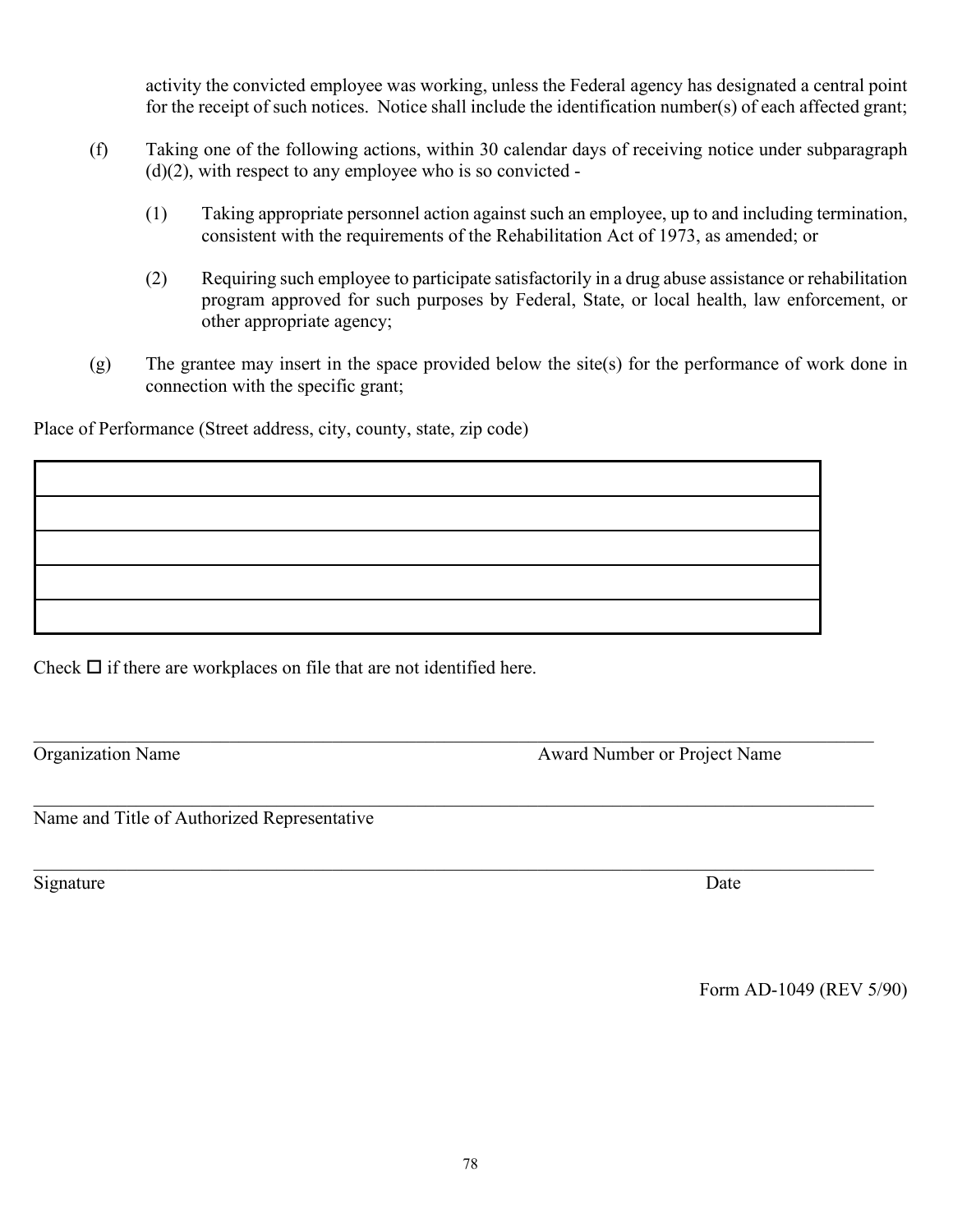## **INSTRUCTIONS FOR NON-COLLUSION AFFIDAVIT**

- 1. This non-collusion affidavit is material to any contract awarded pursuant to this RFP.
- 2. This non-collusion Affidavit must be executed by the member, officer, or employee of the FSMC who makes the final decision on prices and the amount quoted in the RFP.
- 3. Proposal rigging and other efforts to restrain competition, and the making of false sworn statements in connection with the submission of proposals are unlawful and may be subject to criminal prosecution. The person who signs the Affidavit should examine it carefully before signing and assure himself or herself that each statement is true and accurate, making diligent inquiry, as necessary, of all other persons employed by or associated with the FSMC with responsibilities for the preparation, approval, or submission of the proposal.
- 4. In the case of a proposal submitted by a joint venture, each party to the venture must be identified in the RFP documents, and an affidavit must be submitted separately on behalf of each party.
- 5. The term "complementary proposal" as used in the Affidavit has the meaning commonly associated with that term in the RFP process and includes the knowing submission of proposals higher than the proposal of another firm, an intentionally high or noncompetitive proposal, and any other form of proposal submitted for the purpose of giving a false appearance of competition.
- 6. Failure to file an Affidavit in compliance with these instructions will result in disqualification of the proposal.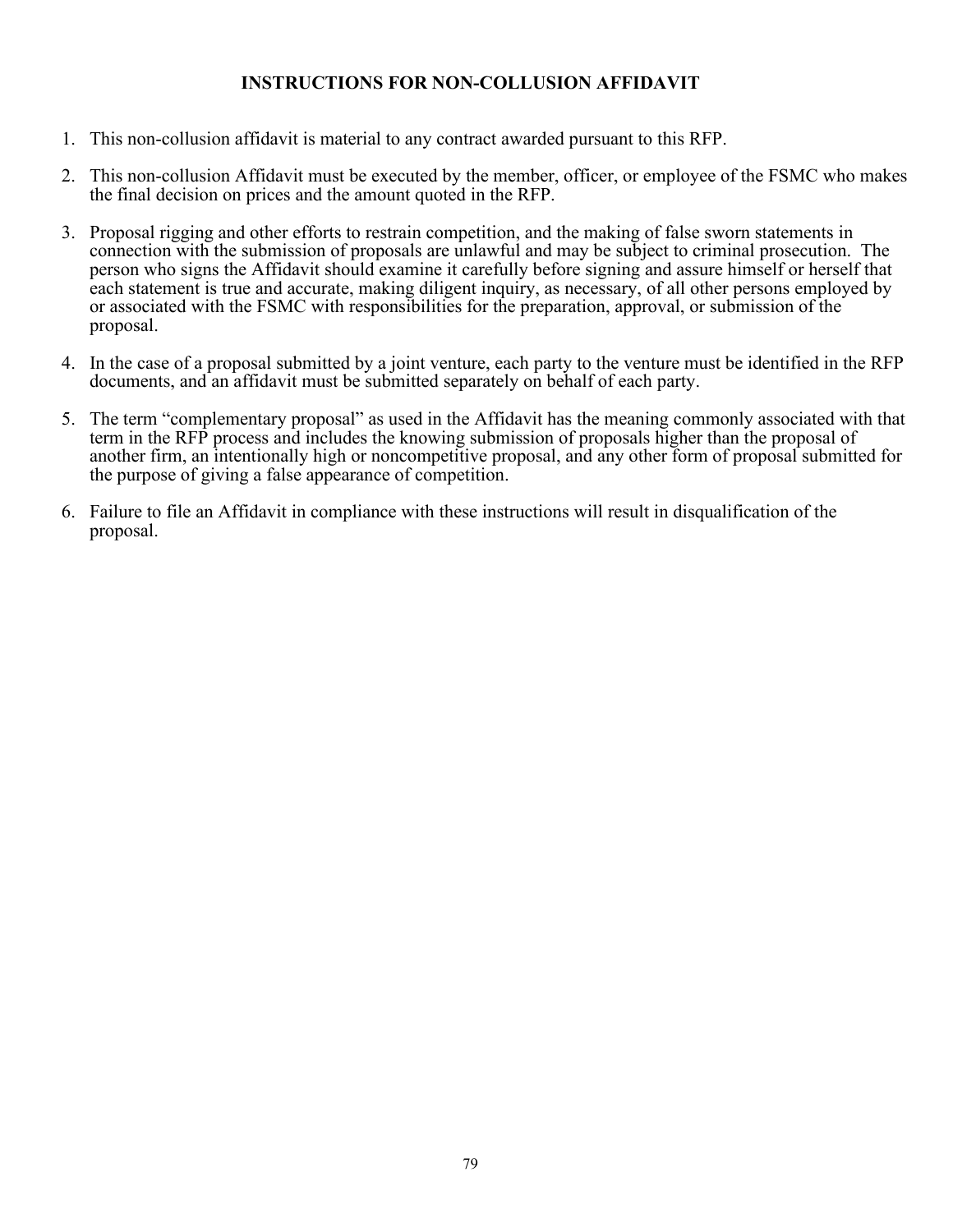# **NON-COLLUSION AFFIDAVIT**

| I state that I am $(Title)$<br>of<br>(Name of Firm)<br>authorized to make this affidavit on behalf of my firm, and its owners, directors, and officers. I                                                                                                                                                                           |
|-------------------------------------------------------------------------------------------------------------------------------------------------------------------------------------------------------------------------------------------------------------------------------------------------------------------------------------|
| am the person responsible in my firm for the price(s) and the amount of this proposal.                                                                                                                                                                                                                                              |
| I state that:                                                                                                                                                                                                                                                                                                                       |
| The price(s) and amount of this proposal have been arrived at independently and without consultation,<br>communication, or agreement with any other contractor, FSMC, or<br>potential FSMC.                                                                                                                                         |
| Neither the price(s) nor the amount of this proposal, and neither the approximate price(s) nor<br>approximate amount of this proposal, have been disclosed to any other firm or person who is<br>a FSMC or potential FSMC, and they will not be disclosed before the submission deadline.                                           |
| No attempt has been made or will be made to induce any firm or person to refrain from<br>responding to this contract, or to submit a proposal higher than this proposal, or to submit any<br>intentionally high or noncompetitive proposal or other form of complementary proposal.                                                 |
| The proposal of my firm has made in good faith and not pursuant to any agreement or discussion with, or<br>inducement from, any firm or person to submit a complementary or other noncompetitive proposal.                                                                                                                          |
| (Name of my Firm), its affiliates, subsidiaries, officers, directors,                                                                                                                                                                                                                                                               |
| employees are not currently under investigation by any governmental agency and have not in<br>the last three years been convicted or found liable for any act prohibited by State or Federal<br>law in any jurisdiction, involving conspiracy or collusion with respect to responding on any public<br>contract, except as follows: |
|                                                                                                                                                                                                                                                                                                                                     |
|                                                                                                                                                                                                                                                                                                                                     |
| (Name of my Firm)                                                                                                                                                                                                                                                                                                                   |
| state that                                                                                                                                                                                                                                                                                                                          |

understands and acknowledges that the above representations are material and important, and will be relied on by \_\_\_\_\_\_\_\_\_\_\_\_\_\_\_\_\_\_\_\_\_\_\_\_\_\_\_\_\_\_\_\_\_\_\_\_\_\_\_\_\_\_\_\_\_\_ in awarding (Name of Public Entity)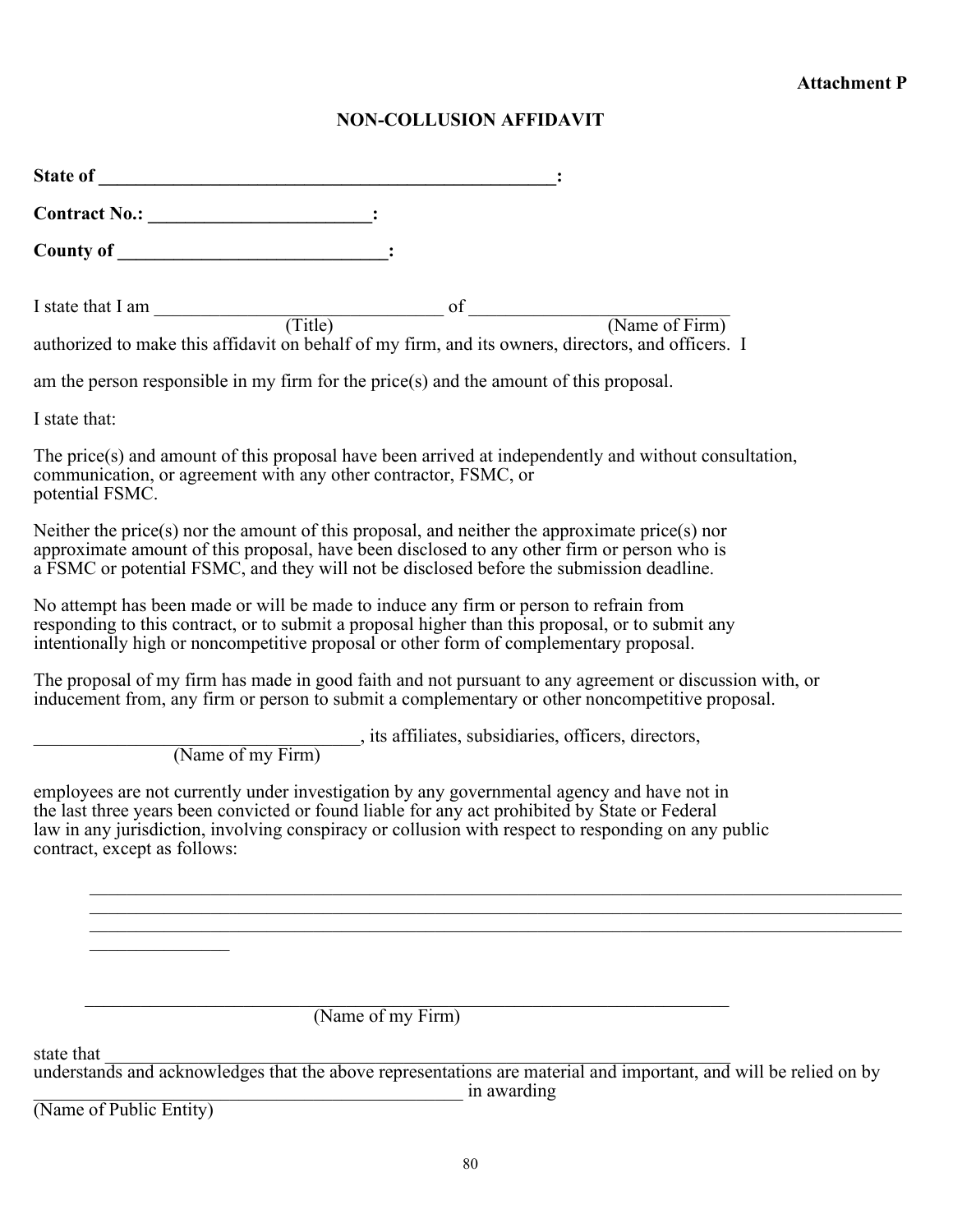the contract(s) for which this RFP is submitted. I understand and my firm understands that any misstatement in this affidavit is and shall be treated as fraudulent concealment from \_\_\_\_\_\_\_\_\_\_\_\_\_\_\_\_\_\_\_\_\_\_\_\_\_\_\_\_\_\_\_\_\_\_\_\_\_\_\_\_\_\_ of the true facts relating to submission of (Name of Public Entity) RFPs for this contract.

\_\_\_\_\_\_\_\_\_\_\_\_\_\_\_\_\_\_\_\_\_\_\_\_\_\_\_\_\_\_\_\_\_\_\_\_\_\_\_\_\_ (Name and Company Position)

**SWORN TO SUBSCRIBE**

**BEFORE ME THIS \_\_\_\_\_\_\_\_\_\_\_\_\_\_\_\_\_ DAY** 

**OF \_\_\_\_\_\_\_\_\_\_\_\_\_\_\_\_\_\_\_\_\_\_\_\_\_\_, 20\_\_\_**

**\_\_\_\_\_\_\_\_\_\_\_\_\_\_\_\_\_\_\_\_\_\_\_\_\_\_\_\_\_\_\_\_\_\_\_\_ NOTARY PUBLIC**

**My commission expires: \_\_\_\_\_\_\_\_\_\_\_\_**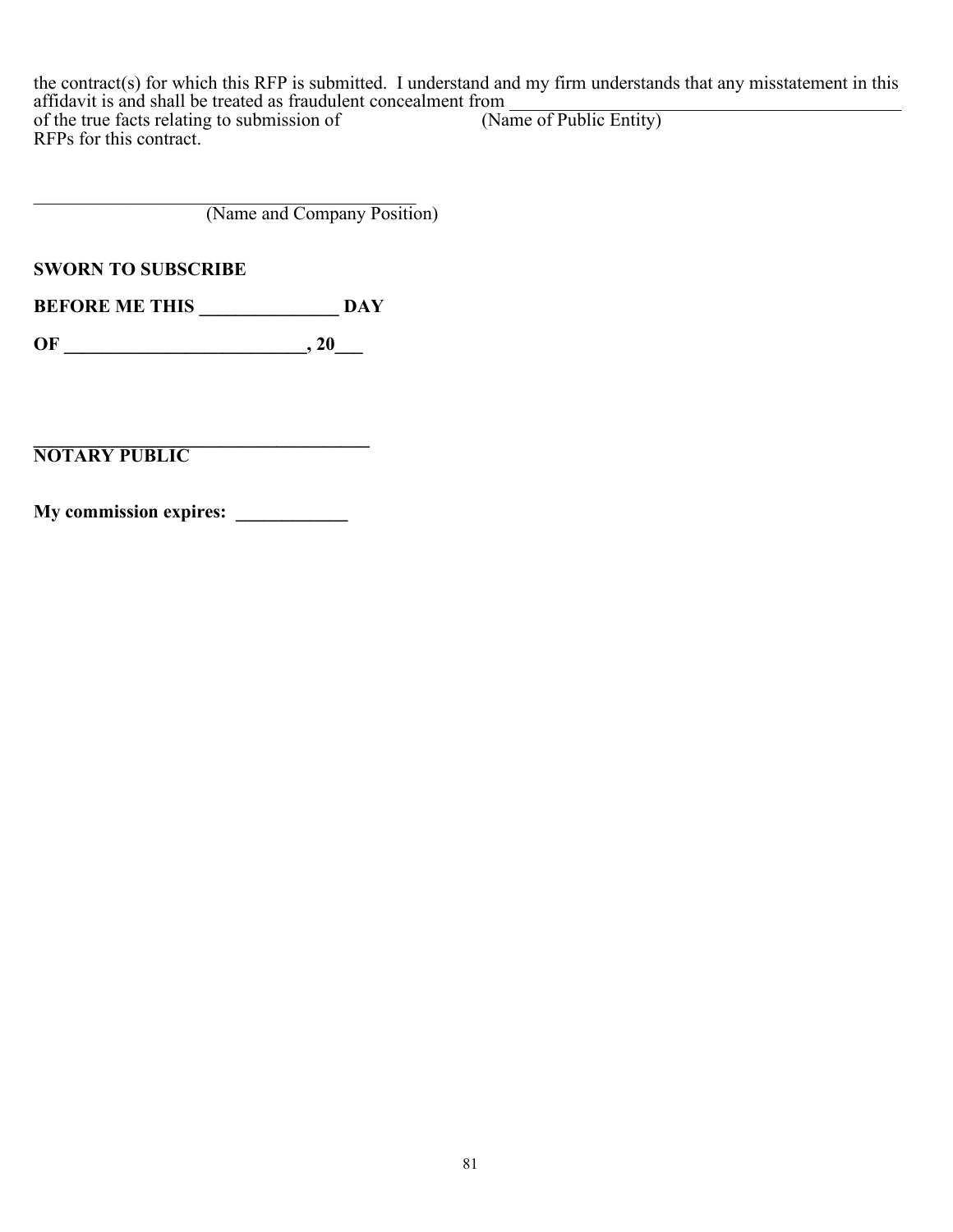# **CERTIFICATE OF INDEPENDENT PRICE DETERMINATION**

- (A) By submission of this offer, the offeror certifies and in the case of a joint offer, each party thereto certifies as to its own organization, that in connection with this procurement:
	- (1) The prices in this offer have been arrived at independently, without consultation, communication, agreement, for the purpose of restricting competition, as to any matter relating to such prices with any other offeror or with any competitor;
	- (2) Unless otherwise required by law, the prices which have been quoted in this offer have not been knowingly disclosed by the offeror and will not knowingly be disclosed by the offeror prior to opening in the case of an advertised procurement, or prior to award in the case of negotiated procurement, directly or indirectly to any other offeror or to any competitor;
	- (3) No attempt has been made or will be made by the offeror to induce any person or firm to submit or not to submit, an offer for the purpose of restricting competition.
- (B) Each person signing this offer certifies that: responsible within that organization for the decision as to the prices being offered herein and that he or she has not participated, and will not participate, in any action contrary to  $(A)(1)$  through  $(A)(3)$  above; or

He or she is not the person in the offeror's organization responsible within that organization for the decision as to the prices being offered herein, but that he or she has been authorized in writing to act as agent for the persons responsible for such decision in certifying that such persons have not participated and will not participate, in any action contrary to  $(A)(1)$  through  $(A)(3)$  above, and as their agent does hereby so certify; and he or she has not participated, and will not participate, in any action contrary to  $(A)(1)$  through  $(A)(3)$  above.

\_\_\_\_\_\_\_\_\_\_\_\_\_\_\_\_\_\_\_\_\_\_\_\_\_\_\_\_\_\_\_\_\_\_\_\_\_\_\_\_\_\_\_\_\_\_\_\_\_\_\_\_\_\_\_\_\_\_\_ Signature of Vendor's Authorized Representative

Date Title

In accepting this offer, the sponsor certifies that the sponsor's officers, employees, or agents have not taken any action that may have jeopardized the independence of the offer referred to above.

\_\_\_\_\_\_\_\_\_\_\_\_\_\_\_\_\_\_\_\_\_\_\_\_\_\_\_\_\_\_\_\_\_\_\_\_\_\_\_\_\_\_\_\_\_\_\_\_\_\_\_\_\_\_\_\_\_\_\_ Signature of Authorized Sponsor Representative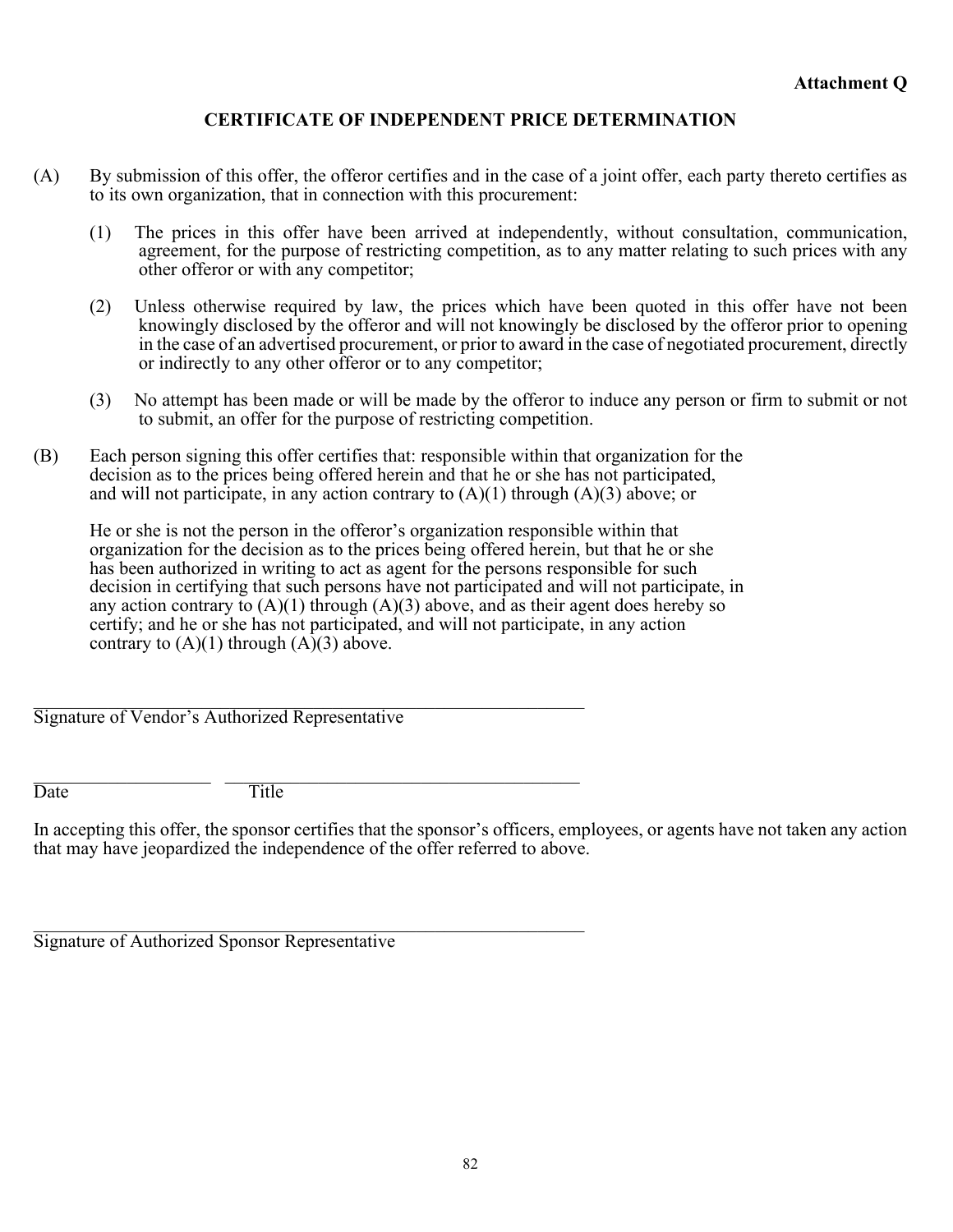# **CONTRACT AUTHORIZATION\***

**\*Contract Authorization must be Submitted to State Agency with Entire RFP Document and SFA Approval Documentation (Minutes of SFA Meeting Where FSMC Contract was approved)**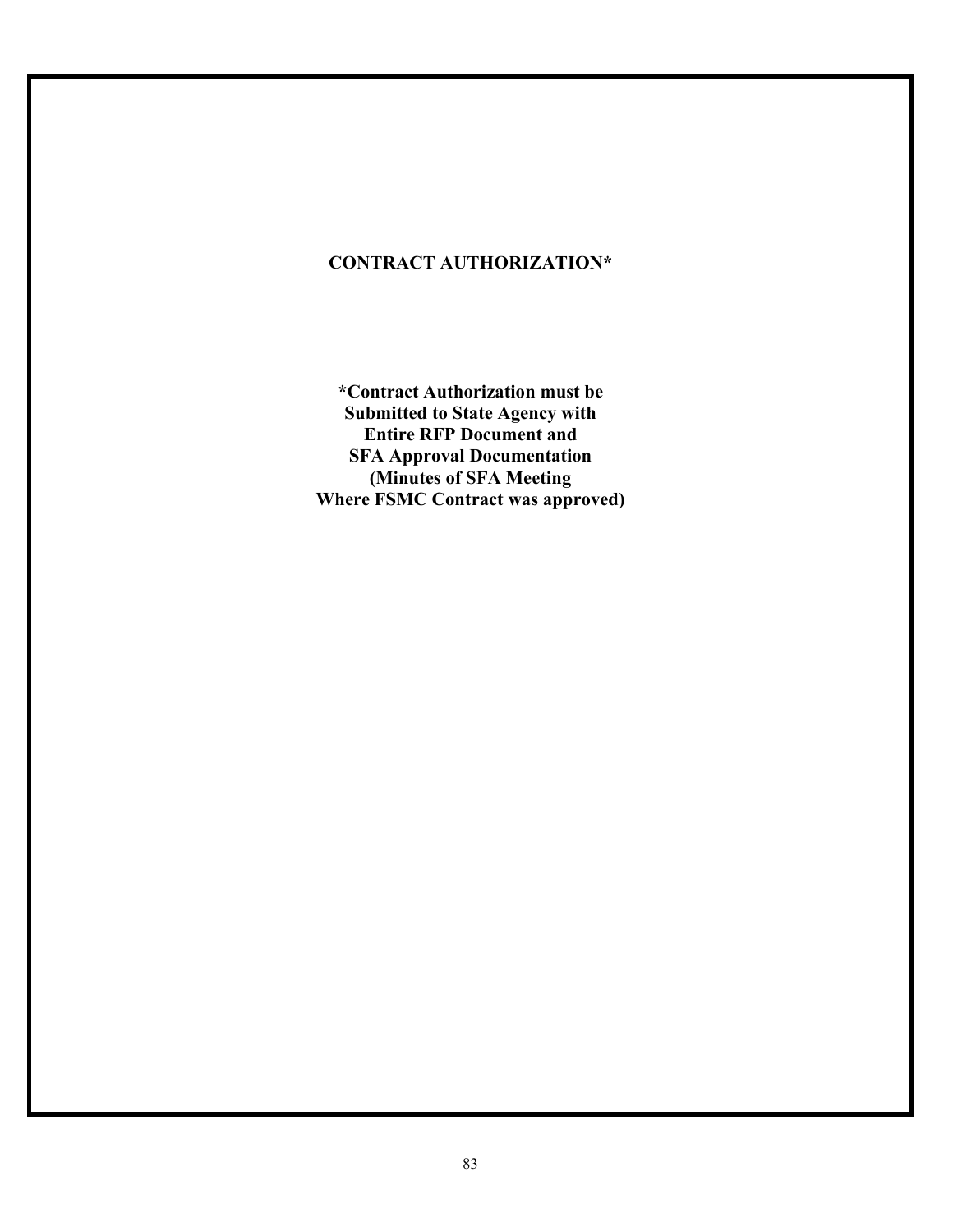## **CONTRACT AUTHORIZATION**

The offeror certifies that the FSMC shall operate in accordance with all applicable State and Federal regulations. The offeror certifies that all terms and conditions within the RFP Solicitation shall be considered a part of the Contract as if incorporated therein.

No modifications or changes may be made to this Contract without full consent of all signatories. Any additions or changes to the Contract that change or negate the mandatory portions of the contract as written will automatically invalidate the contract.

This Contract shall be in effect for one year and may be renewed by mutual agreement for four (4) additional oneyear periods.

All signatures must be original and must be in place prior to the commencement of any contractual work.

IN WITNESS WHEREOF, the parties hereto have caused this Contract to be signed by their duly authorized representatives.

ATTEST: SCHOOL FOOD AUTHORITY:

 $\_$  , and the set of the set of the set of the set of the set of the set of the set of the set of the set of the set of the set of the set of the set of the set of the set of the set of the set of the set of the set of th Name of SFA

> $\mathcal{L}_\mathcal{L}$ Signature of Authorized Representative

Typed Name of Authorized Representative

 $\mathcal{L}_\mathcal{L}$ 

Title

Date Signed

# ATTEST: FOOD SERVICE MANAGEMENT COMPANY

 $\mathcal{L}_\mathcal{L}$  , where  $\mathcal{L}_\mathcal{L}$  is the set of the set of the set of the set of the set of the set of the set of the set of the set of the set of the set of the set of the set of the set of the set of the set of the

 $\overline{\mathcal{L}}$ 

Name of FSMC

 $\_$ 

Signature of Authorized Representative

Typed Name of Authorized Representative

Title

Date Signed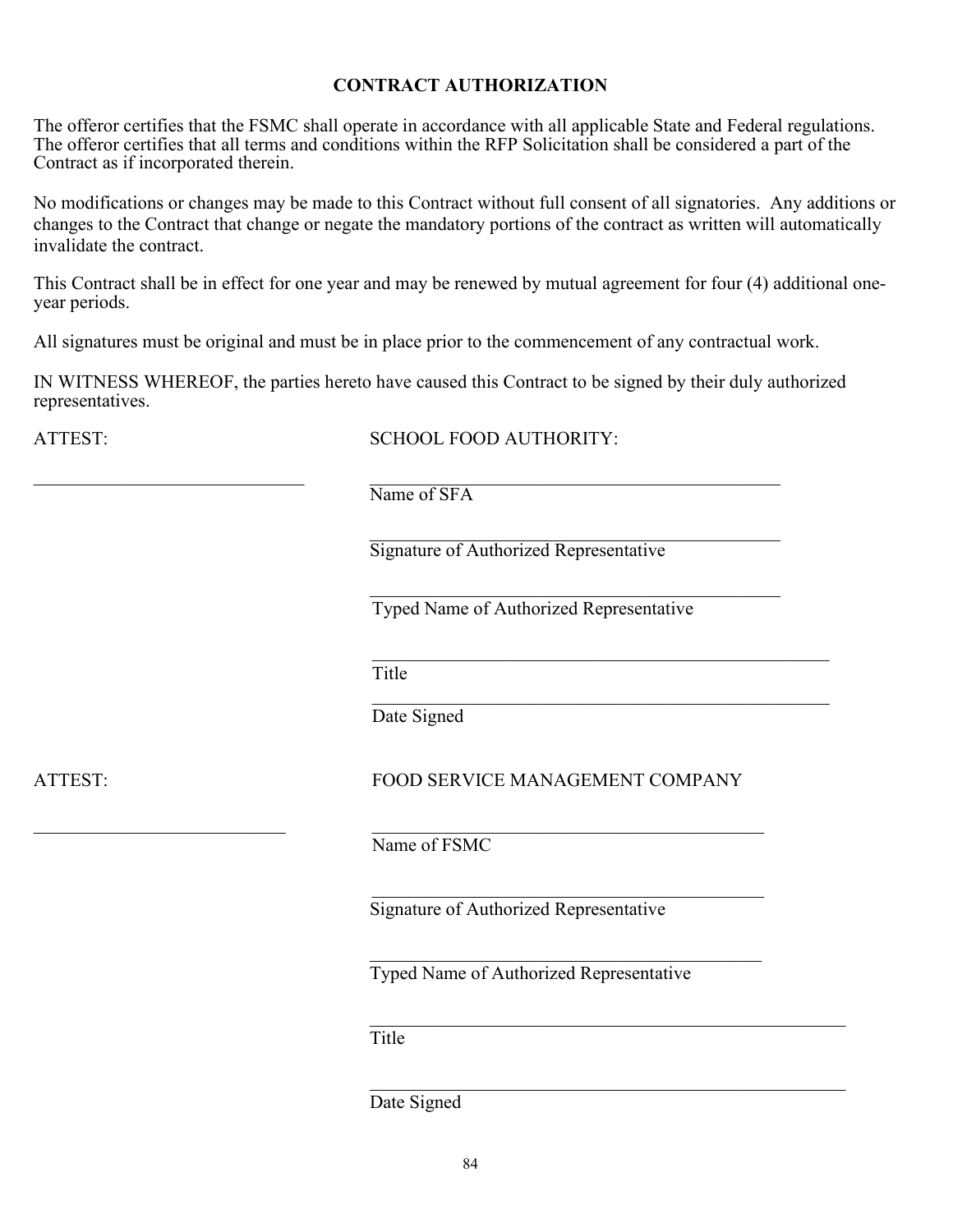**Criteria and Guidance for Evaluation of RFP and Awarding the Contract**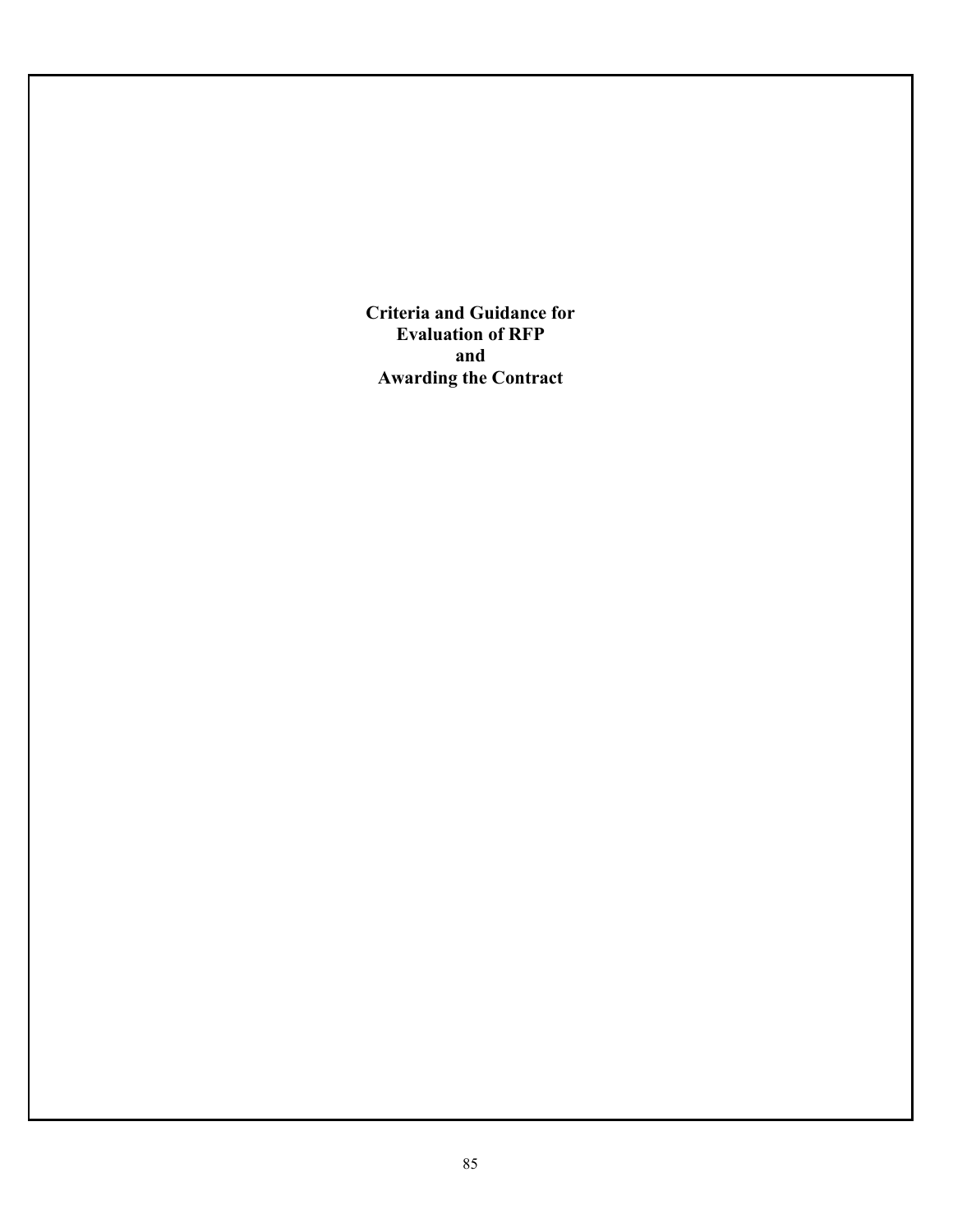### **SUGGESTED COMPOSITION OF THE RFP EVALUATION COMMITTEE**

The minimum composition of the evaluation should include at least one member from each of the following categories:

- 1. SFA Administrative representative (Superintendent, Finance Officer, Business Manager, Procurement Officer)
- 2. Child Nutrition Program representative (Child Nutrition Director or Supervisor from within LEA
- 3. Teacher and/other SFA Personnel
- 4. Others (SFA Board Member, SFA Board Attorney, County Commissioner, School Nutrition Association (SNA) of Alabama Members, Registered Dietitians, Certified Public Accountants, etc.)
- 5. State Child Nutrition Services Section Representatives (Non-Voting)

| <b>Member Name</b> | <b>Title</b>                  |
|--------------------|-------------------------------|
| (1) Kia Debnam     | <b>Executive Director</b>     |
| $\overline{(2)}$   | <b>Director of Operations</b> |
| (3) Norma Chism    | <b>Board President</b>        |
| $\overline{(4)}$   |                               |
| $\overline{(5)}$   |                               |
| $\overline{(6)}$   |                               |
| (7)                |                               |
| (8)                |                               |
|                    |                               |

## **List Names and Titles of Evaluation Committee Members**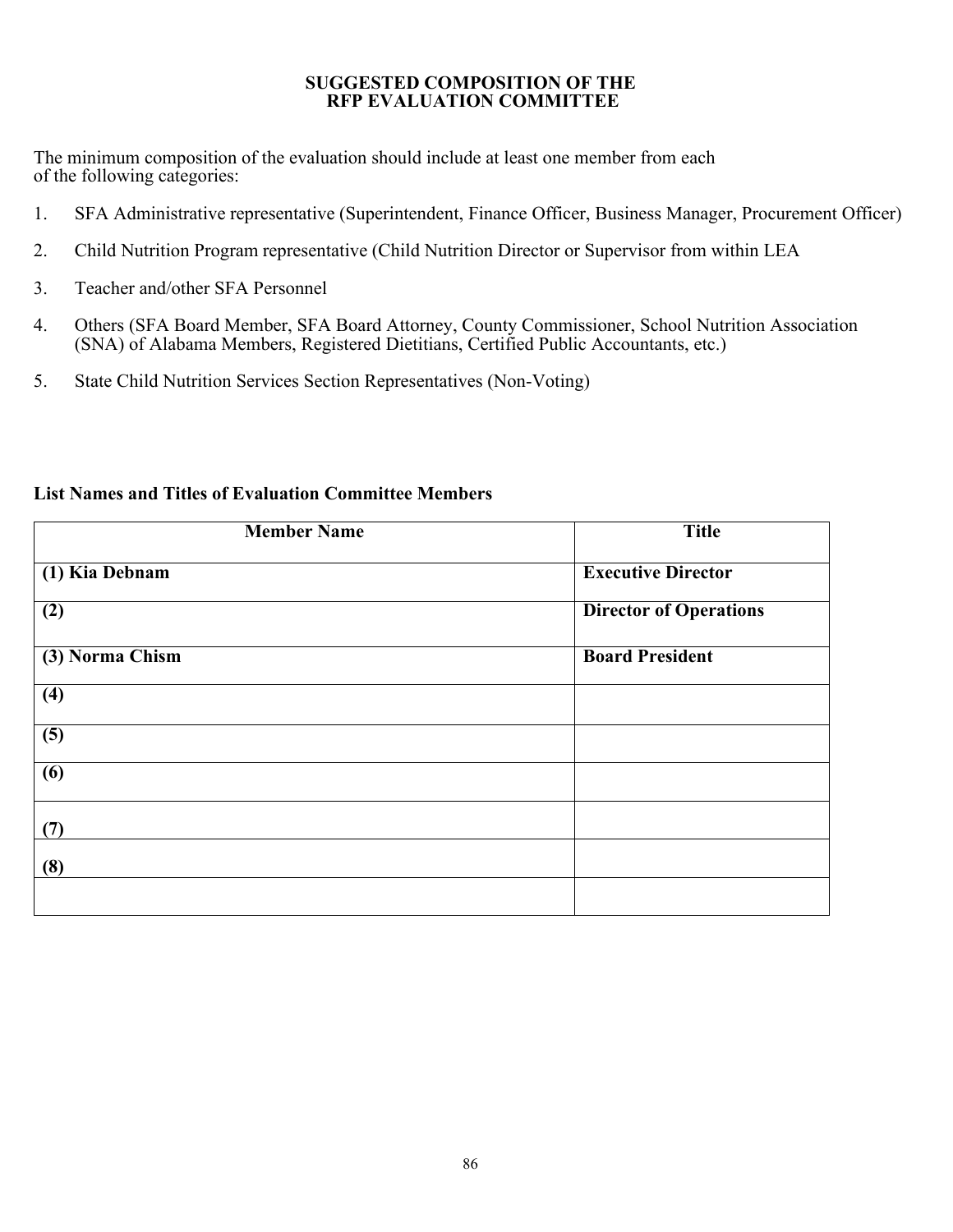## **EVALUATION COMMITTEE GUIDANCE**

The SFA's procurement official or other acceptable appointee serves as the chairperson of the RFP Evaluation Committee. As Chairperson of the Evaluation Committee, this official will address each of the following areas with the committee before the evaluation process begins.

- 1. **CONFLICT OF INTEREST** No conflict of interest shall exist for any member of the evaluation Committee, i.e., (1) part ownership in any company submitting an offer, (2) family member works for or has part ownership in any company submitting an offer, and/or (3) any other reason why a member of the evaluation committee cannot give an impartial evaluation.
- 2. **INDEPENDENT EVALUATION** Each member of the evaluation committee must score each Proposal independently.

For emphasis in understanding and rating proposals, it is suggested that proposals be read and rated a second time. (First reading check against RFP requirements; second reading should be more comprehensive.)

After all proposals are scored, a committee meeting will be held for the purpose of general discussions prior to finalizing scores in ink and making an award. Totals will not be added until the oral presentations are provided.

- 3. **NONRESPONSIVE PROPOSAL** Proposals not complying with all essential requirements will be considered non-responsive and therefore not considered for award. Evaluation (scoring) will not be performed. The procurement official is responsible for any final determination of responsiveness. (Check responses against requirements of the RFP. Read and be prepared to discuss if considered nonresponsive.)
- 4. **RATING STRUCTURE** The evaluation points for each award criteria are as indicated on the evaluation sheet.
- 5. **COST** The points for the cost section of the evaluation will be figured by a SFA official based on a mathematical formula. The evaluation committee should initially evaluate all proposals without consideration of cost.
- 6. **DOCUMENTATION OF SCORING** Evaluation committee members may support their reasoning for discussions and scoring with appropriate documentation or notes. Any such documentation or notes must be made on a separate work sheet for each offeror. Work sheets and evaluator's notes will not be taken up or become a part of the file. Such notes are subject to the Freedom of Information Act, even when in the possession of the evaluator. Do not write in the proposals or on the final score sheets, which when turned in, become part of the procurement file.
- 7. **ORAL PRESENTATION** The committee may request an oral presentation from offerors, to reach a final decision. It is recommended that this opportunity be afforded to the top  $2 - 3$  FSMC candidates. Presentations made by the FSMCs shall be confidential. Discussions must not be held with anyone other than the procurement official or the other evaluation Committee members while in an officially called evaluation committee meeting.
- 8. **PROTEST HEARING** All decisions by the committee are subject to protest. Each member and/or the whole committee may be called upon to explain or defend their individual ratings.

**Prohibition against conflicts of interest, gratuities and kickbacks: Any employee or any official of the SFA, elective or appointive, who shall take, receive or offer to take or receive, either directly or indirectly, any rebate, percentage of contract, money or other things of value as an inducement or intended inducement, in the procurement of business, or the giving of business, for, or to, or from, any person, partnership, firm or corporation, offering, responding for, or in open market seeking to make**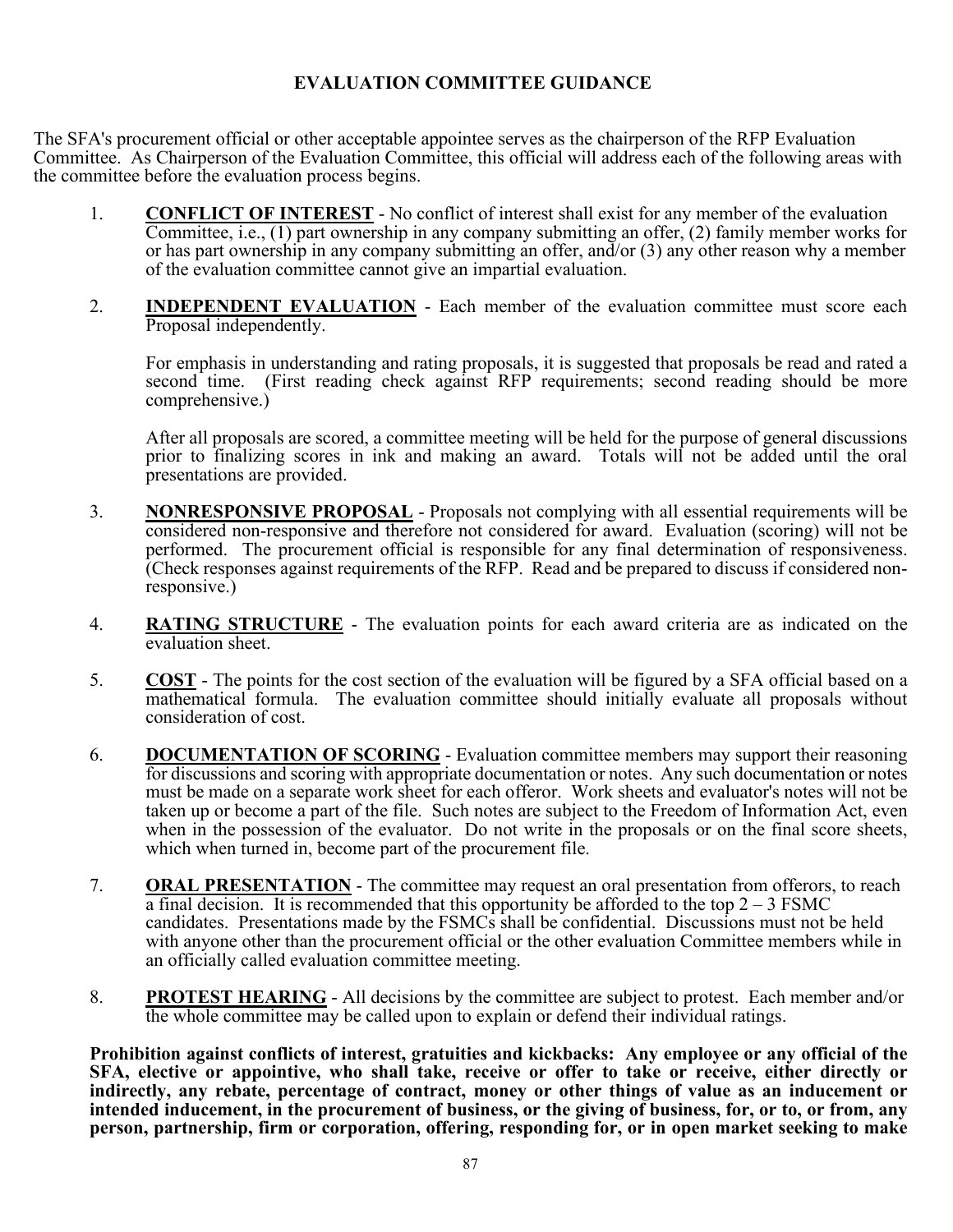### **sales to the SFA shall be deemed guilty of a felony and upon conviction, such person or persons shall be subject to punishment or a fine in accord with state and/or federal laws.**

I have read and understand the Evaluation Committee Guidance.

Evaluator's Signature:\_\_\_\_\_\_\_\_\_\_\_\_\_\_\_\_\_\_\_\_\_\_\_\_\_\_\_\_\_\_\_\_\_\_\_\_\_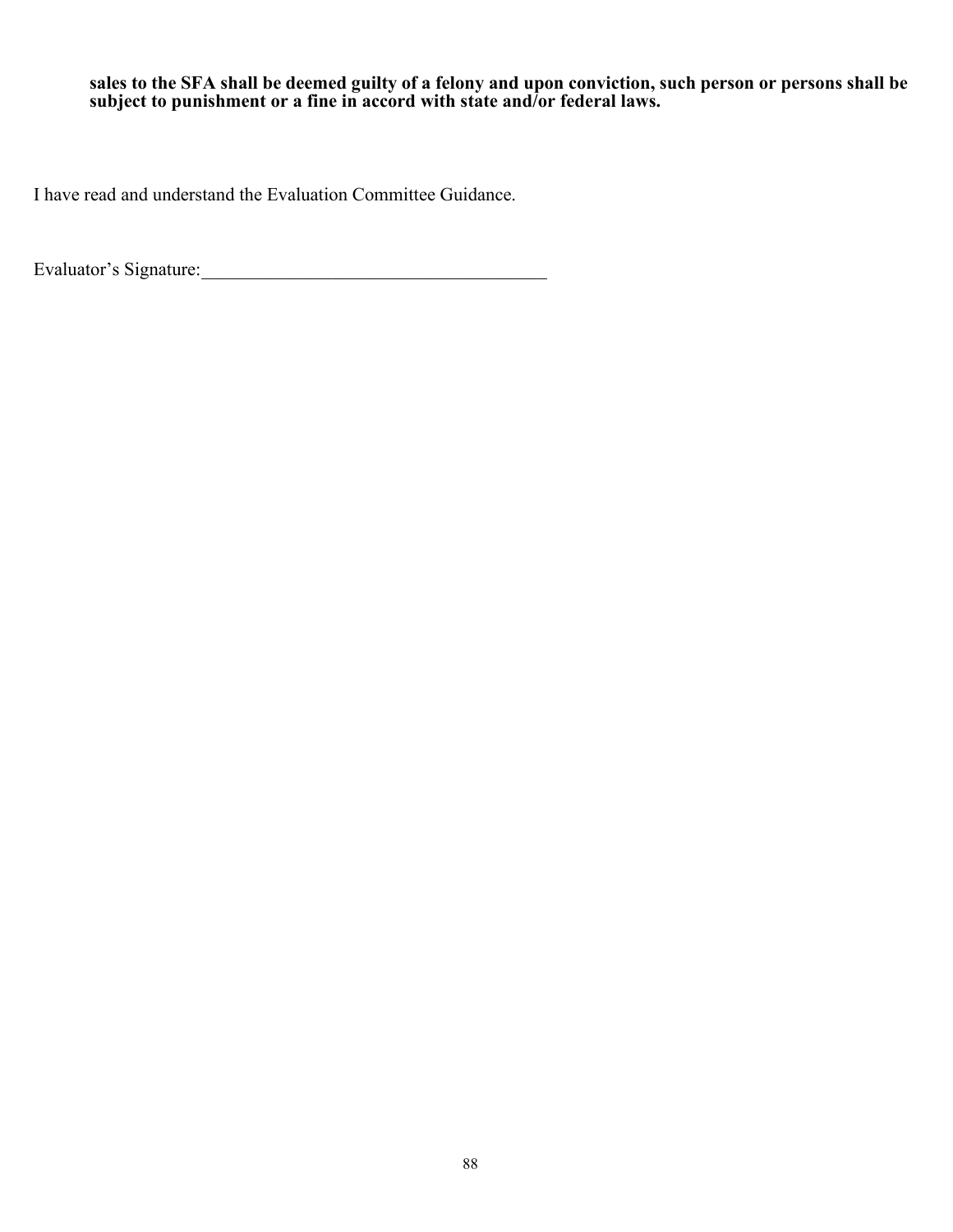## **CRITERIA FOR SELECTION OF FSMC CONTRACTOR**

### The criteria for evaluation of proposals shall be as follows:

- A. The per meal equivalent guarantee- Lowest per meal equivalent guarantee offered by any FSMC divided by the per meal equivalent guarantee offered by this FSMC, the result of the division shall be multiplied by **thirty (30)** to obtain the maximum points to be awarded this potential FSMC.
- B. Management Fee Price Proposal Lowest per meal equivalent fee offered by any FSMC divided by the per meal equivalent fee offered by this FSMC, the result of the division shall be multiplied by **twenty (20)** to obtain the maximum points to be awarded this potential FSMC.
- C. Menus/Product description documents/nutrition analyses as submitted in response to the menu system. Maximum **twenty (20) points.**
- D New marketing strategies/training plans to be implemented. **Maximum fifteen (10) points.**
- E. Experience of On-Site Management Company Staff. On-Site Company Staff with experience with the **National School Lunch/Breakfast Program** is preferred. One point will be earned for every year of experience. (Resumes will be reviewed by the SFA and then interviewed to determine selection of on-site management personnel.) However, only the experience within the last ten years will be considered. **Maximum ten (10) points**.
- F Management Company Experience. Companies with experience with the **National School Lunch/Breakfast Programs** is preferred. One point will be earned for every year of experience. However, only the experience within the last ten years will be considered. **Maximum five (10) points**.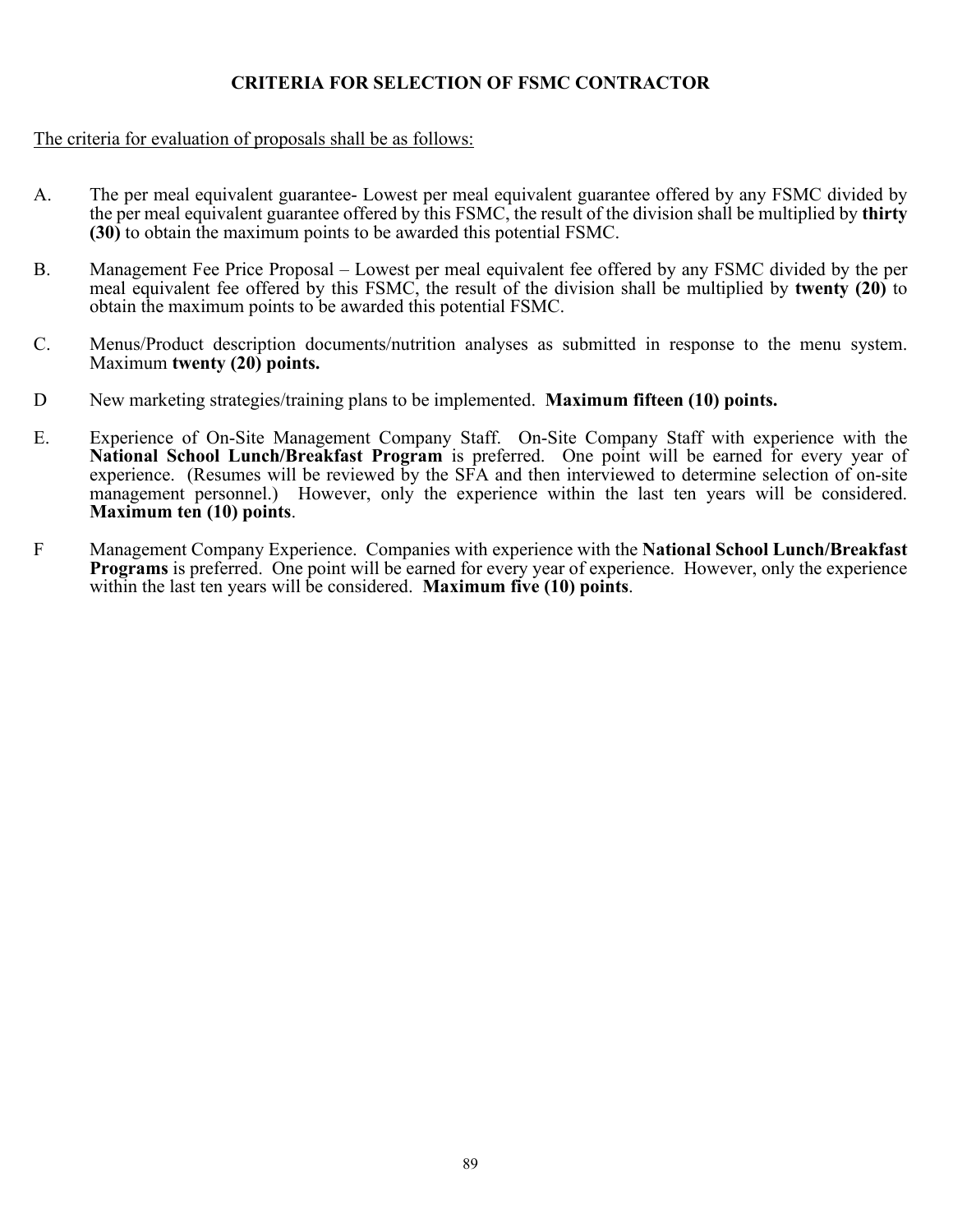### **RFP EVALUATION SCORE SHEET\***

Name of FSMC: \_\_\_\_\_\_\_\_\_\_\_\_\_\_\_\_\_\_\_\_\_\_\_\_\_\_\_\_\_\_\_\_\_\_\_\_\_\_\_\_\_\_\_\_\_\_\_\_\_\_\_\_\_

|               | <b>Evaluation Criteria</b>           | <b>Maximum Score</b> | <b>FSMC Score</b> |
|---------------|--------------------------------------|----------------------|-------------------|
| А.            | Per Meal Equivalent Guarantee        | 30                   |                   |
| Β.            | Management Fee Price Proposal        | 20                   |                   |
|               | Menus/Product Description/Analysis   | 20                   |                   |
| D.            | Marketing Strategy/Training Plans    |                      |                   |
| Ε.            | On-Site Experience                   |                      |                   |
| $\mathbf F$ . | <b>Management Company Experience</b> | 0                    |                   |
|               | Total                                | 100                  |                   |

I certify that I have read the guidance, reviewed the potential Contractor's proposal, and completed a checklist for each proposal.

Evaluator: \_\_\_\_\_\_\_\_\_\_\_\_\_\_\_\_\_\_\_\_\_\_\_\_\_\_\_\_\_\_\_\_\_\_\_\_\_\_\_\_\_\_\_

Signature

 $\mathcal{L}_\mathcal{L}$  , which is a set of the set of the set of the set of the set of the set of the set of the set of the set of the set of the set of the set of the set of the set of the set of the set of the set of the set of **Date** 

*\*Each RFP Selection Committee member must refer to specific criteria for selection of contractor. Each committee member must be knowledgeable with all contractors' proposals submitted to the SFA. A checklist sheet with contract requirements must be completed by each member to use when reviewing each FSMC's submitted contract. The original score sheets must be completed and kept on file by the SFA for review purposes.*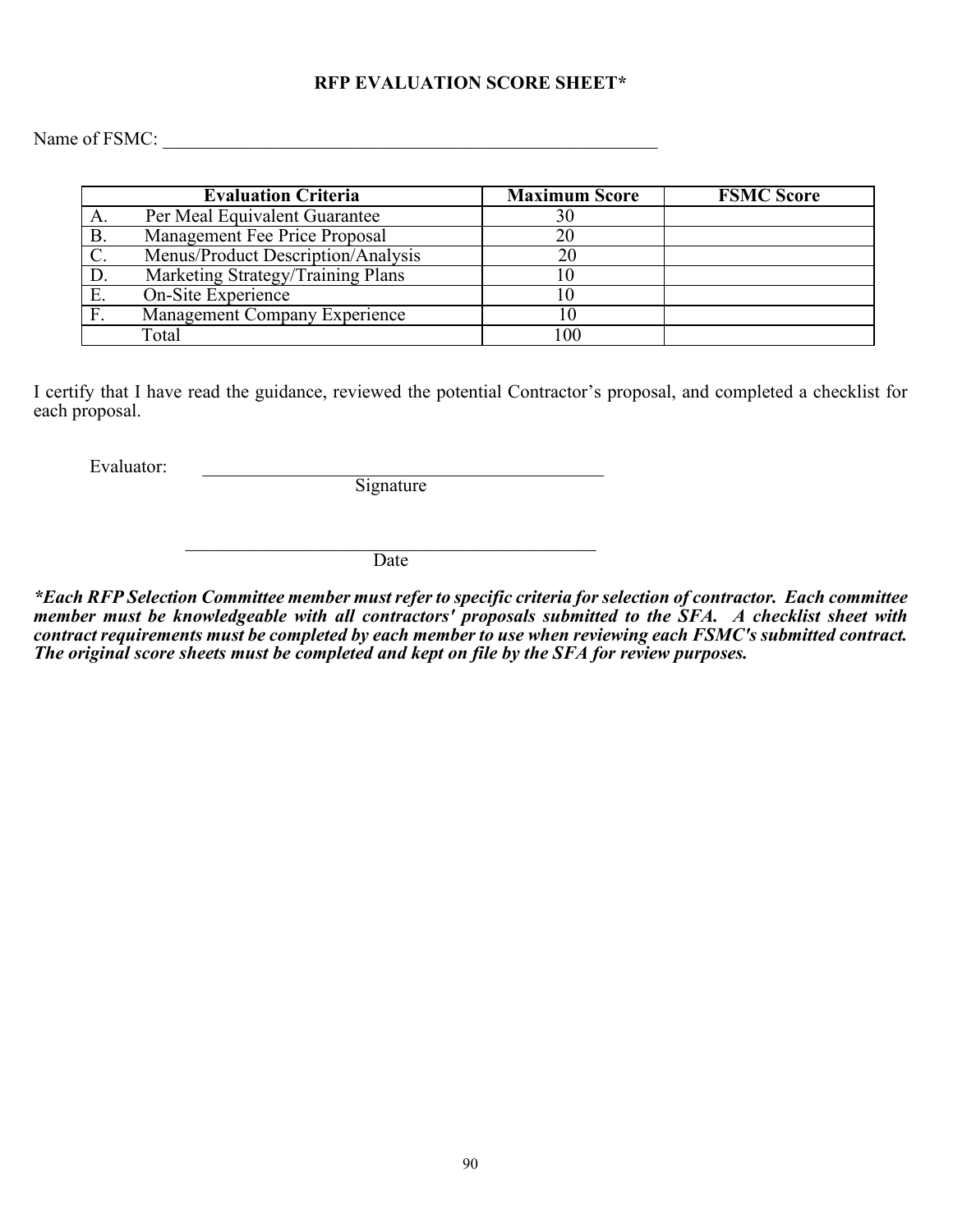### **ITEMS TO BE INCLUDED IN THE RESPONSE TO THE RFP**

### **EVALUATION COMMITTEE'S CHECKLIST**

|                                                                                                | Yes | N <sub>0</sub> |
|------------------------------------------------------------------------------------------------|-----|----------------|
| The FSMC submitted with the request for proposal an assurance, by a surety bond company        |     |                |
| authorized to do business in the State of Alabama, that if selected as the successful proposal |     |                |
| and upon award of the contract, a performance bond will be issued in the amount of $10\%$ of   |     |                |
| annual projected contract value. Prior to signing Contract shall deliver to the SFA the        |     |                |
| executed performance bond payable to the SFA. The performance bond is held by the SFA          |     |                |
| as security for the faithful performance by the FSMC of all terms of the contract.             |     |                |
| Amount: \$                                                                                     |     |                |
| The FSMC included with the response to this RFP a written list by site of what the             |     |                |
| contractor considers adequate supplies of expendable and non-expendable equipment.             |     |                |
| The FSMC included with the response to the RFP product descriptions of all food items          |     |                |
| necessary to prepare the menu cycles. The product descriptions shall be in enough detail       |     |                |
| for the SFA to determine the quality and portion size (if applicable) of all food to be        |     |                |
| purchased under the contract. Nutritional analyses of all menus in the 21-day cycle are        |     |                |
| included.                                                                                      |     |                |
| The FSMC met criteria: Management Company experience. Companies with experience                |     |                |
| with the National School Lunch/Breakfast Program is preferred. Only the experience             |     |                |
| within the last ten years will be considered. References checked and acceptable. CPA           |     |                |
| Certified Annual Report submitted and approved.                                                |     |                |
| The FSMC met criteria: Experience of On-Site Management Company Staff. The resumes             |     |                |
| of all on-site management personnel will be reviewed. Personnel will be interviewed to         |     |                |
| determine acceptability. On-Site Company Staff with experience with the National School        |     |                |
| Lunch/Breakfast Program is preferred. Only the experience within the last ten years will be    |     |                |
| considered. References checked and acceptable.                                                 |     |                |
| The FSMC included a detailed training plan that explains how often training sessions           |     |                |
| will be conducted during school year and for whom (managers, operators, cashiers,              |     |                |
| etc.), and what program areas the training will cover and how evaluations will be              |     |                |
| used. FSMC described training that will be provided during transition period.                  |     |                |
| Plan:                                                                                          |     |                |
| Timeframe/Schedule:                                                                            |     |                |
| Evaluation:                                                                                    |     |                |
| <b>Transition Plan:</b>                                                                        |     |                |
| The FSMC provided per meal charge(s). A written explanation of how meal equivalents            |     |                |
| will be determined by the FSMC from sites' daily revenue and participation is included.        |     |                |

**Each member of the evaluation committee must complete a score sheet and an evaluation checklist for each responsive RFP. The evaluation checklists for each responsive RFP should be completed prior to the scheduled verbal presentations. Items to be included in the response to the RFP must be evaluated by each committee member. A final score sheet will be completed by each committee member when oral presentations are provided by potential vendors. (See Evaluation Committee Guidance)**

Total the number of "YES" and "NO" answers:

**TOTAL :**

 $Signature:$ 

Date : \_\_\_\_\_\_\_\_\_\_\_\_\_\_\_\_\_\_\_\_\_\_\_\_\_\_\_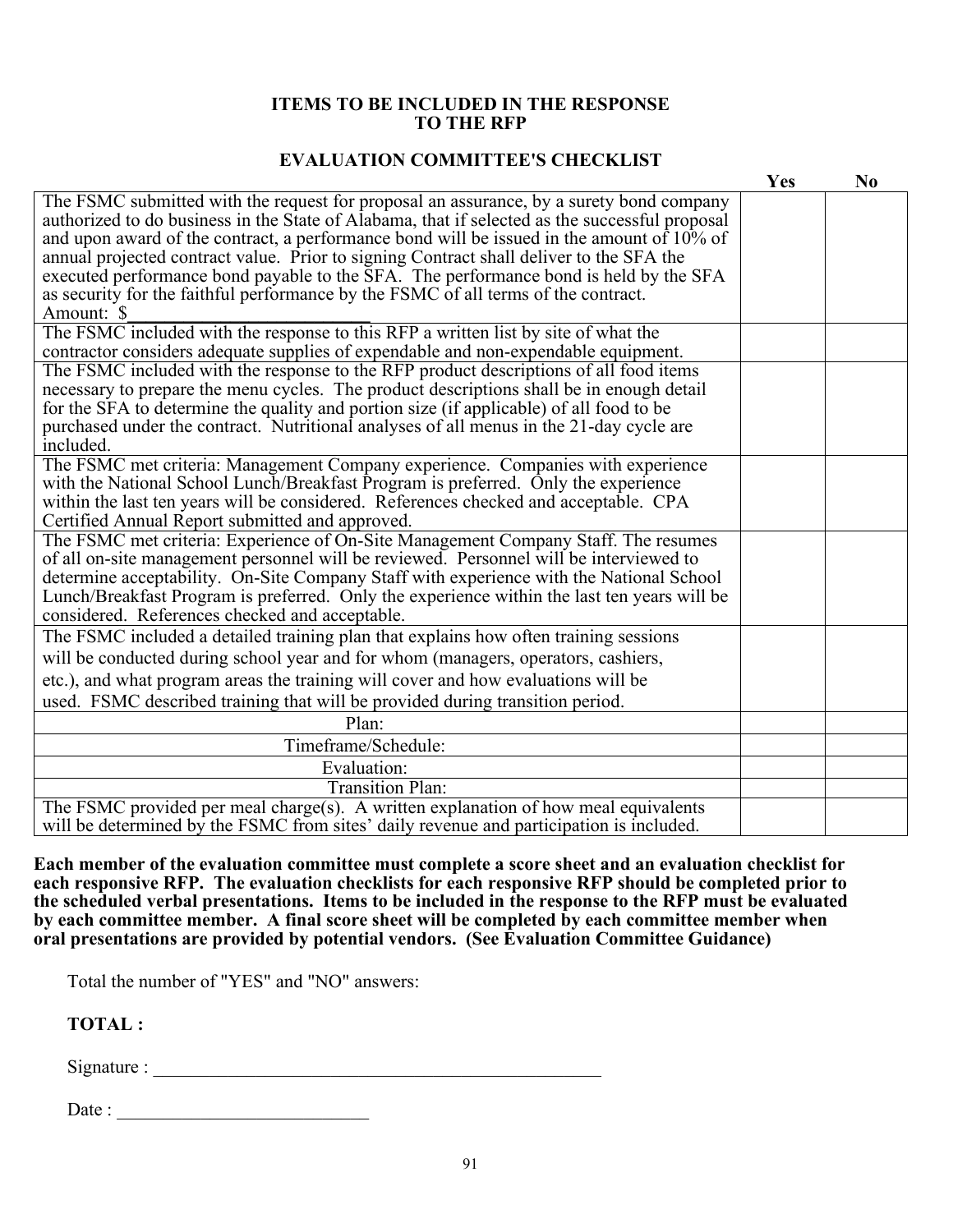### **UNALLOWABLE SFA-FSMC CONTRACT DOCUMENT PROVISIONS Must be submitted with Request for Proposal/Contract**

The following indicate problem areas that have been identified in SFA-FSMC contract documents. The contract documents must be thoroughly checked, regardless of the procurement method used, to ensure that these areas have not been included, in any form. Indicate with a check mark  $(v)$  in each block that the review of the document(s) indicates that there are no such provisions in the reviewed document(s), unless specified below.

Check  $(\checkmark)$  as described above.

- 1. **Cost Plus a Percentage of Cost/Income--**cost plus a percentage of cost/income to the FSMC, however represented.
- 2. **Duplicate Fees**--fee structures that permit a FSMC to bill management fees and charge the same costs as cost-reimbursable expenses.
- 3. **Purchasing**--if the SFA does the purchasing, clauses that limit the selection of vendors to only FSMC- approved vendors; (FSMC may not serve as a vendor).
- 4. **Acceleration Clause**--provisions (multi-year) that require full payment (e.g., program equipment purchases) if the contract is not re-negotiated.
- 5. **Interest Payments**--interest payments to the contractor, however represented, including interest payments for equipment purchases.
- 6. **Guaranteed Return**--" guaranteed return" provisions unless the "return" remains in the nonprofit Child Nutrition Program account. "Returns" cannot be contingent upon multi-year contract duration.
- 7. **Delegation of SFA Responsibilities**--FSMC responsibility for any of the functions that must be retained by the SFA.
- 8. **Automatic Renewal**--provisions which automatically renew the contract.
- 9. **Processing Contracts**--contract document language that permits the FSMC to subcontract USDA Foods for further processing.
- 10. **Rebates, prepayment, or other procurement bonuses, special promotions**--contract document language that permits rebates, special promotions, other financial purchasing incentives to accrue to the FSMC or any other entity besides the SFA's nonprofit Child Nutrition Program

For the item(s) above not checked  $(\checkmark)$ , indicate item number(s) with corresponding page number(s) of document(s) where provision(s) appears.

Item Number(s) Page Number(s)  $\mathcal{L}_\text{max}$  , where  $\mathcal{L}_\text{max}$  and  $\mathcal{L}_\text{max}$  and  $\mathcal{L}_\text{max}$ 

\_\_\_\_\_\_\_\_\_\_\_\_\_\_ \_\_\_\_\_\_\_\_\_\_\_\_\_\_\_ \_\_\_\_\_\_\_\_\_\_\_\_\_\_\_\_\_\_ \_\_\_\_\_\_\_\_\_\_\_\_\_\_\_\_\_\_\_\_\_

92